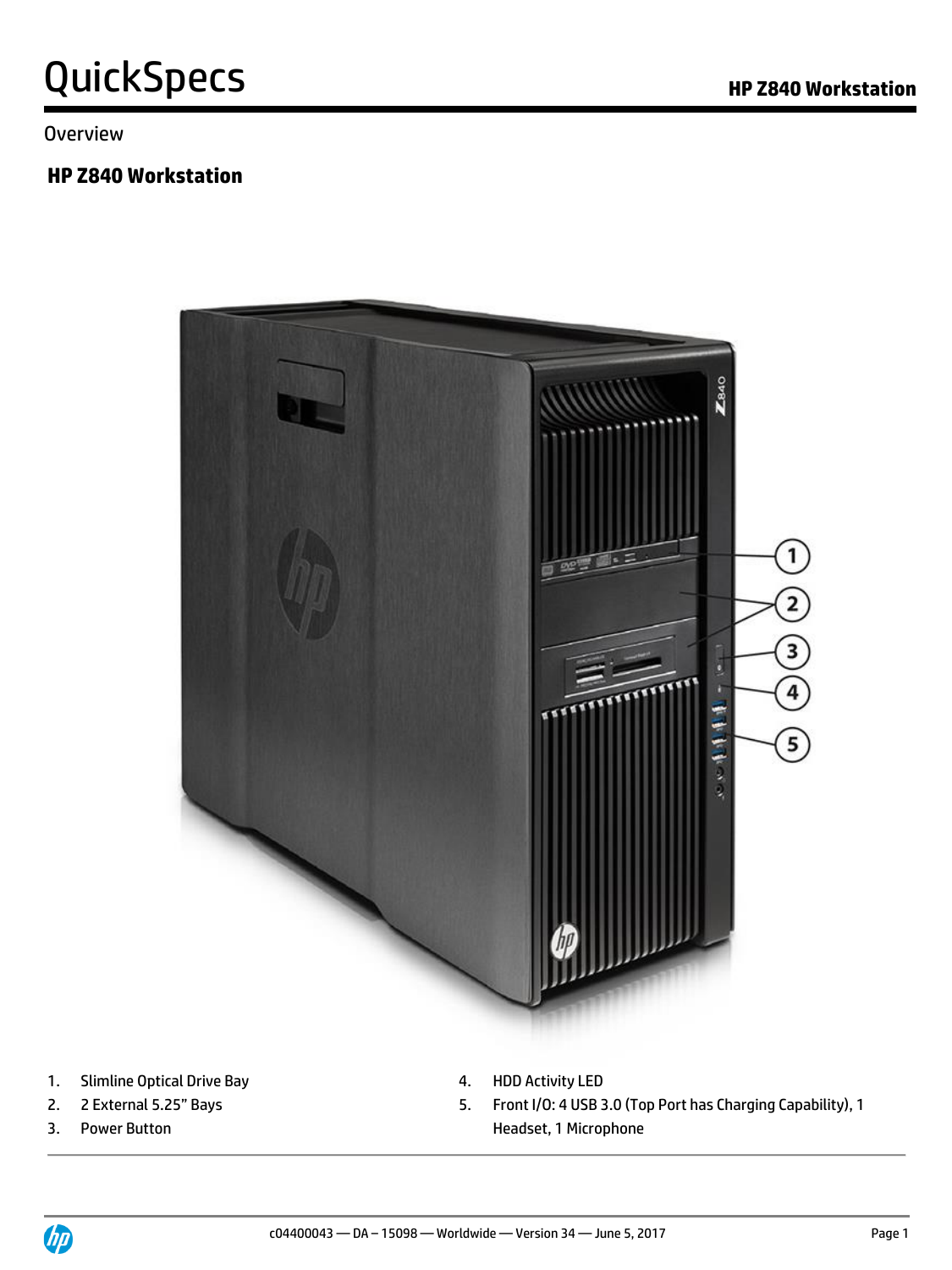#### Overview



- 6. Choice of 850W, 88% or 1125W, 90% Efficient Power **Supplies**
- 7. 16 DIMM Slots for DDR4 ECC Memory 12. . 12. . Slot 1: PCIe Gen3 x4
- 8. 2 External 5.25" Bays
- 9. 4 Internal 3.5" Bays
- 10. Rear I/O:
	- Rear Power Button 4 USB 3.0 2 USB 2.0
	- 1 Serial
	- PS/2 keyboard and mouse
	- 2 RJ-45 to integrated Gigabit LAN
	- 1 Audio Line-In (can be retasked as microphone)
	-
- 11. 2 Intel Xeon Processors E5-2600 v3/v4 family
	- - Slot 2: PCIe Gen3 x16
		- Slot 3: PCIe Gen3 x8 Available ONLY when 2nd processor is installed
		- Slot 4: PCIe Gen3 x16 Available ONLY when 2nd processor is installed
		- Slot 5: PCIe Gen2 x4 when 1 CPU is installed. Transforms to PCIe Gen3 x8 when 2nd CPU is installed
		- Slot 6: PCIe Gen3 x16
		- Slot 7: PCIe Gen2 x1
- 1 Audio Line in (can be recasived as microprione)<br>13. 6 SATA, 8 SAS Ports
	- 14. 2 USB 2.0 Ports, 1 USB 3.0 Port

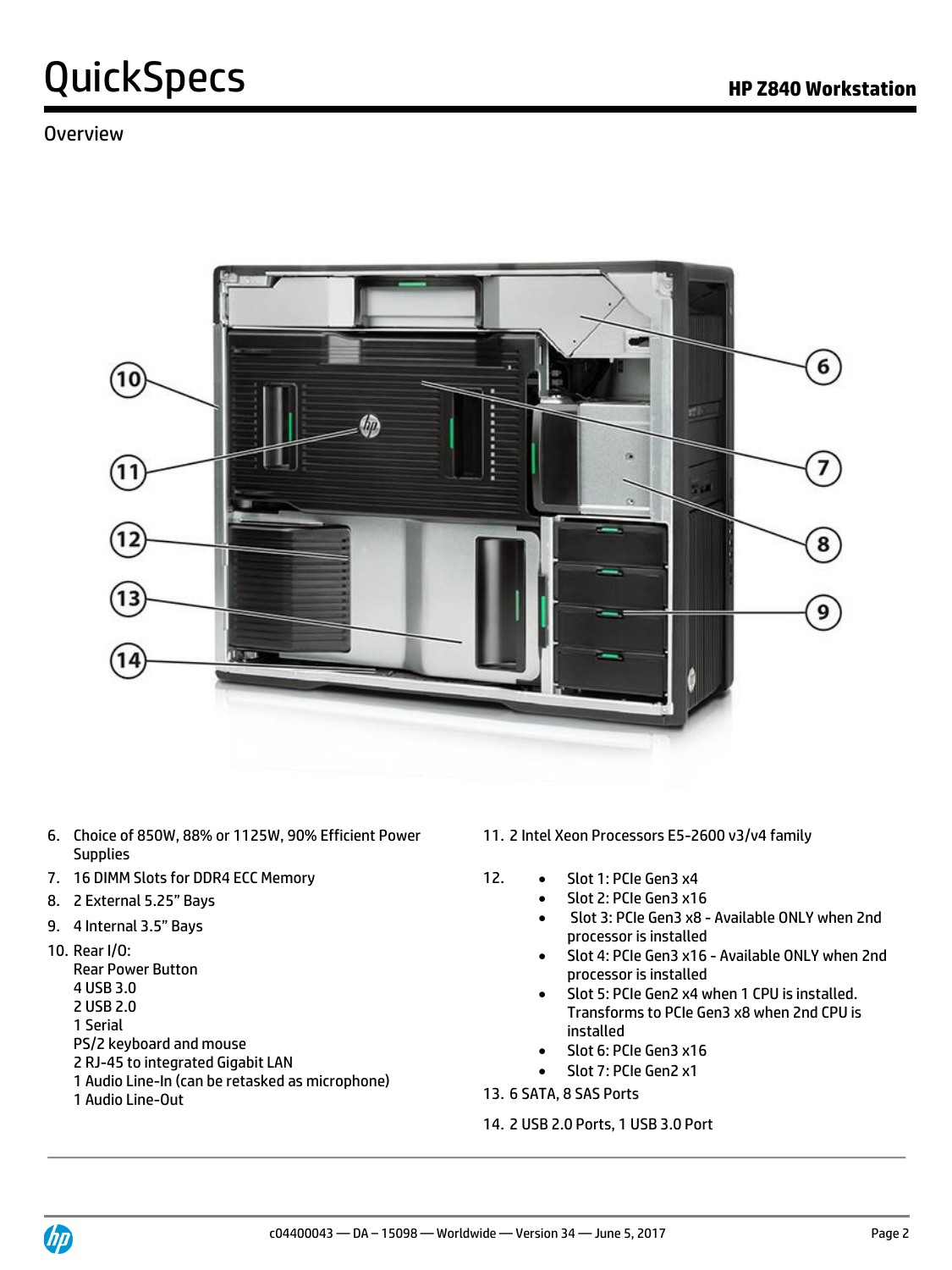#### Overview

### **Overview**

#### **Form Factor** Rackable Tower

**Operating Systems** Preinstalled:

- Windows 10 Pro 64-bit
- Windows 10 Pro 64 to Windows 7 Professional 64-bit
- Windows 10 Home 64 High-end
- Windows 7 Professional 64-bit
- Windows 8.1 Pro 64-bit OS
- Ubuntu 14.04
- HP Installer Kit for Linux (includes drivers for 64-bit OS versions of RHEL 6 & 7, SUSE Linux Enterprise Desktop 11 and Ubuntu 14.04)
- Red Hat Enterprise Linux Desktop (RHEL) Workstation (Paper license with 1 year support; no preinstalled OS)

#### Supported:

- Windows 8/8.1 Enterprise 64-bit
- Windows 7 Enterprise 64-bit
- Red Hat Enterprise Linux Desktop 6, 7
- SUSE Linux Enterprise Desktop 11 SP3, 12

#### **NOTES:** For detailed OS/hardware support information for Linux, see: [http://www.hp.com/support/linux\\_hardware\\_matrix](http://www.hp.com/support/linux_hardware_matrix)

#### **Available Processors**

| <b>Name</b>                                                  | <b>Clock Speed</b><br>(GHz) |    | <b>Cores Cache</b> (MB) | <b>Memory</b><br>Speed (MT/s) | <b>QPI</b><br><b>Speed</b><br>(GT/s) | <b>Hyper</b><br><b>Threading</b> | <b>Featuring</b><br>Intel <sup>®</sup> vPro™<br><b>Technology</b> | Intel <sup>®</sup> Turbo<br><b>Boost</b><br>Technology <sup>1</sup> | TDP (W) |
|--------------------------------------------------------------|-----------------------------|----|-------------------------|-------------------------------|--------------------------------------|----------------------------------|-------------------------------------------------------------------|---------------------------------------------------------------------|---------|
| Intel® Xeon® E5-2643 v3<br>brocessor                         | 3.4                         | 6  | 20                      | 2133                          | 9.6                                  | <b>YES</b>                       | <b>YES</b>                                                        | 2/3                                                                 | 135     |
| Intel <sup>®</sup> Xeon <sup>®</sup> E5-2630 v3<br>processor | 2.4                         | 8  | 20                      | 1866                          | 8.0                                  | <b>YES</b>                       | <b>YES</b>                                                        | 2/8                                                                 | 85      |
| Intel® Xeon® E5-2620 v3<br>processor                         | 2.4                         | 6  | 15                      | 1866                          | 8.0                                  | <b>YES</b>                       | <b>YES</b>                                                        | 2/8                                                                 | 85      |
|                                                              |                             |    |                         |                               |                                      |                                  |                                                                   |                                                                     |         |
| Intel® Xeon® E5-2699 v4<br>processor                         | 2.2                         | 22 | 55                      | 2400                          | 9.6                                  | <b>YES</b>                       | <b>YES</b>                                                        | <b>YES</b>                                                          | 145     |
| Intel® Xeon® E5-2697 v4<br>processor                         | 2.3                         | 18 | 45                      | 2400                          | 9.6                                  | <b>YES</b>                       | <b>YES</b>                                                        | <b>YES</b>                                                          | 145     |
| Intel <sup>®</sup> Xeon <sup>®</sup> E5-2695 v4<br>processor | 2.1                         | 18 | 45                      | 2400                          | 9.6                                  | <b>YES</b>                       | <b>YES</b>                                                        | <b>YES</b>                                                          | 120     |
| Intel® Xeon® E5-2687W v4<br>processor                        | 3.0                         | 12 | 30                      | 2400                          | 9.6                                  | <b>YES</b>                       | <b>YES</b>                                                        | <b>YES</b>                                                          | 160     |
| Intel® Xeon® E5-2690 v4<br><b>brocessor</b>                  | 2.6                         | 14 | 35                      | 2400                          | 9.6                                  | <b>YES</b>                       | <b>YES</b>                                                        | <b>YES</b>                                                          | 135     |
| Intel® Xeon® E5-2667 v4<br>processor                         | 3.2                         | 8  | 25                      | 2400                          | 9.6                                  | <b>YES</b>                       | <b>YES</b>                                                        | <b>YES</b>                                                          | 135     |
| Intel <sup>®</sup> Xeon <sup>®</sup> E5-2683 v4<br>processor | 2.1                         | 16 | 40                      | 2400                          | 9.6                                  | <b>YES</b>                       | <b>YES</b>                                                        | <b>YES</b>                                                          | 120     |
| Intel® Xeon® E5-2680 v4<br><b>brocessor</b>                  | 2.4                         | 14 | 35                      | 2400                          | 9.6                                  | <b>YES</b>                       | <b>YES</b>                                                        | <b>YES</b>                                                          | 120     |
| Intel <sup>®</sup> Xeon <sup>®</sup> E5-2643 v4<br>processor | 3.4                         | 6  | 20                      | 2400                          | 9.6                                  | <b>YES</b>                       | <b>YES</b>                                                        | <b>YES</b>                                                          | 135     |
| Intel® Xeon® E5-2660 v4<br>processor                         | 2.0                         | 14 | 35                      | 2400                          | 9.6                                  | <b>YES</b>                       | <b>YES</b>                                                        | <b>YES</b>                                                          | 105     |
| Intel® Xeon® E5-2650 v4<br>processor                         | 2.2                         | 12 | 30                      | 2400                          | 9.6                                  | <b>YES</b>                       | <b>YES</b>                                                        | <b>YES</b>                                                          | 105     |

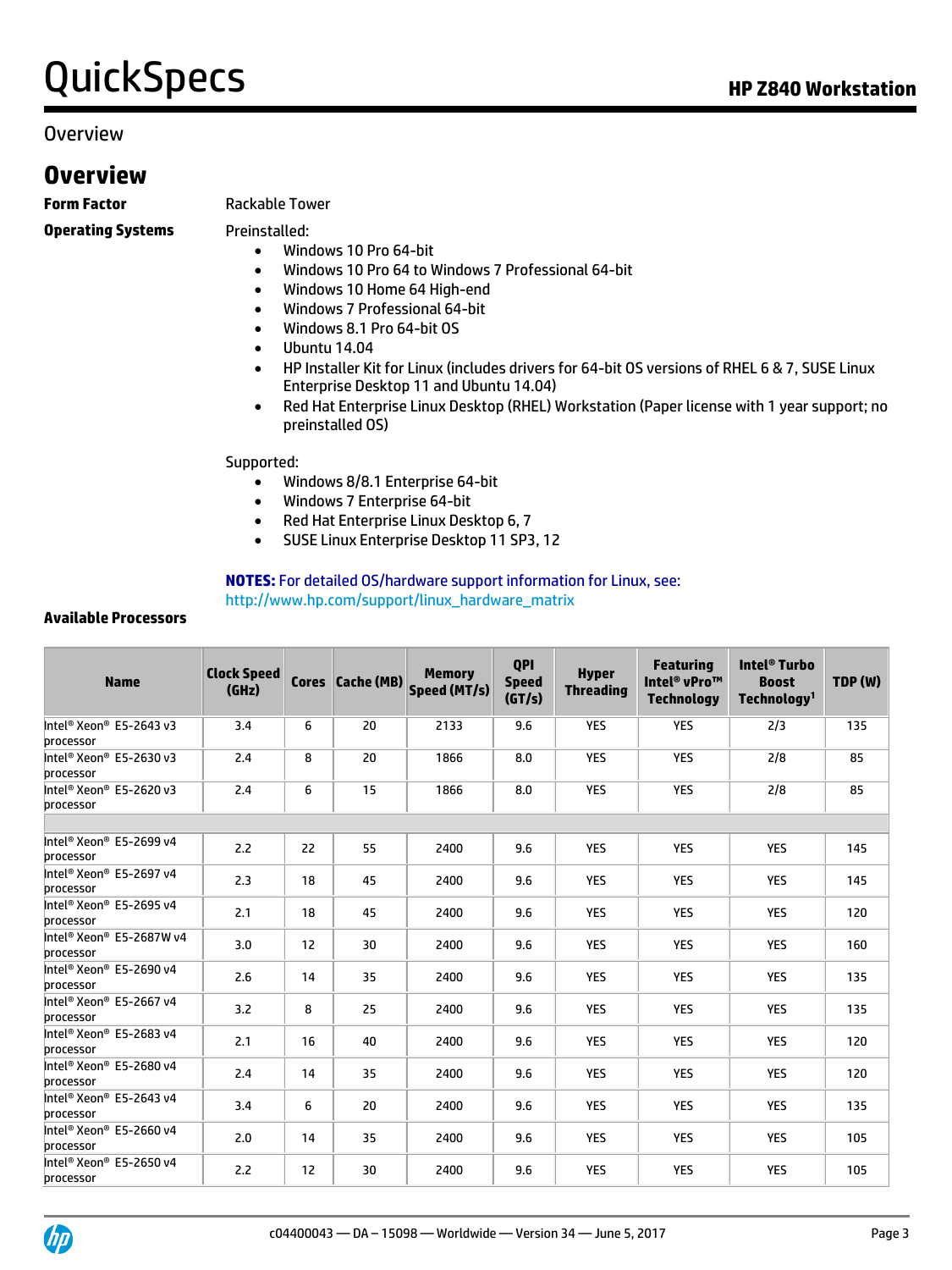#### Overview

| Intel <sup>®</sup> Xeon <sup>®</sup> E5-2637 v4<br>processor | 3.5 | 4  | 15 | 2400 | 9.6 | <b>YES</b>     | <b>YES</b>     | YES        | 135 |
|--------------------------------------------------------------|-----|----|----|------|-----|----------------|----------------|------------|-----|
| Intel <sup>®</sup> Xeon <sup>®</sup> E5-2640 v4<br>processor | 2.4 | 10 | 25 | 2133 | 8.0 | <b>YES</b>     | <b>YES</b>     | <b>YES</b> | 90  |
| Intel <sup>®</sup> Xeon <sup>®</sup> E5-2630 v4<br>processor | 2.2 | 10 | 25 | 2133 | 8.0 | <b>YES</b>     | <b>YES</b>     | <b>YES</b> | 85  |
| Intel <sup>®</sup> Xeon <sup>®</sup> E5-2623 v4<br>processor | 2.6 | 4  | 10 | 2133 | 8.0 | <b>YES</b>     | <b>YES</b>     | YES        | 85  |
| Intel <sup>®</sup> Xeon <sup>®</sup> E5-2620 v4<br>processor | 2.1 | 8  | 20 | 2133 | 8.0 | <b>YES</b>     | <b>YES</b>     | <b>YES</b> | 85  |
| Intel <sup>®</sup> Xeon <sup>®</sup> E5-2609 v4<br>processor | 1.7 | 8  | 20 | 1866 | 6.4 | N <sub>0</sub> | N <sub>0</sub> | N/A        | 85  |
| Intel <sup>®</sup> Xeon <sup>®</sup> E5-2603 v4<br>processor | 1.7 | 6  | 15 | 1866 | 6.4 | N <sub>0</sub> | N <sub>0</sub> | N/A        | 85  |

<sup>1</sup>The specifications shown in this column represent the following: (all core maximum turbo steps, one core maximum turbo steps). Turbo boost stepping occurs in 100MHz increments. Processors that do not have turbo functionality are denoted as N/A. E5-2687Wv3, E5-2690v3, E5-2695v3, E5-2697v3 and E5-2699v3 REQUIRE the 1125W (1450W at 200V Input Voltage) Power Supply Option.

**Disclaimers** When ordering two processors, the second processor must be the same as the first. Intel processor numbers are not a measurement of higher performance. Processor numbers differentiate features within each processor family, not across different processor families. See: [http://www.intel.com/products/processor\\_number/](http://www.intel.com/products/processor_number/) for details.

> Quad-Core, Six-Core, Eight-Core, 10-Core, 12-Core, 14-Core, 16-Core, 18-core and 22-Core technologies are designed to improve performance of multithreaded software products and hardwareaware multitasking operating systems and may require appropriate operating system software for full benefits; check with software provider to determine suitability; Not all customers or software applications will necessarily benefit from use of these technologies.

> 64-bit computing on Intel® 64 architecture requires a computer system with a processor, chipset, BIOS, operating system, device drivers, and applications enabled for Intel® 64 architecture. Processors will not operate (including 32-bit operation) without an Intel® 64 architecture-enabled BIOS. Performance will vary depending on your hardware and software configurations. See: <http://www.intel.com/info/em64t> for more information.

Intel® Xeon® processors E5-2643v3 REQUIRES the 1125W (1450W at 200V Input Voltage) Power Supply Option.

Intel® Xeon® processors E5-2637v4, E5-2643v4, E5-2680v4, E5-2683v4, E5-2667v4, E5-2687Wv4, E5-2690v4, E5-2695v4, E5-2697v4 and E5-2699v4 REQUIRE the 1125W (1450W at 200V Input Voltage) Power Supply Option.

**Form Factor** Tower

**Color** Black /Hematite

#### **I/O Slots (see system board section for more details)** Slot 1: PCIe Gen3 x4 Slot 2: PCIe Gen3 x16 Slot 3: Gen3 x8 - Available ONLY when 2nd processor is installed Slot 4: Gen3 x16 - Available ONLY when 2nd processor is installed Slot 5: PCIe Gen2 x4 when 1 CPU is installed. Transforms to PCIe Gen3 x8 when 2nd CPU is installed Slot 6: PCIe Gen3 x16

Slot 7: PCle Gen 2x1

The PCIe x8 connectors are open ended, allowing a PCIe x16 card to be seated in the slot.

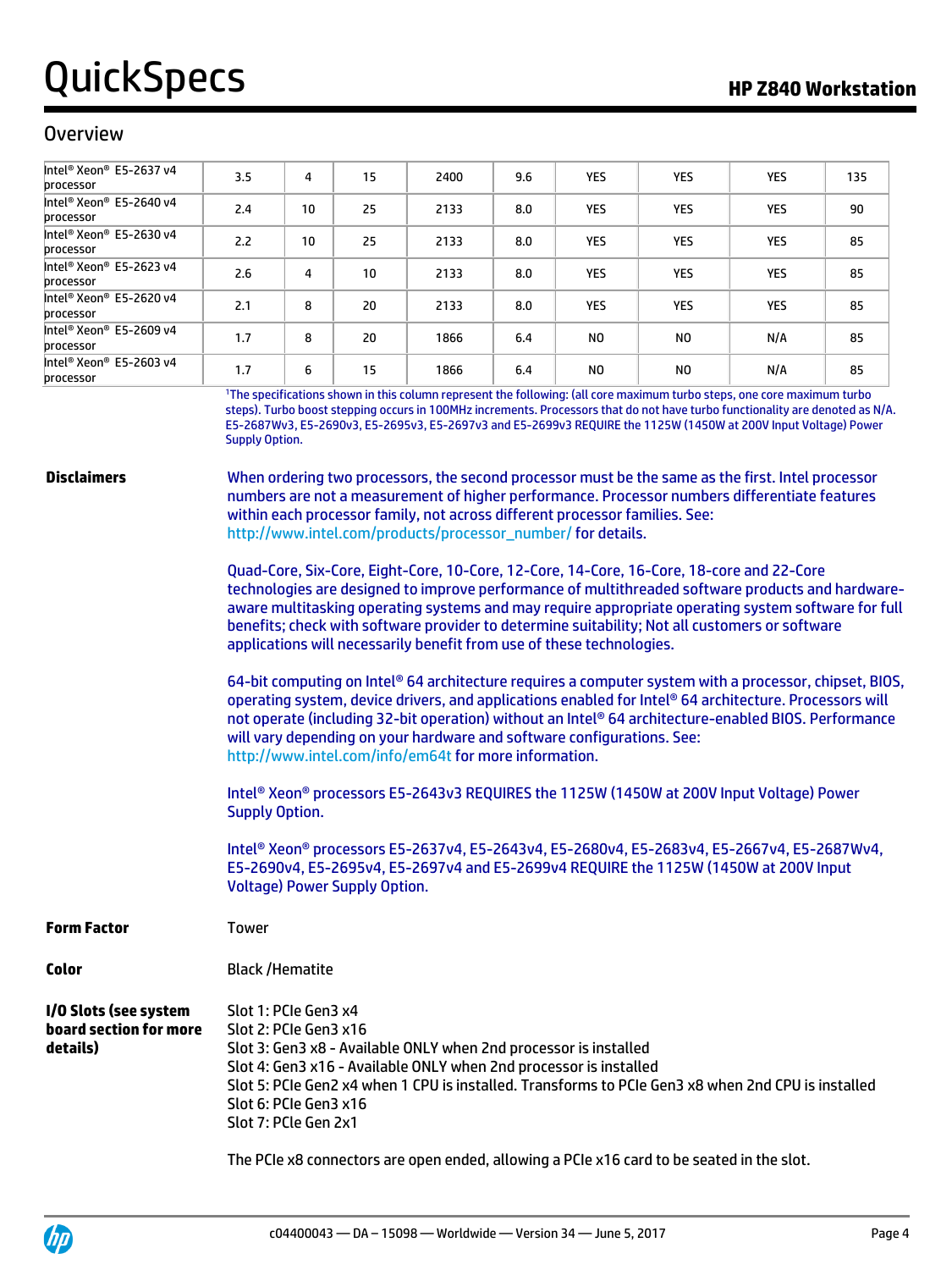#### **Overview**

| <b>Bays (see storage section Total Bays = 7</b><br>for more details) | 4 Internal 3.5" storage bays<br>2 External 5.25" bays                                                                                                                                                                                                                                                                         |  |  |  |  |  |
|----------------------------------------------------------------------|-------------------------------------------------------------------------------------------------------------------------------------------------------------------------------------------------------------------------------------------------------------------------------------------------------------------------------|--|--|--|--|--|
|                                                                      | 1 External Slim-line Optical bay                                                                                                                                                                                                                                                                                              |  |  |  |  |  |
| <b>Internal Bays</b>                                                 | 4 internal 3.5" bays (All 4 include acoustic dampening rail assemblies)                                                                                                                                                                                                                                                       |  |  |  |  |  |
| <b>External Bays</b>                                                 | 2 external 5.25" bays<br>Top bay device depth limit: 206mm<br>Bottom bay device depth limit: 206mm<br>$\bullet$                                                                                                                                                                                                               |  |  |  |  |  |
| Front I/O                                                            | 4 USB 3.0<br>$\bullet$<br>1 Combo Headset<br>1 Microphone<br>$\bullet$                                                                                                                                                                                                                                                        |  |  |  |  |  |
| Rear I/O                                                             | 4 USB 3.0<br>$\bullet$<br>2 USB 2.0<br>$\bullet$<br>1 Serial<br>$\bullet$<br>PS/2 keyboard and mouse<br>$\bullet$<br>2 RJ-45 to integrated Gigabit LAN<br>$\bullet$<br>1 Audio Line-In (can be retasked as microphone)<br>$\bullet$<br>1 Audio Line-Out<br>$\bullet$                                                          |  |  |  |  |  |
| <b>Internal USB</b>                                                  | 2 USB 2.0 ports available with a single 2x5 header.<br>$\bullet$<br>1 USB 3.0 port available with a shrouded 20-pin connector.<br>$\bullet$<br>The 2x5 header can be converted to a standard (Type-A) USB connector through the use one HP<br>Internal USB Port Kit (EM165AA). This port kit uses one half of the 2x5 header. |  |  |  |  |  |
| <b>Chassis Dimensions (H x</b><br>W x D)                             | <b>Footprint Dimensions:</b><br>H: 17.5" [444.5mm]<br>W: 8.0" [203.2mm]<br>D: 20.7" [525.8mm] (measured to the rear of service panel)<br><b>Maximum Dimensions:</b><br>H: 17.5" [444.5mm]<br>W: 8.0" [203.2mm]<br>D: 20.9" [530.9mm] (measured to the embossment for the rear chassis fans)<br><b>Rack Dimensions: 5U</b>     |  |  |  |  |  |
| <b>System Weight</b>                                                 | Exact weights depend upon configuration.<br>Minimum config: 21.1kg (46.7lbs.)<br>$\bullet$<br>Typical config: 22.8kg (50.4lbs.)<br>$\bullet$<br>Maximum config: 29.2kg (64.3lbs.)<br>$\bullet$                                                                                                                                |  |  |  |  |  |
| <b>Temperature</b>                                                   | Operating: 5° to 35°C (40° to 95°F)<br>Non-operating: -40° to 70°C (-40° to 158°F)                                                                                                                                                                                                                                            |  |  |  |  |  |
| <b>Humidity</b>                                                      | Operating: 8% to 85%<br>Non-operating: 8% to 90%                                                                                                                                                                                                                                                                              |  |  |  |  |  |

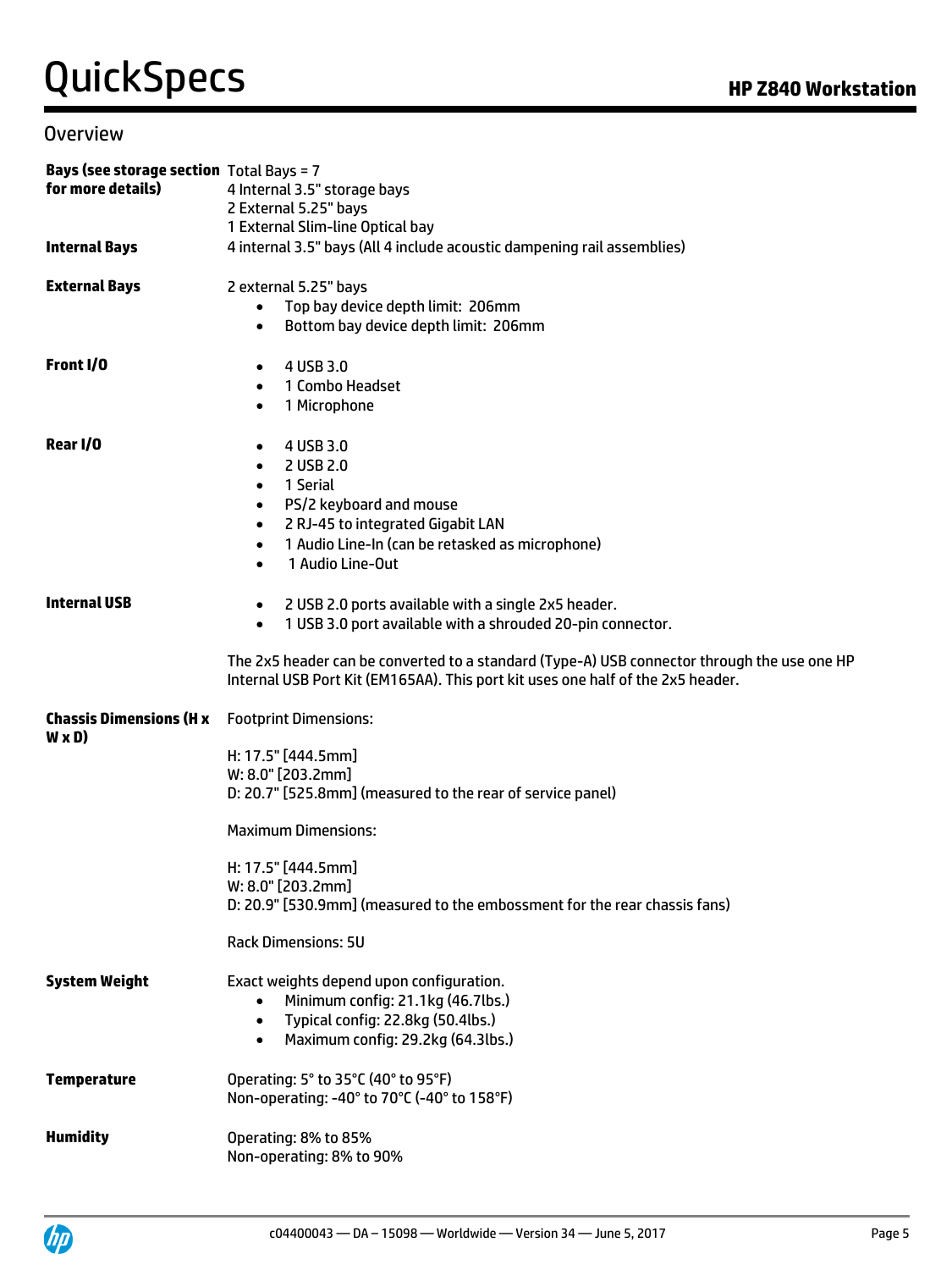#### **Overview**

|                                                  | Operating: 3,000 m; 10,000 feet                                                                                                                                                                                                                                                                                                                                                                                                                                                                                      |
|--------------------------------------------------|----------------------------------------------------------------------------------------------------------------------------------------------------------------------------------------------------------------------------------------------------------------------------------------------------------------------------------------------------------------------------------------------------------------------------------------------------------------------------------------------------------------------|
|                                                  | Non-operating: 9,100 m; 30,000 feet                                                                                                                                                                                                                                                                                                                                                                                                                                                                                  |
| <b>Maximum Altitude (non-</b><br>pressurized)    | Operating: 3,048m (10,000feet)<br>Non-operating: 9,100m (30,000feet)                                                                                                                                                                                                                                                                                                                                                                                                                                                 |
| <b>Power Supply</b>                              | Choice of:<br>850W 88% Efficient wide-ranging, active Power Factor Correction<br>1125W 90% Efficient wide-ranging, active Power Factor Correction<br>$\bullet$<br>Includes three 6-pin graphics power cables.                                                                                                                                                                                                                                                                                                        |
|                                                  | NOTE: The 1125W (1450W at 200V Input Voltage) power supply can also supply 1275W of output<br>power when the input voltage is greater than 105V. If the input voltage is less than 105V, but greater<br>than 90V for any reason, the maximum power that can be drawn is 1125W. An uninterruptible power<br>supply (UPS) is highly recommended if 1275W output power is desired.<br>The 1125W Power Supply can also supply 1450W of output power when the input voltage is greater<br>than 200V under all conditions. |
|                                                  | The Z820 power supply efficiency reports can be found at these links:<br>850W - http://www.plugloadsolutions.com/psu_reports/HEWLETT%20PACKARD_719798-<br>001_850W_EC0S%203882_Report.pdf                                                                                                                                                                                                                                                                                                                            |
|                                                  | 1125W - http://www.plugloadsolutions.com/psu_reports/HEWLETT%20PACKARD_719799-<br>001_1125W_EC0S%203883_Report.pdf                                                                                                                                                                                                                                                                                                                                                                                                   |
| <b>Interfaces Supported</b>                      | 6 channel SATA 6.0 Gb/s interface<br>8-channel 6 Gb SAS interface<br>8 SAS connectors on the motherboard, SAS ports can be ported externally by using<br>$\circ$<br>the SAS Bulkhead and/or Back Panel connector Kits<br>Factory integrated RAID available for SATA/SAS drives (RAID 0, 0 Data, 1, 5, and 10)<br><b>USB 3.0, USB 2.0</b>                                                                                                                                                                             |
| <b>Hard Drive Controller</b><br><b>Supported</b> | <b>SATA and SAS controllers</b>                                                                                                                                                                                                                                                                                                                                                                                                                                                                                      |
| <b>Workstation ISV</b><br><b>Certifications</b>  | See the latest list of certifications at<br>http://www.hp.com/united-states/campaigns/workstations/partnerships.html                                                                                                                                                                                                                                                                                                                                                                                                 |

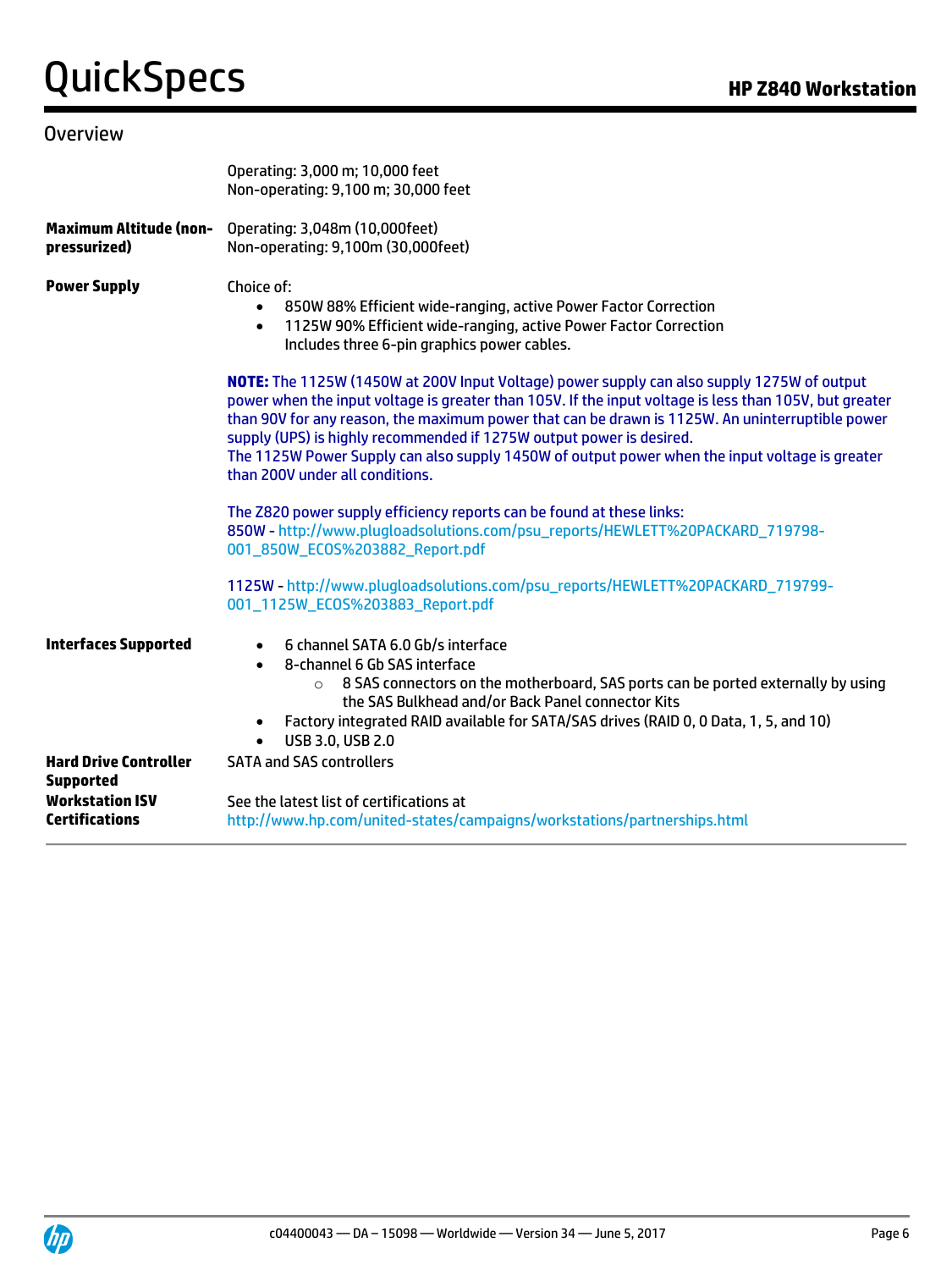### Supported Components

**Processors\***

|  | <b>HP Z840 Workstati</b> |  |
|--|--------------------------|--|
|  |                          |  |

|                                          | <b>Factory</b><br><b>Configured</b> | <b>Option</b><br>Kit | <b>Option Kit</b><br>Part<br><b>Number</b> | <b>Support</b><br><b>Notes</b> |
|------------------------------------------|-------------------------------------|----------------------|--------------------------------------------|--------------------------------|
| Z840 Intel® Xeon® E5-2600 v3 Series CPU  |                                     |                      |                                            |                                |
| Xeon E5-2620 v3 2.4 1866 6C CPU          | Y                                   | Y                    | <b>J9V75AA</b>                             |                                |
| Xeon E5-2630 v3 2.4 1866 8C CPU          | Υ                                   | Υ                    | <b>J9Q17AA</b>                             |                                |
| Xeon E5-2643 v3 3.4 2133 6C CPU          | Υ                                   | Υ                    | J9Q12AA                                    |                                |
| Z840 Intel® Xeon® E5-2600 v4 Series CPU  |                                     |                      |                                            |                                |
| Z840 Xeon E5-2623 v4 2.6 2133 4C 2ndCPU  | Υ                                   | Υ                    | <b>T9U30AA</b>                             |                                |
| Z840 Xeon E5-2620 v4 2.1 2133 8C 2ndCPU  | Y                                   | Υ                    | <b>T9U29AA</b>                             |                                |
| Z840 Xeon E5-2637 v4 3.5 2400 4C 2ndCPU  | Υ                                   | Υ                    | <b>T9U32AA</b>                             |                                |
| Z840 Xeon E5-2699 v4 2.2 2400 22C 2ndCPU | Υ                                   | Υ                    | <b>T9U44AA</b>                             |                                |
| Z840 Xeon E5-2697 v4 2.3 2400 18C 2ndCPU | Υ                                   | Υ                    | T9U43AA                                    |                                |
| Z840 Xeon E5-2683 v4 2.1 2400 16C 2ndCPU | Y                                   | Υ                    | <b>T9U39AA</b>                             |                                |
| Z840 Xeon E5-2680 v4 2.4 2400 14C 2ndCPU | Υ                                   | Υ                    | <b>T9U38AA</b>                             |                                |
| Z840 Xeon E5-2643 v4 3.4 2400 6C 2ndCPU  | Υ                                   | Υ                    | <b>T9U34AA</b>                             |                                |
| Z840 Xeon E5-2640 v4 2.4 2133 10C 2ndCPU | Y                                   | Υ                    | <b>T9U33AA</b>                             |                                |
| Z840 Xeon E5-2609 v4 1.7 1866 8C 2ndCPU  | Υ                                   | Υ                    | <b>T9U28AA</b>                             |                                |
| Z840 Xeon E5-2603 v4 1.7 1866 6C 2ndCPU  | Υ                                   | Υ                    | <b>T9U27AA</b>                             |                                |
| Z840 Xeon E5-2690 v4 2.6 2400 14C 2ndCPU | Y                                   | Υ                    | <b>T9U41AA</b>                             |                                |
| Z840 Xeon E5-2650 v4 2.2 2400 12C 2ndCPU | Υ                                   | Υ                    | <b>T9U35AA</b>                             |                                |
| Z840 Xeon E5-2630 v4 2.2 2133 10C 2ndCPU | Υ                                   | Υ                    | <b>T9U31AA</b>                             |                                |
| Z840 Xeon E5-2687W v4 3.0 2400 12C2ndCPU | Υ                                   | Υ                    | <b>T9U40AA</b>                             |                                |
| Z840 Xeon E5-2660 v4 2.0 2400 14C 2ndCPU | Υ                                   | Υ                    | <b>T9U36AA</b>                             |                                |
| Z840 Xeon E5-2667 v4 3.2 2400 8C 2ndCPU  | Υ                                   | Υ                    | <b>T9U37AA</b>                             |                                |
| Z840 Xeon E5-2695 v4 2.1 2400 18C 2ndCPU | γ                                   | Υ                    | <b>T9U42AA</b>                             |                                |

Intel® Xeon® processors E5-2643v3 REQUIRES the 1125W (1450W at 200V Input Voltage) Power Supply Option.

Intel® Xeon® processors E5-2637v4, E5-2643v4, E5-2680v4, E5-2683v4, E5-2667v4, E5-2687Wv4, E5- 2690v4, E5-2695v4, E5-2697v4 and E5-2699v4 require the 1125W (1450W at 200V Input Voltage) Power Supply Option.

When ordering two processors, the second processor must be the same as the first. Intel processor numbers are not a measurement of higher performance. Processor numbers differentiate features within each processor family, not across different processor families.

### **Monitors / Displays**

|                                                     | <b>Factory</b><br><b>Configured</b> | <b>Option</b><br>Kit | <b>Option</b><br><b>Kit Part</b><br><b>Number</b> | <b>Support</b><br><b>Notes</b> |
|-----------------------------------------------------|-------------------------------------|----------------------|---------------------------------------------------|--------------------------------|
| HP Z Display Z22i 21.5-inch IPS LED Backlit Monitor |                                     |                      | D7Q14A8                                           |                                |
| HP Z Display Z23i 23-inch IPS LED Backlit Monitor   |                                     |                      | D7Q13A8                                           |                                |
| HP Z Display Z24i 24-inch IPS LED Backlit Monitor   |                                     |                      | D7P53A8                                           |                                |
| HP Z Display Z27i 27-inch IPS LED Backlit Monitor   |                                     |                      | D7P92A8                                           |                                |

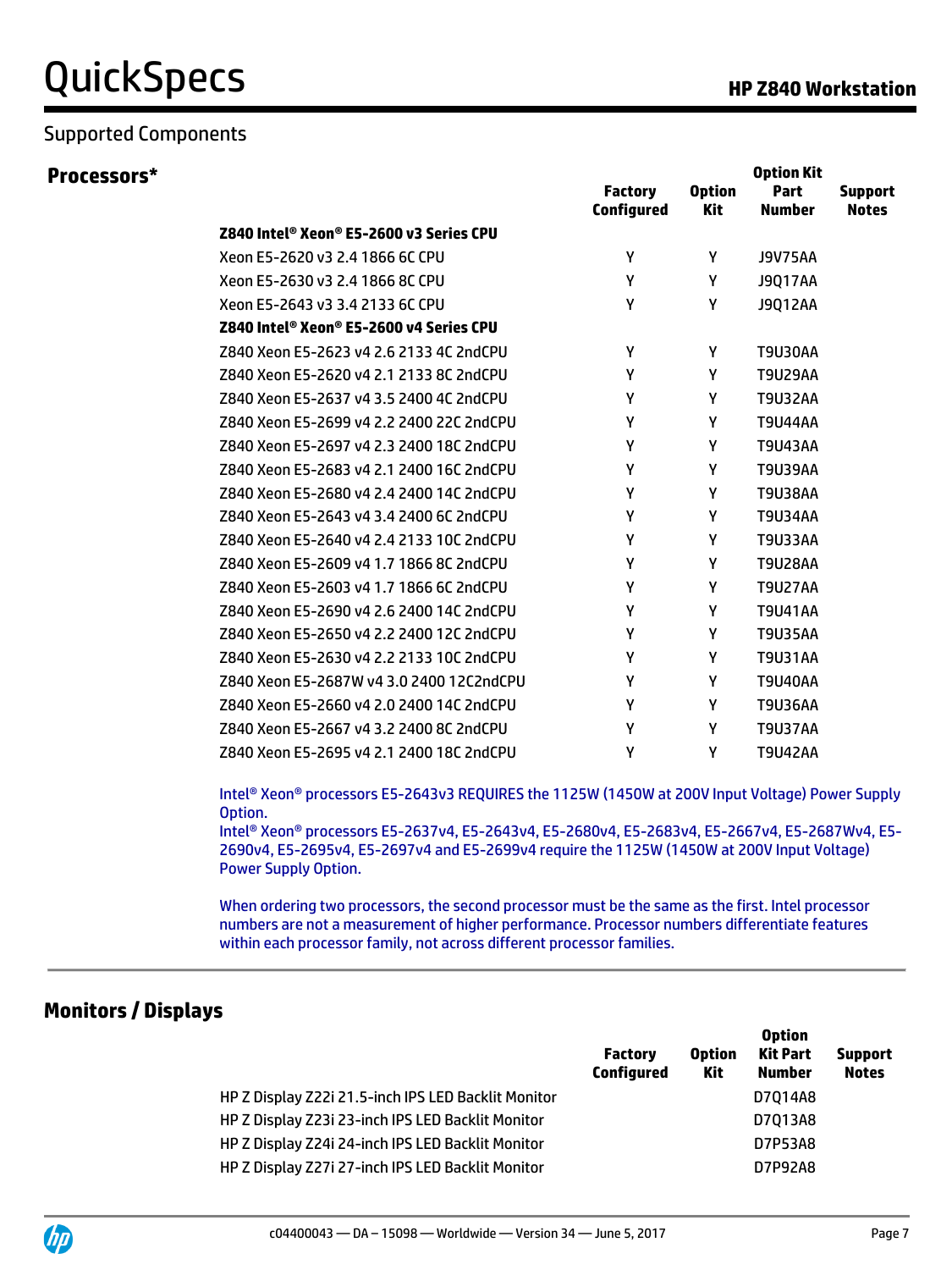### Supported Components

| HP Z Display Z30i 30-inch IPS LED Backlit Monitor | D7P94A8 |
|---------------------------------------------------|---------|
| HP DreamColor LP2480zx Professional Display       | GV546A8 |
| HP DreamColor Z24x Professional Display           | E9082A8 |
| HP DreamColor Z27x Professional Display           | D7R00A8 |
|                                                   |         |

### **Storage / Hard Drives**

**Sub-Section Description/Notes NOTES:** NCQ (Native Command Queuing) not supported in Red Hat Enterprise Linux For hard drives, 1 GB = 1 billion bytes; TB = 1 trillion bytes. Actual formatted capacity is less. Up to 12 GB of hard drive (or system disk) is reserved for the system recovery software (XP and XP Pro). Up to 3 GB of system disk is reserved for system recovery software (Vista). **SAS Hard Drives SAS Hard Drives for HP Workstations Factory Configured Option Kit Option Kit Part Number Support Notes** 300GB SAS 15K rpm 6Gb/s 3.5" HDD Y Y LU967AA HP 300GB SAS 10K SFF HDD Y Y A2Z20AA HP 600GB SAS 10K SFF HDD Y Y A2Z21AA HP 1.2TB SAS 10K SFF HDD Y Y E2P04AA Up to 5 3.5" SATA drives supported Up to 5 3.5" SAS drives supported Up to 8 2.5" (SFF) SAS drives with the High Density Storage Option or Up to 8 2.5" (SFF) SATA 2.5" drives with the High Density Storage Option 8 port SAS Controller included on the system board **SATA Hard Drives SATA Hard Drives for HP Workstations Factory Option Kit Option Support** 

| <b>SATA Hard Drives</b> | <b>SATA Hard Drives for HP Workstations</b>                               | <b>Factory</b><br><b>Configured</b> | <b>Option Kit</b> | <b>Option</b><br><b>Kit Part</b><br><b>Number</b>      | <b>Support</b><br><b>Notes</b> |
|-------------------------|---------------------------------------------------------------------------|-------------------------------------|-------------------|--------------------------------------------------------|--------------------------------|
|                         | 4TB SATA 7200 rpm 6Gb/s 3.5" HDD<br>HDD (Enterprise Class)                | γ                                   | γ                 | K4T76AA                                                |                                |
|                         | 3.0TB* SATA 7200 rpm 6Gb/s 3.5" HDD                                       | γ                                   | γ                 | QF298AA                                                |                                |
|                         | 2.0TB* SATA 7200 rpm 6Gb/s 3.5" HDD                                       | γ                                   | Υ                 | QB576AA                                                |                                |
|                         | 1TB* SATA 7200 rpm 6Gb/s 3.5" HDD                                         | γ                                   | ٧                 | LQ037AA                                                |                                |
|                         | 1TB SATA 7200 rpm 6Gb/s 3.5" HDD<br>(Enterprise Class)                    | γ                                   | ٧                 | WOR10AA                                                |                                |
|                         | 500GB* SATA 7200 rpm 6Gb/s 3.5" HDD                                       | γ                                   | Υ                 | LQ036AA                                                |                                |
|                         | 500GB* SATA 7.2K SED SFF HDD                                              | γ                                   | N                 | (not available today as<br><b>After Market Option)</b> |                                |
|                         | 1TB SATA 7200 rpm 8GB 3.5" SSHD<br>(hybrid)                               | γ                                   | ٧                 | M7S54AA                                                |                                |
|                         | Up to 5 3.5" SATA drives supported<br>Up to 5 3.5" SAS drives supported   |                                     |                   |                                                        |                                |
|                         | The Asia Digital Care and the control of the Department Changes Option on |                                     |                   |                                                        |                                |

Up to 8 2.5" (SFF) SAS drives with the High Density Storage Option or Up to 8 2.5" (SFF) SATA 2.5" drives with the High Density Storage Option Up to 5 3.5" SATA drives supported

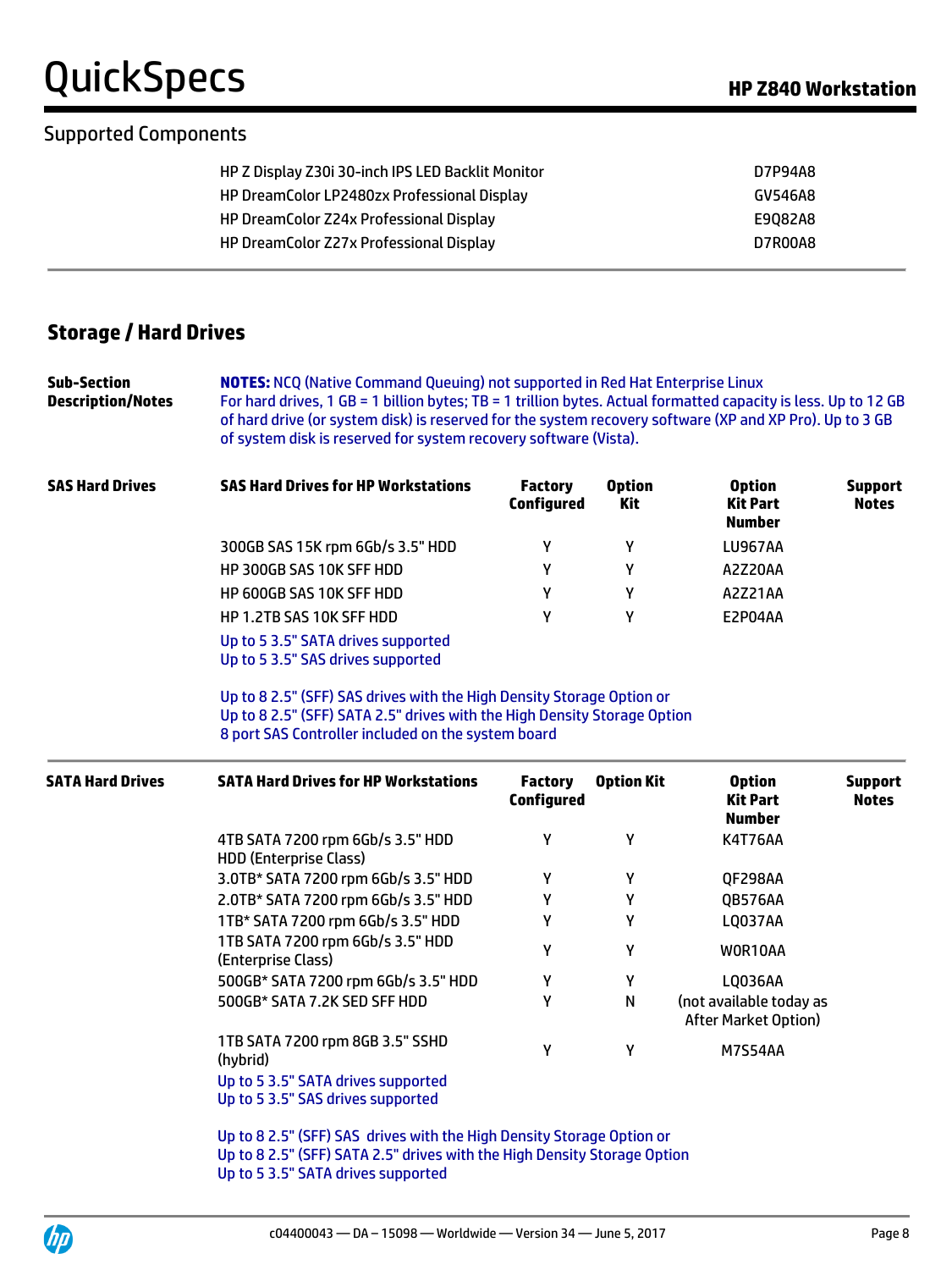### Supported Components

Up to 5 3.5" SAS drives supported

#### Up to 8 2.5" (SFF) SAS drives with the High Density Storage Option or Up to 8 2.5" (SFF) SATA 2.5" drives with the High Density Storage Option

| <b>SATA Solid State Drives SATA SSDs for HP Workstations</b>                                                                                                                 | <b>Factory</b><br><b>Configured Option Kit</b> | <b>Option Kit Part</b><br><b>Number</b> | <b>Support</b><br><b>Notes</b> |
|------------------------------------------------------------------------------------------------------------------------------------------------------------------------------|------------------------------------------------|-----------------------------------------|--------------------------------|
| HP 128GB* SATA 6Gb/s SSD                                                                                                                                                     |                                                | A3D25AA                                 |                                |
| HP 256GB* SATA 6Gb/s SSD                                                                                                                                                     | ν                                              | A3D26AA                                 |                                |
| HP 512GB* SATA 6Gb/s SSD                                                                                                                                                     | γ                                              | D8F30AA                                 |                                |
| HP 1TB* SATA 6Gb/s SSD                                                                                                                                                       | γ                                              | <b>F3C96AA</b>                          |                                |
| HP 2TB SATA 6Gb/s SSD                                                                                                                                                        | γ                                              | Y6P08AA                                 |                                |
| <b>HP Enterprise Class 240GB SATA SSD</b>                                                                                                                                    | γ                                              | T3U07AA                                 |                                |
| <b>HP Enterprise Class 480GB SATA SSD</b>                                                                                                                                    | γ                                              | T3U08AA                                 |                                |
| HP 256GB* SATA 6Gb/s SED Opal 1 SSD                                                                                                                                          | γ                                              | G7U67AA                                 | Note 1                         |
| <b>HP 512GB SATA SED SSD</b>                                                                                                                                                 | ٧                                              | <b>N8T26AA</b>                          |                                |
| <b>NOTE 1:</b><br>The 256GB Self-Encrypting Drive (SED) version has similar performance to the standard 256GB SSD. It is<br>also available in Opal 1.0 and Opal 2.0 versions |                                                |                                         |                                |

Up to 8 SATA SSD drives supported with the High Density Storage Option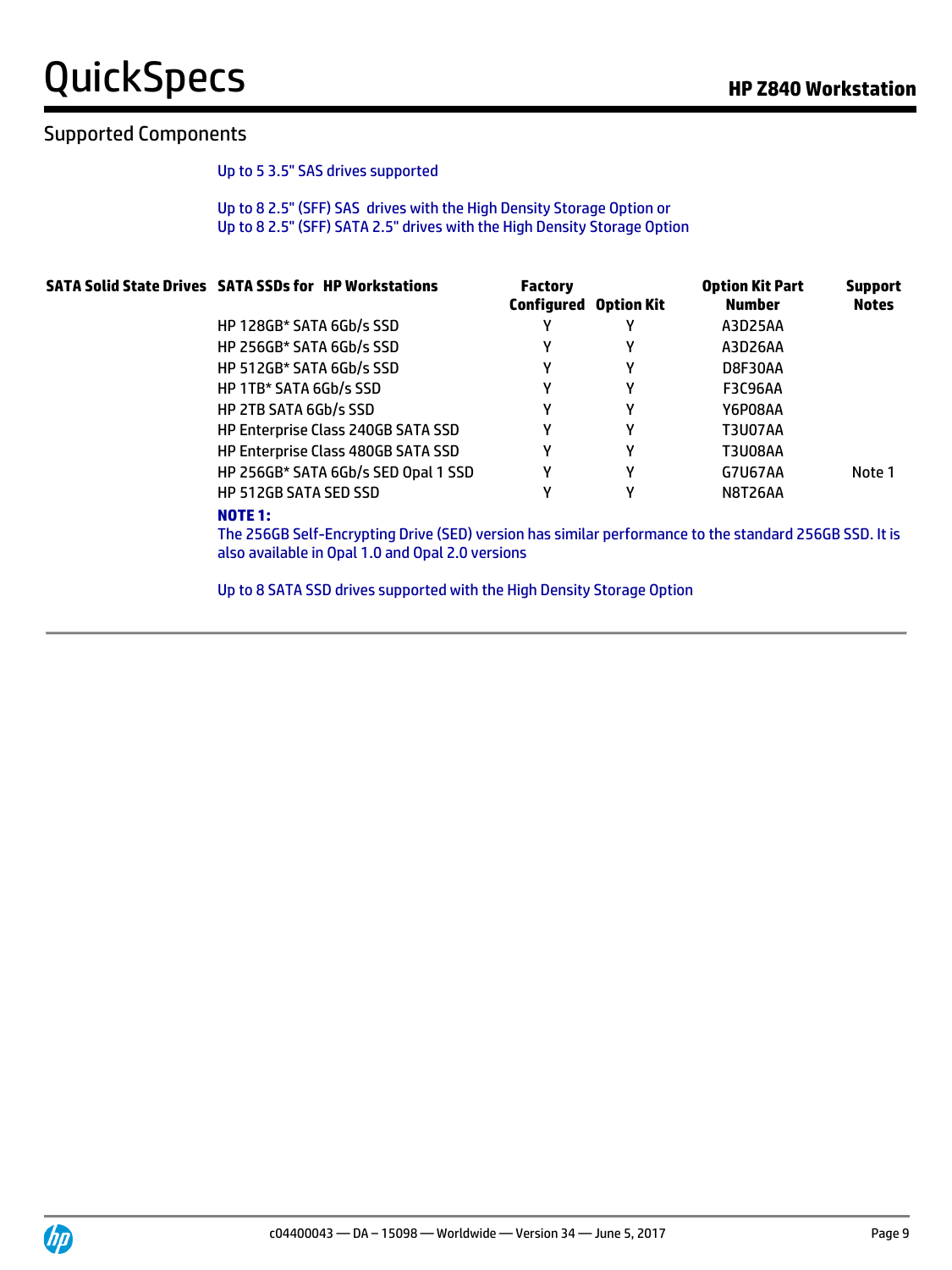**Option**

### Supported Components

#### **PCIe Solid State Drives PCIe SSDs for HP Workstations**

|                                                      | <b>Factory</b><br><b>Configured</b> | <b>Option</b><br>Kit | <b>Kit Part</b><br><b>Number</b> | <b>Support</b><br><b>Notes</b> |
|------------------------------------------------------|-------------------------------------|----------------------|----------------------------------|--------------------------------|
| HP Z Turbo Drive G2 512GB SSD                        | Y                                   | Υ                    | M1F74AA                          |                                |
| HP Z Turbo Drive G2 256GB SSD                        | Y                                   | Υ                    | M1F73AA                          |                                |
| <b>HP Z Turbo Drive G2 1TB SSD</b>                   | Υ                                   | γ                    | AA8eHeT                          |                                |
| <b>HP Z Turbo Drive</b>                              |                                     |                      |                                  |                                |
| HP Z Turbo Drive G2 256GB SED SSD                    | Υ                                   | Υ                    | <b>Y1T55AA</b>                   |                                |
| HP Z Turbo Drive G2 1TB TLC SSD                      | Y                                   | γ                    | <b>Y1T52AA</b>                   |                                |
| HP Z Turbo Drive G2 256GB TLC SSD                    | Y                                   | Υ                    | <b>Y1T46AA</b>                   |                                |
| HP Z Turbo Drive G2 512GB TLC SSD                    | Y                                   | Υ                    | Y1T49AA                          |                                |
| HP Z Turbo Drive Quad Pro 256GB SSD<br>module        | Y                                   | Υ                    | N2M00AA                          |                                |
| HP Z Turbo Drive Quad Pro 512GB SSD<br>module        | Υ                                   | Υ                    | N2M01AA                          |                                |
| <b>HP Z Turbo Drive Quad Pro</b>                     |                                     |                      |                                  |                                |
| HP Z Turbo Drive Quad Pro 256GB SSD<br>module        | Υ                                   | Υ                    | N2M00AA                          |                                |
| HP Z Turbo Drive Quad Pro 512GB SSD<br>module        | Υ                                   | Υ                    | N2M01AA                          |                                |
| HP Z Turbo Drive Quad Pro 1TB SSD<br>module          | Y                                   | Υ                    | <b>T9J00AA</b>                   |                                |
| HP Z Turbo Drive Quad Pro 2x256GB PCIe<br><b>SSD</b> | Υ                                   | Υ                    | N2M98AA                          |                                |
| HP Z Turbo Drive Quad Pro 2x512GB PCIe<br><b>SSD</b> | Υ                                   | Υ                    | N2M99AA                          |                                |
| HP Z Turbo Drive Quad Pro 2x1TB PCIe<br><b>SSD</b>   | Y                                   | Υ                    | <b>T9H99AA</b>                   |                                |
| <b>Intel 750 Series AIC</b>                          |                                     |                      |                                  |                                |
| Intel 750 Series AIC 400GB PCIe SSD                  | Y                                   | Y                    | <b>Y4A61AV</b>                   |                                |
| Intel 750 Series AIC 800GB PCIe SSD                  | Υ                                   | Υ                    | <b>Y4A62AV</b>                   |                                |
| Intel 750 Series AIC 1.2TB PCIe SSD                  | Υ                                   | γ                    | <b>Y4A63AV</b>                   |                                |
|                                                      |                                     |                      |                                  |                                |

\*For storage drives, GB = 1 billion bytes. TB = 1 trillion bytes. Actual formatted capacity is less. Up to 30GB of system disk is reserved for system recovery software.

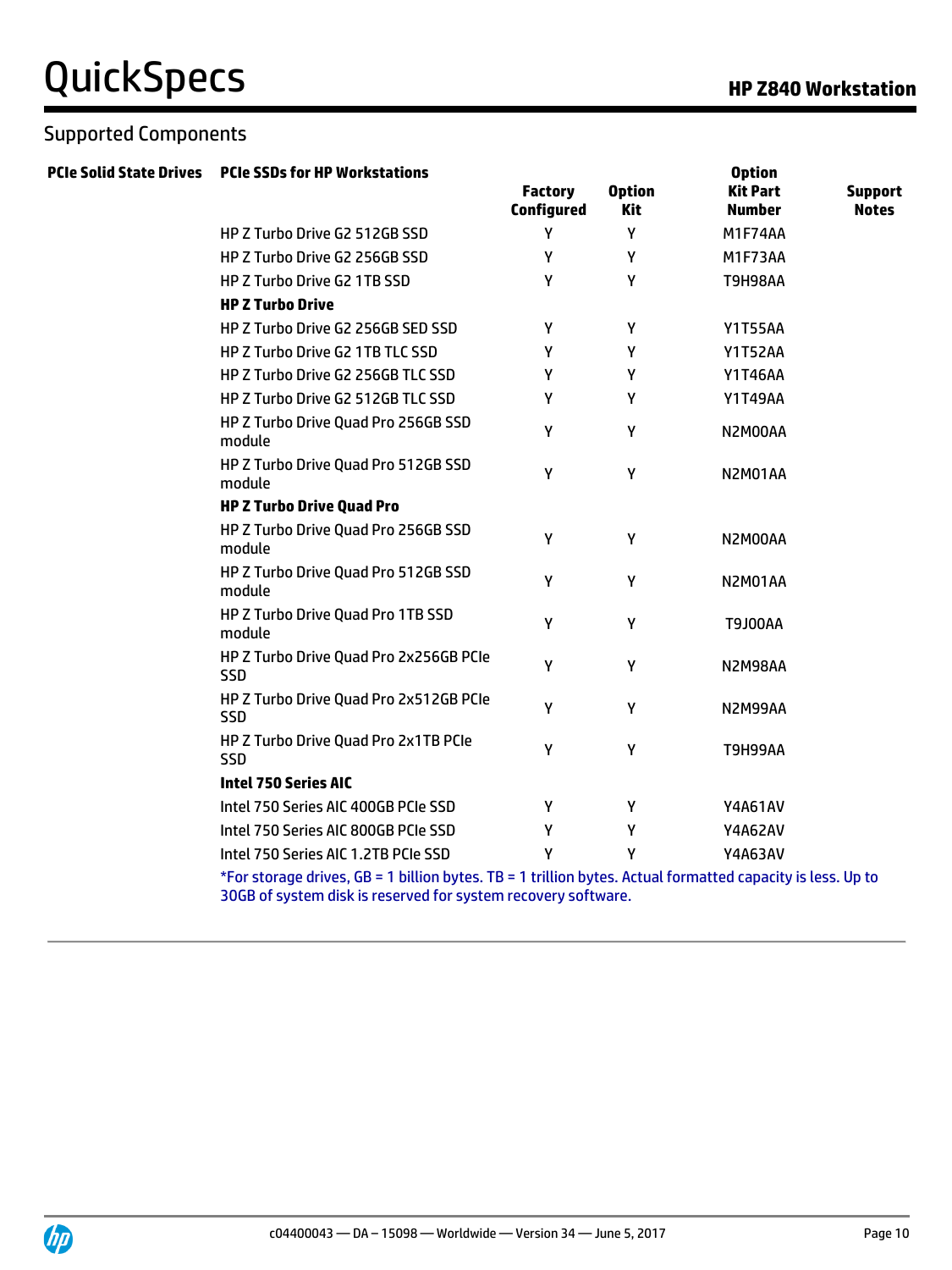### Supported Components

| <b>HP 4-Bay SAS-SATA</b><br>2.5in High Density<br>Storage Kit |                                                                                                                                                                                                                                                                                                                                                                                                                                             | <b>Factory</b><br><b>Configured</b> | <b>Option</b><br><b>Kit</b> | <b>Option</b><br><b>Kit Part</b><br><b>Number</b> | <b>Support</b><br><b>Notes</b> |
|---------------------------------------------------------------|---------------------------------------------------------------------------------------------------------------------------------------------------------------------------------------------------------------------------------------------------------------------------------------------------------------------------------------------------------------------------------------------------------------------------------------------|-------------------------------------|-----------------------------|---------------------------------------------------|--------------------------------|
|                                                               | HP 4-Bay SAS-SATA 2.5in High Density<br><b>Storage Kit</b>                                                                                                                                                                                                                                                                                                                                                                                  |                                     | Υ                           | K5J28AA                                           |                                |
|                                                               | This kit converts two of the native 3.5" HDD bays to enable four SFF (2.5") HDDs or SSDs. Once the kit is<br>installed, it enables independent, tool-free access for these SFF drives. Enterprise class SAS HDDs<br>(15mm) are also supported. Up to two modules are supported in the Z840, which enables up to 8 SFF<br>drives to be added to the internal section of the Z840. HDDs and SSDs are supported with up to 6Gb/s<br>bandwidth. |                                     |                             |                                                   |                                |
|                                                               | <b>Notes:</b><br>For a video installation guide, please see http://www2.hp.com/index.html<br>The installation guide can also be accessed in the Maintenance and Service Guide for your workstation<br>at http://www.hp.com/support/workstation_manuals                                                                                                                                                                                      |                                     |                             |                                                   |                                |
| HDD Carrier                                                   | HP 4-in-1 SFF (2.5 in) HDD Carrier                                                                                                                                                                                                                                                                                                                                                                                                          | <b>Factory</b><br><b>Configured</b> | <b>Option</b><br><b>Kit</b> | <b>Option</b><br><b>Kit Part</b><br><b>Number</b> | <b>Support</b><br><b>Notes</b> |
|                                                               | HP 4-in-1 SFF (2.5 in) HDD Carrier*                                                                                                                                                                                                                                                                                                                                                                                                         |                                     | Υ                           | B8K60AA                                           |                                |
|                                                               | * For the Z440, Z640, and Z840, the carrier can be installed in any of the 5.25" ODD bays.                                                                                                                                                                                                                                                                                                                                                  |                                     |                             |                                                   |                                |
| <b>Hard Drive Controllers</b>                                 | This kit includes an additional 4 carriers which can be mounted to drives for easy external access and<br>transfer of data between systems.<br><b>Factory integrated RAID on</b>                                                                                                                                                                                                                                                            | <b>Factory</b>                      | <b>Option</b>               | <b>Option</b>                                     | <b>Support</b>                 |
|                                                               | motherboard for SATA drives                                                                                                                                                                                                                                                                                                                                                                                                                 | <b>Configured</b><br>Υ              | <b>Kit</b><br>N             | <b>Kit Part Number</b>                            | <b>Notes</b><br>Note 1         |
|                                                               | RAID 0 Configuration - Striped Array<br>RAID 0 Data Configuration -- Boot/OS<br>Drive + 2 Drive Striped Array                                                                                                                                                                                                                                                                                                                               | Y                                   | N                           |                                                   | Note 2                         |
|                                                               | RAID 1 Configuration - Mirrored Array                                                                                                                                                                                                                                                                                                                                                                                                       | Y                                   | N                           |                                                   | Note 3                         |
|                                                               | RAID 10 Configuration - Striped/Mirrored<br>Array                                                                                                                                                                                                                                                                                                                                                                                           | Υ                                   | N                           |                                                   |                                |
|                                                               | RAID 5 Configuration - Parity Array                                                                                                                                                                                                                                                                                                                                                                                                         | Y                                   | N                           |                                                   | Note 4                         |
|                                                               | HP SAS Back Panel Connector kit                                                                                                                                                                                                                                                                                                                                                                                                             | Υ                                   | Y                           |                                                   |                                |
|                                                               | Must have 4 or fewer SAS hard drives to configure this option                                                                                                                                                                                                                                                                                                                                                                               |                                     |                             |                                                   |                                |
|                                                               | <b>HP SAS Back Panel Bulkhead Connector</b><br>Kit                                                                                                                                                                                                                                                                                                                                                                                          | Y                                   | Υ                           |                                                   |                                |
|                                                               | HP SAS Back Panel Connector kit required. Internal SAS HD drives are not supported                                                                                                                                                                                                                                                                                                                                                          |                                     |                             |                                                   |                                |
|                                                               | LSI iBBU09 Battery Backup Unit                                                                                                                                                                                                                                                                                                                                                                                                              | Υ                                   | Y                           | E0X19AA                                           |                                |
|                                                               | LSI 9270-8i SAS 6Gb/s ROC RAID Card                                                                                                                                                                                                                                                                                                                                                                                                         | Y                                   | Υ                           | <b>E0X21AA</b>                                    |                                |
|                                                               | Integrated LSI SAS 2308 Controller with<br>RAID 0/1/1E/10                                                                                                                                                                                                                                                                                                                                                                                   | Y                                   | N                           |                                                   |                                |
|                                                               | Integrated SATA 6.0 Gb/s Controller                                                                                                                                                                                                                                                                                                                                                                                                         | Y                                   | N                           |                                                   |                                |
|                                                               | <b>Integrated RAID for PCIe SSDs</b>                                                                                                                                                                                                                                                                                                                                                                                                        |                                     |                             |                                                   |                                |

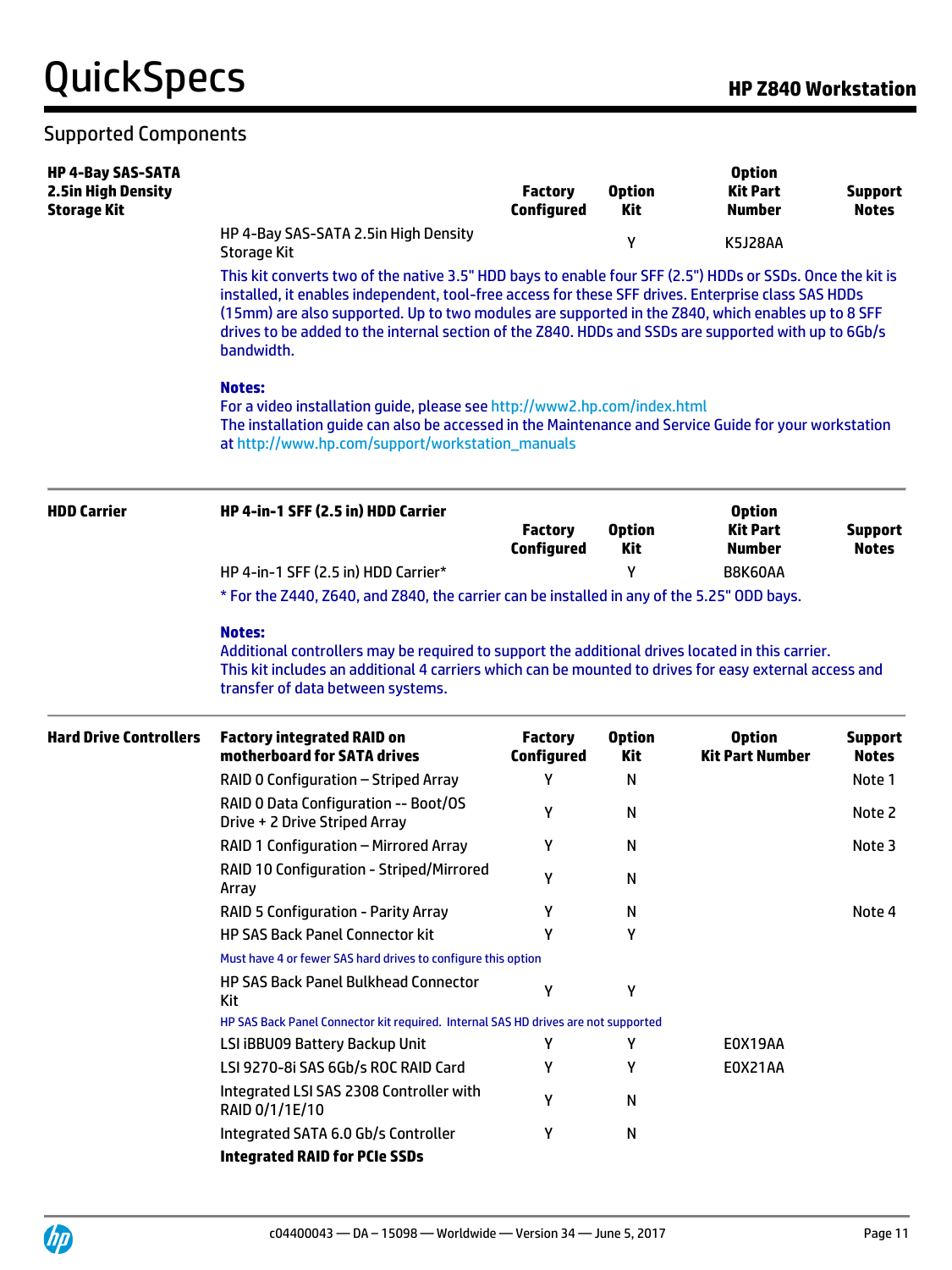### Supported Components

| <b>RAID 0 Data Configuration</b>                                                                                                                                                                                                                                                                                                                                                                                                                                                                                                                                                                                                                                                                                            | Υ | N | <b>Not</b><br>available<br>for Boot<br><b>RAID</b><br>Configur<br>ations |
|-----------------------------------------------------------------------------------------------------------------------------------------------------------------------------------------------------------------------------------------------------------------------------------------------------------------------------------------------------------------------------------------------------------------------------------------------------------------------------------------------------------------------------------------------------------------------------------------------------------------------------------------------------------------------------------------------------------------------------|---|---|--------------------------------------------------------------------------|
| <b>NOTE 1:</b> Minimum of 2 storage drives needed. All drives must be identical<br>(size/speed/type/bus/functional capabilities). Must have 2, 3 or 4 storage Drives.<br><b>NOTE 2:</b> Minimum of 3 SATA hard drives needed. All hard drives must be identical<br>(size/speed/type/bus/functional capabilities).<br>At least 3 HD Drives required. May have 4th and 5th HD Drives. Drives must be the same drive<br>(size/speed/type/functional capability).<br>NOTE 3: 2 storage drives required. All hard drives must be identical (size/speed/type/bus/functional<br>capabilities).<br><b>NOTE 4:</b> Minimum of 3 storage drives needed. All drives must be identical<br>(size/speed/type/bus/functional capabilities. |   |   |                                                                          |
| NOTE: SATA hardware RAID is supported on Linux systems that have support for the Intel RSTe<br>technology. The Linux kernel, with built-in software RAID, provides excellent functionality and<br>performance. It is a good alternative to hardware-based RAID. Please visit<br>http://www.hp.com/support/linux_hardware_matrix for RAID capabilities with Linux.                                                                                                                                                                                                                                                                                                                                                           |   |   |                                                                          |
| <b>LSI RAID Definitions:</b><br>IS: Striping of 2 or more HDDs into a single logical volume<br>IM: Mirroring of 2 HDDs into a single logical volume<br>IME: Mirroring of 3 or more HDDs into a single logical volume                                                                                                                                                                                                                                                                                                                                                                                                                                                                                                        |   |   |                                                                          |
| NOTE: Specific user-configured hardware SAS RAID configurations are supported on this Linux system.<br>Please visit: http://www.hp.com/support/linux_hardware_matrix for details                                                                                                                                                                                                                                                                                                                                                                                                                                                                                                                                            |   |   |                                                                          |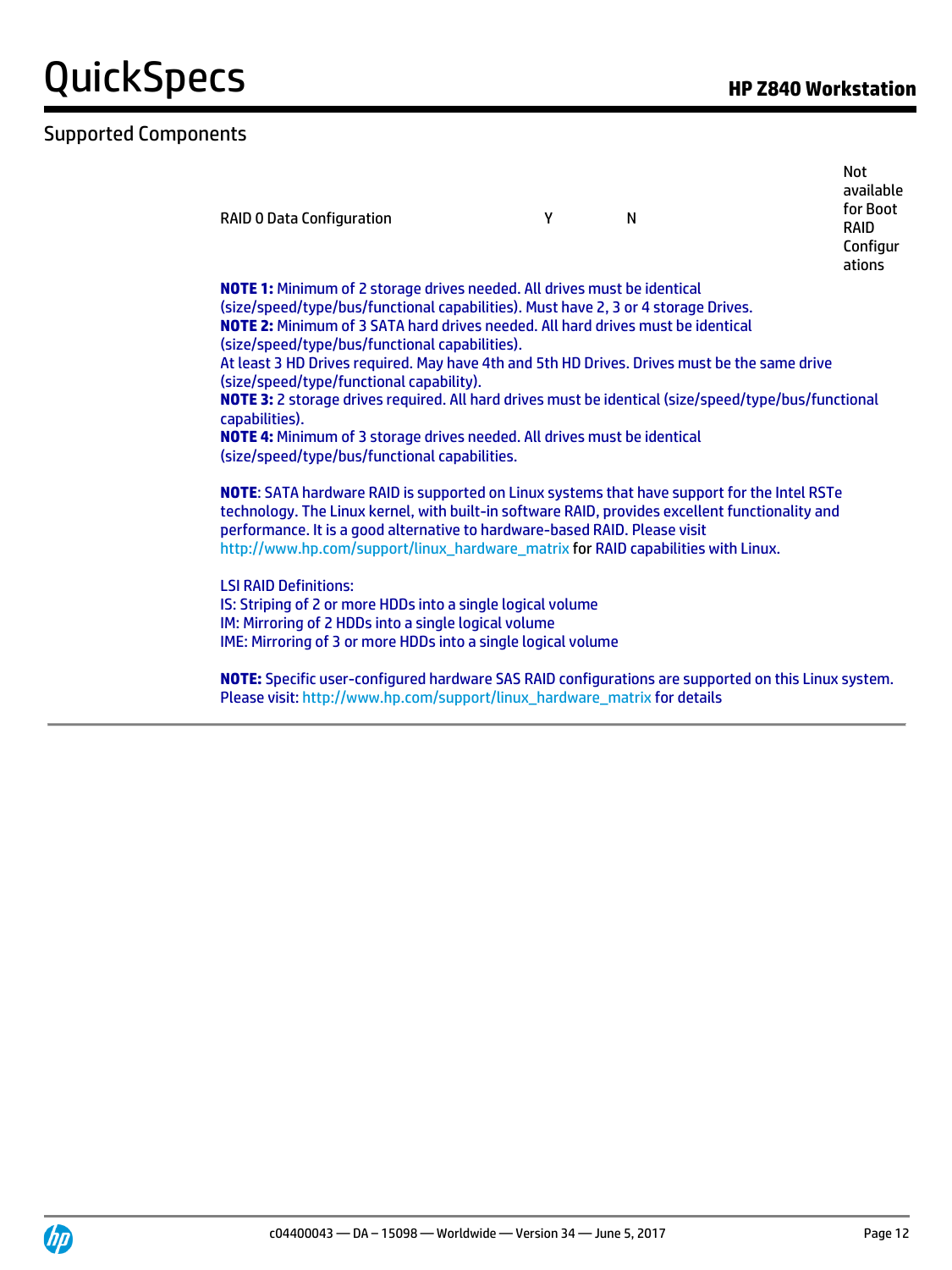### Supported Components

### **Graphics**

|                                                              | <b>Factory</b><br><b>Configured</b> | <b>Option</b><br><b>Kit</b> | <b>Option</b><br><b>Kit Part</b> | <b>Number</b> Support Notes # of cards Mixed? | <b>Supported</b> |  |
|--------------------------------------------------------------|-------------------------------------|-----------------------------|----------------------------------|-----------------------------------------------|------------------|--|
| <b>Professional 2D</b>                                       |                                     |                             |                                  |                                               |                  |  |
| NVIDIA NVS 310 1GB Graphics                                  | Υ                                   | Υ                           | <b>M6V51AA</b>                   | Note 1                                        | 3                |  |
| NVIDIA NVS 315 1GB Graphics (for HP<br><b>Workstations)</b>  | Y                                   | Υ                           | <b>E1U66AA</b>                   | Note 1                                        | $\overline{4}$   |  |
| NVIDIA NVS 510 2GB Graphics                                  | N                                   | Υ                           | <b>C2J98AA</b>                   | Note 2                                        | $\overline{2}$   |  |
| <b>Entry 3D</b>                                              |                                     |                             |                                  |                                               |                  |  |
| NVIDIA <sup>®</sup> Quadro® K420 2GB Graphics                | Υ                                   | Υ                           | N1T07AA                          |                                               | $\overline{c}$   |  |
| NVIDIA <sup>®</sup> Quadro® K620 2GB Graphics                | Υ                                   | Υ                           | <b>J3G87AA</b>                   |                                               | $\overline{c}$   |  |
| NVIDIA <sup>®</sup> Quadro® P600 2GB Graphics                | Υ                                   | Υ                           | 1ME42AA                          |                                               | $\overline{c}$   |  |
| AMD FirePro W2100 2GB Graphics                               | Υ                                   | Υ                           | J3G91AA                          |                                               | $\overline{c}$   |  |
| Mid-range 3D                                                 |                                     |                             |                                  |                                               |                  |  |
| NVIDIA <sup>®</sup> Quadro <sup>®</sup> K1200 4GB Graphics   | Υ                                   | Υ                           | L4D16AA                          |                                               | 3                |  |
| NVIDIA <sup>®</sup> Quadro® K2200 4GB Graphics               | Υ                                   | Υ                           | J3G88AA                          |                                               | $\overline{c}$   |  |
| NVIDIA <sup>®</sup> Quadro® M2000 4GB Graphics               | Υ                                   | Υ                           | <b>T7T60AA</b>                   |                                               | $\overline{c}$   |  |
| NVIDIA <sup>®</sup> Quadro® P2000 5GB Graphics               | Y                                   | Y                           | 1ME41AA                          |                                               | $\overline{c}$   |  |
| AMD FirePro W4300 4GB Graphics                               | Y                                   | Υ                           | <b>T7T58AA</b>                   |                                               | $\overline{c}$   |  |
| AMD FirePro W5100 4GB Graphics                               | Υ                                   | Υ                           | <b>J3G92AA</b>                   |                                               | $\overline{2}$   |  |
| Radeon Pro™ WX4100 4GB 1st GFX<br>Graphics                   | Υ                                   | Υ                           | Z0B15AA                          |                                               | $\mathbf{1}$     |  |
| <b>High End 3D</b>                                           |                                     |                             |                                  |                                               |                  |  |
| NVIDIA <sup>®</sup> Quadro <sup>®</sup> M4000 8GB Graphics   | Υ                                   | Υ                           | <b>M6V52AA</b>                   |                                               | 3                |  |
| NVIDIA <sup>®</sup> Quadro <sup>®</sup> M5000 8GB Graphics   | Υ                                   | Υ                           | <b>M6V53AA</b>                   |                                               | 3                |  |
| NVIDIA <sup>®</sup> Quadro <sup>®</sup> M6000 12 GB Graphics | Υ                                   | Υ                           | L2K02AA                          |                                               | $\mathsf{Z}$     |  |
| NVIDIA <sup>®</sup> Quadro® M6000 24GB Graphics              | Υ                                   | Υ                           | <b>T7T61AA</b>                   |                                               | $\overline{c}$   |  |
| NVIDIA <sup>®</sup> Quadro® P4000 8GB Graphics               | Υ                                   | Υ                           | 1ME40AA                          |                                               | $\overline{c}$   |  |
| NVIDIA <sup>®</sup> Quadro® P5000 16GB Graphics              | Υ                                   | Υ                           | Z0B13AA                          |                                               | 3                |  |
| AMD FirePro W7100 8GB Graphics                               | Υ                                   | Υ                           | <b>J3G93AA</b>                   |                                               | $\overline{c}$   |  |
| Radeon Pro™ WX7100 8GB Graphics*                             | Υ                                   | Υ                           | <b>Z0B14AA</b>                   |                                               | 3                |  |
| <b>Ultra 3D</b>                                              |                                     |                             |                                  |                                               |                  |  |
| NVIDIA <sup>®</sup> Quadro® P6000 24GB Graphics              | Υ                                   | Υ                           | Z0B12AA                          |                                               | $\overline{c}$   |  |
| NVIDIA <sup>®</sup> Quadro <sup>®</sup> Sync II              | Y                                   | Υ                           | 1WT20AA                          |                                               |                  |  |

For configurations not listed in this specification, please contact the factory for review

**NOTE 1:** 3rd and 4th graphics possible by using Option Kits. **NOTE 2:** NVIDIA NVS 510 graphics available by using Option Kits only.

**High Performance GPU Computing Factory** 

**Configured Option Kit Option Kit Part Number Support Notes**

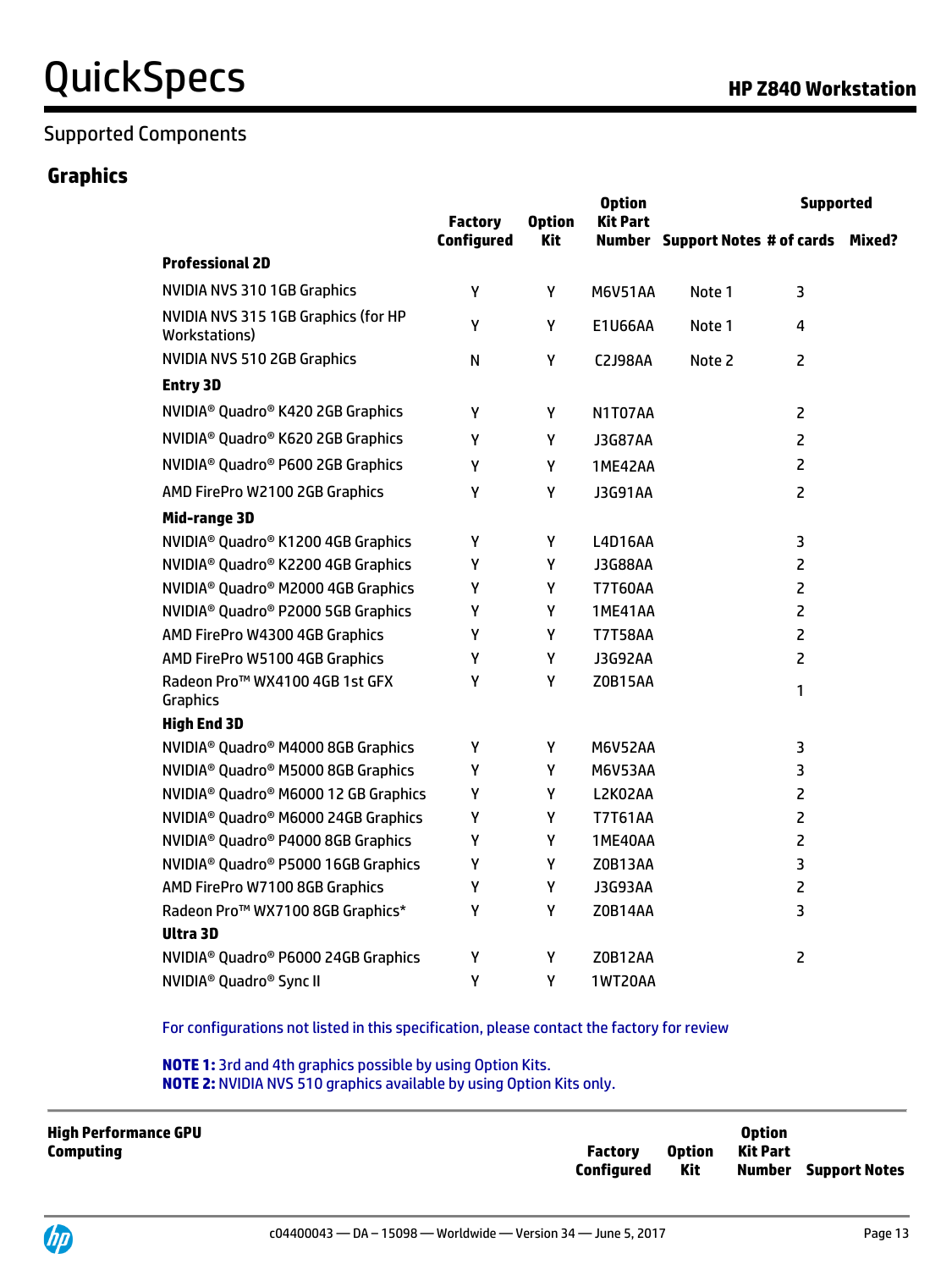### Supported Components

NVIDIA Tesla K40 Workstation Coprocessor Manual Y X PAA88AA Note 1

#### **NOTE 1:**

Up to two K40 processors are supported. Only supported with the Z840 1125W (1450W at 200V Input Voltage) Chassis. Must have add-in graphics card in addition to the K40. Supported Graphics cards are QK5200, QK6000, QK620, QK2200, QK4200, M6000.

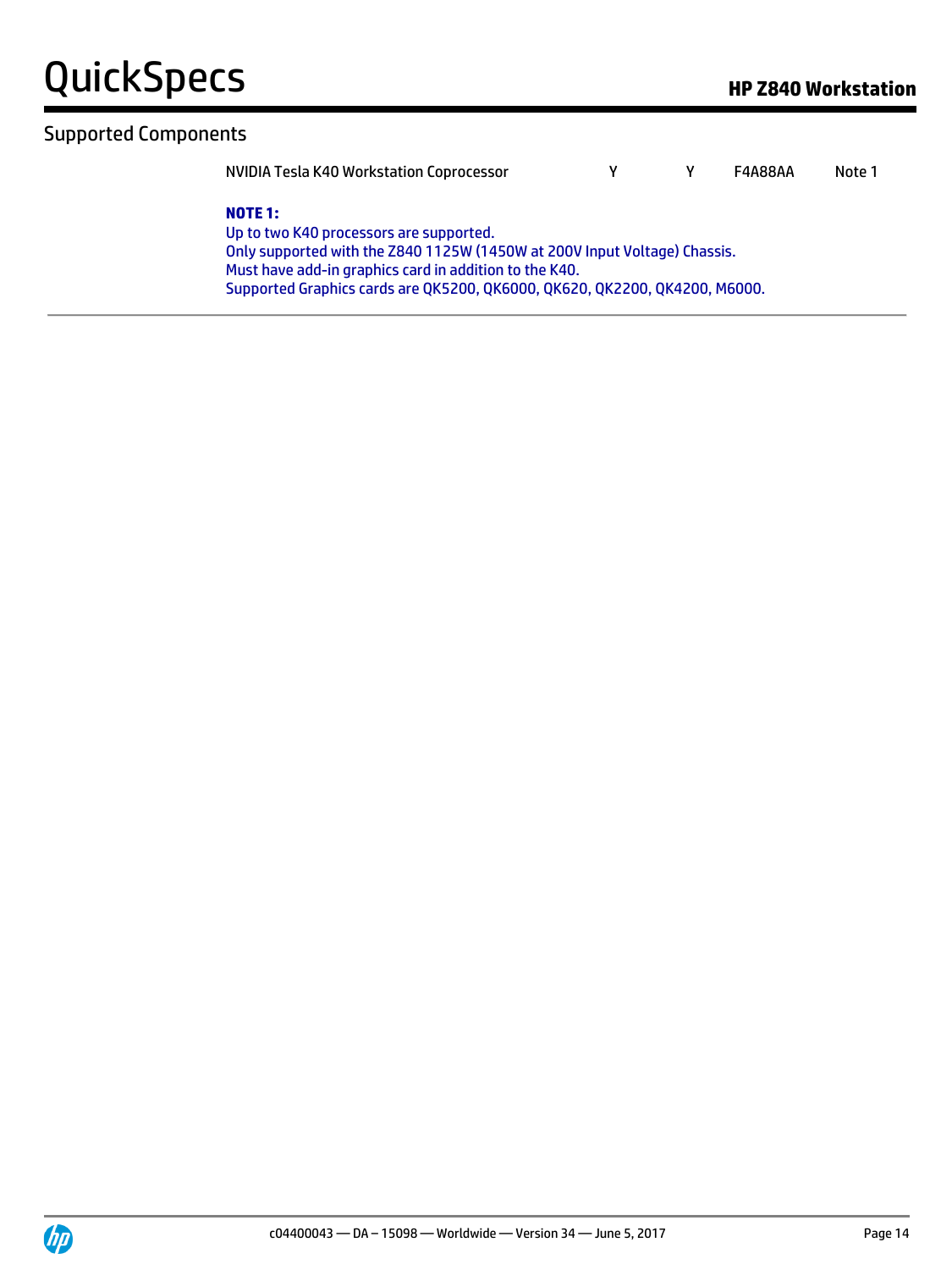### Supported Components

| <b>Memory</b> |                                        | <b>Option Kit Part</b> |                      |
|---------------|----------------------------------------|------------------------|----------------------|
|               | <b>DDR4-2133 ECC Registered DIMMs</b>  | <b>Number</b>          | <b>Support Notes</b> |
| <b>CTO</b>    | 16GB DDR4-2133 ECC Registered RAM      | <b>J9P83AA</b>         |                      |
|               | 8GB DDR4-2133 ECC Registered RAM       | J9P82AA                |                      |
|               | <b>DDR4-2400 ECC Registered DIMMs</b>  |                        |                      |
|               | HP 64GB (1x64GB) DDR4-2400 ECC LR RAM  | <b>T9V42AA</b>         |                      |
|               | HP 32GB (1x32GB) DDR4-2400 ECC Req RAM | <b>T9V41AA</b>         |                      |
|               | HP 8GB (1x8GB) DDR4-2400 ECC Reg RAM   | <b>T9V39AA</b>         |                      |
|               | HP 16GB (1x16GB) DDR4-2400 ECC Reg RAM | T9V40AA                |                      |
|               | HP 4GB (1x4GB) DDR4-2400 ECC Reg RAM   | T9V38AA                |                      |

#### **NOTES:**

For details on the supported memory configurations on the HP Z840 Workstation, please refer to the System Technical Specifications - System Board section of this document.

DIMMs should be equally distributed across all four memory channels for optimal performance.

Each processor supports up to 4 channels of DDR4 memory. To realize full performance at least 1 DIMM must be inserted into each channel.

The CPUs determine the speed at which the memory is clocked. For example, if a 1600MT/s capable CPU is used in the system, the maximum speed the memory will run at is 1600MT/s regardless of the specified speed of the memory.

MT/s = Million Transfers per second

You cannot intermix LR DIMMs with Registered DIMMs. The system will not work.

The Z840 is designed to work ONLY with DDR4 memory. The system will not work with DDR3 memory.

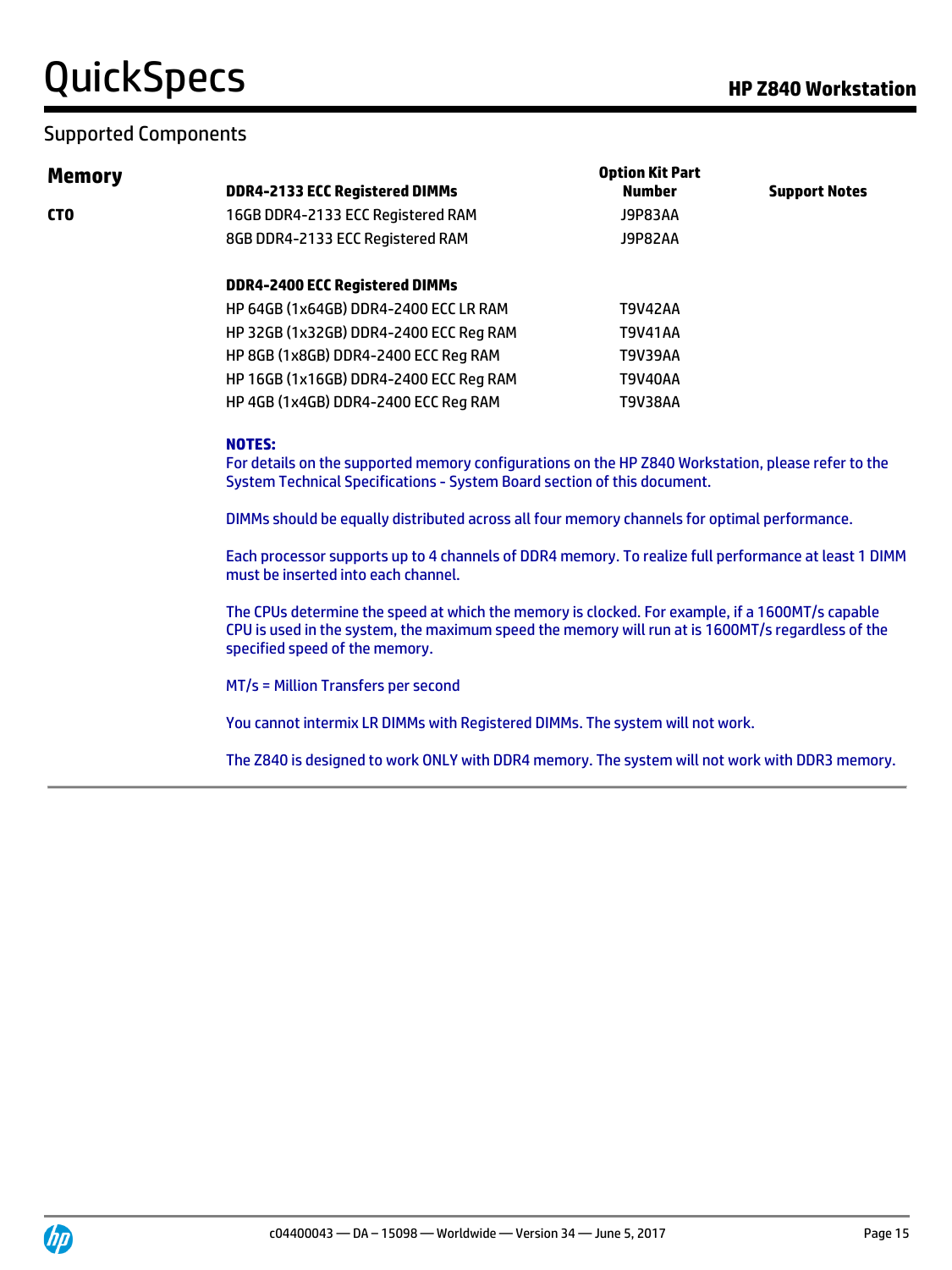### Supported Components

### **Multimedia and Audio Devices**

|                                     | Factory           |            | <b>Option Kit Part</b> | <b>Support</b> |
|-------------------------------------|-------------------|------------|------------------------|----------------|
|                                     | <b>Configured</b> | Option Kit | <b>Number</b>          | <b>Notes</b>   |
| <b>HP Thin USB Powered Speakers</b> | N                 |            | KK912AA                |                |
| Integrated IDT 92HD94 Audio         |                   | N          | ΝA                     |                |

### **Optical and Removable Storage**

|                                             | <b>Factory</b><br>Configured | <b>Option Kit</b> | <b>Option Kit Part</b><br><b>Number</b> | <b>Support</b><br><b>Notes</b> |
|---------------------------------------------|------------------------------|-------------------|-----------------------------------------|--------------------------------|
| <b>HP DX115 Removable Drive Enclosure</b>   |                              |                   |                                         |                                |
| <b>HP DX115 Removable HDD Frame/Carrier</b> | N                            | γ                 | <b>FZ576AA</b>                          | Note 1                         |
| <b>HP DX115 Removable HDD Carrier</b>       | γ                            | γ                 | <b>NB792AA</b>                          | Note 2                         |
| <b>HP 15-in-1 Media Card Reader</b>         |                              |                   |                                         |                                |
| HP 15-in-1 Media Card Reader                | γ                            | γ                 | F4N90AA                                 |                                |
| <b>HP SlimTray Optical Drives</b>           |                              |                   |                                         |                                |
| <b>HP 9.5mm Slim DVD Writer</b>             | γ                            | γ                 | K3R64AA                                 |                                |
| <b>HP 9.5mm Slim DVD-ROM Drive</b>          | γ                            | γ                 | K3R63AA                                 | Note 3                         |
| HP 9.5mm Slim BDXL Blu-Ray Writer           | γ                            | γ                 | K3R65AA                                 | Note 4                         |

Actual speeds may vary. Does not permit copying of commercially available DVD movies or other copyright protected materials. Intended for creation and storage of your original material and other lawful uses. Double Layer discs can store more data than single-layer DVD drives and players.

In order for some Blu-ray titles to play, they may require a DVI or HDMI digital connection and your display may require HDCP support. HD-DVD movies cannot be played on this workstation.

**NOTE1:** Z840 support is for two DX115, in both of the 5.25" ODD bays. **NOTE 2:** Carrier requires the workstation to have the DX115 frame installed. This part number is for the carrier only. **NOTE 3:** Not supported as a 2nd Optical Drive **NOTE 4:** Cannot be ordered in combination with another Blu-ray Writer drive.

### **Controller Cards**

|                                         | <b>Factory</b><br>Configured | <b>Option Kit</b> | Option Kit Part<br>Number | <b>Support</b><br><b>Notes</b> |
|-----------------------------------------|------------------------------|-------------------|---------------------------|--------------------------------|
| HP IEEE 1394b FireWire® PCIe Card       |                              |                   | NK653AA                   |                                |
| HP Thunderbolt™-2 PCIe 1-port I/O Card* |                              |                   | <b>F3F43AA</b>            |                                |

### **Networking and Communications**

|                                 | <b>Factory</b> |            | Option Kit Part | <b>Support</b> |  |
|---------------------------------|----------------|------------|-----------------|----------------|--|
|                                 | Configured     | Option Kit | <b>Number</b>   | <b>Notes</b>   |  |
| HP X520 10GbE Dual Port Adapter |                |            | C3N52AA         |                |  |
| HP 10GbE SFP+ SR Transceiver    |                |            | C3N53AA         |                |  |
| Intel Ethernet I210-T1 PCIe NIC |                |            | E0X95AA         |                |  |

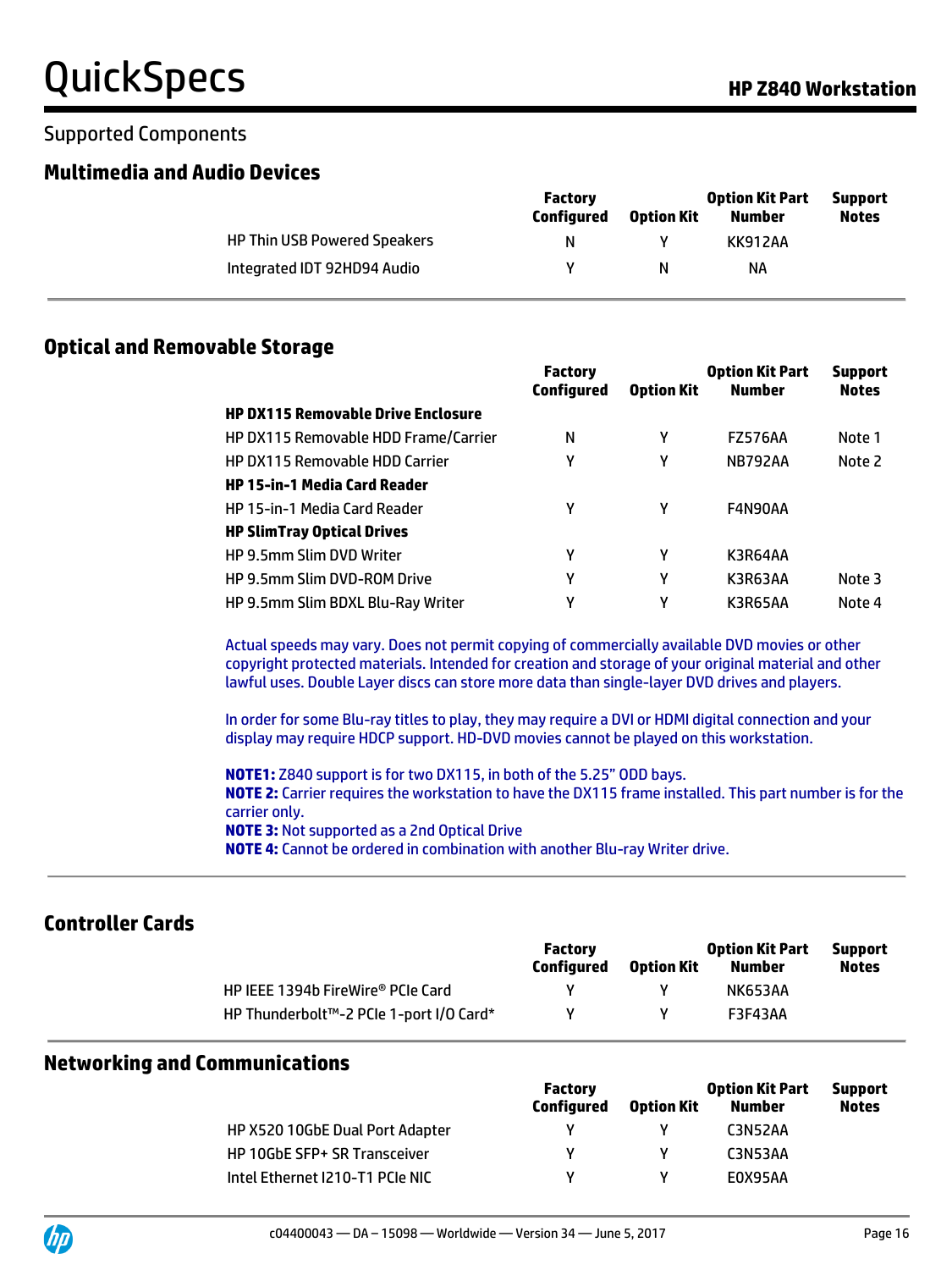### Supported Components

| Intel 7260 802.11 $a/b/q/n$ PCIe WLAN NIC   | N |   |         |        |
|---------------------------------------------|---|---|---------|--------|
| Integrated Intel I210AT PCIe GbE Controller |   | N |         | Note 1 |
| Integrated Intel I218LM PCIe GbE Controller |   | N |         | Note 1 |
| <b>HP 361T PCIe Dual Port Gigabit NIC</b>   |   |   | C3N37AA | Note 1 |

**NOTE 1:** "Gigabit" or "GbE" Ethernet indicates compliance with IEEE standard 802.3ab for Gigabit Ethernet, and does not connote actual operating speed of 1 Gb/sec. For high speed transmission, connection to a Gigabit Ethernet server and network infrastructure is required.

\*Wireless access point and internet service required. Availability of public wireless access points limited.

### **Racking and Physical Security**

|                                                  | <b>Factory</b><br><b>Configured</b> | <b>Option Kit</b> | <b>Option Kit Part</b><br><b>Number</b> | <b>Support</b><br><b>Notes</b> |
|--------------------------------------------------|-------------------------------------|-------------------|-----------------------------------------|--------------------------------|
| Security Cable with Kensington Lock              | N                                   | v                 | <b>PC766A</b>                           |                                |
| <b>HP Chassis Intrusion Sensor</b>               | γ                                   | N                 |                                         | Standard on<br>all systems     |
| HP Z6/8 Adjustable Rail Rack Kit, Flush<br>Mount | N                                   | γ                 | <b>B8S55AA</b>                          |                                |
| <b>HP Keyed Cable Lock 10mm</b>                  | N                                   | v                 | T1A62AA                                 |                                |

| <b>Input Devices</b> |                                             | <b>Factory</b><br><b>Configured</b> | <b>Option Kit</b> | <b>Option Kit Part</b><br><b>Number</b> | <b>Support</b><br><b>Notes</b> |
|----------------------|---------------------------------------------|-------------------------------------|-------------------|-----------------------------------------|--------------------------------|
|                      | HP USB Smart Card Keyboard                  | γ                                   |                   | ED707AA                                 |                                |
|                      | HP 2.4GHz Wireless Keyboard & Mouse         | N                                   | γ                 | <b>NB896AA</b>                          |                                |
|                      | HP SpaceExplorer 3D USB Controller          | N                                   | γ                 | <b>RY429AA</b>                          |                                |
|                      | HP SpacePilot 3D USB Intelligent Controller | N                                   | γ                 | <b>WH343AA</b>                          |                                |
|                      | HP PS/2 Keyboard                            | Υ                                   | Y                 | QY774AA                                 |                                |
|                      | HP PS/2 Mouse                               | γ                                   | γ                 | QY775AA                                 |                                |
|                      | HP USB Keyboard                             | Υ                                   | γ                 | QY776AA                                 |                                |
|                      | <b>HP USB Optical Mouse</b>                 | Υ                                   | γ                 | QY777AA                                 |                                |
|                      | HP USB 1000dpi Laser Mouse                  | Υ                                   | γ                 | QY778AA                                 |                                |
|                      | <b>3Dconnexion CAD Mouse</b>                | γ                                   | γ                 | M5C35AA                                 |                                |
|                      | HP PS/2 Business Slim Keyboard              | γ                                   | γ                 | N3R86AA                                 |                                |
|                      | HP USB Business Slim Keyboard               | Υ                                   | γ                 | N3R87AA                                 |                                |
|                      | HP Wireless Business Slim Keyboard          | γ                                   | γ                 |                                         |                                |
|                      | <b>HP USB Hardened Mouse</b>                | γ                                   | γ                 | <b>P1N77AA</b>                          |                                |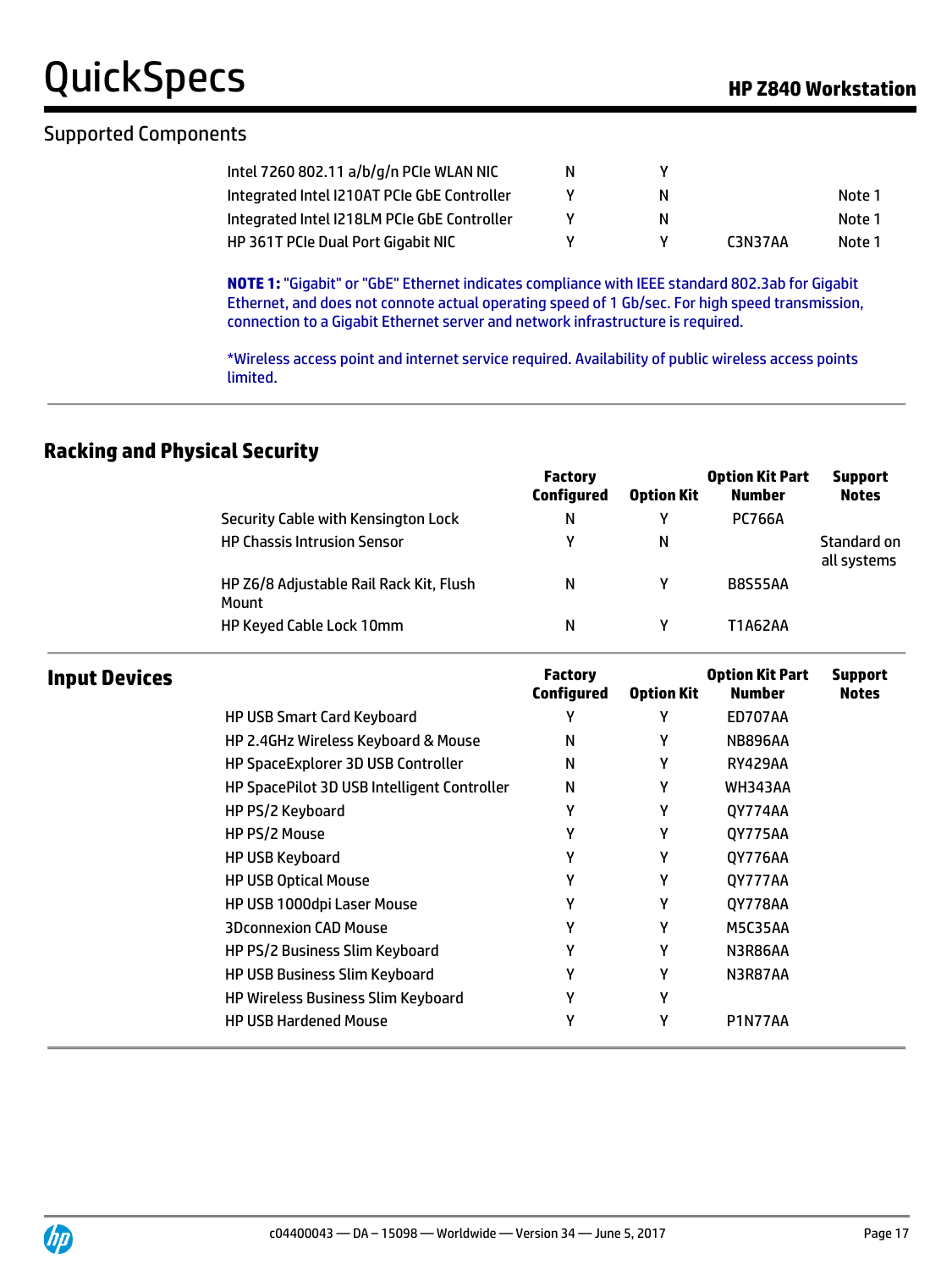### Supported Components

| <b>Other Hardware</b> |                                                                                                                                                                                                                                                                       | <b>Factory</b><br><b>Configured</b> | <b>Option Kit</b> | <b>Option Kit Part</b><br><b>Number</b> | <b>Support</b><br><b>Notes</b> |
|-----------------------|-----------------------------------------------------------------------------------------------------------------------------------------------------------------------------------------------------------------------------------------------------------------------|-------------------------------------|-------------------|-----------------------------------------|--------------------------------|
|                       | <b>HP Internal USB Port Kit</b>                                                                                                                                                                                                                                       | N                                   | Υ                 | <b>EM165AA</b>                          | Note 1                         |
|                       | <b>HP SAS Back Panel Connector Kit</b>                                                                                                                                                                                                                                | N                                   | Y                 | <b>EM164AA</b>                          |                                |
|                       | <b>HP eSATA PCI Cable Kit</b>                                                                                                                                                                                                                                         | Υ                                   | Y                 | <b>GM110AA</b>                          | Note 2                         |
|                       | <b>HP Power Cord Kit</b>                                                                                                                                                                                                                                              | γ                                   | N                 |                                         |                                |
|                       | <b>HP Workstation Mouse Pad</b>                                                                                                                                                                                                                                       | γ                                   | N                 |                                         | Japan Only                     |
|                       | HP Optical Bay HDD Mounting Bracket                                                                                                                                                                                                                                   | N                                   | Y                 | NQ099AA                                 |                                |
|                       | HP ENERGY STAR <sup>®</sup> Qualified Configuration                                                                                                                                                                                                                   | Υ                                   | N                 |                                         |                                |
|                       | HP 4-Bay SAS-SATA 2.5in High Density<br><b>Storage Kit</b>                                                                                                                                                                                                            | γ                                   | Y                 | K5J28AA                                 | Note 3                         |
|                       | Z840 HP Z Cooler                                                                                                                                                                                                                                                      | γ                                   | Y                 | N3R54AA                                 |                                |
|                       | NOTE 1: The HP Internal USB Port kit has a single USB 2.0 type A connector.<br><b>NOTE 2:</b> No hot plug / hot swap supported with eSATA<br><b>NOTE 3:</b> The CTO option (J8J30AV) installs two of these kits to create room for 8 2.5" bays.                       |                                     |                   |                                         |                                |
| <b>Software</b>       |                                                                                                                                                                                                                                                                       | <b>Factory</b><br><b>Configured</b> | <b>Option Kit</b> | <b>Option Kit Part</b><br><b>Number</b> | <b>Support</b><br><b>Notes</b> |
|                       | <b>HP Performance Advisor</b>                                                                                                                                                                                                                                         | γ                                   | Y                 |                                         | Note 1                         |
|                       | HP Remote Graphics Software (RGS) 6.0                                                                                                                                                                                                                                 | Υ                                   | Υ                 |                                         | Note 2                         |
|                       | MS Office Home & Business 2013                                                                                                                                                                                                                                        | Υ                                   | N                 |                                         | Note 3                         |
|                       | Cyberlink PowerDVD and Power2Go                                                                                                                                                                                                                                       | Υ                                   | N                 |                                         |                                |
|                       | <b>Foxit PhantomPDF Express</b>                                                                                                                                                                                                                                       | γ                                   | N                 |                                         |                                |
|                       | <b>NOTE 1:</b> Available as a free download here: www.hp.com/go/performanceadvisor<br>NOTE 2: Supports Windows 7, Windows 8.1, SLED 11, and RHEL v6.5<br>NOTE 3: Must be selected as a Configure to Order option. Delivered in the form of a "Drop in the Box"<br>CD. |                                     |                   |                                         |                                |
| <b>Operating</b>      |                                                                                                                                                                                                                                                                       |                                     |                   |                                         | <b>Support Notes</b>           |
| <b>Systems</b>        | Windows 10 Pro 64                                                                                                                                                                                                                                                     |                                     |                   |                                         |                                |
|                       | Windows 10 Pro downgrade to Windows 7 Professional 64                                                                                                                                                                                                                 |                                     |                   |                                         |                                |
|                       | Windows 10 Home 64                                                                                                                                                                                                                                                    |                                     |                   |                                         | Note 1                         |
|                       | Windows 8.1 Pro 64-bit                                                                                                                                                                                                                                                |                                     |                   |                                         |                                |
|                       | Genuine Windows® 7 Professional 64-bit                                                                                                                                                                                                                                |                                     |                   |                                         |                                |
|                       | <b>HP Linux Installer Kit</b>                                                                                                                                                                                                                                         |                                     |                   |                                         |                                |
|                       | Red Hat Enterprise Linux (RHEL) Workstation - Paper License (1yr)                                                                                                                                                                                                     |                                     |                   |                                         | Note 2                         |
|                       | NOTE 1: Windows 10 Home High-End, not supported with dual-processor configurations<br>NOTE 2: This second OS must be ordered with the HP Linux Installer Kit as the first OS                                                                                          |                                     |                   |                                         |                                |

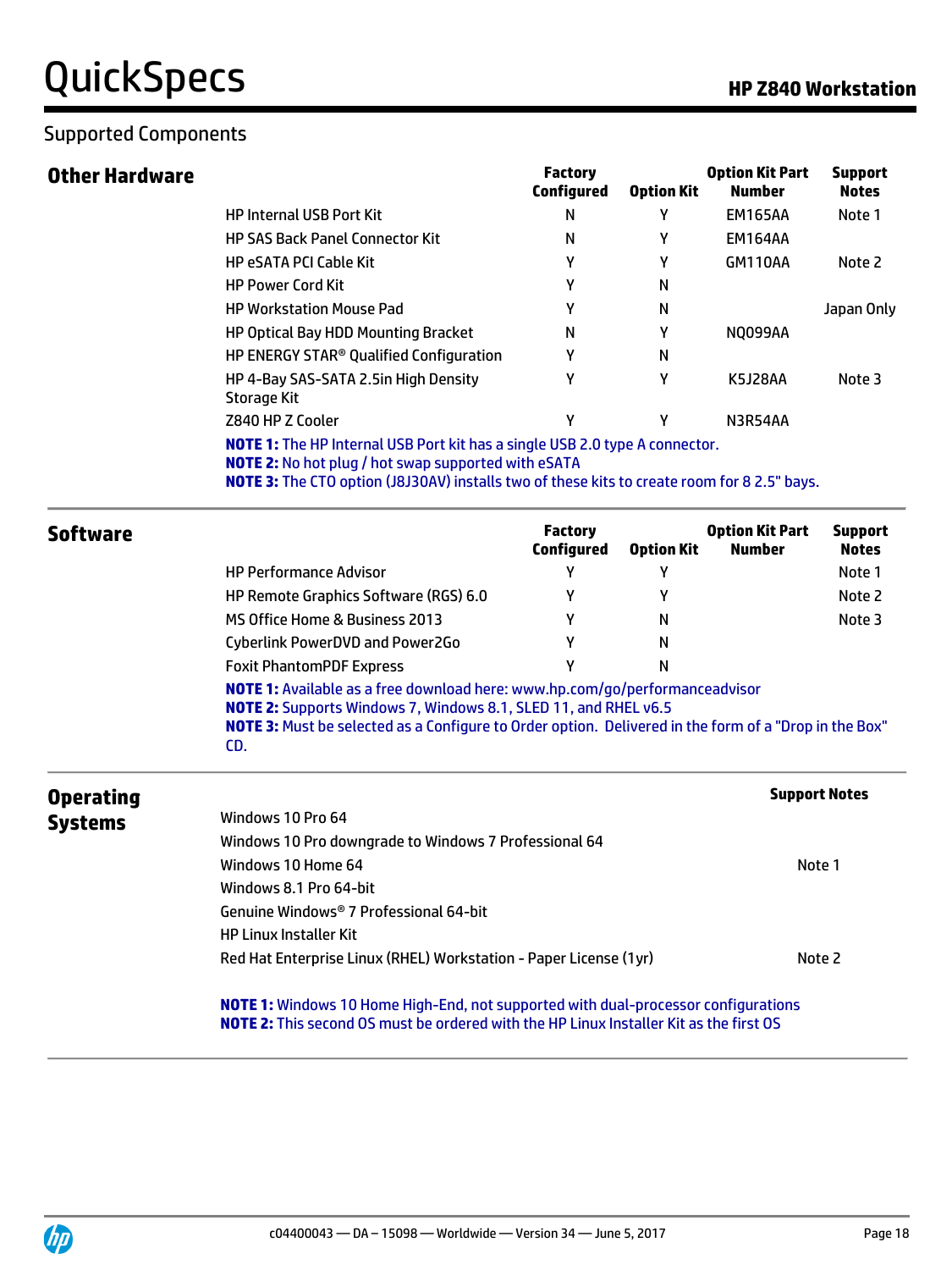### System Technical Specifications

### **System Board**

| <b>System Board Form Factor</b> | Custom Form Factor, 13" x 14.25" (330.20mm x 361.95mm)                                                                                   |
|---------------------------------|------------------------------------------------------------------------------------------------------------------------------------------|
| <b>Processor Socket</b>         | Dual LGA2011-3                                                                                                                           |
| <b>CPU Bus Speed</b>            | QPI: Up to 9.6GT/sec, dual link implementation                                                                                           |
| <b>Chipset</b>                  | Intel <sup>®</sup> C612 Chipset                                                                                                          |
| <b>Super I/O Controller</b>     | Nuvoton NPCD379H                                                                                                                         |
| <b>Memory Expansion Slots</b>   | 16 slots (8 slots per CPU)                                                                                                               |
| <b>Memory Type Supported</b>    | DDR4 R-DIMM (Registered), ECC: 4GB, 8GB, and 16GB DDR4 LR-DIMM (Load Reduced), ECC:<br>32GB (64GB and 128GB added after initial release) |
| <b>Memory Modes</b>             | NUMA (Non-Uniform Memory Architecture), Memory Node Interleave                                                                           |
| <b>Memory Speed Supported</b>   | 1600MT/s, 1866MT/s, and 2133MT/s                                                                                                         |

|                 |                                     | <b>Single Processor</b> |                   |                     |                |        |                 |                  |                       |                                    |
|-----------------|-------------------------------------|-------------------------|-------------------|---------------------|----------------|--------|-----------------|------------------|-----------------------|------------------------------------|
|                 |                                     | CPU <sub>0</sub>        |                   |                     |                |        |                 |                  |                       |                                    |
|                 |                                     |                         |                   | <b>Bottom Slots</b> |                |        |                 | <b>Top Slots</b> |                       |                                    |
| <b>Capacity</b> | <b>Notes</b>                        | DIMM1                   | DIMM <sub>2</sub> | DIMM3               | DIMM4          | DIMM5  | DIMM6           | DIMM7            | DIMM8                 | Rating                             |
| 4 GB            | $\star$                             | 4 GB                    |                   |                     |                |        |                 |                  |                       | Fair                               |
| 8 GB            |                                     | 4 GB<br>8 GB            |                   |                     |                |        |                 |                  | 4 GB                  | Good<br>Fair                       |
| 12 GB           | $\tilde{\phantom{a}}$               | 4 GB                    |                   | 4 GB                |                |        |                 |                  | 4 GB                  | <b>Better</b>                      |
| <b>16 GB</b>    |                                     | 4 GB<br>8 GB            |                   | 4 GB                |                |        | 4 GB            |                  | 4 GB<br>8 GB          | <b>Best</b><br>Good                |
| 32 GB           |                                     | 4 GB<br>8 GB<br>16 GB   | 4GB               | 4 GB<br>8 GB        | 4 GB           | 4 GB   | 4 GB<br>8 GB    | 4 GB             | 4 GB<br>8 GB<br>16 GB | <b>Best</b><br><b>Best</b><br>Good |
| 48 GB           | $\tilde{\phantom{a}}$               | 8 GB                    | 4 GB              | 8 GB                | 4 GB           | 4 GB   | 8 GB            | 4 GB             | 8 GB                  | Best                               |
| 64 GB           |                                     | 8 GB<br>16 GB           | 8 GB              | 8 GB<br>16 GB       | 8 GB           | 8 GB   | 8 GB<br>16 GB   | 8 GB             | 8 GB<br>16 GB         | <b>Best</b><br>Best                |
| 96 GB           | $\tilde{\phantom{a}}$               | 16 GB                   | 8 GB              | 16 GB               | 8 GB           | 8 GB   | 16 GB           | 8 GB             | 16 GB                 | Best                               |
| 128 GB          |                                     | 16 GB<br>32 GB          | 16 GB             | 16 GB<br>32 GB      | 16 GB          | 16 GB  | 16 GB<br>32 GB  | 16 GB            | 16 GB<br>32 GB        | <b>Best</b><br>Best                |
| 256 GB          | $\tilde{\phantom{a}}$               | 32 GB<br>64 GB          | 32 GB             | 32 GB<br>64 GB      | 32 GB          | 32 GB  | 32 GB<br>64 GB  | 32 GB            | 32 GB<br>64 GB        | <b>Best</b><br>Best                |
| 512 GB          | $\tilde{}$<br>$\tilde{\phantom{a}}$ | 64 GB<br>128 GB         | 64 GB             | 64 GB<br>128 GB     | 64 GB          | 64 GB  | 64 GB<br>128 GB | 64 GB            | 64 GB<br>128 GB       | <b>Best</b><br>Best                |
| 1 TB            | $\tilde{\phantom{a}}$               | 128 GB                  | 128 GB            | 128 GB              | 128 GB         | 128 GB | 128 GB          | 128 GB           | 128 GB                | Best                               |
|                 | <b>Slot Load Order</b>              | 1                       | 5                 | 3                   | $\overline{7}$ | 8      | 4               | 6                | $\mathsf{Z}$          |                                    |

**Dual Processor**

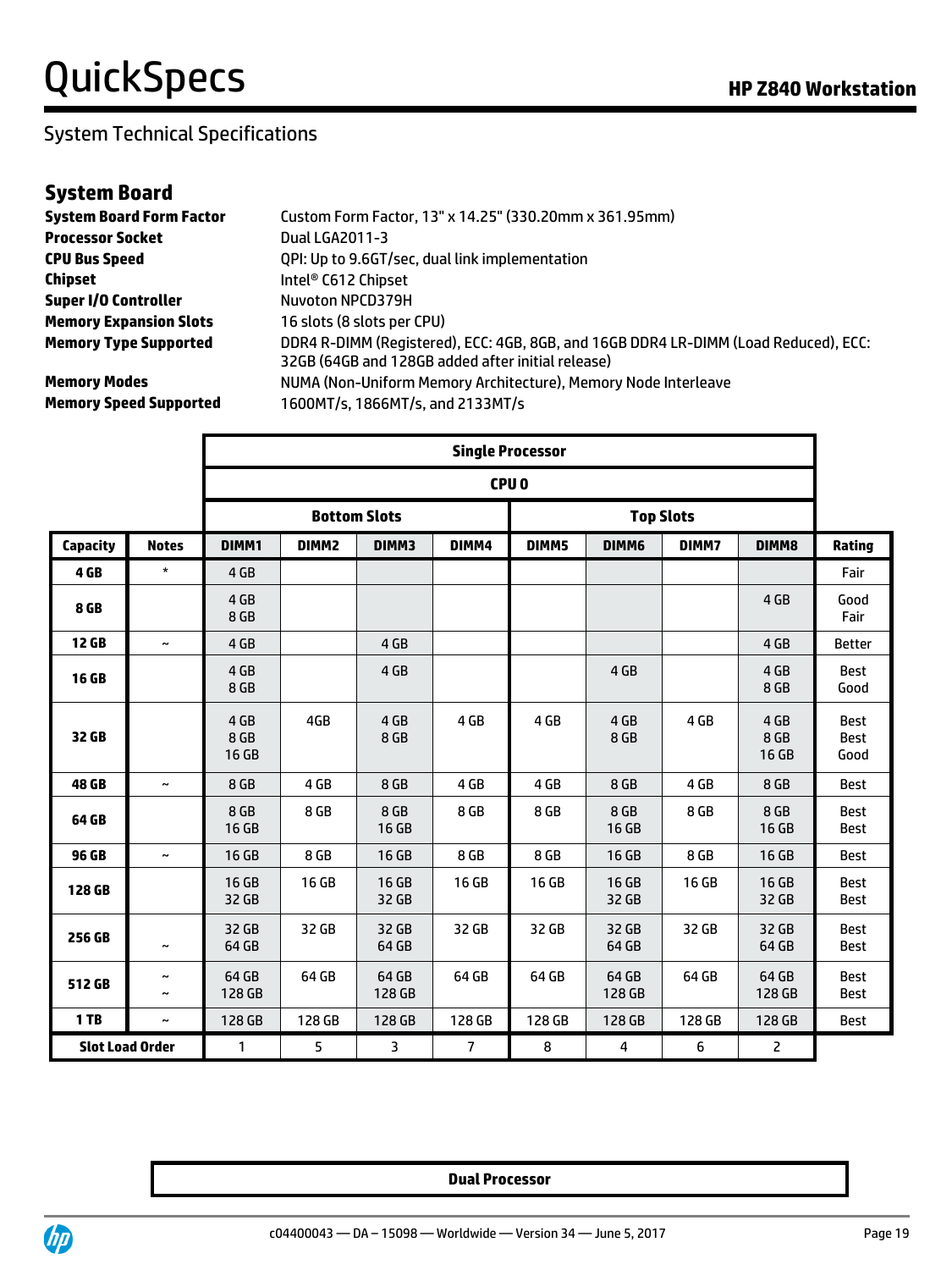### System Technical Specifications

|                                  |                                                |                             |                             |                                        |                  | CPU <sub>0</sub> |                    |                                        |                        | CPU <sub>1</sub>            |                             |                                        |                  |                  |                    |                                        |                        |                           |
|----------------------------------|------------------------------------------------|-----------------------------|-----------------------------|----------------------------------------|------------------|------------------|--------------------|----------------------------------------|------------------------|-----------------------------|-----------------------------|----------------------------------------|------------------|------------------|--------------------|----------------------------------------|------------------------|---------------------------|
|                                  |                                                |                             |                             | <b>Bottom Slots</b>                    |                  |                  | <b>Top Slots</b>   |                                        |                        |                             |                             | <b>Bottom Slots</b>                    |                  |                  | <b>Top Slots</b>   |                                        |                        |                           |
| Capaci<br>ty                     | <b>Note</b><br>s                               | <b>DIMM</b><br>$\mathbf{1}$ | <b>DIMM</b><br>$\mathbf{z}$ | <b>DIMM</b><br>$\overline{\mathbf{3}}$ | <b>DIMM</b><br>4 | <b>DIMM</b><br>5 | <b>DIMM</b><br>6   | <b>DIMM</b><br>$\overline{\mathbf{z}}$ | <b>DIMM</b><br>8       | <b>DIMM</b><br>$\mathbf{1}$ | <b>DIMM</b><br>$\mathbf{z}$ | <b>DIMM</b><br>$\overline{\mathbf{3}}$ | <b>DIMM</b><br>4 | <b>DIMM</b><br>5 | <b>DIMM</b><br>6   | <b>DIMM</b><br>$\overline{\mathbf{z}}$ | <b>DIMM</b><br>8       | Ratin<br>g                |
| 8 GB                             |                                                | 4 GB                        |                             |                                        |                  |                  |                    |                                        |                        | 4 GB                        |                             |                                        |                  |                  |                    |                                        |                        | Fair                      |
| <b>16 GB</b>                     |                                                | 4 GB<br>8 GB                |                             |                                        |                  |                  |                    |                                        | 4 GB                   | 4 GB<br>8 GB                |                             |                                        |                  |                  |                    |                                        | 4 GB                   | Goo<br>d<br>Fair          |
| 32 GB                            |                                                | 4 GB<br>8 GB<br>16 GB       |                             | 4 GB                                   |                  |                  | 4 GB               |                                        | 4 GB<br>8 GB           | 4 GB<br>8 GB<br>16 GB       |                             | 4 GB                                   |                  |                  | 4 GB               |                                        | 4 GB<br>8 GB           | Best<br>Goo<br>d.<br>Fair |
| 64 GB                            |                                                | 4 GB<br>8 GB                | 4 GB                        | 4 GB<br>8 GB                           | 4 GB             | 4 GB             | 4 GB<br>8 GB       | 4 GB                                   | 4 GB<br>8 GB           | 4 GB<br>8 GB                | 4 GB                        | 4 GB<br>8 GB                           | 4 GB             | 4 GB             | 4 GB<br>8 GB       | 4 GB                                   | 4 GB<br>8 GB           | Best<br>Best              |
| 96 GB                            | $\tilde{}$                                     | 8 GB                        | 4 GB                        | 8 GB                                   | 4 GB             | 4 GB             | 8 GB               | 4 GB                                   | 8 GB                   | 8 GB                        | 4 GB                        | 8 GB                                   | 4 GB             | 4 GB             | 8 GB               | 4 GB                                   | 8 GB                   | Best                      |
| 128<br><b>GB</b>                 | $\tilde{}$                                     | 8 GB<br>16 GB<br>32 GB      | 8 GB                        | 8 GB<br>16 GB                          | 8 GB             | 8 GB             | 8 GB<br>16 GB      | 8 GB                                   | 8 GB<br>16 GB<br>32 GB | 8 GB<br>16 GB<br>32 GB      | 8 GB                        | 8 GB<br>16 GB                          | 8 GB             | 8 GB             | 8 GB<br>16 GB      | 8 GB                                   | 8 GB<br>16 GB<br>32 GB | Best<br>Best<br>Goo<br>d  |
| 192<br><b>GB</b>                 | $\tilde{}$                                     | 16 GB<br>16 GB              | 8 GB<br>16 GB               | 16 GB<br>16 GB                         | 8 GB             | 8 GB             | 16 GB<br>16 GB     | 8 GB<br>16 GB                          | 16 GB<br>16 GB         | 16 GB<br>16 GB              | 8 GB<br>16 GB               | 16 GB<br>16 GB                         | 8 GB             | 8 GB             | 16 GB<br>16 GB     | 8 GB<br>16 GB                          | 16 GB<br>16 GB         | Best<br><b>Bett</b><br>er |
| 256<br><b>GB</b>                 |                                                | 16 GB<br>32 GB              | 16 GB                       | 16 GB<br>32 GB                         | 16 GB            | 16 GB            | 16 GB<br>32 GB     | 16 GB                                  | 16 GB<br>32 GB         | 16 GB<br>32 GB              | 16 GB                       | 16 GB<br>32 GB                         | 16 GB            | 16 GB            | 16 GB<br>32 GB     | 16 GB                                  | 16 GB<br>32 GB         | Best<br>Best              |
| 512<br><b>GB</b>                 | $\tilde{}$                                     | 32 GB<br>64 GB              | 32 GB                       | 32 GB<br>64 GB                         | 32 GB            | 32 GB            | 32 GB<br>64 GB     | 32 GB                                  | 32 GB<br>64 GB         | 32 GB<br>64 GB              | 32 GB                       | 32 GB<br>64 GB                         | 32 GB            | 32 GB            | 32 GB<br>64 GB     | 32 GB                                  | 32 GB<br>64 GB         | Best<br>Best              |
| 1 TB                             | $\tilde{\phantom{a}}$<br>$\tilde{\phantom{a}}$ | 64 GB<br>128<br>GB          | 64 GB                       | 64 GB<br>128<br><b>GB</b>              | 64 GB            | 64 GB            | 64 GB<br>128<br>GB | 64 GB                                  | 64 GB<br>128<br>GB     | 64 GB<br>128<br>GB          | 64 GB                       | 64 GB<br>128<br>GB                     | 64 GB            | 64 GB            | 64 GB<br>128<br>GB | 64 GB                                  | 64 GB<br>128<br>GB     | Best<br>Best              |
| <b>Slot Load</b><br><b>Order</b> |                                                | $\mathbf{1}$                | 9                           | 5                                      | 13               | 15               | $\overline{7}$     | 11                                     | 3                      | $\overline{2}$              | 10                          | 6                                      | 14               | 16               | 8                  | 12                                     | 4                      |                           |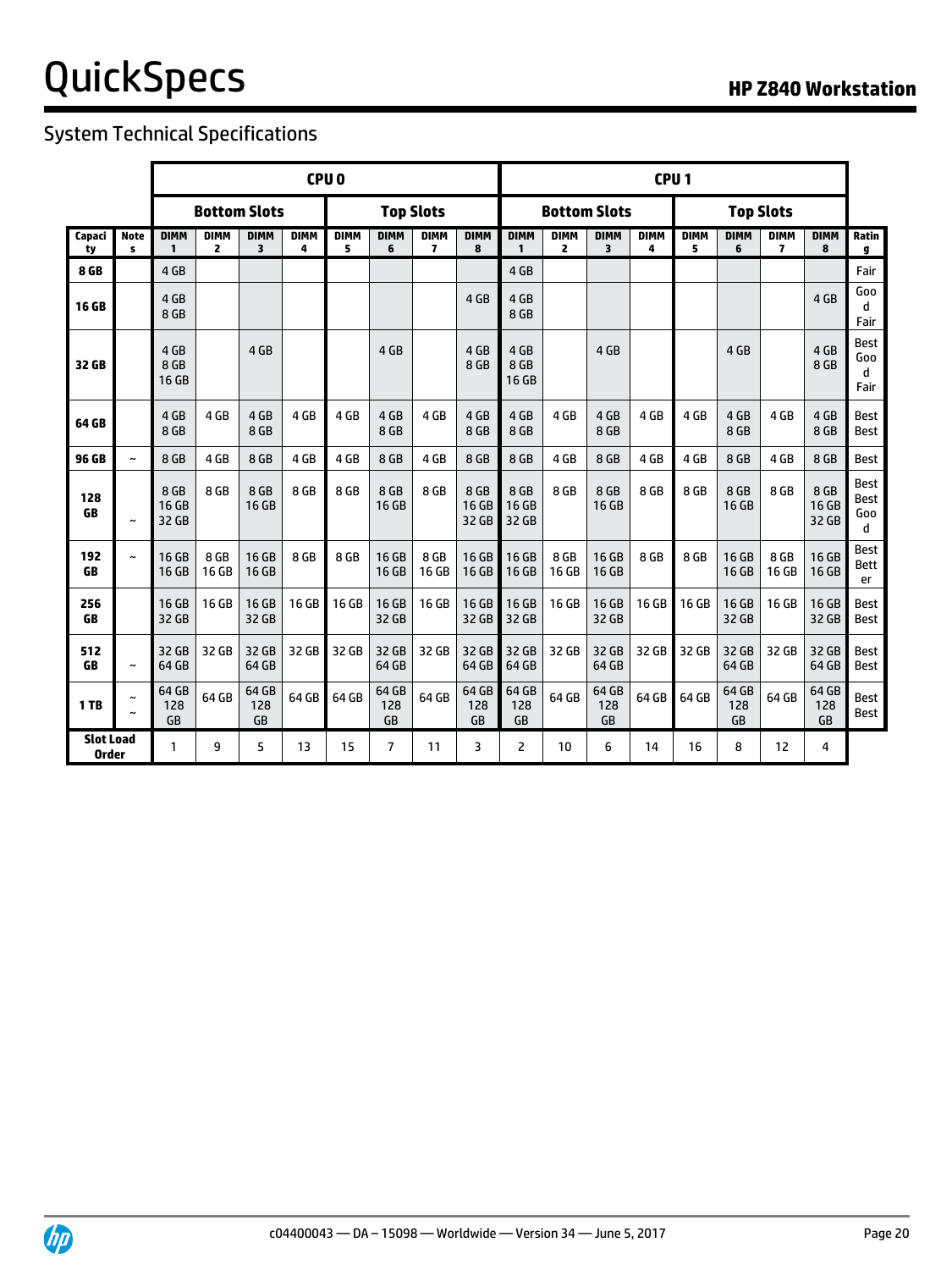### System Technical Specifications

#### **Memory Loading Order:**

#### **Load Order for Single Processor Configuration Load Order for Dual Processor Configuration**





| <b>Maximum Memory</b><br><b>Memory Configuration (Supported)</b> | Supports up to 256GB using RDIMMs<br>Supports up to 1024GB using LRDIMMs                                                                                                                                                                                                                                                                                                                                                                                                                                                                                                           |
|------------------------------------------------------------------|------------------------------------------------------------------------------------------------------------------------------------------------------------------------------------------------------------------------------------------------------------------------------------------------------------------------------------------------------------------------------------------------------------------------------------------------------------------------------------------------------------------------------------------------------------------------------------|
|                                                                  | Not all memory configurations possible are represented. Not all memory<br>configurations shown are available as CTO. Please check Ordering Guide for<br>supported configurations.<br>Only ECC DIMMs are supported.<br>RDIMM (Registered) and LR DIMM (Load Reduction) memory cannot be mixed. All<br>memory installed in the system must be either RDIMM or LR DIMM.<br>Do not install memory modules into memory slots if corresponding processor is not<br>installed.<br>Dual processor configurations with memory modules installed for only one<br>processor is not supported. |
| <b>Notes</b>                                                     | Please refer to the table above for details on how supported memory configurations are<br>installed in your system.                                                                                                                                                                                                                                                                                                                                                                                                                                                                |
|                                                                  | * For 32 bit operating systems, there is a memory limit of 4GB.                                                                                                                                                                                                                                                                                                                                                                                                                                                                                                                    |
|                                                                  | *For systems installed with Microsoft Windows 7 (Ultimate, Enterprise or Pro), the maximum<br>accessible system memory is 192GB                                                                                                                                                                                                                                                                                                                                                                                                                                                    |
|                                                                  | *For systems installed with Microsoft Windows 8.x (Enterprise or Pro), the maximum<br>accessible system memory is 512GB                                                                                                                                                                                                                                                                                                                                                                                                                                                            |
|                                                                  | ~ Although technically possible, these configurations are not available to order at this time.                                                                                                                                                                                                                                                                                                                                                                                                                                                                                     |
|                                                                  | The Z840 will support up to 512GB at initial release.                                                                                                                                                                                                                                                                                                                                                                                                                                                                                                                              |
|                                                                  | The Z840 will support up to 1024GB when 64GB DIMM support is added following initial Z840<br>release.                                                                                                                                                                                                                                                                                                                                                                                                                                                                              |
|                                                                  | The Z840 will support up to 2048GB when 128GB DIMM support is added following initial<br>Z840 release.                                                                                                                                                                                                                                                                                                                                                                                                                                                                             |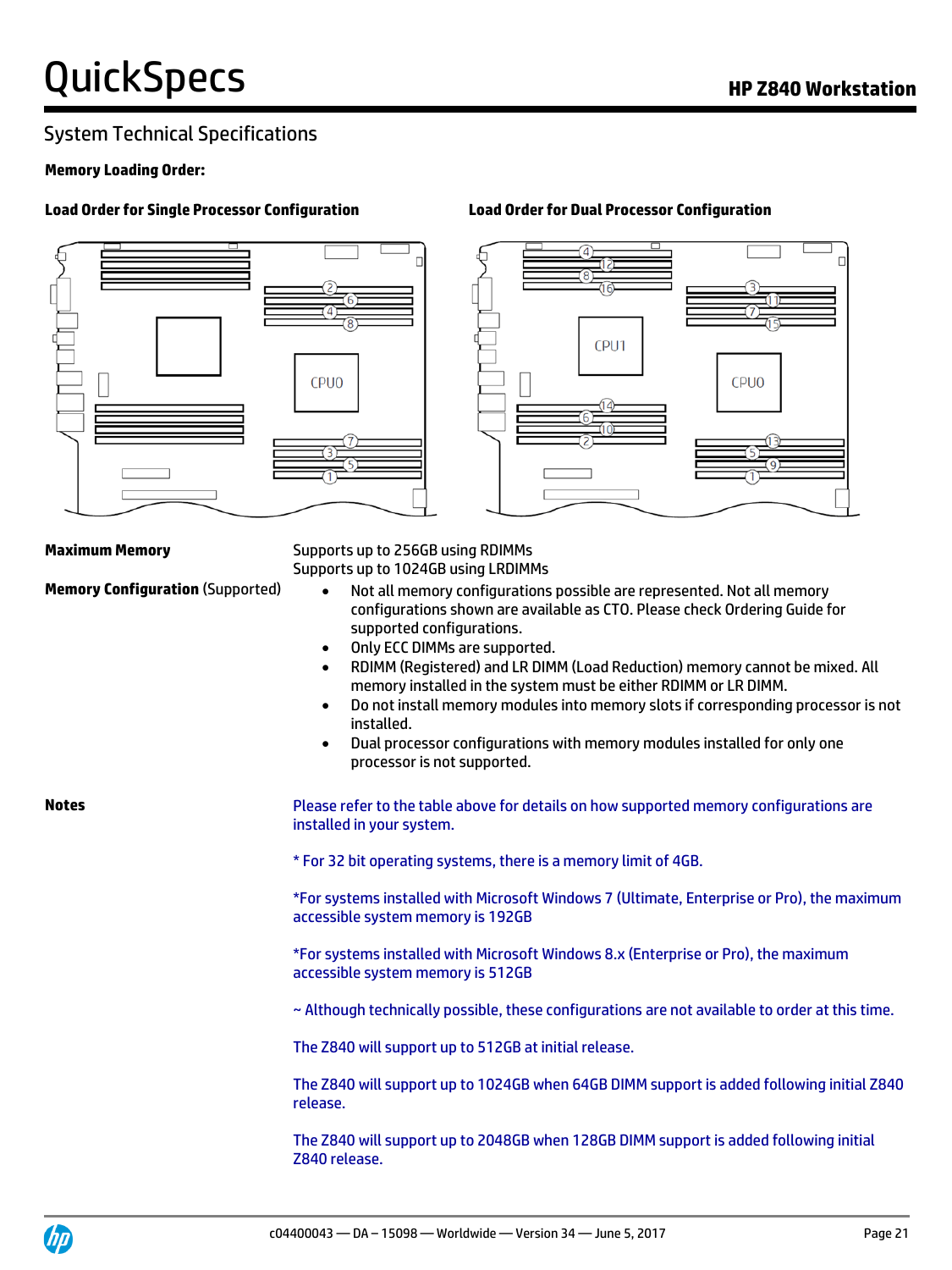### System Technical Specifications

| <b>PCI Express Connectors</b><br><b>Supported Drive Interfaces</b> | Two PCIe Gen3 x16 with latch<br>One PCIe Gen3 x16 with latch.<br>Enabled only with optional 2nd CPU is installed.<br>One PCIe Gen3 x8 open-ended connector.<br>Enabled only with optional 2nd CPU is installed.<br>One PCIe x8 open-ended connector.<br>Enabled for One PCIe Gen2 x4 slot with 1 CPU<br>$\bullet$<br>$\bullet$<br>One PCIe Gen3 x4 open-ended connector.<br>One PCIe Gen2 x1 open-ended connector | Enabled for One PCIe Gen3 x8 with optional 2nd CPU installed                                                                                                                                                                                                                                                                                                                                                                                                                                                                                                                                                                                                                                                      |
|--------------------------------------------------------------------|-------------------------------------------------------------------------------------------------------------------------------------------------------------------------------------------------------------------------------------------------------------------------------------------------------------------------------------------------------------------------------------------------------------------|-------------------------------------------------------------------------------------------------------------------------------------------------------------------------------------------------------------------------------------------------------------------------------------------------------------------------------------------------------------------------------------------------------------------------------------------------------------------------------------------------------------------------------------------------------------------------------------------------------------------------------------------------------------------------------------------------------------------|
|                                                                    | <b>SATA</b>                                                                                                                                                                                                                                                                                                                                                                                                       | 2 SATA @6Gb/s, supports RAID 0,1 and NCQ.<br>4 sSATA @6Gb/s, Supports RAID 0,1,5,10 and NCQ.<br>Factory integrated RAID is Microsoft Windows only.<br>External SATA (eSATA)*<br>Supported on all SATA and sSATA ports configurable with<br>optional eSATA* After-Market Option cable kit)<br>* hot plug / hot swap not supported with eSATA                                                                                                                                                                                                                                                                                                                                                                       |
|                                                                    | <b>Serial Attached SCSI</b><br><b>Integrated RAID</b>                                                                                                                                                                                                                                                                                                                                                             | Integrated 8-channel SAS 6.0Gb/sec controller with HW<br>RAID 0, 1, 10<br>SATA: RAID 0, 1 (Supports one RAID)<br>SATA: RAID 0, 1, 5, 10 (Supports up to 2 RAIDs)                                                                                                                                                                                                                                                                                                                                                                                                                                                                                                                                                  |
|                                                                    | <b>Integrated Graphics</b>                                                                                                                                                                                                                                                                                                                                                                                        | SAS: HW RAID 0, 1, 10 (Supports up to 2 RAIDs)<br>None                                                                                                                                                                                                                                                                                                                                                                                                                                                                                                                                                                                                                                                            |
|                                                                    | <b>Network Controller</b>                                                                                                                                                                                                                                                                                                                                                                                         | Integrated Intel I218LM<br>Memory Integrated 3KB receive buffer and 3KB transmit<br>buffer<br>Data rates supported: 10/100/1000 Mb/s<br>Compliance IEEE 802.1as, 802.1p, 802.1Q, 802.3, 802.3ab,<br>802.3az, 802.3i 802.3u, 802.3x, 802.3z<br>Bus architecture PCIe 1.0 x1 and SMBus<br>Power requirement 0.5 watts<br><b>Boot ROM support</b><br>Network transfer rates:<br>10BASE-T (half-duplex) 10 Mb/s<br>10BASE-T (full-duplex) 20 Mb/s<br>100BASE-TX (half-duplex) 100 Mb/s<br>100BASE-TX (full-duplex) 200 Mb/s<br>1000BASE-T (full-duplex) 2000 Mb/s<br>Management capabilities: WOL, auto MDI crossover, PXE,<br>Multi-port teaming, RSS, Advanced cable diagnostics<br>AMT 9.1 support, vPro compliant |

Integrated I210AT

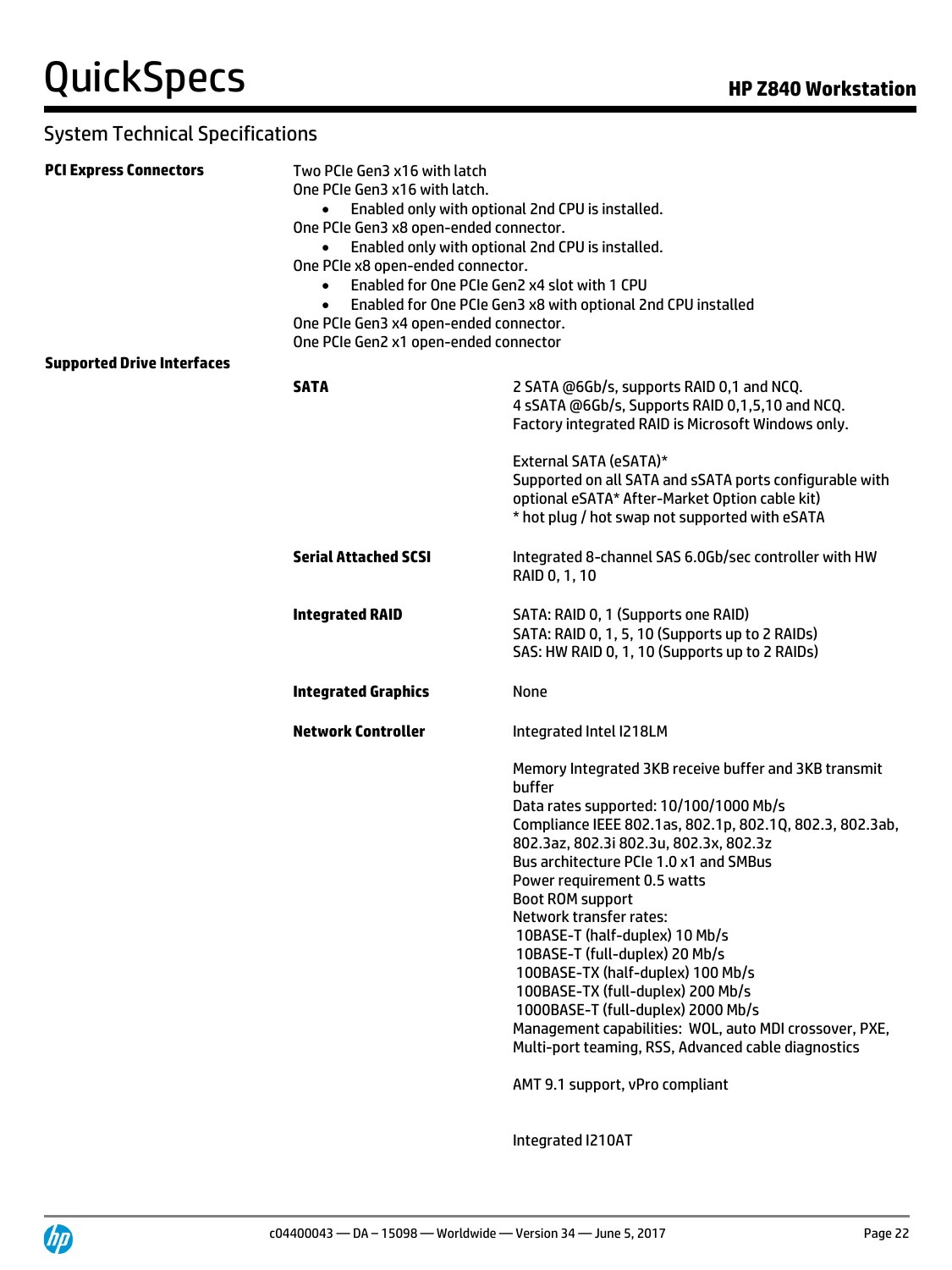|                            | <b>PCI-X Connectors</b><br><b>PCI Card Guide</b><br><b>Wake on LAN</b><br><b>Integrated Trusted Platform</b><br><b>Module</b> | Adjustable FIFO packet buffer memory up to 24KB Tx, 16KB<br><b>Rx</b><br>Data rates supported 10/100/1000 Mb/s<br>Compliance IEEE 802.1as, 802.1q, 802.1Q, 802.3, 802.3ab,<br>802.3ap, 802.3az, 802.3u, 802.3x, 802.3z<br>Bus architecture PCIe 1.0 x1 and SMBus<br><b>Boot ROM support</b><br>Network transfer rates:<br>10BASE-T (half-duplex) 10 Mb/s<br>10BASE-T (full-duplex) 20 Mb/s<br>100BASE-TX (half-duplex) 100 Mb/s<br>100BASE-TX (full-duplex) 200 Mb/s<br>1000BASE-T (full-duplex) 2000 Mb/s<br>Management capabilities: WOL, auto MDI crossover, PXE,<br>Multi-port teaming, RSS, Advanced cable diagnostics<br>None<br>Yes<br>Yes, both ports<br>Trusted Platform Module (TPM) 1.2 (Infineon SLB 9660).<br>Common Criteria EAL4+ Certified. Upgradable to TPM 2.0<br>through Firmware v5.51 upgrade (Infineon SLB9665).<br>Convertible to FIPS 140-2 Certified mode. (TPM 2.0 is not<br>available for Win 7 32-bit.). When the SLB 9660 is converted |
|----------------------------|-------------------------------------------------------------------------------------------------------------------------------|----------------------------------------------------------------------------------------------------------------------------------------------------------------------------------------------------------------------------------------------------------------------------------------------------------------------------------------------------------------------------------------------------------------------------------------------------------------------------------------------------------------------------------------------------------------------------------------------------------------------------------------------------------------------------------------------------------------------------------------------------------------------------------------------------------------------------------------------------------------------------------------------------------------------------------------------------------------------|
|                            |                                                                                                                               | (via Firmware v5.51) to TPM 2.0 mode then it is renamed as<br>SLB 9665. Once converted to TPM2.0 the SLB9665 is CC<br>EAL4+ certified.                                                                                                                                                                                                                                                                                                                                                                                                                                                                                                                                                                                                                                                                                                                                                                                                                               |
|                            |                                                                                                                               | <b>CG TPM Certified products list:</b><br>http://www.trustedcomputinggroup.org/certification/tpm-<br>certified-products/                                                                                                                                                                                                                                                                                                                                                                                                                                                                                                                                                                                                                                                                                                                                                                                                                                             |
| IEEE 1394 Connector(s)     | <b>Front</b>                                                                                                                  | None                                                                                                                                                                                                                                                                                                                                                                                                                                                                                                                                                                                                                                                                                                                                                                                                                                                                                                                                                                 |
|                            | Rear                                                                                                                          | None                                                                                                                                                                                                                                                                                                                                                                                                                                                                                                                                                                                                                                                                                                                                                                                                                                                                                                                                                                 |
|                            | <b>Internal</b>                                                                                                               | <b>None</b>                                                                                                                                                                                                                                                                                                                                                                                                                                                                                                                                                                                                                                                                                                                                                                                                                                                                                                                                                          |
| <b>USB Connector(s)</b>    | <b>Front</b>                                                                                                                  | 4 USB 3.0                                                                                                                                                                                                                                                                                                                                                                                                                                                                                                                                                                                                                                                                                                                                                                                                                                                                                                                                                            |
|                            | Rear                                                                                                                          | 4 USB 3.0                                                                                                                                                                                                                                                                                                                                                                                                                                                                                                                                                                                                                                                                                                                                                                                                                                                                                                                                                            |
|                            |                                                                                                                               | 2 USB 2.0                                                                                                                                                                                                                                                                                                                                                                                                                                                                                                                                                                                                                                                                                                                                                                                                                                                                                                                                                            |
|                            | <b>Internal</b>                                                                                                               | 1 USB 3.0 available with a single 20-pin shrouded<br>connector. This header supports a USB Media Card reader.                                                                                                                                                                                                                                                                                                                                                                                                                                                                                                                                                                                                                                                                                                                                                                                                                                                        |
|                            |                                                                                                                               | 2 USB 2.0 port available with one 2x5 header. This header<br>supports an HP Internal USB Port Kit (EM165AA) to provide<br>a single USB Type-A connector. This port kit uses one half<br>of the 2x5 header.<br>Third party adapters are also available.                                                                                                                                                                                                                                                                                                                                                                                                                                                                                                                                                                                                                                                                                                               |
| <b>HD Integrated Audio</b> | Realtek ALC221                                                                                                                |                                                                                                                                                                                                                                                                                                                                                                                                                                                                                                                                                                                                                                                                                                                                                                                                                                                                                                                                                                      |
| Flash ROM                  | <b>Yes</b>                                                                                                                    |                                                                                                                                                                                                                                                                                                                                                                                                                                                                                                                                                                                                                                                                                                                                                                                                                                                                                                                                                                      |
| CPU Fan Header             | One header (blind mate) for CPU fans and memory fans                                                                          |                                                                                                                                                                                                                                                                                                                                                                                                                                                                                                                                                                                                                                                                                                                                                                                                                                                                                                                                                                      |
| Chassis Fan Header         | <b>One Chassis Fan Header</b>                                                                                                 |                                                                                                                                                                                                                                                                                                                                                                                                                                                                                                                                                                                                                                                                                                                                                                                                                                                                                                                                                                      |
| Front PCI Fan Header       | 2 Front PCI Fan Headers                                                                                                       |                                                                                                                                                                                                                                                                                                                                                                                                                                                                                                                                                                                                                                                                                                                                                                                                                                                                                                                                                                      |

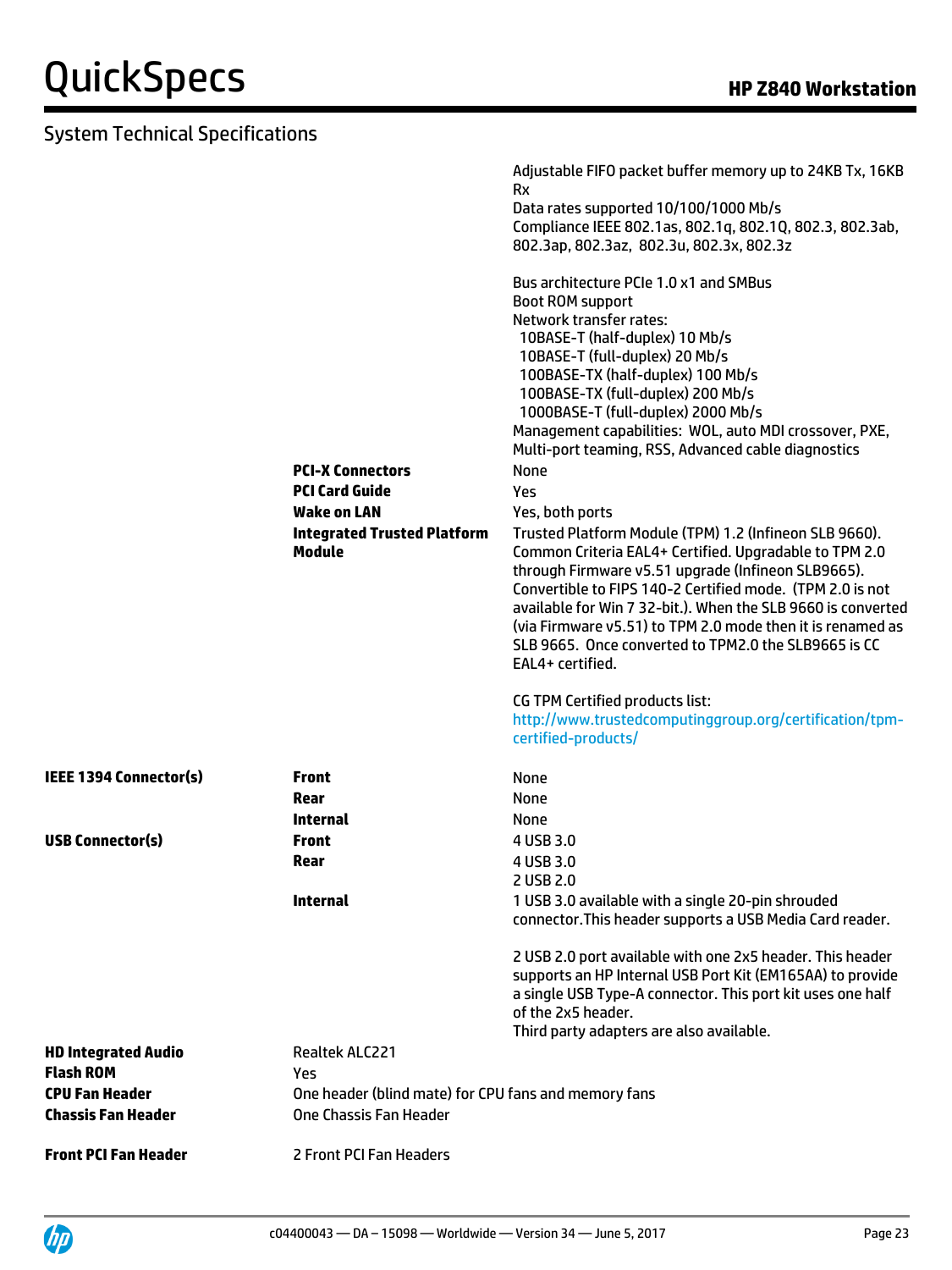| <b>Front Control Panel/Speaker</b><br><b>Header</b>                                                 |                                         | Yes                                                          |                                                                                                                                      |                                                                            |                                                                                                                                                                                                                                                                                                                                                                            |
|-----------------------------------------------------------------------------------------------------|-----------------------------------------|--------------------------------------------------------------|--------------------------------------------------------------------------------------------------------------------------------------|----------------------------------------------------------------------------|----------------------------------------------------------------------------------------------------------------------------------------------------------------------------------------------------------------------------------------------------------------------------------------------------------------------------------------------------------------------------|
| <b>CMOS Battery Holder - Lithium</b><br><b>Integrated Trusted Platform</b><br><b>Module</b>         |                                         | Yes                                                          | converted to TPM2.0 the SLB9665 is CC EAL4+ certified.<br>TCG TPM Certified products list:                                           |                                                                            | Trusted Platform Module (TPM) 1.2 (Infineon SLB 9660). Common Criteria EAL4+ Certified.<br>Upgradable to TPM 2.0 through Firmware v5.51 upgrade (Infineon SLB9665). Convertible to<br>FIPS 140-2 Certified mode. (TPM 2.0 is not available for Win 7 32-bit.). When the SLB 9660 is<br>converted (via Firmware v5.51) to TPM 2.0 mode then it is renamed as SLB 9665. Once |
|                                                                                                     |                                         |                                                              |                                                                                                                                      | http://www.trustedcomputinggroup.org/certification/tpm-certified-products/ |                                                                                                                                                                                                                                                                                                                                                                            |
| <b>Power Supply Headers</b><br><b>Power Switch, Power LED &amp; Hard</b><br><b>Drive LED Header</b> |                                         | Yes                                                          | Drive LED header on system board.                                                                                                    |                                                                            | Front power switch, front power and hard drive LED. Rear power switch and rear power LED.                                                                                                                                                                                                                                                                                  |
| <b>Clear Password Jumper</b>                                                                        |                                         | Yes                                                          |                                                                                                                                      |                                                                            |                                                                                                                                                                                                                                                                                                                                                                            |
| <b>Serial Port</b><br><b>Parallel Port</b>                                                          |                                         | Yes, on rear panel<br>No                                     |                                                                                                                                      |                                                                            |                                                                                                                                                                                                                                                                                                                                                                            |
| <b>Keyboard/Mouse</b>                                                                               |                                         | Yes                                                          |                                                                                                                                      |                                                                            |                                                                                                                                                                                                                                                                                                                                                                            |
|                                                                                                     |                                         |                                                              |                                                                                                                                      |                                                                            |                                                                                                                                                                                                                                                                                                                                                                            |
| <b>Power Supply</b>                                                                                 |                                         | 850W 88% Efficient, Custom PSU<br>(Wide-Ranging, Active PFC) |                                                                                                                                      |                                                                            | 1125W/1275W*/1450W*<br>90% Efficient, Custom PSU<br>(Wide-Ranging, Active PFC)                                                                                                                                                                                                                                                                                             |
| <b>Operating Voltage</b><br>Range                                                                   |                                         | 90-269 VAC                                                   |                                                                                                                                      |                                                                            | 90-269 VAC                                                                                                                                                                                                                                                                                                                                                                 |
| <b>Rated Voltage Range</b>                                                                          | 100-127 VAC<br>200-240 VAC              |                                                              | <b>118 VAC</b>                                                                                                                       | <b>Rated Voltage Range</b>                                                 | 100-127 VAC<br>200-240 VAC                                                                                                                                                                                                                                                                                                                                                 |
| <b>Rated Line</b><br><b>Frequency</b>                                                               | 50-60 Hz                                |                                                              | 400 Hz                                                                                                                               | <b>Rated Line Frequency</b>                                                | 50-60 Hz                                                                                                                                                                                                                                                                                                                                                                   |
| <b>Operating Line</b><br><b>Frequency Range</b>                                                     | 47-66 Hz                                |                                                              | 393-407 Hz                                                                                                                           | <b>Operating Line</b><br><b>Frequency Range</b>                            | 47-66 Hz                                                                                                                                                                                                                                                                                                                                                                   |
| <b>Rated Input Current</b>                                                                          | 11A @ 100-127 VAC<br>5.5A @ 200-240 VAC |                                                              | 11A @ 118 VAC                                                                                                                        | <b>Rated Input Current</b>                                                 | 11A @ 100-127 VAC<br>5.5A @ 200-240 VAC                                                                                                                                                                                                                                                                                                                                    |
| <b>Heat Dissipation</b><br>(Configuration and<br>software dependent)                                |                                         |                                                              | Typical = $2142$ btu/hr (540kg-cal/hr)<br>Max = 3335 btu/hr (840 kg-cal/hr)                                                          |                                                                            | Typical = 2773 btu/hr (699 kg-cal/hr)<br>Max-1 = 3878 btu/hr (977 kg-cal/hr)<br>Max-2 = 5002 btu/hr (1260 kg-cal/hr)<br>Max-3 = 5624 btu/hr (1417 kg-cal/hr)                                                                                                                                                                                                               |
| <b>Power Supply Fan</b><br><b>ENERGY STAR</b><br><b>Qualified</b><br>(Configuration<br>dependent)   |                                         | (2) 80x25 mm variable speed<br>Yes                           |                                                                                                                                      |                                                                            | (2) 80x25 mm variable speed<br>Yes                                                                                                                                                                                                                                                                                                                                         |
| <b>Power Supply</b><br><b>Efficiency</b>                                                            |                                         | 88% Efficient                                                |                                                                                                                                      |                                                                            | 90% Efficient                                                                                                                                                                                                                                                                                                                                                              |
|                                                                                                     |                                         | be found at this link:<br>ACKARD_719798-                     | The Z840 850W power supply efficiency report can<br>plugloadsolutions.com/psu_reports/HEWLETT%20P<br>001_850W_EC0S%203882_Report.pdf |                                                                            | The Z840 1125W (1450W at 200V Input Voltage)<br>power supply efficiency report can be found at this<br>link:<br>plugloadsolutions.com/psu_reports/HEWLETT%20PAC<br>KARD_719799-<br>001_1125W_EC0S%203883_Report.pdf                                                                                                                                                        |
| <b>FEMP Standby Power</b><br><b>Compliant @115V</b><br>(<2W in S5 - Power                           |                                         | Yes                                                          |                                                                                                                                      |                                                                            | Yes                                                                                                                                                                                                                                                                                                                                                                        |

UP

**Off)**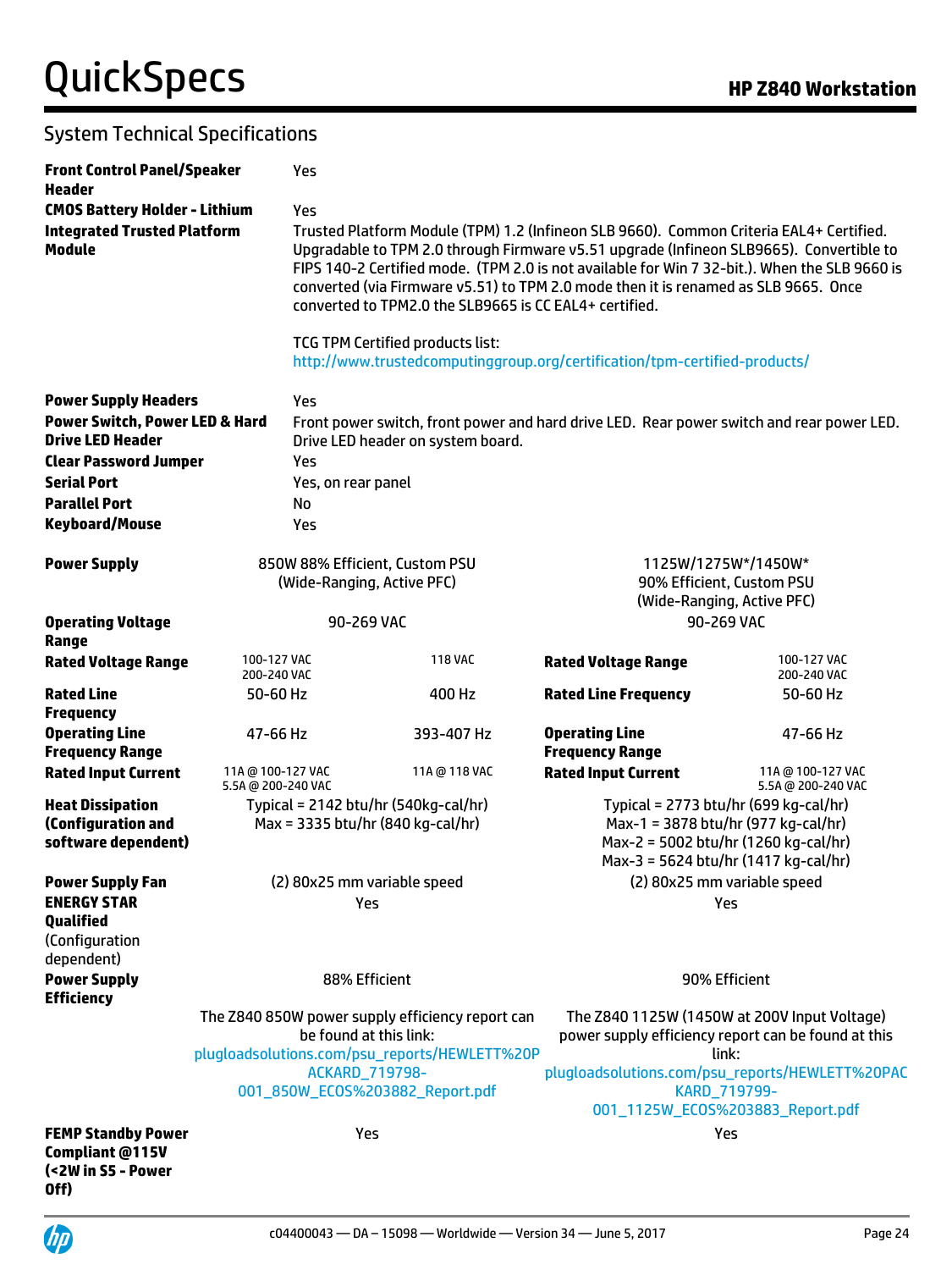### System Technical Specifications

| <b>EuP Compliant @</b><br><b>230V</b><br>(<0.5 W in S5 - Power                                                                             | Yes                                                                                                                                                                                                                                                            | Yes                                                                                                                                         |
|--------------------------------------------------------------------------------------------------------------------------------------------|----------------------------------------------------------------------------------------------------------------------------------------------------------------------------------------------------------------------------------------------------------------|---------------------------------------------------------------------------------------------------------------------------------------------|
| Off)<br><b>CECP Compliant @</b><br><b>220V</b>                                                                                             | Yes; Configuration dependent                                                                                                                                                                                                                                   | Yes; Configuration dependent                                                                                                                |
| (<4W in S3 - Suspend<br>to RAM)                                                                                                            |                                                                                                                                                                                                                                                                |                                                                                                                                             |
| <b>Power Consumption</b><br>in sleep mode<br>(as defined by<br><b>ENERGY STAR) -</b><br><b>Suspend to RAM (S3)</b><br>(Instantly Available | $23W$                                                                                                                                                                                                                                                          | <30W                                                                                                                                        |
| PC)                                                                                                                                        |                                                                                                                                                                                                                                                                |                                                                                                                                             |
| <b>Built-in Self-Test</b><br>LED                                                                                                           | Yes                                                                                                                                                                                                                                                            | Yes                                                                                                                                         |
| <b>Surge Tolerant Full</b><br><b>Ranging Power</b><br><b>Supply</b><br>(withstands power                                                   | Yes                                                                                                                                                                                                                                                            | Yes                                                                                                                                         |
| surges up to 2000V)                                                                                                                        |                                                                                                                                                                                                                                                                |                                                                                                                                             |
|                                                                                                                                            | NOTE: The 1125W (1450W at 200V Input Voltage) power supply can also supply 1275W of output power<br>any reason, the maximum power that can be drawn is 1125W. An uninterruptible power supply (UPS) is<br>highly recommended if 1275W output power is desired. | *Input voltage restriction<br>when the input voltage is greater than 105V. If the input voltage is less than 105V, but greater than 90V for |
|                                                                                                                                            | The 1125W Power Supply can also supply 1450W of output power when the input voltage is greater than<br>180V under all conditions.                                                                                                                              |                                                                                                                                             |
| <b>AUX IN (audio)</b>                                                                                                                      | No                                                                                                                                                                                                                                                             |                                                                                                                                             |
| <b>Clear CMOS Button</b><br><b>Multibay Header</b>                                                                                         | Yes<br>No                                                                                                                                                                                                                                                      |                                                                                                                                             |
| <b>Integrated Gigabit</b><br><b>Ethernet</b>                                                                                               | Yes, dual port.                                                                                                                                                                                                                                                |                                                                                                                                             |
| <b>Access Panel</b><br><b>Solenoid Lock</b><br><b>Header</b>                                                                               | No                                                                                                                                                                                                                                                             |                                                                                                                                             |
| <b>Access Panel</b><br><b>Intrusion Sensor</b><br><b>Header</b>                                                                            | Yes, as part of Front UI (Control Panel) cable header                                                                                                                                                                                                          |                                                                                                                                             |
| <b>Memory Fan</b><br><b>Connector</b>                                                                                                      | Yes, blind-mate                                                                                                                                                                                                                                                |                                                                                                                                             |

### **SYSTEM CONFIGURATION**

| <b>Example Configuration</b> | <b>Processor Info</b> | 1x Intel Xeon E5-2609v3 (Six-Core) 85W     |
|------------------------------|-----------------------|--------------------------------------------|
| <b>#1</b>                    | Memory Info           | 16GB DDR4-2133 (2x8GB) 1CPU RegRAM         |
|                              | Graphics Info         | 1x NVIDIA® Quadro® K620                    |
|                              | Disks/Optical/Floppy  | 1x 500GB SATA 7200 rpm HDD/1x DVD-ROM SATA |
|                              | Power Supply          | 850W 88% Custom PSU                        |
|                              | 0ther                 |                                            |

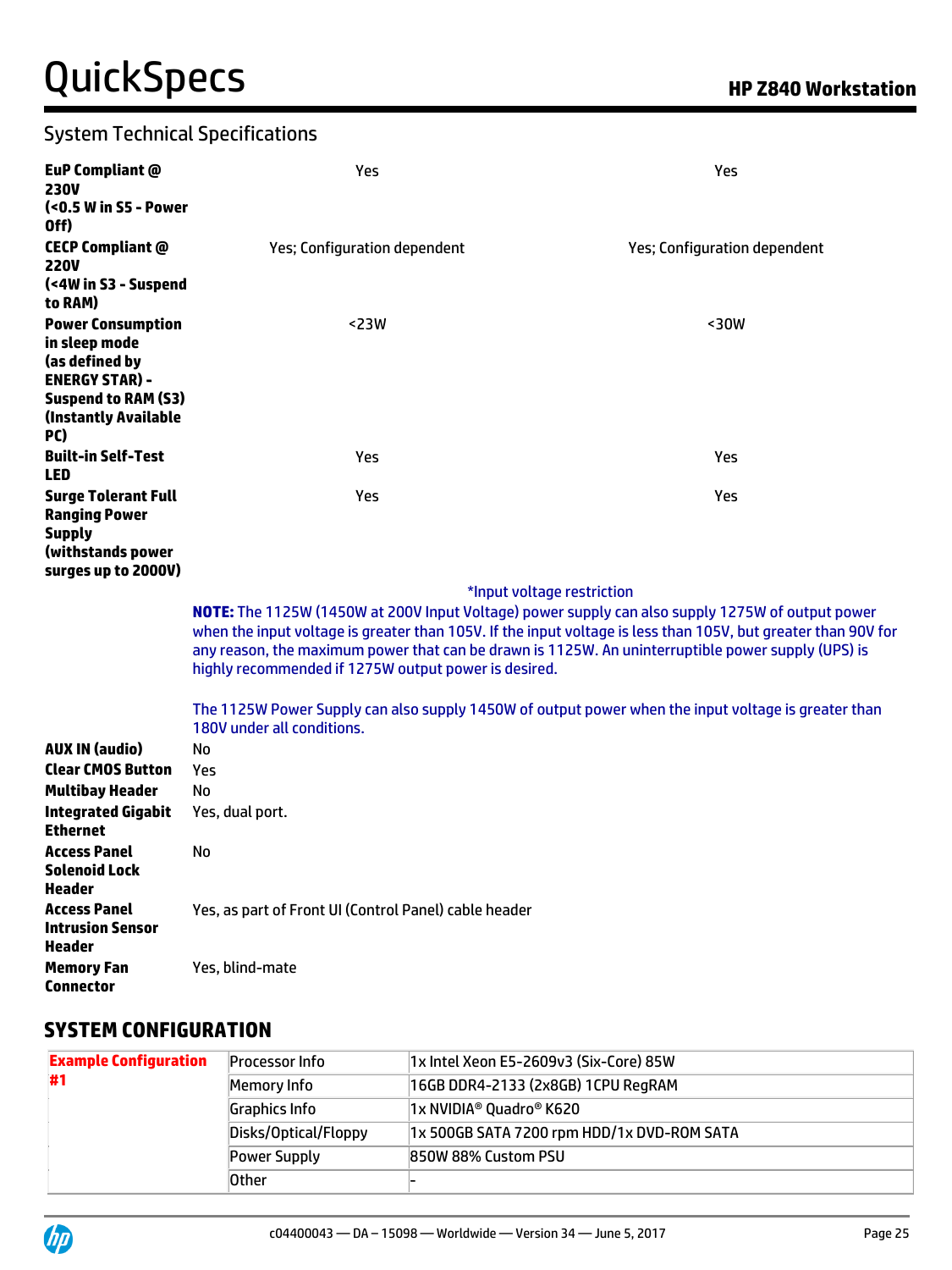### System Technical Specifications

| <b>Energy Consumption</b> |                       |                    | <b>115 VAC</b>      |                    | <b>230 VAC</b>      | <b>100 VAC</b>     |                     |  |
|---------------------------|-----------------------|--------------------|---------------------|--------------------|---------------------|--------------------|---------------------|--|
|                           |                       | <b>LAN Enabled</b> | <b>LAN Disabled</b> | <b>LAN Enabled</b> | <b>LAN Disabled</b> | <b>LAN Enabled</b> | <b>LAN Disabled</b> |  |
|                           | Windows Idle (S0)     |                    | 103.41 W            | 102.23 W           |                     | 103.92 W           |                     |  |
|                           | Windows Busy Typ (S0) |                    | 183.75 W            | 181.88 W           |                     | 189.37 W           |                     |  |
|                           | Windows Busy Max (S0) |                    | 204.93 W            |                    | 201.28 W            |                    | 206.74 W            |  |
|                           | Sleep (S3)            | 3.711W             | 3.587W              | 3.785W             | 3.711W              | 3.587W             | 3.785W              |  |
|                           | Off (S5)              | 1.053W             | 0.992W              | 1.159W             | 1.053W              | 0.992W             | 1.159W              |  |
|                           | Zero Power Mode (ErP) | 0.182W             |                     | 0.298W             |                     | 0.172W             |                     |  |
| <b>Heat Dissipation**</b> |                       | <b>115 VAC</b>     |                     | <b>230 VAC</b>     |                     | <b>100 VAC</b>     |                     |  |
| (Btu/hr)                  |                       | <b>LAN Enabled</b> | <b>LAN Disabled</b> | <b>LAN Enabled</b> | <b>LAN Disabled</b> | <b>LAN Enabled</b> | <b>LAN Disabled</b> |  |
|                           | Windows Idle (S0)     | 352.83 btu/hr      |                     | 348.81 btu/hr      |                     | 354.58 btu/hr      |                     |  |
|                           | Windows Busy Typ (S0) | 626.96 btu/hr      |                     | 620.57 btu/hr      |                     | 646.13 btu/hr      |                     |  |
|                           | Windows Busy Max (S0) |                    | 699.22 btu/hr       |                    | 686.77 btu/hr       |                    | 705.40 btu/hr       |  |
|                           |                       | 12.66              | 12.24               | 12.91              | 12.66               | 12.24              | 12.91               |  |
|                           | Sleep (S3)            | btu/hr             | btu/hr              | btu/hr             | btu/hr              | btu/hr             | btu/hr              |  |
|                           | Off (S5)              | 3.59 btu/hr $ $    | 3.38 btu/hr         | $ 3.95$ btu/hr $ $ | 3.59 btu/hr         | 3.38 btu/hr        | 3.95 btu/hr         |  |
|                           | Zero Power Mode (ErP) |                    | $0.621$ btu/hr      |                    | $1.018$ btu/hr      |                    | 0.586 btu/hr        |  |

| <b>Example Configuration</b> | Processor Info        | 2x Intel Xeon E5-2640v3 (Eight-Core) 90W |                                    |                    |                                                                         |                    |                     |  |  |
|------------------------------|-----------------------|------------------------------------------|------------------------------------|--------------------|-------------------------------------------------------------------------|--------------------|---------------------|--|--|
| #2                           | Memory Info           |                                          | 32GB DDR4-2133 (8x4GB) 2CPU RegRAM |                    |                                                                         |                    |                     |  |  |
| (ENERGY STAR QUALIFIED)      | Graphics Info         | 1x NVIDIA <sup>®</sup> Quadro® K2200     |                                    |                    |                                                                         |                    |                     |  |  |
|                              | Disks/Optical/Floppy  | 3x 500GB SATA 7200/1x DVD-ROM SATA       |                                    |                    |                                                                         |                    |                     |  |  |
|                              | <b>Power Supply</b>   |                                          |                                    |                    | 1125W (1450W at 200V Input Voltage) 90% Custom PSU                      |                    |                     |  |  |
|                              | <b>Other</b>          |                                          |                                    |                    |                                                                         |                    |                     |  |  |
| <b>Energy Consumption</b>    |                       |                                          | <b>115 VAC</b>                     |                    | <b>230 VAC</b>                                                          |                    | <b>100 VAC</b>      |  |  |
|                              |                       | <b>LAN Enabled</b>                       | <b>LAN Disabled</b>                | <b>LAN Enabled</b> | <b>LAN Disabled</b>                                                     | <b>LAN Enabled</b> | <b>LAN Disabled</b> |  |  |
|                              | Windows Idle (SO)     |                                          | 142.17 W                           |                    | 141.01 W                                                                |                    | 142.47 W            |  |  |
|                              | Windows Busy Typ (S0) |                                          | 324.18 W                           | 320.33W            |                                                                         | 323.91 W           |                     |  |  |
|                              | Windows Busy Max (S0) | 398.27 W                                 |                                    | 396.25 W           |                                                                         | 398.75 W           |                     |  |  |
|                              | Sleep (S3)            | 6.08 W                                   | 6.03W                              | 6.13W              | 6.08 W                                                                  | 6.03W              | 6.13W               |  |  |
|                              | Off (S5)              | 1.04 W                                   | 0.99W                              | 1.10W              | 1.04 W                                                                  | 0.99W              | 1.10W               |  |  |
|                              | Zero Power Mode (ErP) | 0.181 W                                  |                                    | 0.308 W            |                                                                         | 0.172W             |                     |  |  |
| <b>Heat Dissipation**</b>    |                       |                                          | <b>115 VAC</b>                     | <b>230 VAC</b>     |                                                                         | <b>100 VAC</b>     |                     |  |  |
| (Btu/hr)                     |                       | <b>LAN Enabled</b>                       | <b>LAN Disabled</b>                | <b>LAN Enabled</b> | <b>LAN Disabled</b>                                                     | <b>LAN Enabled</b> | <b>LAN Disabled</b> |  |  |
|                              | Windows Idle (S0)     |                                          | 485.08 btu/hr                      |                    | 481.13 btu/hr                                                           | 486.11 btu/hr      |                     |  |  |
|                              | Windows Busy Typ (S0) |                                          | 1106.10 btu/hr                     | 1092.97 btu/hr     |                                                                         | 1105.18 btu/hr     |                     |  |  |
|                              | Windows Busy Max (S0) |                                          | 1358.90 btu/hr                     |                    | 1352.01 btu/hr                                                          | 1360.54 btu/hr     |                     |  |  |
|                              |                       | 20.75                                    | 20.57                              | 20.91              | 20.75                                                                   | 20.57              | 20.91               |  |  |
|                              | Sleep (S3)            | btu/hr                                   | btu/hr                             | btu/hr             | btu/hr                                                                  | btu/hr             | btu/hr              |  |  |
|                              | Off (S5)              |                                          |                                    |                    | 3.55 btu/hr 3.38 btu/hr 3.76 btu/hr 3.55 btu/hr 3.38 btu/hr 3.76 btu/hr |                    |                     |  |  |
|                              | Zero Power Mode (ErP) |                                          | $0.619$ btu/hr                     |                    | 1.051 btu/hr                                                            |                    | 0.587 btu/hr btu/hr |  |  |

| <b>Example Z840</b>     | 'Processor Into | 2x Intel Xeon E5-2680v3 (12-Core) 120W |  |  |  |  |
|-------------------------|-----------------|----------------------------------------|--|--|--|--|
| <b>Configuration #3</b> | Memory Info     | 64GB DDR4-2133 (8x8GB) 2CPU RegRAM     |  |  |  |  |

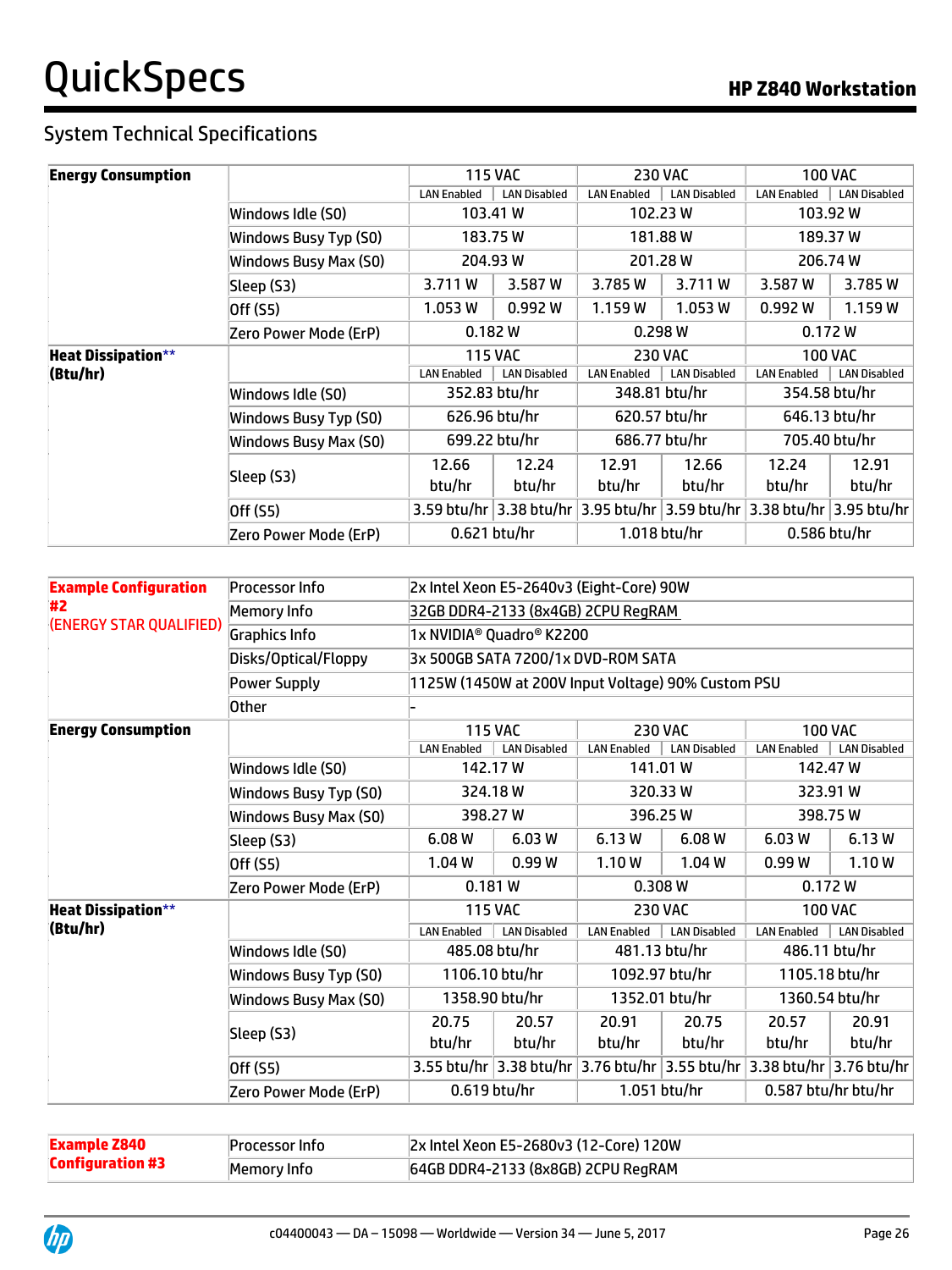|                           | Graphics Info         | 1x NVIDIA <sup>®</sup> Quadro® K4200 |                                                    |                    |                     |                     |                     |  |  |  |  |
|---------------------------|-----------------------|--------------------------------------|----------------------------------------------------|--------------------|---------------------|---------------------|---------------------|--|--|--|--|
|                           | Disks/Optical/Floppy  | 2x 300GB SAS 15K/1x DVDRW SATA       |                                                    |                    |                     |                     |                     |  |  |  |  |
|                           | Power Supply          |                                      | 1125W (1450W at 200V Input Voltage) 90% Custom PSU |                    |                     |                     |                     |  |  |  |  |
|                           | Other                 |                                      |                                                    |                    |                     |                     |                     |  |  |  |  |
| <b>Energy Consumption</b> |                       |                                      | <b>115 VAC</b>                                     |                    | <b>230 VAC</b>      | <b>100 VAC</b>      |                     |  |  |  |  |
|                           |                       | <b>LAN Enabled</b>                   | <b>LAN Disabled</b>                                | <b>LAN Enabled</b> | <b>LAN Disabled</b> | <b>LAN Enabled</b>  | <b>LAN Disabled</b> |  |  |  |  |
|                           | Windows Idle (S0)     |                                      | 123.26 W                                           |                    | 121.40 W            |                     | 124.07 W            |  |  |  |  |
|                           | Windows Busy Typ (S0) |                                      | 413.33 W                                           |                    | 393.34 W            |                     | 412.26 W            |  |  |  |  |
|                           | Windows Busy Max (S0) |                                      | 496.46 W                                           |                    | 483.26 W            | 498.07 W            |                     |  |  |  |  |
|                           | Sleep (S3)            | 7.114W                               | 7.086 W                                            | 7.148W             | 7.114W              | 7.086W              | 7.148W              |  |  |  |  |
|                           | Off (S5)              | 1.054 W                              | 0.993W                                             | 1.161W             | 1.054W              | 0.993W              | 1.161 W             |  |  |  |  |
|                           | Zero Power Mode (ErP) | 0.181 W                              |                                                    | 0.307 W            |                     | 0.177 W             |                     |  |  |  |  |
| <b>Heat Dissipation**</b> |                       |                                      | <b>115 VAC</b>                                     |                    | <b>230 VAC</b>      |                     | <b>100 VAC</b>      |  |  |  |  |
| (Btu/hr)                  |                       | <b>LAN Enabled</b>                   | <b>LAN Disabled</b>                                | <b>LAN Enabled</b> | LAN Disabled        | <b>LAN Enabled</b>  | <b>LAN Disabled</b> |  |  |  |  |
|                           | Windows Idle (S0)     | 420.56 btu/hr                        |                                                    | 414.22 btu/hr      |                     | 423.33 btu/hr       |                     |  |  |  |  |
|                           | Windows Busy Typ (S0) |                                      | 1410.28 btu/hr                                     | 1342.08 btu/hr     |                     |                     | 1406.63 btu/hr      |  |  |  |  |
|                           | Windows Busy Max (S0) |                                      | 1693.95 btu/hr                                     |                    | 1648.88 btu/hr      | 1700.10 btu/hr      |                     |  |  |  |  |
|                           |                       | 24.27                                | 24.17                                              | 24.39              | 24.27               | 24.17               | 24.39               |  |  |  |  |
|                           | Sleep (S3)            | btu/hr                               | btu/hr                                             | btu/hr             | btu/hr              | btu/hr              | btu/hr              |  |  |  |  |
|                           | Off (S5)              | 3.597                                | 3.388                                              | 3.962              | 3.597               | 3.388               | 3.962               |  |  |  |  |
|                           |                       | btu/hr                               | btu/hr                                             | btu/hr             | btu/hr              | btu/hr              | btu/hr              |  |  |  |  |
|                           | Zero Power Mode (ErP) |                                      | 0.619 btu/hr                                       |                    | 1.049 btu/hr        | 0.607 btu/hr btu/hr |                     |  |  |  |  |

| <b>Example Z840</b>       | Processor Info        | 2x Intel Xeon E5-2697v3 (14-Core) 145W |                                     |                    |                                                    |                    |                     |
|---------------------------|-----------------------|----------------------------------------|-------------------------------------|--------------------|----------------------------------------------------|--------------------|---------------------|
| <b>Configuration #4</b>   | Memory Info           |                                        | 64GB DDR4-2133 (16x4GB) 2CPU RegRAM |                    |                                                    |                    |                     |
|                           | Graphics Info         | 2x NVIDIA® Quadro® K5200               |                                     |                    |                                                    |                    |                     |
|                           | Disks/Optical/Floppy  |                                        | 4x 300GB SAS 15K/1x DVDRW SATA      |                    |                                                    |                    |                     |
|                           | Power Supply          |                                        |                                     |                    | 1125W (1450W at 200V Input Voltage) 90% Custom PSU |                    |                     |
|                           | <b>Other</b>          |                                        |                                     |                    |                                                    |                    |                     |
| <b>Energy Consumption</b> |                       |                                        | <b>115 VAC</b>                      |                    | <b>230 VAC</b>                                     |                    | <b>100 VAC</b>      |
|                           |                       | <b>LAN Enabled</b>                     | <b>LAN Disabled</b>                 | <b>LAN Enabled</b> | <b>LAN Disabled</b>                                | <b>LAN Enabled</b> | <b>LAN Disabled</b> |
|                           | Windows Idle (S0)     |                                        | 141.75 W                            |                    | 140.45 W                                           | 141.63 W           |                     |
|                           | Windows Busy Typ (S0) | 510.66 W<br>498.90 W                   |                                     | 510.82 W           |                                                    |                    |                     |
|                           | Windows Busy Max (S0) | 569.34 W                               |                                     | 559.38 W           |                                                    | 568.48 W           |                     |
|                           | Sleep (S3)            | 6.454 W                                | 3.669W                              | 6.497 W            | 6.454 W                                            | 3.669W             | 6.497 W             |
|                           | Off (S5)              | 1.105W                                 | 0.987 W                             | 1.165W             | 1.105W                                             | 0.987 W            | 1.165W              |
|                           | Zero Power Mode (ErP) | 0.180W                                 |                                     | 0.306 W            |                                                    | 0.178W             |                     |
| <b>Heat Dissipation**</b> |                       |                                        |                                     |                    |                                                    |                    |                     |
| (Btu/hr)                  |                       | <b>LAN Enabled</b>                     | <b>LAN Disabled</b>                 | <b>LAN Enabled</b> | <b>LAN Disabled</b>                                | <b>LAN Enabled</b> | <b>LAN Disabled</b> |
|                           | Windows Idle (S0)     |                                        | 483.65 btu/hr                       | 497.22 btu/hr      |                                                    | 483.24 btu/hr      |                     |
|                           | Windows Busy Typ (S0) |                                        | 1742.37 btu/hr                      | 1702.25 btu/hr     |                                                    | 1742.91 btu/hr     |                     |
|                           | Windows Busy Max (S0) |                                        | 1942.29 btu/hr                      |                    | 1908.60 btu/hr                                     |                    | 1939.65 btu/hr      |
|                           |                       | 22.02                                  | 21.63                               | 22.16              | 22.02                                              | 21.63              | 22.16               |
|                           | Sleep (S3)            | btu/hr                                 | btu/hr                              | btu/hr             | btu/hr                                             | btu/hr             | btu/hr              |

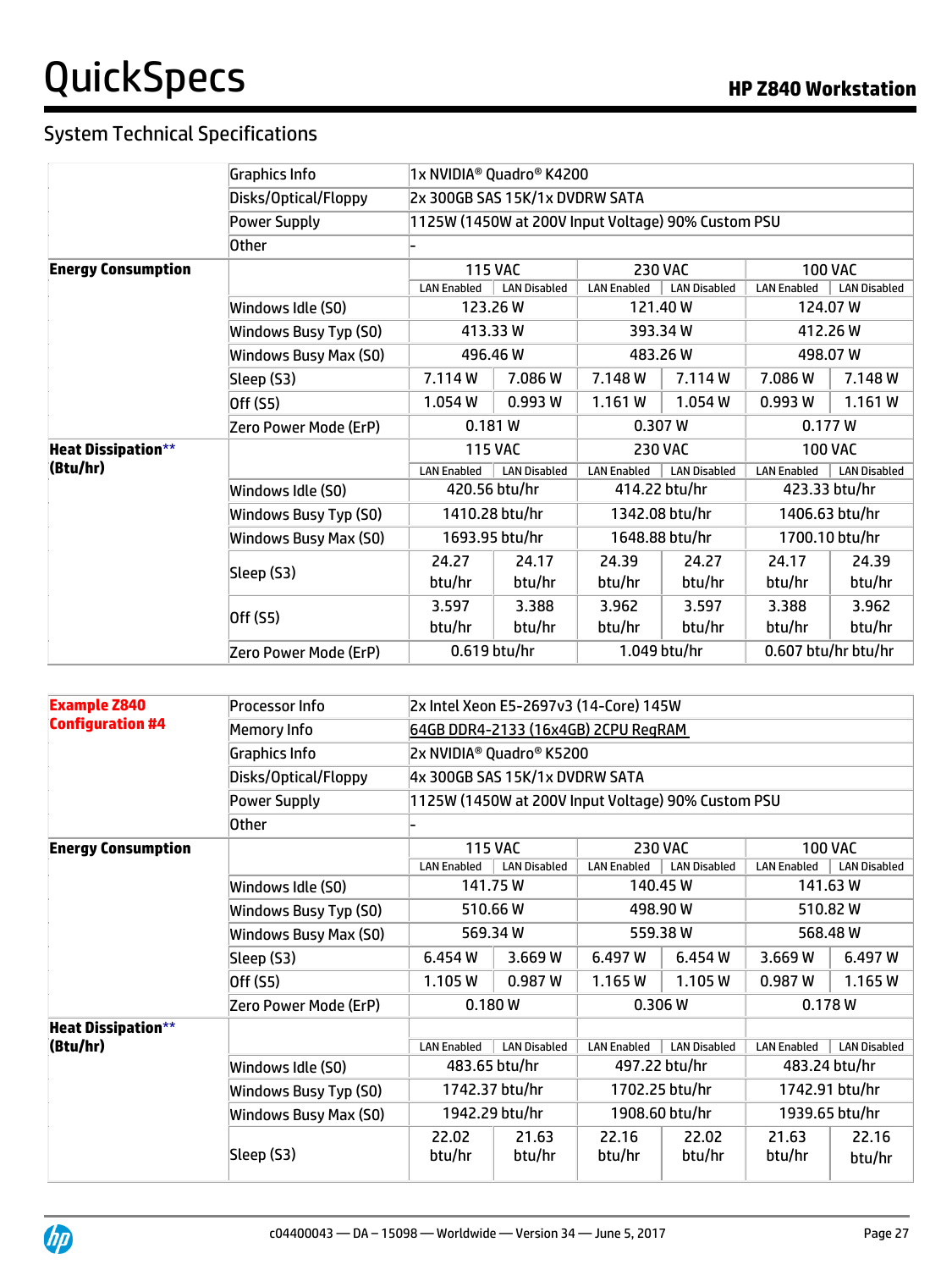### System Technical Specifications

| Off (S5)              |              |              | 3.77 btu/hr 3.37 btu/hr 3.97 btu/hr 3.77 btu/hr 3.37 btu/hr 3.97 btu/hr |
|-----------------------|--------------|--------------|-------------------------------------------------------------------------|
| Zero Power Mode (ErP) | 0.616 btu/hr | 1.046 btu/hr | 0.608 btu/hr                                                            |

| <b>Example Configuration</b> | Processor Info                                                                        |                                       |                                                    |                    |                     |                    |                     |  |
|------------------------------|---------------------------------------------------------------------------------------|---------------------------------------|----------------------------------------------------|--------------------|---------------------|--------------------|---------------------|--|
| #5                           |                                                                                       |                                       | 2x Intel Xeon 2687Wv3 (10-Core) 160W               |                    |                     |                    |                     |  |
| (ENERGY STAR QUALIFIED)      | Memory Info                                                                           | 512GB DDR4-2133 (16x32GB) 2CPU LR RAM |                                                    |                    |                     |                    |                     |  |
|                              | Graphics Info                                                                         | 2x NVIDIA® Quadro® K6000              |                                                    |                    |                     |                    |                     |  |
|                              | Disks/Optical/Floppy                                                                  | 6x 300GB 10K SAS SFF/1x DVDRW SATA    |                                                    |                    |                     |                    |                     |  |
|                              | Power Supply                                                                          |                                       | 1125W (1450W at 200V Input Voltage) 90% Custom PSU |                    |                     |                    |                     |  |
|                              | Other                                                                                 |                                       |                                                    |                    |                     |                    |                     |  |
| <b>Energy Consumption</b>    |                                                                                       |                                       | <b>115 VAC</b>                                     |                    | <b>230 VAC</b>      |                    | <b>100 VAC</b>      |  |
|                              |                                                                                       | <b>LAN Enabled</b>                    | <b>LAN Disabled</b>                                | <b>LAN Enabled</b> | <b>LAN Disabled</b> | <b>LAN Enabled</b> | <b>LAN Disabled</b> |  |
|                              | On-Idle<br>(ENERGY STAR® Idle (SO))                                                   | 174.56 W<br>173.77W                   |                                                    |                    | 175.26 W            |                    |                     |  |
|                              | <b>ENERGY STAR<sup>®</sup> PMAX</b><br><b>Windows running Linpack</b><br>and Viewperf | 561.98 W<br>559.23 W                  |                                                    | 567.75 W           |                     |                    |                     |  |
|                              | <b>ENERGY STAR<sup>®</sup> "Sleep"</b><br>(S3)                                        | 16.426 W                              | 16.279W                                            | 16.099 W           | 16.426W             | 16.279W            | 16.099W             |  |
|                              | <b>ENERGY STAR<sup>®</sup> "Standby"</b><br>$(Off)$ (S5)                              | 1.047 W                               | 0.997 W                                            | 1.144 W            | 1.047 W             | 0.997 W            | 1.144 W             |  |
| <b>Heat Dissipation**</b>    |                                                                                       |                                       | <b>115 VAC</b>                                     |                    | <b>230 VAC</b>      |                    | <b>100 VAC</b>      |  |
| (Btu/hr)                     |                                                                                       | <b>LAN Enabled</b>                    | <b>LAN Disabled</b>                                | <b>LAN Enabled</b> | <b>LAN Disabled</b> | <b>LAN Enabled</b> | <b>LAN Disabled</b> |  |
|                              | On-Idle<br>(ENERGY STAR® Idle (S0))                                                   |                                       | 595.60 btu/hr                                      | 592.90 btu/hr      |                     | 597.99 btu/hr      |                     |  |
|                              | <b>ENERGY STAR<sup>®</sup> PMAX</b><br>Windows running Linpack<br>and Viewperf        |                                       | 1917.48 btu/hr                                     |                    | 1908.09 btu/hr      |                    | 1937.16 btu/hr      |  |
|                              | <b>ENERGY STAR® "Sleep"</b><br>(S3)                                                   | 56.046<br>btu/hr                      | 55.545<br>btu/hr                                   | 54.935<br>btu/hr   | 56.046<br>btu/hr    | 55.545<br>btu/hr   | 54.935<br>btu/hr    |  |

#### **DECLARED NOISE EMISSIONS (ENTRY-LEVEL AND HIGH-END CONFIGURATIONS)**

| <b>System Configuration</b> | <b>Processor Info</b>       | 1x Intel Xeon E5-2609v3 2.4GHz CPU                    |
|-----------------------------|-----------------------------|-------------------------------------------------------|
| (Entry level)               | Memory Info                 | 2x 8GB DDR4-2133 RDIMM                                |
|                             | <b>Graphics Info</b>        | 1x NVIDIA® Ouadro® K620                               |
|                             | <b>Disks/Optical/Floppy</b> | 1x Seagate 500GB 6Gb/s 7200 RPM HDD<br>1x SATA DVD-RW |

| <b>Declared Noise Emissions</b><br>(in accordance with ISO) |                                                | <b>Sound Power (LWAd, bels)</b> | Deskside Sound Pressure<br>(LpAm, decibels) |
|-------------------------------------------------------------|------------------------------------------------|---------------------------------|---------------------------------------------|
| 7779 and ISO 9296)                                          | Idle                                           | 4.3                             | 24                                          |
|                                                             | <b>Hard drive Operating</b><br>(random reads)  | 4.3                             | 24                                          |
|                                                             | <b>DVD-ROM Operating</b><br>(sequential reads) | 4.6                             | 31                                          |

**Processor Info** 2x Intel Xeon 2687Wv3 (10-Core) 160W

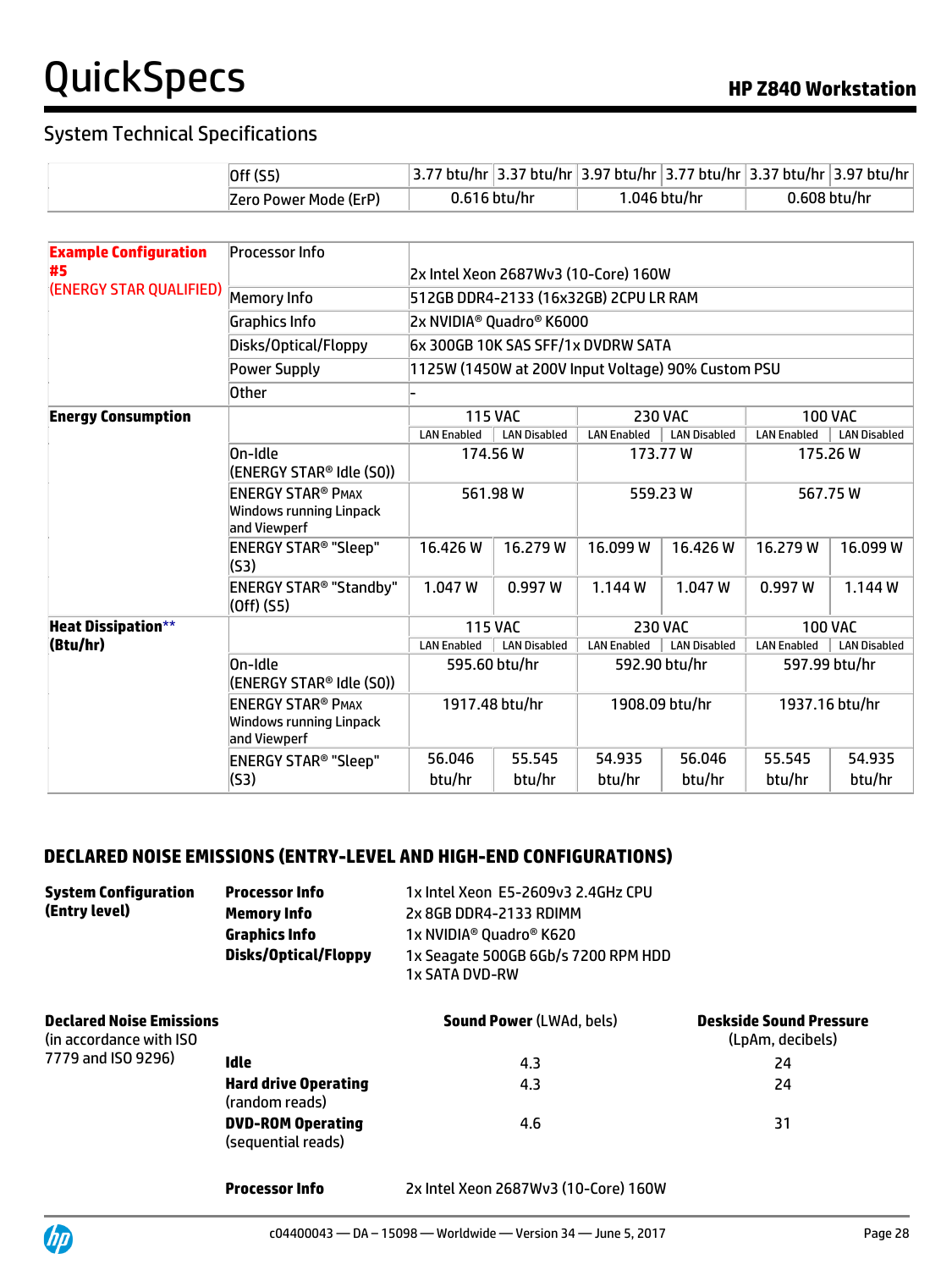### System Technical Specifications

| Besleved Nates Furtantene   |                             | $P_{\text{actual}}$ $P_{\text{actual}}$ (FMAJ Lata) | Baalaatala Cannadi |
|-----------------------------|-----------------------------|-----------------------------------------------------|--------------------|
| (High-end)                  | <b>Disks/Optical/Floppy</b> | 4x Seagate 300GB 10K SFF HDDs<br>1x Blue-ray DVD-RW |                    |
| <b>System Configuration</b> | <b>Graphics Info</b>        | 2x NVIDIA <sup>®</sup> Quadro® K6000 Graphics Cards |                    |
|                             | Memory Info                 | 16x 32GB DDR4-2133 RDMIM                            |                    |

| <b>Declared Noise Emissions</b><br>(in accordance with ISO |                                                | <b>Sound Power (LWAd, bels)</b> | <b>Deskside Sound Pressure</b><br>(LpAm, decibels) |
|------------------------------------------------------------|------------------------------------------------|---------------------------------|----------------------------------------------------|
| 7779 and ISO 9296)                                         | Idle                                           | 4.3                             | 23                                                 |
|                                                            | <b>Hard drive Operating</b><br>(random reads)  | 4.3                             | 26                                                 |
|                                                            | <b>DVD-ROM Operating</b><br>(sequential reads) | 4.5                             | -29                                                |

#### **ENVIRONMENTAL DATA**

| <b>Environmental</b><br><b>Requirements</b> | <b>Temperature</b>      | Operating: 5° to 35° C (40° to 95° F)<br>Non-operating: -40° to 60° C (-40° to 140° F)                                                                                                                                                            |
|---------------------------------------------|-------------------------|---------------------------------------------------------------------------------------------------------------------------------------------------------------------------------------------------------------------------------------------------|
|                                             | <b>Humidity</b>         | Operating: 8% to 85% RH, non-condensing<br>Non-operating: 8% to 90% RH, non-condensing                                                                                                                                                            |
|                                             | <b>Maximum Altitude</b> | Operating: 3,000 m (10,000 feet)<br>Non-operating: 9,100 m (30,000 feet)                                                                                                                                                                          |
|                                             | Dynamic (new)           | Shock<br>Operating: 1/2-sine: 40g, 2-3ms (~62 cm/sec)<br>Non-operating:<br>$1/2$ -sine: 160 cm/s, 2-3ms (~105g)<br>square: 422 cm/s, 20q<br><b>NOTE:</b> Values represent individual shock events and do not indicate<br>repetitive shock events. |
|                                             |                         | <b>Vibration</b><br>Operating random: 0.5g (rms), 5-300 Hz, up to 0.0025 $g^2$ /Hz<br>Non-operating random: 2.0g (rms), 5-500 Hz, up to 0.0150 g <sup>2</sup> /Hz<br><b>NOTE:</b> Values do not indicate continuous vibration.                    |
|                                             | Cooling                 | Above 1524 m (5000 ft.) altitude, maximum operating temperature is de-<br>rated by 1° C (1.8° F) per 305 m (1000 ft.) elevation increase                                                                                                          |

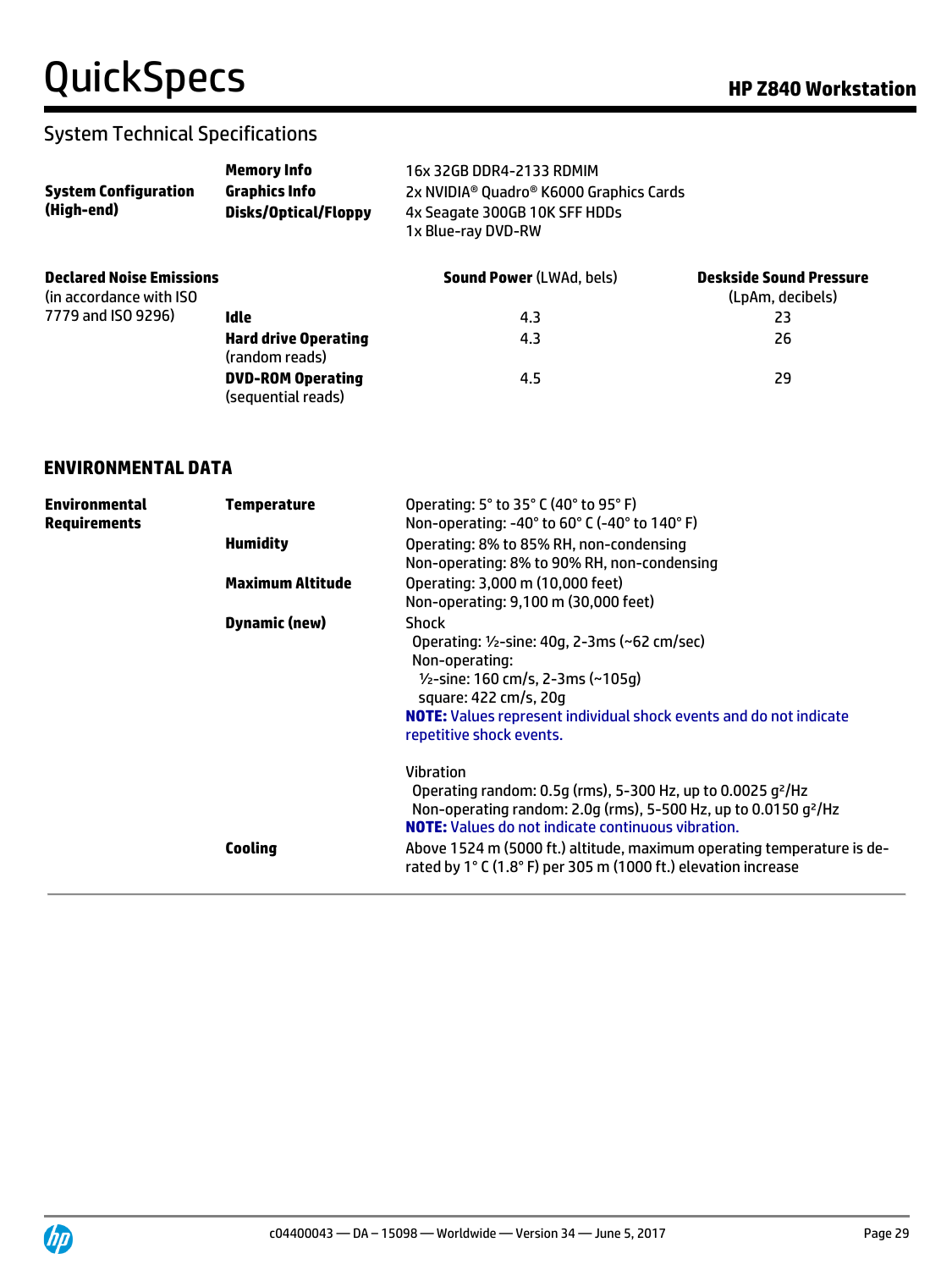### **PHYSICAL SECURITY AND SERVICEABILITY**

| <b>Access Panel</b>                                   | Tool-less                                                                                                              |
|-------------------------------------------------------|------------------------------------------------------------------------------------------------------------------------|
|                                                       | Includes system board and memory information                                                                           |
| <b>Optical Drive</b>                                  | Tool-less, no carrier or rails required                                                                                |
| <b>Hard Drives</b>                                    | Tool-less                                                                                                              |
| <b>Expansion Cards</b><br><b>Processor Socket</b>     | <b>Tool-less</b>                                                                                                       |
|                                                       | Tool-less                                                                                                              |
|                                                       | Green User Touch Points Yes, on tool-free internal chassis components                                                  |
| <b>Color-coordinated Cables Yes</b><br>and Connectors |                                                                                                                        |
| <b>Memory</b>                                         | Tool-less                                                                                                              |
| <b>System Board</b>                                   | Tool-less, retained by Front PCI Card Guide                                                                            |
| <b>Dual Color Power and HD</b> Yes                    |                                                                                                                        |
| <b>LED on Front of Computer</b>                       |                                                                                                                        |
| <b>Configuration Record SW Yes</b>                    |                                                                                                                        |
| <b>Over-Temp Warning on</b>                           | <b>Yes</b>                                                                                                             |
| <b>Screen</b>                                         |                                                                                                                        |
| <b>Restore CD/DVD Set</b>                             | Restores the computer to its original factory shipping image - Can be obtained via HP Support                          |
| <b>Dual Function Front</b>                            | Yes, causes a fail-safe power off when held for 4 seconds                                                              |
| <b>Power Switch</b>                                   |                                                                                                                        |
| <b>Padlock Support</b>                                | No                                                                                                                     |
| <b>Cable Lock Support</b>                             | Yes, Kensington Cable Lock (optional): Prevents entire system theft only. 3mm x 7mm slot at rear of                    |
|                                                       | system                                                                                                                 |
| <b>Universal Chassis Clamp</b><br><b>Lock Support</b> | <b>No</b>                                                                                                              |
| <b>Solenoid Lock and Hood</b>                         | No                                                                                                                     |
| <b>Sensor</b>                                         |                                                                                                                        |
| <b>Rear Port Control Cover</b>                        | No                                                                                                                     |
| Serial, Parallel, USB,                                | Yes                                                                                                                    |
| Audio, Network,                                       |                                                                                                                        |
| <b>Enable/Disable Port</b>                            |                                                                                                                        |
| <b>Control</b>                                        |                                                                                                                        |
| <b>Removable Media</b><br><b>Write/Boot Control</b>   | Yes, prevents ability to boot from removable media on supported devices (and can disable writes to<br>media)           |
| <b>Power-On Password</b>                              | Yes, prevents an unauthorized person from booting up the workstation                                                   |
| <b>Setup Password</b>                                 | Yes, prevents an unauthorized person from changing the workstation configuration                                       |
| 3.3V Aux Power LED on                                 | No                                                                                                                     |
| <b>System PCA</b>                                     |                                                                                                                        |
| <b>NIC LEDs (integrated)</b>                          | Yes                                                                                                                    |
| (Green & Amber)                                       |                                                                                                                        |
| <b>CPUs and Heatsinks</b>                             | A torx driver (T15) is needed to remove the CPU heatsink(s) before the CPU can be removed. CPU<br>removal is tool-less |
| <b>Power Supply Diagnostic Yes</b>                    |                                                                                                                        |
| <b>LED</b>                                            |                                                                                                                        |
| <b>Front Power Button</b><br><b>Front Power LED</b>   | <b>Yes</b>                                                                                                             |
|                                                       | Yes, white (normal), red (fault)                                                                                       |
| Front Hard Drive Activity Yes, white<br><b>LED</b>    |                                                                                                                        |
| <b>Front ODD Activity LED</b>                         | Yes                                                                                                                    |
| <b>Internal Speaker</b>                               | Yes                                                                                                                    |
|                                                       |                                                                                                                        |

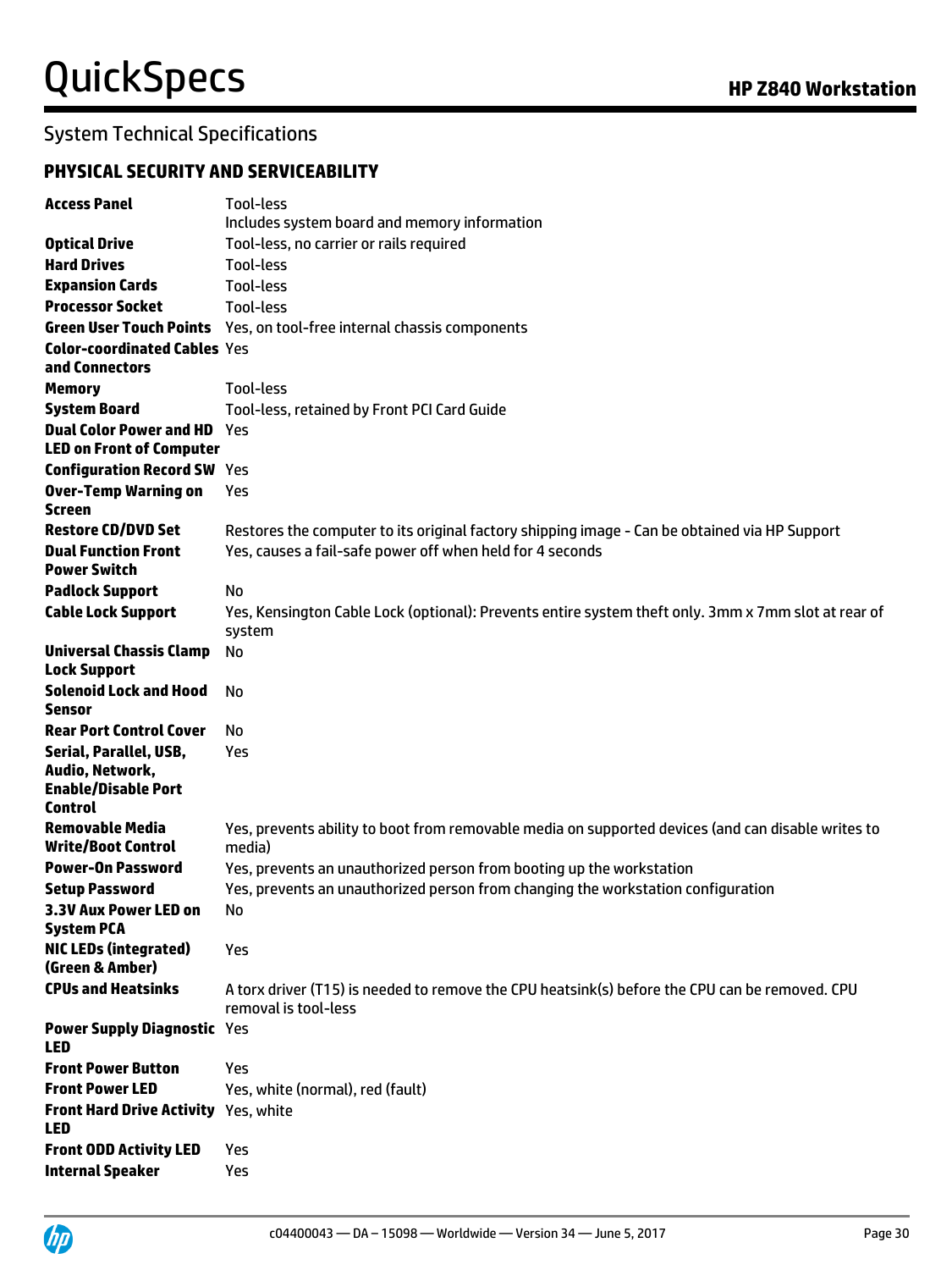| <b>Flash Recovery</b>                                     | <b>System/Emergency ROM</b> Recovers corrupted system BIOS                                                                                                                                                                                                                                                                                                                                                                                                                                                                                                                                                                                                                                                                      |  |  |  |
|-----------------------------------------------------------|---------------------------------------------------------------------------------------------------------------------------------------------------------------------------------------------------------------------------------------------------------------------------------------------------------------------------------------------------------------------------------------------------------------------------------------------------------------------------------------------------------------------------------------------------------------------------------------------------------------------------------------------------------------------------------------------------------------------------------|--|--|--|
| <b>Cooling Solutions</b>                                  | Air cooled forced convection                                                                                                                                                                                                                                                                                                                                                                                                                                                                                                                                                                                                                                                                                                    |  |  |  |
| <b>Power Supply Fans</b>                                  | 2x - 80mm x 25mm                                                                                                                                                                                                                                                                                                                                                                                                                                                                                                                                                                                                                                                                                                                |  |  |  |
| <b>CPU Heatsink Fan</b>                                   | 92 x 25mm 5-wire PWM for each CPU                                                                                                                                                                                                                                                                                                                                                                                                                                                                                                                                                                                                                                                                                               |  |  |  |
| <b>Chassis Fan</b>                                        | Rear: 2x - 92mm x 25mm                                                                                                                                                                                                                                                                                                                                                                                                                                                                                                                                                                                                                                                                                                          |  |  |  |
|                                                           | Front (850W config): 1x - 92mm x 25mm (upper position)<br>Front (1125W (1450W at 200V Input Voltage) config): 2x - 92mm x 25mm                                                                                                                                                                                                                                                                                                                                                                                                                                                                                                                                                                                                  |  |  |  |
| <b>Memory Heatsink Fan</b>                                | 3x - 75 x 90 x 35mm memory blowers<br>80 x 25 mm 4-wire PW fan                                                                                                                                                                                                                                                                                                                                                                                                                                                                                                                                                                                                                                                                  |  |  |  |
| <b>HP Vision Diagnostics</b>                              | HP Vision Diagnostics Offline Edition                                                                                                                                                                                                                                                                                                                                                                                                                                                                                                                                                                                                                                                                                           |  |  |  |
| <b>Offline Edition</b>                                    | The diagnostics utility enables you to perform testing and to view critical computer hardware and<br>software configuration information from various sources. This utility enables you to:                                                                                                                                                                                                                                                                                                                                                                                                                                                                                                                                      |  |  |  |
|                                                           | <b>Run diagnostics</b><br>$\bullet$<br>View the hardware configuration of the system<br>$\bullet$                                                                                                                                                                                                                                                                                                                                                                                                                                                                                                                                                                                                                               |  |  |  |
|                                                           |                                                                                                                                                                                                                                                                                                                                                                                                                                                                                                                                                                                                                                                                                                                                 |  |  |  |
|                                                           | Key features and benefits<br>HP Vision Diagnostics simplifies the process of effectively identifying, diagnosing, and isolating the<br>hardware issues. In addition to robust management tools, service tools can be invaluable in quickly<br>resolving system problems. To streamline the service process and resolve problems quickly, it is<br>necessary to have the right information available at the time that a service call is placed. The primary<br>information requirement, which is also the one that provides the greatest Vision into potential system<br>issues, is the configuration of the system. Vision Diagnostics helps provide higher system availability.<br>Typical uses of the Vision Diagnostics are: |  |  |  |
|                                                           | Testing and diagnosing apparent hardware failures<br>$\bullet$<br>Documenting system configurations for upgrade planning, standardization, inventory<br>$\bullet$<br>tracking, disaster recovery, and maintenance<br>Sending configuration information to another location for more in-depth analysis<br>$\bullet$                                                                                                                                                                                                                                                                                                                                                                                                              |  |  |  |
| <b>Access Panel Key Lock</b>                              | Yes, prevents removal of the access panel and all internal components including optical and floppy<br>drives                                                                                                                                                                                                                                                                                                                                                                                                                                                                                                                                                                                                                    |  |  |  |
| <b>ACPI-Ready Hardware</b>                                | Advanced Configuration and Power Management Interface (ACPI).                                                                                                                                                                                                                                                                                                                                                                                                                                                                                                                                                                                                                                                                   |  |  |  |
|                                                           | Allows the system to wake from a low power mode.<br>$\bullet$<br>Controls system power consumption, making it possible to place individual cards and<br>٠<br>peripherals in a low-power or powered-off state without affecting other elements of the<br>system                                                                                                                                                                                                                                                                                                                                                                                                                                                                  |  |  |  |
| <b>Trusted Platform Module Yes</b><br><b>Chip</b>         |                                                                                                                                                                                                                                                                                                                                                                                                                                                                                                                                                                                                                                                                                                                                 |  |  |  |
| <b>Integrated Chassis</b><br><b>Handles</b>               | Yes, front and rear                                                                                                                                                                                                                                                                                                                                                                                                                                                                                                                                                                                                                                                                                                             |  |  |  |
| <b>Power Supply</b>                                       | Tool-less, direct-connect (blind-mate)                                                                                                                                                                                                                                                                                                                                                                                                                                                                                                                                                                                                                                                                                          |  |  |  |
| <b>PCIe Card Retention</b>                                | Yes, rear (all), middle (full-height cards), front (full-length with extender cards)                                                                                                                                                                                                                                                                                                                                                                                                                                                                                                                                                                                                                                            |  |  |  |
| <b>Flash ROM</b>                                          | Yes. SPI ROM                                                                                                                                                                                                                                                                                                                                                                                                                                                                                                                                                                                                                                                                                                                    |  |  |  |
| <b>Diagnostic Power Switch Yes</b><br><b>LED on board</b> |                                                                                                                                                                                                                                                                                                                                                                                                                                                                                                                                                                                                                                                                                                                                 |  |  |  |
| <b>Clear Password Jumper</b>                              | Yes                                                                                                                                                                                                                                                                                                                                                                                                                                                                                                                                                                                                                                                                                                                             |  |  |  |
| <b>Clear CMOS Button</b>                                  | Yes                                                                                                                                                                                                                                                                                                                                                                                                                                                                                                                                                                                                                                                                                                                             |  |  |  |
| <b>CMOS Battery Holder</b>                                | Yes                                                                                                                                                                                                                                                                                                                                                                                                                                                                                                                                                                                                                                                                                                                             |  |  |  |

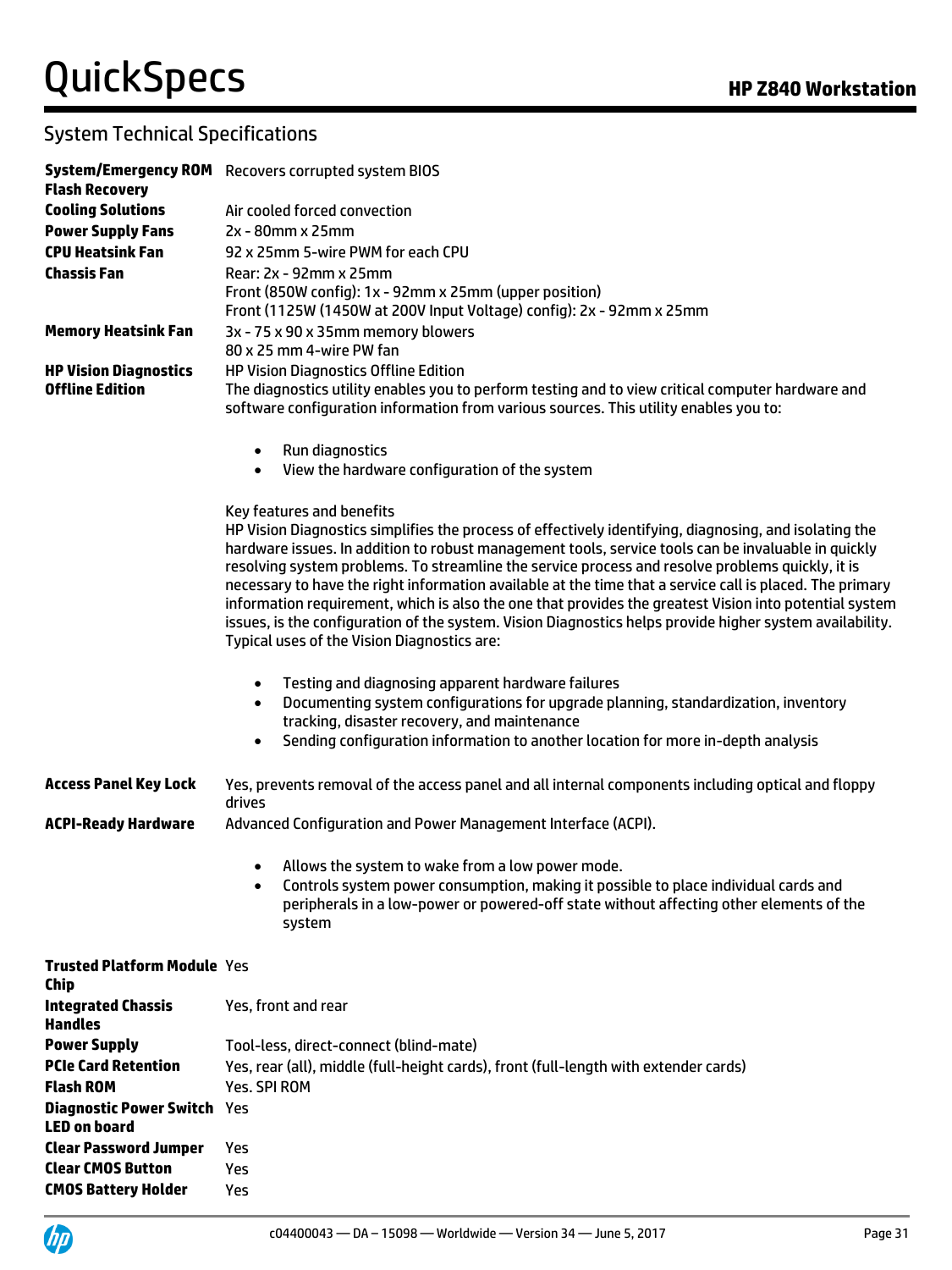**DIMM Connectors** Yes

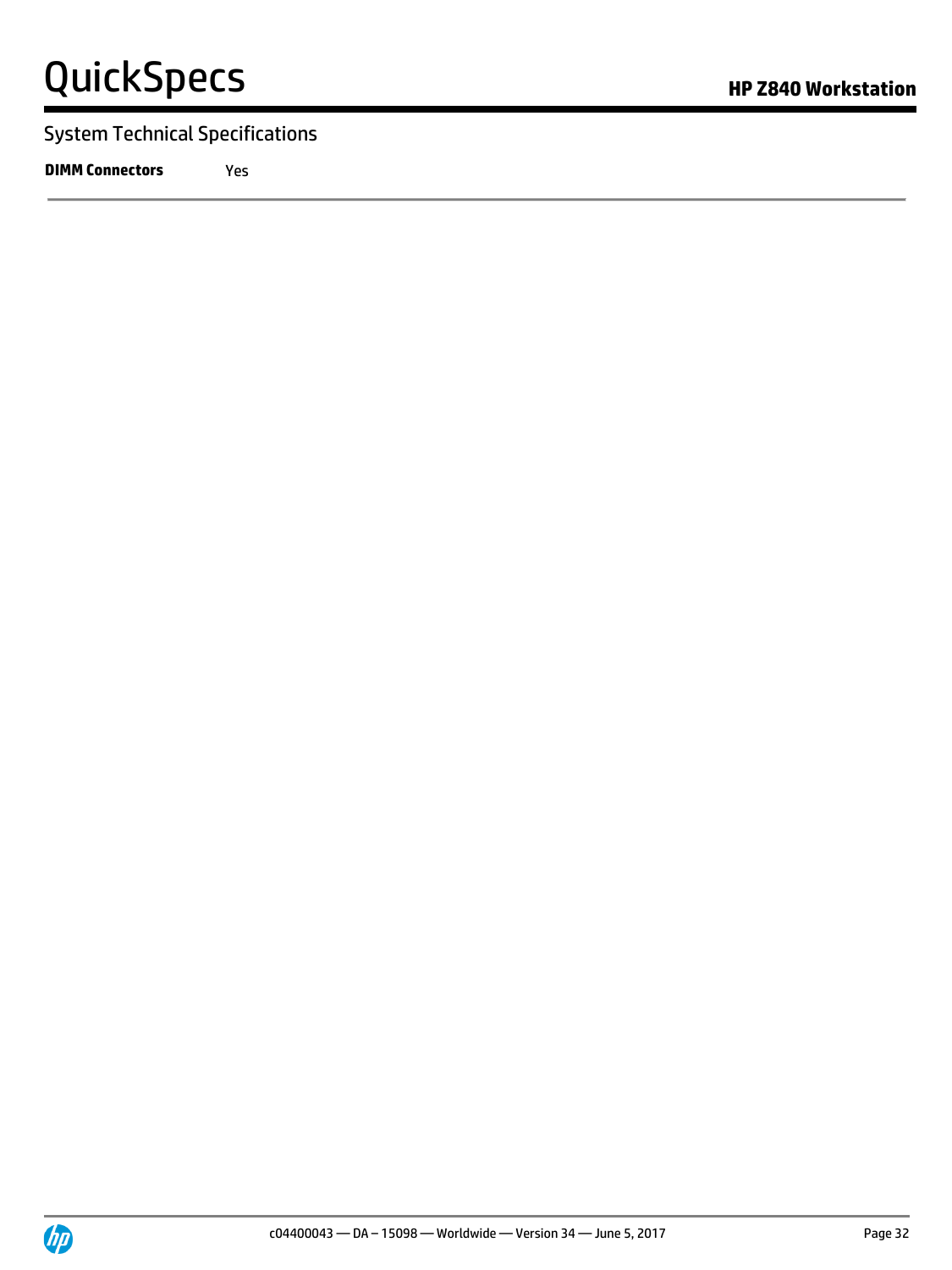### System Technical Specifications

| <b>BIUS</b>                                                                        |                                                                                                                                                                                                                                          |
|------------------------------------------------------------------------------------|------------------------------------------------------------------------------------------------------------------------------------------------------------------------------------------------------------------------------------------|
| <b>BIOS 32-bit Services</b>                                                        | Standard BIOS 32-Bit Service Directory Proposal v0.4.<br>BIOS supports 32 and 64-bit Operating systems.                                                                                                                                  |
| <b>PCI 3.0 Support</b>                                                             | Full BIOS support for PCI Express through industry standard interfaces.                                                                                                                                                                  |
| <b>ATAPI</b>                                                                       | ATAPI Removable Media Device BIOS Specification Version 1.0.                                                                                                                                                                             |
| <b>BBS</b>                                                                         | <b>BIOS Boot Specification v1.01</b>                                                                                                                                                                                                     |
| <b>WMI Support</b>                                                                 | WMI is Microsoft's implementation of Web-Based Enterprise Management (WBEM) for Windows. WMI is<br>fully compliant with the Distributed Management Task Force (DMTF) Common Information Model (CIM)<br>and WBEM specifications.          |
| BIOS Boot Spec 1.01+                                                               | Provides more control over how and from what devices the workstation will boot.                                                                                                                                                          |
| <b>BIOS Power On</b>                                                               | Users can define a specific date and time for the system to power on.                                                                                                                                                                    |
| <b>ROM Based Computer</b><br><b>Setup Utility (F10)</b>                            | Review and customize system settings controlled by the BIOS.                                                                                                                                                                             |
| <b>System/Emergency ROM</b><br><b>Flash Recovery with</b><br>Video                 | Recovers system BIOS in corrupted Flash ROM.                                                                                                                                                                                             |
| <b>Replicated Setup</b>                                                            | Saves BIOS settings to diskette or USB flash drive in human readable file. Repset.exe utility can then<br>replicate these settings on machines being deployed without entering Computer Configuration Utility<br>(F10 setup).            |
| <b>SMBIOS</b>                                                                      | System Management BIOS 2.7, for system management information                                                                                                                                                                            |
| <b>Boot Control</b>                                                                | Disables the ability to boot from removable media on supported devices.                                                                                                                                                                  |
| <b>Memory Change Alert</b>                                                         | Alerts management console if memory is removed or changed.                                                                                                                                                                               |
| <b>Thermal Alert</b>                                                               | Monitors the temperature state within the chassis. Three modes:                                                                                                                                                                          |
|                                                                                    | - NORMAL - normal temperature ranges.                                                                                                                                                                                                    |
|                                                                                    | - ALERTED - excessive temperatures are detected. Raises a flag so action can be taken to avoid<br>shutdown or provide for a smoother system shutdown.                                                                                    |
|                                                                                    | - SHUTDOWN - excessive temperatures are encountered. Automatically shuts down the computer                                                                                                                                               |
|                                                                                    | without warning before hardware component damage occurs.                                                                                                                                                                                 |
| <b>Remote ROM Flash</b>                                                            | Provides secure, fail-safe ROM image management from a central network console.                                                                                                                                                          |
| <b>ACPI (Advanced</b>                                                              | Allows the system to enter and wake from low power modes (sleep states).                                                                                                                                                                 |
| <b>Configuration and Power</b>                                                     | Enables an operating system to control system power consumption based on the dynamic workload.                                                                                                                                           |
| <b>Management Interface)</b>                                                       | Makes it possible to place individual cards and peripherals in a low-power or powered-off state without                                                                                                                                  |
|                                                                                    | affecting other elements of the system.                                                                                                                                                                                                  |
|                                                                                    | Supports ACPI 4.0 for full compatibility with 64-Bit operating systems.                                                                                                                                                                  |
| <b>Ownership Tag</b>                                                               | A user-defined string stored in non-volatile memory that is displayed in the BIOS splash screen.                                                                                                                                         |
| <b>Shutdown</b>                                                                    | Remote Wakeup/Remote System administrators can power on, restart, and power off a client computer from a remote location.                                                                                                                |
| <b>Instantly Available PC</b><br>(Suspend to RAM - ACPI                            | Allows for very low power consumption with quick resume time.                                                                                                                                                                            |
| sleep state S3)                                                                    |                                                                                                                                                                                                                                          |
| <b>Remote System</b><br><b>Installation via F12 (PXE</b><br>2.1) (Remote Boot from | Allows a new or existing system to boot over the network and download software, including the<br>operating system.                                                                                                                       |
| Server)                                                                            |                                                                                                                                                                                                                                          |
| <b>ROM revision levels</b>                                                         | Reports the system BIOS revision level in Computer Configuration Utility (F10 Setup). Version is<br>available through an industry standard interface (SMBIOS) so that management SW applications can<br>use and report this information. |
|                                                                                    |                                                                                                                                                                                                                                          |

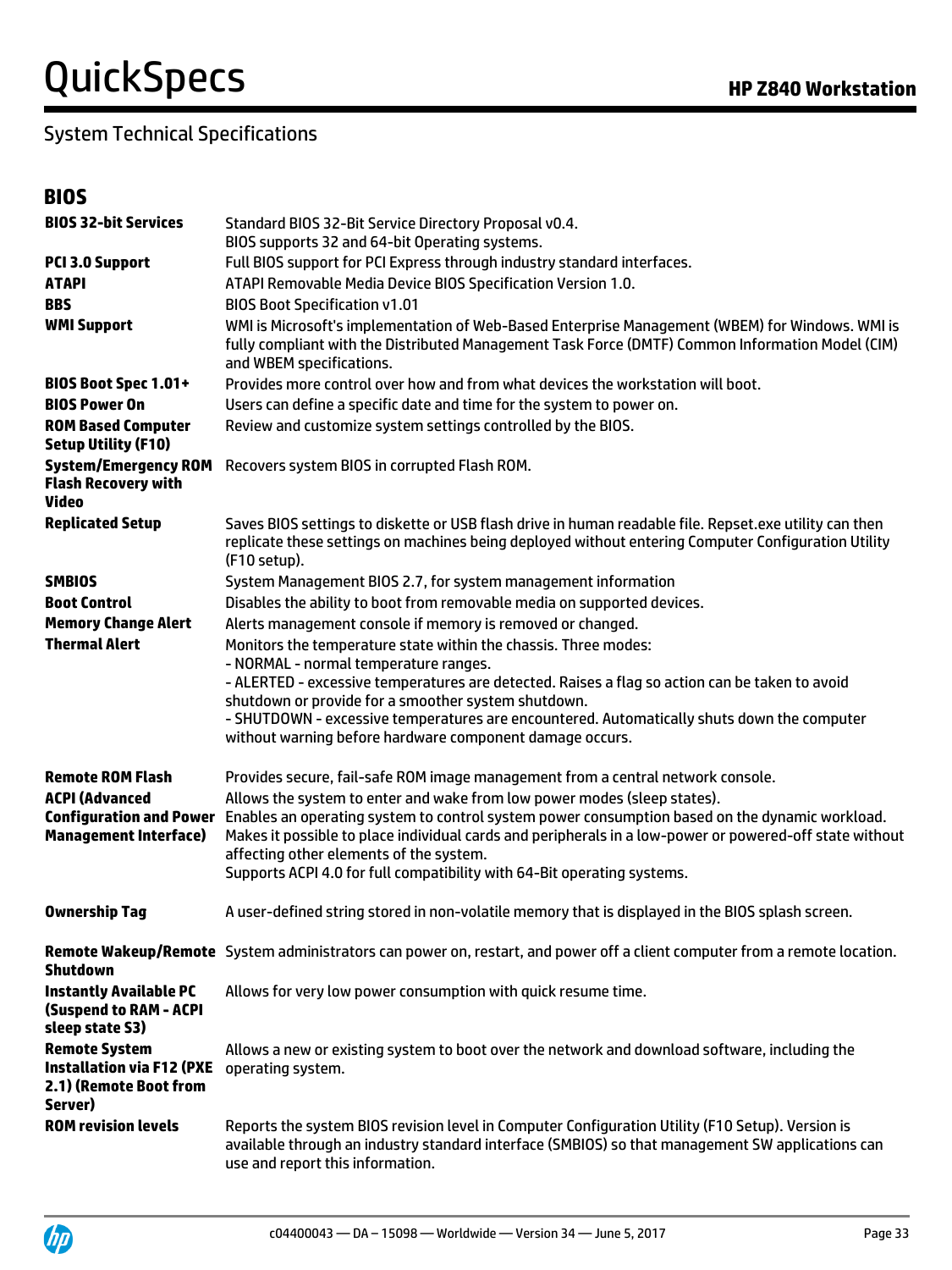### System Technical Specifications

| <b>System board revision</b><br>level               | Allows management SW to read the revision level of the system board<br>Revision level is digitally encoded into the HW and cannot be modified.                                                               |
|-----------------------------------------------------|--------------------------------------------------------------------------------------------------------------------------------------------------------------------------------------------------------------|
| <b>Start-up Diagnostics</b><br>(Power-on Self-Test) | Assesses system health at boot time with selectable levels of testing.                                                                                                                                       |
| <b>Auto Setup when new</b><br>hardware installed    | System automatically detects addition of new hardware.                                                                                                                                                       |
|                                                     | Keyboard-less Operation The system can be booted without a keyboard.                                                                                                                                         |
| <b>Localized ROM Setup</b>                          | Common BIOS image supports System Configuration Utility (F10 Setup) menus in 12 languages with                                                                                                               |
|                                                     | local keyboard mappings.                                                                                                                                                                                     |
| <b>Asset Tag</b>                                    | Allows the user or MIS to set a unique tag string in non-volatile memory.                                                                                                                                    |
| <b>Per-slot Control</b>                             | Allows I/O slot parameters (option ROM enable/disable, bus latency) to be configured individually.                                                                                                           |
| <b>Adaptive Cooling</b>                             | Fan control parameters are set according to detected hardware configuration for optimal acoustics.                                                                                                           |
| <b>Pre-boot Diagnostics</b>                         | Early (pre-video) critical errors are reported via beeps and blinks on the power LED.                                                                                                                        |
| <b>Industry Standard</b>                            |                                                                                                                                                                                                              |
| <b>Specification Support</b>                        |                                                                                                                                                                                                              |
| <b>Industry Standard</b>                            | <b>Revision Supported by the BIOS</b>                                                                                                                                                                        |
| <b>UEFI Specification</b>                           | 2.3.1                                                                                                                                                                                                        |
| <b>Revision</b>                                     |                                                                                                                                                                                                              |
| <b>ACPI</b>                                         | Advanced Configuration and Power Management Interface, Version 4.0                                                                                                                                           |
| ATA (IDE)                                           | AT Attachment 6 with Packet Interface (ATA/ATAPI-6), Revision 3b                                                                                                                                             |
| <b>CD Boot</b>                                      | "El Torito" Bootable CD-ROM Format Specification Version 1.0                                                                                                                                                 |
| <b>EDD</b>                                          | - Enhanced Disk Drive Specification Version 1.1                                                                                                                                                              |
|                                                     | - BIOS Enhanced Disk Drive Specification Version 3.0                                                                                                                                                         |
| <b>EHCI</b>                                         | Enhanced Host Controller Interface for Universal Serial Bus, Revision 1.0                                                                                                                                    |
| <b>PCI</b>                                          | - PCI Local Bus Specification, Revision 2.3                                                                                                                                                                  |
|                                                     | - PCI Power Management Specification, Revision 1.1                                                                                                                                                           |
|                                                     | - PCI Firmware Specification, Revision 3.0, Draft .7                                                                                                                                                         |
| <b>PCI Express</b>                                  | PCI Express Base Specification, Revision 2.0                                                                                                                                                                 |
|                                                     | PCI Express Base Specification, Revision 3.0                                                                                                                                                                 |
| <b>PMM</b>                                          | POST Memory Manager Specification, Version 1.01                                                                                                                                                              |
| <b>SATA</b>                                         | Serial ATA Specification, Revision 1.0a                                                                                                                                                                      |
|                                                     | Serial ATA 3 Gb/s: Serial ATA Specification, Revision 2.5                                                                                                                                                    |
|                                                     | Serial ATA 6 Gb/s: Serial ATA Specification, Revision 3.0                                                                                                                                                    |
| <b>SPD</b>                                          | PC SDRAM Serial Presence Detect (SPD) Specification, Revision 1.2B                                                                                                                                           |
| <b>TPM</b>                                          | Trusted Platform Module (TPM) 1.2 (Infineon SLB 9660). Common Criteria EAL4+ Certified. Upgradable                                                                                                           |
|                                                     | to TPM 2.0 through Firmware v5.51 upgrade (Infineon SLB9665). Convertible to FIPS 140-2 Certified<br>mode. (TPM 2.0 is not available for Win 7 32-bit.). When the SLB 9660 is converted (via Firmware v5.51) |
|                                                     | to TPM 2.0 mode then it is renamed as SLB 9665. Once converted to TPM2.0 the SLB9665 is CC EAL4+                                                                                                             |
|                                                     | certified.                                                                                                                                                                                                   |
|                                                     |                                                                                                                                                                                                              |
|                                                     | TCG TPM Certified products list:                                                                                                                                                                             |
|                                                     | http://www.trustedcomputinggroup.org/certification/tpm-certified-products/                                                                                                                                   |
| <b>UHCI</b>                                         | Universal Host Controller Interface Design Guide, Revision 1.1                                                                                                                                               |
| <b>USB</b>                                          | <b>Universal Serial Bus Revision 1.1 Specification</b>                                                                                                                                                       |
|                                                     | Universal Serial Bus Revision 2.0 Specification                                                                                                                                                              |
|                                                     | <b>Universal Serial Bus Revision 3.0 Specification</b>                                                                                                                                                       |
| <b>SMBIOS</b>                                       | System Management BIOS Reference Specification, Version 2.7                                                                                                                                                  |
|                                                     | External BIOS Simulator found at: http://h20464.www2.hp.com/index.html                                                                                                                                       |
|                                                     | External BIOS Simulator found at: http://h20464.www2.hp.com/index.html                                                                                                                                       |

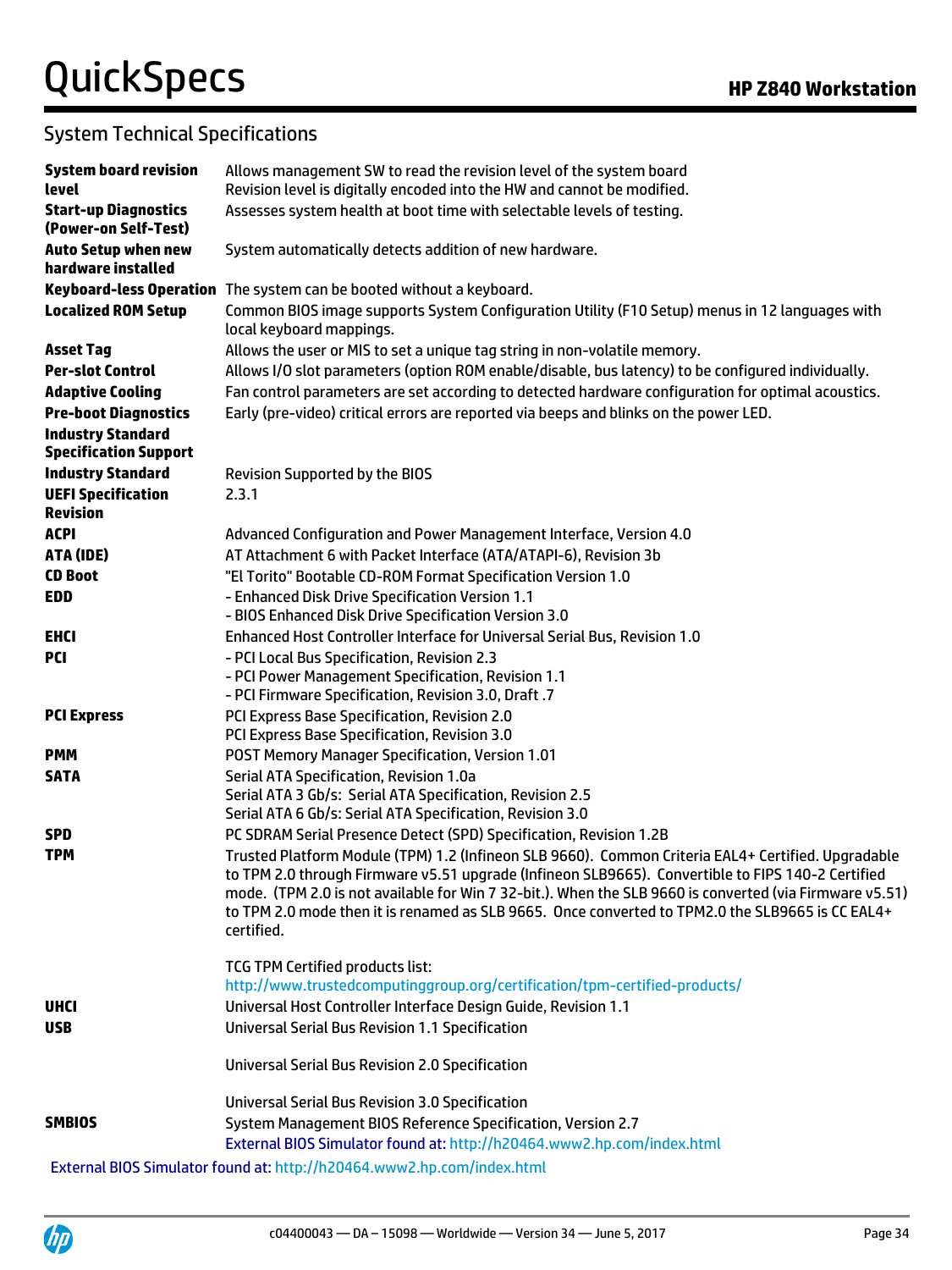#### **Social and Environmental Responsibility**

**Eco-Label Certifications &**  This product has received or is in the process of being certified to the following approvals and may be **Declarations** labeled with one or more of these marks:

| ENERGY STAR® (energy-saving features available on selected configurations-Windows only) |  |  |
|-----------------------------------------------------------------------------------------|--|--|
|                                                                                         |  |  |

- US Federal Energy Management Program (FEMP)
- China Energy Conservation Program
- *The ECO Declaration (TED)*

**Batteries** The battery in this product complies with EU Directive 2006/66/EC Battery size: CR2032 (coin cell) Battery type: Lithium Metal

The battery in this product does not contain:

- Mercury greater than 5ppm by weight
- Cadmium greater than 10ppm by weight
- Lead greater than 40ppm by weight

**Restricted Material Usage** This product meets the material restrictions specified in HP's General Specification for the Environment. <http://www.hp.com/hpinfo/globalcitizenship/environment/pdf/gse.pdf>

| <b>Low Halogen Statement</b>               | HP Inc. is committed to compliance with all applicable environmental laws and regulations, including<br>the European Union Restriction of Hazardous Substances (RoHS) Directive. HP's goal is to exceed<br>compliance obligations by meeting the requirements of the RoHS Directive on a worldwide basis.<br>This product is low halogen except for power cords, cables and peripherals, as well as the following<br>customer-configurable internal components: 3 1/2" SAS HDDs, LSI 9260-8i SAS 6Gb/s ROC RAID Card,<br>Creative Recon3D PCIe Audio Card, Liquid Cooling Solution and Broadcom 5761 Gigabit PCIe NIC are not<br>Low Halogen. Service parts obtained after purchase may not be Low Halogen. |
|--------------------------------------------|-------------------------------------------------------------------------------------------------------------------------------------------------------------------------------------------------------------------------------------------------------------------------------------------------------------------------------------------------------------------------------------------------------------------------------------------------------------------------------------------------------------------------------------------------------------------------------------------------------------------------------------------------------------------------------------------------------------|
| and Recycling                              | End-of-Life Management HP Inc. offers end-of-life HP product return and recycling programs in many geographic areas. To<br>recycle your product, please go to: http://www.hp.com/recycle or contact your nearest HP sales office.<br>Products returned to HP will be recycled, recovered or disposed of in a responsible manner. This<br>product is greater than 90% recyclable by weight when properly disposed of at end of life.                                                                                                                                                                                                                                                                         |
| <b>HP Inc. Corporate</b>                   | For more information about HP's commitment to the environment:                                                                                                                                                                                                                                                                                                                                                                                                                                                                                                                                                                                                                                              |
| <b>Environmental</b><br><b>Information</b> | Global Citizenship Report http://www.hp.com/hpinfo/globalcitizenship/gcreport/index.html                                                                                                                                                                                                                                                                                                                                                                                                                                                                                                                                                                                                                    |
|                                            | <b>Eco-label certifications</b><br>http://www.hp.com/hpinfo/globalcitizenship/environment/productdesign/ecolabels.html                                                                                                                                                                                                                                                                                                                                                                                                                                                                                                                                                                                      |
| <b>Additional Information</b>              | ISO 14001 certificates:<br>http://www.hp.com/hpinfo/globalcitizenship/environment/operations/envmanagement.html<br>This HP product is designed to comply with the Waste Electrical and Electronic Equipment<br>$\bullet$<br>(WEEE) Directive - 2002/96/EC.<br>Plastic parts weighing over 25 grams used in the product are marked per ISO 11469 and<br>$\bullet$<br>IS01043.<br>This product is >90% recycle-able when properly disposed of at end of life.<br>$\bullet$                                                                                                                                                                                                                                    |
|                                            | EPEAT Gold - ENERGY STAR qualified configurations of this product are in compliance with the IEEE<br>1680 (EPEAT) standard at the Gold level where HP registers workstation products. See<br>http://ww2.epeat.net/CompanyDetail.aspx?CompanyID=24 for registration status in your country.                                                                                                                                                                                                                                                                                                                                                                                                                  |

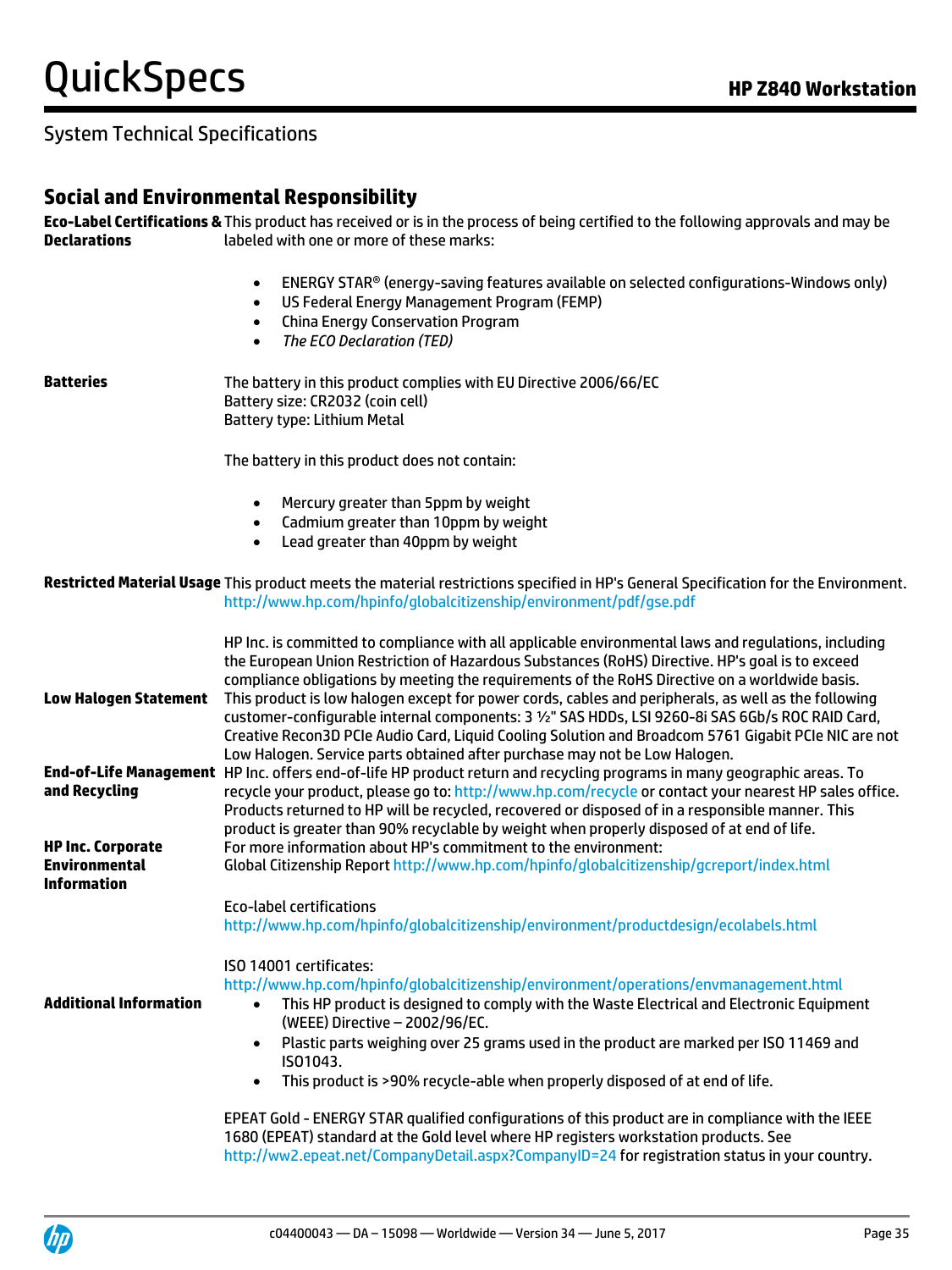**Packaging** HP Workstation product packaging meets the HP General Specification for the Environment at [http://www.hp.com/hpinfo/globalcitizenship/society/gen\\_specifications.html](http://www.hp.com/hpinfo/globalcitizenship/society/gen_specifications.html)

- Does not contain restricted substances listed in HP Standard 011-1 General Specification for the Environment
- Does not contain ozone-depleting substances (ODS)
- Does not contain heavy metals (lead, mercury, cadmium or hexavalent chromium) in excess of 100 ppm sum total for all heavy metals listed
- Maximizes the use of post-consumer recycled content materials in packaging materials
- All packaging material is recyclable
- All packaging material is designed for ease of disassembly
- Reduced size and weight of packages to improve transportation fuel efficiency
- Plastic packaging materials are marked according to ISO 11469 and DIN 6120 standards formatting

| <b>Packaging Materials</b> |                                                                              |
|----------------------------|------------------------------------------------------------------------------|
| Internal                   | Cushions and plastic bags made of low density polyethylene (LDPE).           |
| External                   | Outer carton, accessories carton, and insert made of corrugated paper board. |

#### **MANAGEABILITY**

**Industry Standard Specifications** This product meets the following industry standard specifications for manageability functionality:

DASH 1.1 (via Intel LAN on motherboard)

**Intel Active Management** Intel<sup>®</sup> Active Management Technology (AMT) 9.1 **Technology (AMT)**

> An advanced set of remote management features and functionality providing IT administrators the latest and most effective tools to remotely discover, heal, and protect networked client systems regardless of the system's health or power state. AMT 9.1 includes the following advanced management functions:

- Power Management (on, off, reset, graceful shutdown, sleep and hibernate)
- Support in Max Power Savings (Shutdown and Hibernate Modes)
- Hardware Inventory (includes BIOS and firmware revisions)
- **•** Hardware Alerting
- Agent Presence
- System Defense Filters
- Serial Over LAN (SOL)
- IDE Redirect
- ME Wake-on-LAN (WOL)
- DASH 1.1 compliance
- IPv6 Support
- Fast Call for Help a client inside or outside the firewall may initiate a call for help via BIOS screen, periodic connections, or alert triggered connection
- Remote Scheduled Maintenance pre-schedule when the system connects to the IT or service provider console for maintenance.
- Remote Alerts automatically alert IT or service provider if issues arise
- Access Monitor Provides oversight into Intel® AMT actions to support security requirements
- PC Alarm Clock
- Microsoft NAP Support
- Host Base set-up and configuration
- Management Engine (ME) firmware roll back

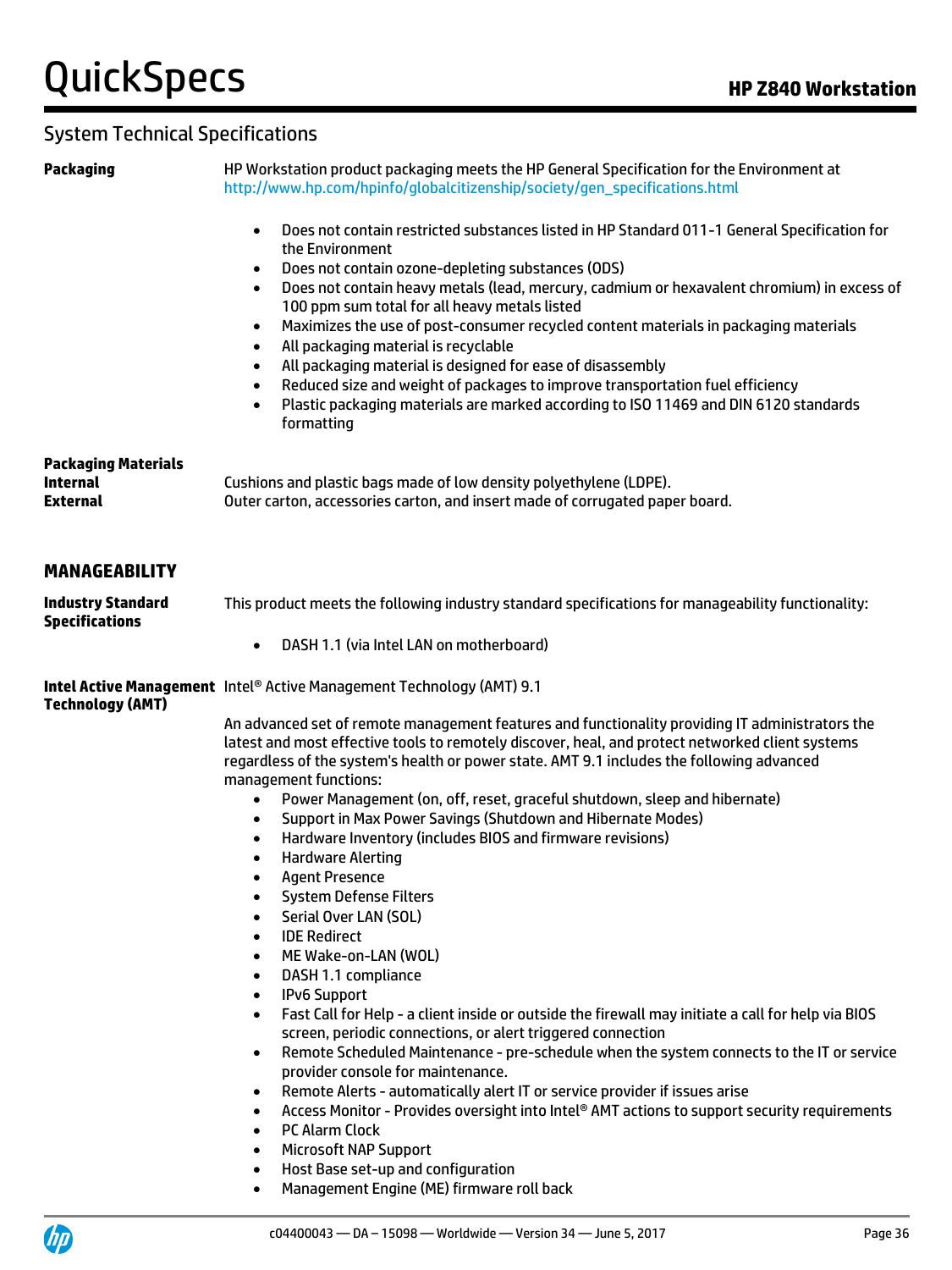## System Technical Specifications

|                                                          | Local Time Sync to UTC Remote Memory Dump Command - Creates memory dump for debug<br>$\bullet$                                                                                                                                                                                                                                                                                                                                                                                                                                                                                                                                                                                                                                                                                                                                                                                                               |
|----------------------------------------------------------|--------------------------------------------------------------------------------------------------------------------------------------------------------------------------------------------------------------------------------------------------------------------------------------------------------------------------------------------------------------------------------------------------------------------------------------------------------------------------------------------------------------------------------------------------------------------------------------------------------------------------------------------------------------------------------------------------------------------------------------------------------------------------------------------------------------------------------------------------------------------------------------------------------------|
|                                                          | Intel® vPro <sup>™</sup> Technology The HP Z840 Workstation supports Intel vPro technology when configured as outlined below:                                                                                                                                                                                                                                                                                                                                                                                                                                                                                                                                                                                                                                                                                                                                                                                |
|                                                          | Intel® Xeon® processor E5-1600 v3 product family or E5-2600 v3 product family featuring<br>$\bullet$<br>Intel <sup>®</sup> vPro <sup>™</sup> Technology<br>Intel <sup>®</sup> C610 chipset<br>$\bullet$<br>Intel® I218LM GbE LAN<br>$\bullet$                                                                                                                                                                                                                                                                                                                                                                                                                                                                                                                                                                                                                                                                |
| <b>Remote Manageability</b><br><b>Software Solutions</b> | The HP Z840 Workstation is supported on the following remote manageability software consoles:                                                                                                                                                                                                                                                                                                                                                                                                                                                                                                                                                                                                                                                                                                                                                                                                                |
|                                                          | LANDesk Management Suite (HP recommended solution)<br>$\bullet$<br>Microsoft System Center Configuration Manager<br>$\bullet$<br><b>HP Client Automation Enterprise</b><br>$\bullet$                                                                                                                                                                                                                                                                                                                                                                                                                                                                                                                                                                                                                                                                                                                         |
| <b>System Software</b><br><b>Manager</b>                 | For questions or support for manageability needs, please visit http://www.hp.com/go/easydeploy<br>For questions or support for SSM, please visit: http://www.hp.com/go/ssm                                                                                                                                                                                                                                                                                                                                                                                                                                                                                                                                                                                                                                                                                                                                   |
| <b>Service, Support, and</b><br><b>Warranty</b>          | On-site Warranty and Service (Note 1): Three-years, limited warranty and service offering delivers on-<br>site, next business-day (Note 2) service for parts and labor and includes free telephone support (Note 3)<br>8am - 5pm. Global coverage (Note 2) ensures that any product purchased in one country and<br>transferred to another, non-restricted country will remain fully covered under the original warranty and<br>service offering.                                                                                                                                                                                                                                                                                                                                                                                                                                                            |
|                                                          | <b>NOTE 1:</b> Terms and conditions may vary by country. Certain restrictions and exclusions apply.<br>NOTE 2: On-site service may be provided pursuant to a service contract between HP and an authorized<br>HP third-party provider, and is not available in certain countries. Global service response times are<br>based on commercially reasonable best effort and may vary by country.<br>NOTE 3: Technical telephone support applies only to HP-configured, HP and HP-qualified, third-party<br>hardware and software. Toll-free calling and 24x7 support service may not be available in some<br>countries.                                                                                                                                                                                                                                                                                          |
|                                                          | HP Care Pack Services are extended service contracts that go beyond the standard limited warranties.<br>Service starts from date of hardware purchase. To choose the right level of service for your HP product,<br>use the HP Care Pack Services Lookup Tool at: http://www.hp.com/go/lookuptool. Additional HP Care<br>Pack Services information by product is available at: http://www.hp.com/hps/carepack. Service levels<br>and response times for HP Care Packs may vary depending on your geographic location. HP services are<br>governed by the applicable HP terms and conditions of service provided or indicated to Customer at the<br>time of purchase. Customer may have additional statutory rights according to applicable local laws, and<br>such rights are not in any way affected by the HP terms and conditions of service or the HP Limited<br>Warranty provided with your HP Product. |
| <b>Product Change</b><br><b>Notification</b>             | Program to proactively communicate Product Change Notifications (PCNs) and Customer<br>$\bullet$<br>Advisories by email to customers, based on a user-defined profile.<br>PCNs provide advance notification of hardware and software changes to be implemented in the<br>$\bullet$<br>factory providing time to plan for transition.<br>Customer Advisories provide concise, effective problem resolution, greatly reducing the need<br>$\bullet$                                                                                                                                                                                                                                                                                                                                                                                                                                                            |

 Customer Advisories provide concise, effective problem resolution, greatly reducing the need to call technical support.

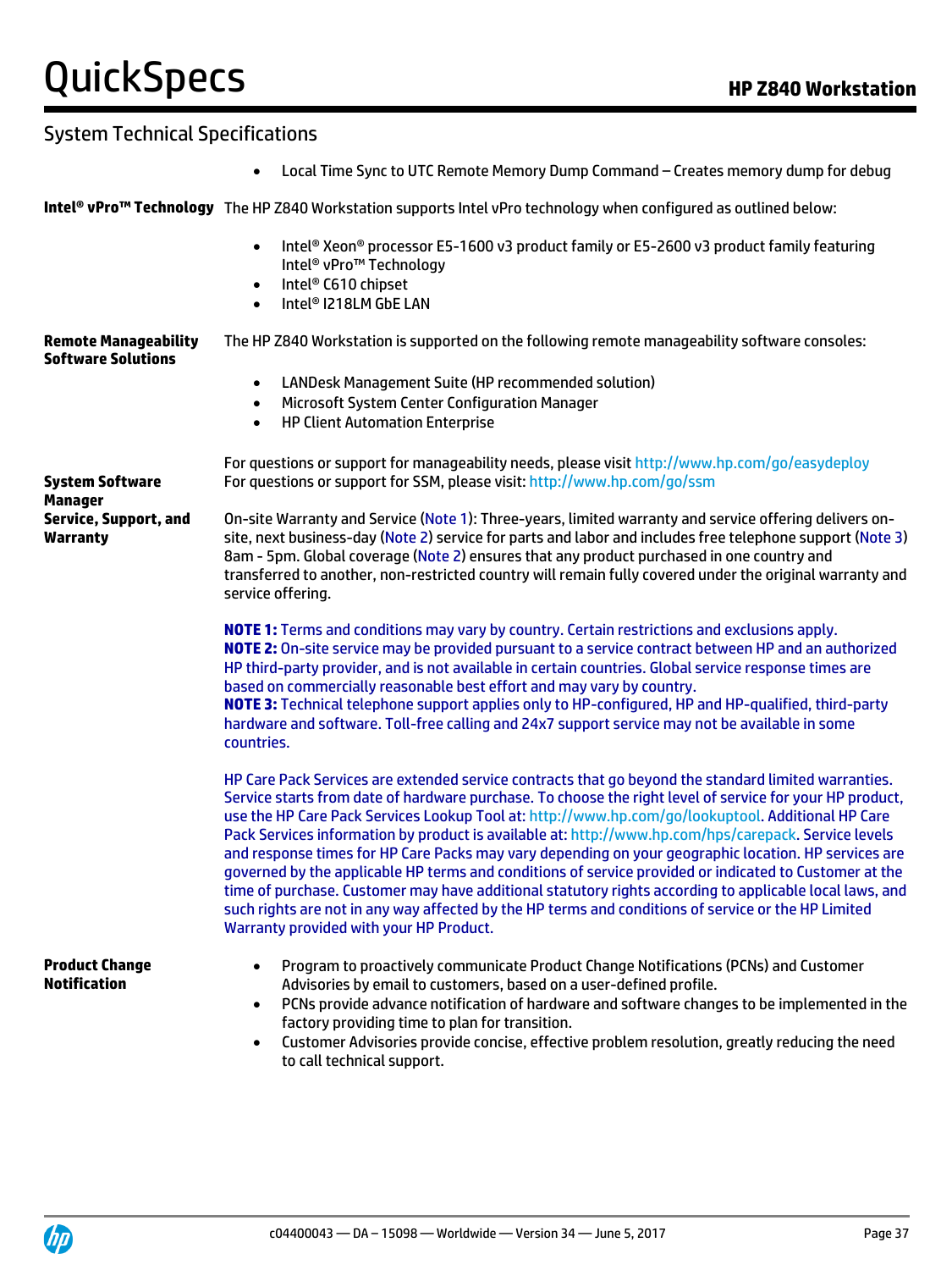## Stable & Consistent Offerings

| <b>Global Series SKUs</b> | As part of its commitment to hardware, software, and solution innovation, HP is proud to introduce<br>this breakthrough platform configuration stability to HP Workstation customers. HP Stable &<br>Consistent Offerings are built on the foundation of a carefully chosen set of hardware and software<br>designed and tested to work with all HP Z Workstation platforms through their end of life. These<br>components and their corresponding HP Workstation platform compatibility are outlined in this<br>section.<br>HP Stable & Consistent Offerings are available worldwide to all HP Workstation customers-no<br>special programs, no additional cost-no kidding. Simply select your hardware and software<br>components when you customize your HP Workstation and be assured that you'll be able to buy that<br>same configuration throughout the lifecycle of the product. |                                               |  |
|---------------------------|------------------------------------------------------------------------------------------------------------------------------------------------------------------------------------------------------------------------------------------------------------------------------------------------------------------------------------------------------------------------------------------------------------------------------------------------------------------------------------------------------------------------------------------------------------------------------------------------------------------------------------------------------------------------------------------------------------------------------------------------------------------------------------------------------------------------------------------------------------------------------------------|-----------------------------------------------|--|
| <b>Processors</b>         | Product#                                                                                                                                                                                                                                                                                                                                                                                                                                                                                                                                                                                                                                                                                                                                                                                                                                                                                 | <b>Offering</b>                               |  |
|                           | <b>J6F75AV</b>                                                                                                                                                                                                                                                                                                                                                                                                                                                                                                                                                                                                                                                                                                                                                                                                                                                                           | Intel Xeon E5-2620v3 2.4 1866 6C 1stCPU       |  |
|                           | <b>J6F73AV</b>                                                                                                                                                                                                                                                                                                                                                                                                                                                                                                                                                                                                                                                                                                                                                                                                                                                                           | Intel Xeon E5-2630v3 2.4 1866 8C 1stCPU       |  |
|                           | <b>J6F71AV</b>                                                                                                                                                                                                                                                                                                                                                                                                                                                                                                                                                                                                                                                                                                                                                                                                                                                                           | Intel Xeon E5-2637v3 3.5 2133 4C 1stCPU       |  |
|                           | J6F94AV                                                                                                                                                                                                                                                                                                                                                                                                                                                                                                                                                                                                                                                                                                                                                                                                                                                                                  | Intel Xeon E5-2620v3 2.4 1866 6C 2ndCPU       |  |
|                           | J6F92AV                                                                                                                                                                                                                                                                                                                                                                                                                                                                                                                                                                                                                                                                                                                                                                                                                                                                                  | Intel Xeon E5-2630v3 2.4 1866 8C 2ndCPU       |  |
|                           | J6F90AV                                                                                                                                                                                                                                                                                                                                                                                                                                                                                                                                                                                                                                                                                                                                                                                                                                                                                  | Intel Xeon E5-2637v3 3.5 2133 4C 2ndCPU       |  |
| <b>Hard Drives</b>        | Product#                                                                                                                                                                                                                                                                                                                                                                                                                                                                                                                                                                                                                                                                                                                                                                                                                                                                                 | <b>Offering</b>                               |  |
|                           | <b>J3K71AV</b>                                                                                                                                                                                                                                                                                                                                                                                                                                                                                                                                                                                                                                                                                                                                                                                                                                                                           | 500GB 7200 RPM SATA 1st HDD                   |  |
|                           | J3K72AV                                                                                                                                                                                                                                                                                                                                                                                                                                                                                                                                                                                                                                                                                                                                                                                                                                                                                  | 1TB 7200 RPM SATA 1st HDD                     |  |
|                           | J3K92AV                                                                                                                                                                                                                                                                                                                                                                                                                                                                                                                                                                                                                                                                                                                                                                                                                                                                                  | 500GB 7200 RPM SATA 2nd HDD                   |  |
|                           | J3K93AV                                                                                                                                                                                                                                                                                                                                                                                                                                                                                                                                                                                                                                                                                                                                                                                                                                                                                  | 1TB 7200 RPM SATA 2nd HDD                     |  |
|                           | <b>J3L13AV</b>                                                                                                                                                                                                                                                                                                                                                                                                                                                                                                                                                                                                                                                                                                                                                                                                                                                                           | 500GB 7200 RPM SATA 3rd HDD                   |  |
|                           | <b>J3L14AV</b>                                                                                                                                                                                                                                                                                                                                                                                                                                                                                                                                                                                                                                                                                                                                                                                                                                                                           | 1TB 7200 RPM SATA 3rd HDD                     |  |
|                           | J3L36AV                                                                                                                                                                                                                                                                                                                                                                                                                                                                                                                                                                                                                                                                                                                                                                                                                                                                                  | 500GB 7200 RPM SATA 4th HDD                   |  |
|                           | J3L37AV                                                                                                                                                                                                                                                                                                                                                                                                                                                                                                                                                                                                                                                                                                                                                                                                                                                                                  | 1TB 7200 RPM SATA 4th HDD                     |  |
|                           | J3L54AV                                                                                                                                                                                                                                                                                                                                                                                                                                                                                                                                                                                                                                                                                                                                                                                                                                                                                  | 500GB 7200 RPM SATA 5th HDD                   |  |
|                           | J3L55AV                                                                                                                                                                                                                                                                                                                                                                                                                                                                                                                                                                                                                                                                                                                                                                                                                                                                                  | 1TB 7200 RPM SATA 5th HDD                     |  |
| <b>Graphics</b>           | <b>Product #</b>                                                                                                                                                                                                                                                                                                                                                                                                                                                                                                                                                                                                                                                                                                                                                                                                                                                                         | <b>Offering</b>                               |  |
|                           | <b>J1Q20AV</b>                                                                                                                                                                                                                                                                                                                                                                                                                                                                                                                                                                                                                                                                                                                                                                                                                                                                           | NVIDIA <sup>®</sup> Quadro® K2200 4GB 1st GFX |  |
|                           | J1Q24AV                                                                                                                                                                                                                                                                                                                                                                                                                                                                                                                                                                                                                                                                                                                                                                                                                                                                                  | AMD FirePro W2100 2GB 1st GFX                 |  |
|                           | <b>J1Q30AV</b>                                                                                                                                                                                                                                                                                                                                                                                                                                                                                                                                                                                                                                                                                                                                                                                                                                                                           | NVIDIA <sup>®</sup> Quadro® K620 2GB 2nd GFX  |  |
|                           | J1Q31AV                                                                                                                                                                                                                                                                                                                                                                                                                                                                                                                                                                                                                                                                                                                                                                                                                                                                                  | NVIDIA <sup>®</sup> Quadro® K2200 4GB 2nd GFX |  |
|                           | J1Q35AV                                                                                                                                                                                                                                                                                                                                                                                                                                                                                                                                                                                                                                                                                                                                                                                                                                                                                  | AMD FirePro W2100 2GB 2nd GFX                 |  |
|                           | J1Q38AV                                                                                                                                                                                                                                                                                                                                                                                                                                                                                                                                                                                                                                                                                                                                                                                                                                                                                  | NVIDIA <sup>®</sup> Quadro® K2200 4GB 3rd GFX |  |
| <b>Memory</b>             | Product#                                                                                                                                                                                                                                                                                                                                                                                                                                                                                                                                                                                                                                                                                                                                                                                                                                                                                 | <b>Offering</b>                               |  |
|                           | <b>G8X58AV</b>                                                                                                                                                                                                                                                                                                                                                                                                                                                                                                                                                                                                                                                                                                                                                                                                                                                                           | 8GB DDR4-2133 (1x8GB) 1CPU RegRAM             |  |
|                           | G8X61AV                                                                                                                                                                                                                                                                                                                                                                                                                                                                                                                                                                                                                                                                                                                                                                                                                                                                                  | 16GB DDR4-2133 (2x8GB) 1CPU RegRAM            |  |
|                           | <b>G8X63AV</b>                                                                                                                                                                                                                                                                                                                                                                                                                                                                                                                                                                                                                                                                                                                                                                                                                                                                           | 32GB DDR4-2133 (4x8GB) 1CPU RegRAM            |  |

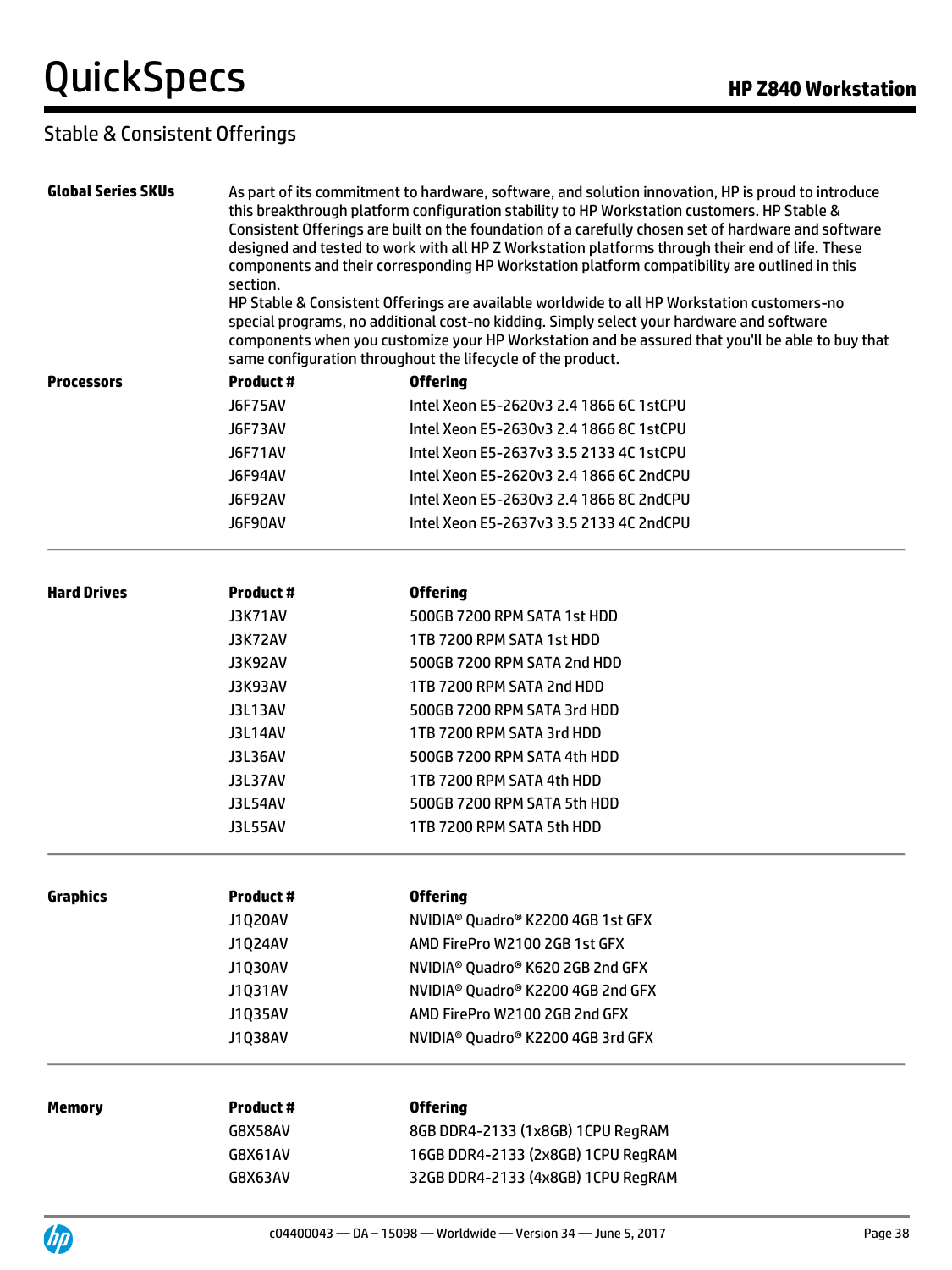### Stable & Consistent Offerings

|                              | G8X64AV          | 64GB DDR4-2133 (8x8GB) 1CPU RegRAM    |
|------------------------------|------------------|---------------------------------------|
|                              | <b>G8X74AV</b>   | 32GB DDR4-2133 (4x8GB) 2CPU RegRAM    |
|                              | G8X77AV          | 64GB DDR4-2133 (8x8GB) 2CPU RegRAM    |
|                              | G8X78AV          | 128GB DDR4-2133 (16x8GB) 2CPU RegRAM  |
|                              | G8X65AV          | 64GB DDR4-2133 (4x16GB) 1CPU RegRAM   |
|                              | G8X66AV          | 128GB DDR4-2133 (8x16GB) 1CPU RegRAM  |
|                              | <b>G8X79AV</b>   | 128GB DDR4-2133 (8x16GB) 2CPU RegRAM  |
|                              | <b>G8X80AV</b>   | 256GB DDR4-2133 (16x16GB) 2CPU RegRAM |
| <b>Optical and Removable</b> | <b>Product #</b> | <b>Offering</b>                       |
| Storage                      | <b>F5G79AV</b>   | Slim DVDRW SATA 1st ODD               |
|                              | G8U90AV          | Slim DVDRW SATA 2nd ODD               |
|                              |                  |                                       |
| <b>Input Devices</b>         | <b>Product #</b> | <b>Offering</b>                       |
|                              | <b>G8U76AV</b>   | HP USB Keyboard                       |
|                              | G8U87AV          | <b>HP USB Optical Mouse</b>           |
|                              |                  |                                       |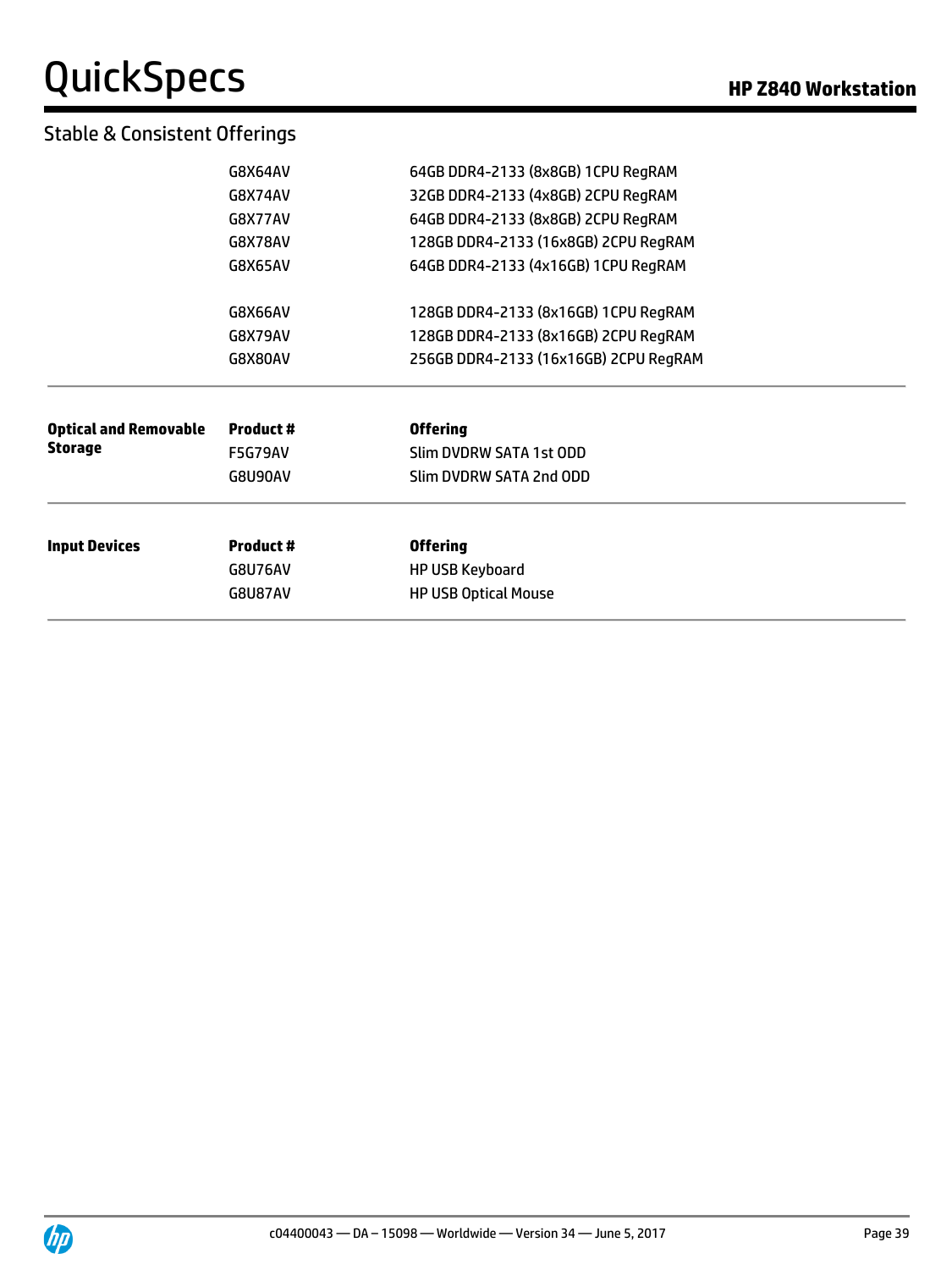#### Technical Specifications - Processors

#### **PROCESSORS**

| Xeon E5-2603 v3 1.6 1600 6C CPU  | <b>J9V77AA</b> |
|----------------------------------|----------------|
| Xeon E5-2609 v3 1.9 1600 6C CPU  | <b>J9V76AA</b> |
| Xeon E5-2620 v3 2.4 1866 6C CPU  | <b>J9V75AA</b> |
| Xeon E5-2623 v3 3.0 1866 4C CPU  | <b>J9Q18AA</b> |
| Xeon E5-2630 v3 2.4 1866 8C CPU  | <b>J9Q17AA</b> |
| Xeon E5-2640 v3 2.6 1866 8C CPU  | J9Q16AA        |
| Xeon E5-2637 v3 3.5 2133 4C CPU  | <b>J9Q15AA</b> |
| Xeon E5-2650 v3 2.3 2133 10C CPU | J9Q14AA        |
| Xeon E5-2660 v3 2.6 2133 10C CPU | <b>J9Q13AA</b> |
| Xeon E5-2643 v3 3.4 2133 6C CPU  | <b>J9Q12AA</b> |
| Xeon E5-2670 v3 2.3 2133 12C CPU | <b>J9Q11AA</b> |
| Xeon E5-2680 v3 2.5 2133 12C CPU | <b>J9Q10AA</b> |
| Xeon E5-2683 v3 2.0 2133 14C CPU | J9Q09AA        |
| Xeon E5-2667 v3 3.2 2133 8C CPU  | AA80Qel        |
| Xeon E5-2690 v3 2.6 2133 12C CPU | <b>J9Q07AA</b> |
| Xeon E5-2687Wv3 3.1 2133 10C CPU | J9Q06AA        |
| Xeon E5-2695 v3 2.3 2133 14C CPU | J9Q05AA        |
| Xeon E5-2697 v3 2.6 2133 14C CPU | <b>J9Q04AA</b> |
| Xeon E5-2699 v3 2.3 2133 18C CPU | J9Q03AA        |
|                                  |                |

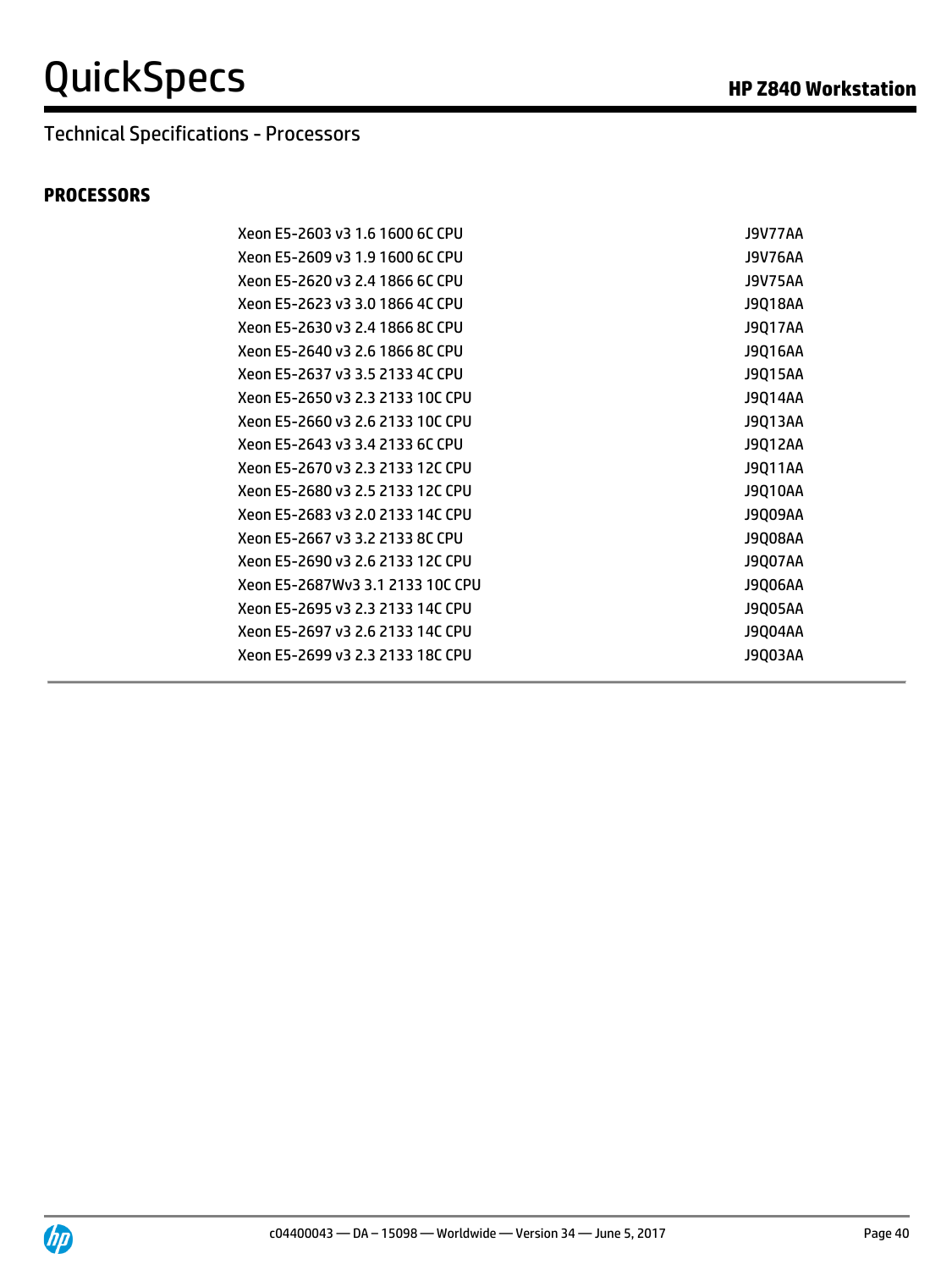### Technical Specifications – Storage Hard Drives

#### **HARD DRIVES**

| <b>HP SAS (Serial Attached</b>  | 300GB SAS 15K rpm            | <b>Capacity</b>                                                                                      | 300GB                             |                       |
|---------------------------------|------------------------------|------------------------------------------------------------------------------------------------------|-----------------------------------|-----------------------|
| <b>SCSI) Hard Drives for HP</b> | 6Gb/s 3.5" HDD               | <b>Height</b>                                                                                        | 1 in; 2.54 cm                     |                       |
| Workstations                    |                              | <b>Width</b>                                                                                         | <b>Media Diameter</b>             | 3.5 in; 8.9 cm        |
|                                 |                              |                                                                                                      | <b>Physical Size</b>              | 4 in; 10.17 cm        |
|                                 |                              | <b>Interface</b>                                                                                     | <b>SAS</b>                        |                       |
|                                 |                              | <b>Synchronous Transfer</b><br><b>Rate (Maximum)</b>                                                 | 6Gb/s                             |                       |
|                                 |                              | <b>Buffer</b>                                                                                        | <b>16MB</b>                       |                       |
|                                 |                              | <b>Seek Time</b> (typical reads,                                                                     | <b>Single Track</b>               | 0.2 <sub>ms</sub>     |
|                                 |                              | includes controller                                                                                  | <b>Average</b>                    | 3.4 <sub>ms</sub>     |
|                                 |                              | overhead, including<br>settling)                                                                     | <b>Full Stroke</b>                | 6.6 <sub>ms</sub>     |
|                                 |                              | <b>Rotational Speed</b>                                                                              | 15,000 rpm                        |                       |
|                                 |                              | <b>Operating Temperature</b>                                                                         | 50° to 95° F (10° to 35° C)       |                       |
|                                 | <b>600GB SAS 15K SFF HDD</b> | Capacity                                                                                             | 600GB                             |                       |
|                                 |                              | <b>Height</b>                                                                                        | 5.9 in; 15 cm                     |                       |
|                                 |                              | <b>Width</b>                                                                                         | <b>Media Diameter</b>             | <b>Media Diameter</b> |
|                                 |                              | Interface                                                                                            | 12Gb/s SAS                        |                       |
|                                 |                              | <b>Synchronous Transfer</b><br><b>Rate (Maximum)</b>                                                 | up to 1200 MB/s (SAS single port) |                       |
|                                 |                              | Cache                                                                                                | 128MB                             |                       |
|                                 |                              | <b>Seek Time (typical reads, Average)</b><br>includes controller<br>overhead, including<br>settling) |                                   | 2.0 <sub>ms</sub>     |
|                                 |                              | <b>Rotational Speed</b>                                                                              | 15K rpm                           |                       |
|                                 |                              | <b>Operating Temperature</b>                                                                         | 41° to 131° F (5° to 55° C)       |                       |
|                                 | 300GB SAS 15K SFF HDD        | <b>Capacity</b>                                                                                      | 300GB                             |                       |
|                                 |                              | <b>Height</b>                                                                                        | 5.9 in; 15 cm                     |                       |
|                                 |                              | <b>Width</b>                                                                                         | <b>Media Diameter</b>             | 2.5 in; 6.36 cm       |
|                                 |                              | <b>Interface</b>                                                                                     | 12Gb/s SAS                        |                       |
|                                 |                              | <b>Synchronous Transfer</b><br><b>Rate (Maximum)</b>                                                 | up to 1200 MB/s (SAS single port) |                       |
|                                 |                              | <b>Cache</b>                                                                                         | 128MB                             |                       |
|                                 |                              | Seek Time (typical reads, Average<br>includes controller<br>overhead, including<br>settling)         |                                   | 2.0 <sub>ms</sub>     |
|                                 |                              | <b>Rotational Speed</b>                                                                              | 15K rpm                           |                       |
|                                 |                              | <b>Operating Temperature</b>                                                                         | 41° to 131° F (5° to 55° C)       |                       |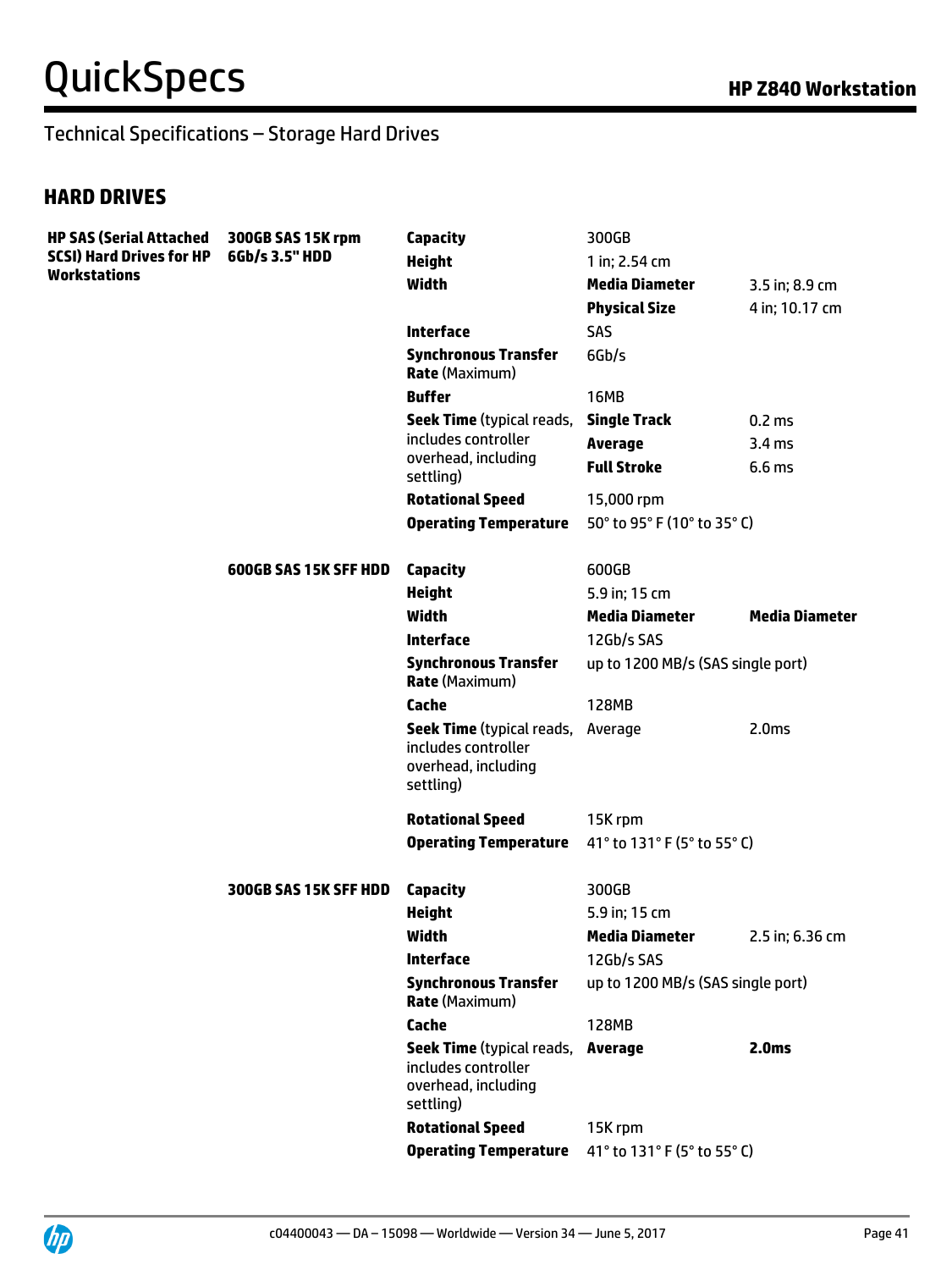| <b>HP 300GB SAS 10K SFF</b>        | Capacity                                             | 300GB                                |                                        |
|------------------------------------|------------------------------------------------------|--------------------------------------|----------------------------------------|
| HDD                                | <b>Height</b>                                        | 0.6 in; 1.53 cm                      |                                        |
|                                    | Width                                                | <b>Media Diameter</b>                | 2.5 in; 6.36 cm                        |
|                                    |                                                      | <b>Physical Size</b>                 | 2.75 in; 6.99 cm                       |
|                                    | <b>Interface</b>                                     | SAS 6Gb/s                            |                                        |
|                                    | <b>Synchronous Transfer</b><br><b>Rate (Maximum)</b> | Up to 600MB/s                        |                                        |
|                                    | <b>Buffer</b>                                        | 64MB                                 |                                        |
|                                    | Cache                                                | multi-segmentable cache buffer       |                                        |
|                                    | <b>Seek Time</b> (typical reads,                     | <b>Single Track</b>                  | $0.4$ ms (max)                         |
|                                    | includes controller<br>overhead, including           | <b>Average</b><br><b>Full Stroke</b> | 3.6 <sub>ms</sub><br>7.3 <sub>ms</sub> |
|                                    | settling)                                            |                                      |                                        |
|                                    | <b>Rotational Speed</b>                              | 10,000 rpm                           |                                        |
|                                    | <b>Logical Blocks</b>                                | 585,937,500                          |                                        |
|                                    | <b>Operating Temperature</b>                         | 41° to 131° F (5° to 55° C)          |                                        |
|                                    |                                                      |                                      |                                        |
| <b>HP 600GB SAS 10K SFF</b><br>HDD | <b>Capacity</b>                                      | 600GB                                |                                        |
|                                    | <b>Height</b>                                        | 0.6 in; 1.53 cm                      |                                        |
|                                    | <b>Width</b>                                         | <b>Media Diameter</b>                | 2.5 in; 6.36 cm                        |
|                                    |                                                      | <b>Physical Size</b>                 | 2.75 in; 6.99 cm                       |
|                                    | Interface                                            | SAS 6Gb/s                            |                                        |
|                                    | <b>Synchronous Transfer</b><br><b>Rate (Maximum)</b> | Up to 600MB/s                        |                                        |
|                                    | <b>Buffer</b>                                        | 64MB                                 |                                        |
|                                    | Cache                                                | multi-segmentable cache buffer       |                                        |
|                                    | <b>Seek Time</b> (typical reads,                     | <b>Single Track</b>                  | $0.4$ ms (max)                         |
|                                    | includes controller                                  | <b>Average</b>                       | 3.6 <sub>ms</sub>                      |
|                                    | overhead, including<br>settling)                     | <b>Full Stroke</b>                   | 7.3 <sub>ms</sub>                      |
|                                    | <b>Rotational Speed</b>                              | 10,000 rpm                           |                                        |
|                                    | <b>Logical Blocks</b>                                | 1,172,123,568                        |                                        |
|                                    | <b>Operating Temperature</b>                         | 41° to 131° F (5° to 55° C)          |                                        |
| <b>HP 1.2TB SAS 10K SFF</b>        | <b>Capacity</b>                                      | 1.2TB                                |                                        |
| <b>HDD</b>                         | <b>Height</b>                                        | 0.6 in; 1.53 cm                      |                                        |
|                                    | <b>Width</b>                                         | <b>Media Diameter</b>                | 2.5 in; 6.36 cm                        |
|                                    |                                                      | <b>Physical Size</b>                 | 2.75 in; 6.99 cm                       |
|                                    | <b>Interface</b>                                     | SAS 6Gb/s                            |                                        |
|                                    | <b>Synchronous Transfer</b><br><b>Rate (Maximum)</b> | Up to 600MB/s                        |                                        |
|                                    | <b>Buffer</b>                                        | 64MB                                 |                                        |
|                                    | <b>Seek Time</b> (typical reads,                     | <b>Single Track</b>                  | $0.18ms$ (max)                         |
|                                    | includes controller                                  | <b>Average</b>                       | 3.5 <sub>ms</sub>                      |
|                                    | overhead, including<br>settling)                     | <b>Full Stroke</b>                   | 7.17ms                                 |
|                                    | <b>Rotational Speed</b>                              | 10,000 rpm                           |                                        |

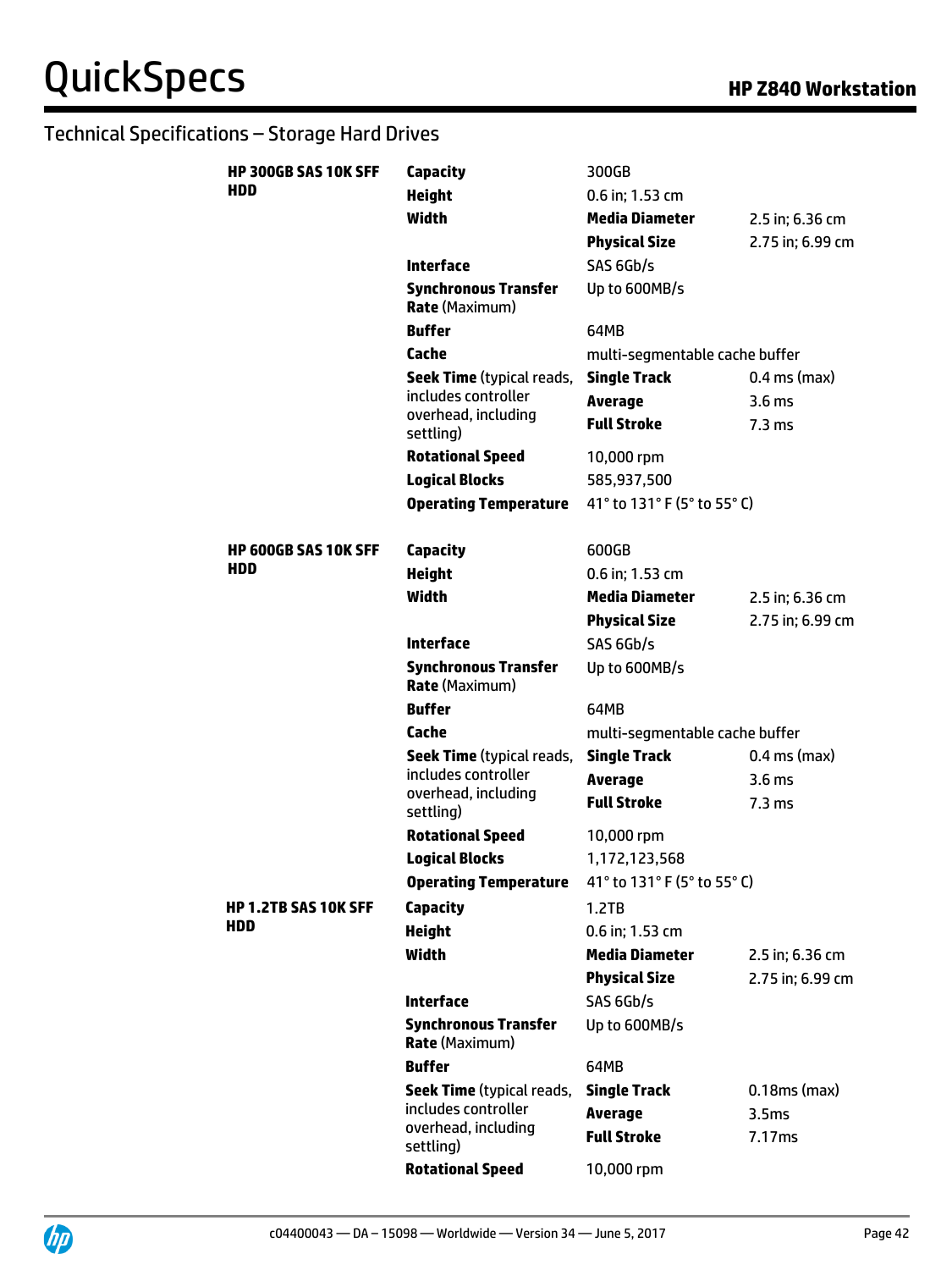|                                |                                 | <b>Logical Blocks</b>                                   | 2,344,225,968                      |                   |
|--------------------------------|---------------------------------|---------------------------------------------------------|------------------------------------|-------------------|
|                                |                                 | <b>Operating Temperature</b>                            | 41° to 131° F (5° to 55° C)        |                   |
| <b>SATA Hard Drives for HP</b> | 500GB SATA 10K rpm SFF Capacity |                                                         | 500GB                              |                   |
| <b>Workstations</b>            | <b>HDD</b>                      | <b>Height</b>                                           | 0.6 in; 1.53 cm                    |                   |
|                                |                                 | <b>Width</b>                                            | <b>Media Diameter</b>              | 2.5 in; 6.36 cm   |
|                                |                                 |                                                         | <b>Physical Size</b>               | 2.75 in; 6.99 cm  |
|                                |                                 | <b>Interface</b>                                        | Serial ATA (6Gb/s)                 |                   |
|                                |                                 | <b>Synchronous Transfer</b><br><b>Rate (Maximum)</b>    | Up to 600MB/s                      |                   |
|                                |                                 | <b>Buffer</b>                                           | 64MB                               |                   |
|                                |                                 | <b>Cache</b>                                            | Adaptive                           |                   |
|                                |                                 | <b>Seek Time</b> (typical reads,                        | <b>Single Track</b>                | 1.2ms (typical)   |
|                                |                                 | includes controller                                     | <b>Average</b>                     | 3.6 <sub>ms</sub> |
|                                |                                 | overhead, including<br>settling)                        | <b>Full Stroke</b>                 | 9.0ms (typical)   |
|                                |                                 | <b>Rotational Speed</b>                                 | 10K rpm                            |                   |
|                                |                                 | <b>Operating Temperature</b>                            | 41° to 131° F (5° to 55° C)        |                   |
|                                |                                 |                                                         |                                    |                   |
|                                | 1TB SATA 7200 rpm               | <b>Capacity</b>                                         | 1TB                                |                   |
|                                | 6Gb/s 3.5" HDD                  | <b>Height</b>                                           | 1 in; 2.54 cm                      |                   |
|                                |                                 | <b>Width</b>                                            | <b>Media Diameter</b>              | 3.5 in; 8.9 cm    |
|                                |                                 |                                                         | <b>Physical Size</b>               | 4 in; 10.17 cm    |
|                                |                                 | <b>Interface</b>                                        | Serial ATA (6Gb/s)                 |                   |
|                                |                                 | <b>Synchronous Transfer</b><br><b>Rate (Maximum)</b>    | Up to 600 MB/s                     |                   |
|                                |                                 | <b>Buffer</b>                                           | 64MB                               |                   |
|                                |                                 | <b>Seek Time</b> (typical reads,<br>includes controller | <b>Single Track</b>                | 1.2ms (typical)   |
|                                |                                 |                                                         | <b>Average</b>                     | 11ms              |
|                                |                                 | overhead, including<br>settling)                        | <b>Full Stroke</b>                 | 21ms (typical)    |
|                                |                                 | <b>Rotational Speed</b>                                 | 7,200 rpm                          |                   |
|                                |                                 | <b>Logical Blocks</b>                                   | 1,953,525,168                      |                   |
|                                |                                 | <b>Operating Temperature</b>                            | 41° to 131° F (5° to 55° C)        |                   |
|                                |                                 |                                                         |                                    |                   |
|                                | 2.0TB SATA 7200 rpm             | <b>Capacity</b>                                         | 2.0TB                              |                   |
|                                | 6Gb/s 3.5" HDD                  | <b>Height</b>                                           | 1 in; 2.54 cm                      |                   |
|                                |                                 | Width                                                   | <b>Media Diameter</b>              | 3.5 in; 8.9 cm    |
|                                |                                 |                                                         | <b>Physical Size</b>               | 4 in; 10.17 cm    |
|                                |                                 | <b>Interface</b>                                        | Serial ATA (6.0 Gb/s), NCQ Enabled |                   |
|                                |                                 | <b>Synchronous Transfer</b><br><b>Rate (Maximum)</b>    | Up to 600 MB/s                     |                   |
|                                |                                 | <b>Buffer</b>                                           | 64MB                               |                   |
|                                |                                 | Seek Time (typical reads,                               | <b>Single Track</b>                | 1.0 <sub>ms</sub> |
|                                |                                 | includes controller                                     | <b>Average</b>                     | 11 <sub>ms</sub>  |
|                                |                                 |                                                         | <b>Full Stroke</b>                 | 18 <sub>ms</sub>  |

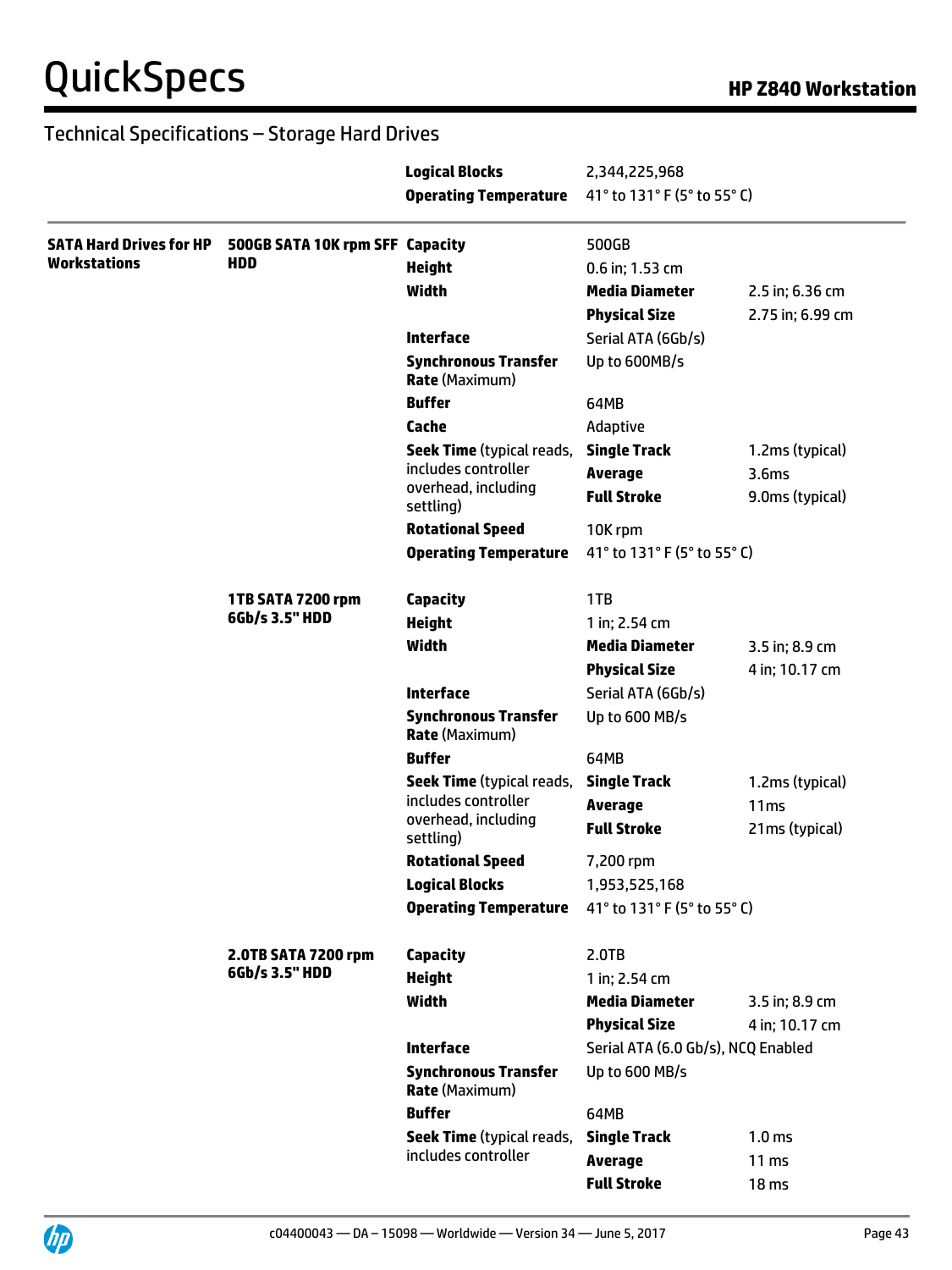|                     | overhead, including<br>settling)                       |                                   |                      |
|---------------------|--------------------------------------------------------|-----------------------------------|----------------------|
|                     | <b>Rotational Speed</b>                                | 7,200 rpm                         |                      |
|                     | <b>Logical Blocks</b>                                  | 3,907,029,168                     |                      |
|                     | <b>Operating Temperature</b>                           | 41° to 131° F (5° to 55° C)       |                      |
|                     |                                                        |                                   |                      |
| 3.0TB SATA 7200 rpm | Capacity                                               | 3.0TB                             |                      |
| 6Gb/s 3.5" HDD      | <b>Height</b>                                          | 1 in; 2.54 cm                     |                      |
|                     | <b>Width</b>                                           | <b>Media Diameter</b>             | 3.5 in; 8.9 cm       |
|                     |                                                        | <b>Physical Size</b>              | 4.0 in; 10.17 cm     |
|                     | <b>Interface</b>                                       | Serial ATA (6.0Gb/s), NCQ enabled |                      |
|                     | <b>Synchronous Transfer</b><br><b>Rate</b> (Maximum)   | Up to 6.0 Gb/s                    |                      |
|                     | <b>Buffer</b>                                          | 64MB                              |                      |
|                     | <b>Seek Time</b> (typical reads,                       | <b>Single Track</b>               | 0.6 <sub>ms</sub>    |
|                     | includes controller                                    | <b>Average</b>                    | 11 <sub>ms</sub>     |
|                     | overhead, including<br>settling)                       | <b>Full Stroke</b>                | <b>Not Specified</b> |
|                     | <b>Rotational Speed</b>                                | 7,200 rpm                         |                      |
|                     | <b>Operating Temperature</b>                           | 41° to 140° F (5° to 60° C)       |                      |
|                     |                                                        |                                   |                      |
| 1TB SATA 7200 rpm   | <b>Capacity</b>                                        | 1TB                               |                      |
| 6Gb/s 3.5" HDD      | <b>Protocol</b>                                        | <b>SATA</b>                       |                      |
| (Enterprise Class)  | <b>Form Factor</b>                                     | 3.5"                              |                      |
|                     | <b>Controller</b>                                      | AHCI                              |                      |
|                     | <b>Reliability (MTBF)</b>                              | 2.0M hours                        |                      |
|                     | <b>Rated Power On Hours</b>                            | 8760/yr                           |                      |
|                     | <b>Annualized Failure Rate</b><br>(based on Rated POH) | < 0.62%                           |                      |
|                     | <b>Rated for 24/7/365</b><br>operation                 | <b>YES</b>                        |                      |
|                     | <b>Physical Size (Height)</b>                          | 1 in; 2.54 cm                     |                      |
|                     | <b>Physical Size (Width)</b>                           | 4 in; 10.17 cm                    |                      |
|                     | <b>Media Diameter</b>                                  | 3.5 in; 8.9 cm                    |                      |
|                     | <b>Interface</b>                                       | Serial ATA (6Gb/s), NCQ enabled   |                      |
|                     | <b>Synchronous Transfer</b><br><b>Rate (Maximum)</b>   | Up to 600MB/s                     |                      |
|                     | <b>Buffer</b>                                          | 128MB                             |                      |
|                     | <b>Seek Time</b> (typical reads,                       | <b>Single Track</b>               | 0.32ms               |
|                     | includes controller                                    | <b>Average</b>                    | 7.45ms               |
|                     | overhead, including<br>settling)                       | <b>Full Stroke</b>                | 14.2ms               |
|                     | <b>Operating Temperature</b>                           | 41° to 140° F (5° to 60° C)       |                      |
|                     | <b>Performance</b>                                     | <b>Sequential Read</b>            | up to 226MB/s        |
|                     |                                                        | <b>Sequential Write</b>           | up to 226MB/s        |
|                     | <b>Enterprise Class Features High Reliability</b>      |                                   |                      |

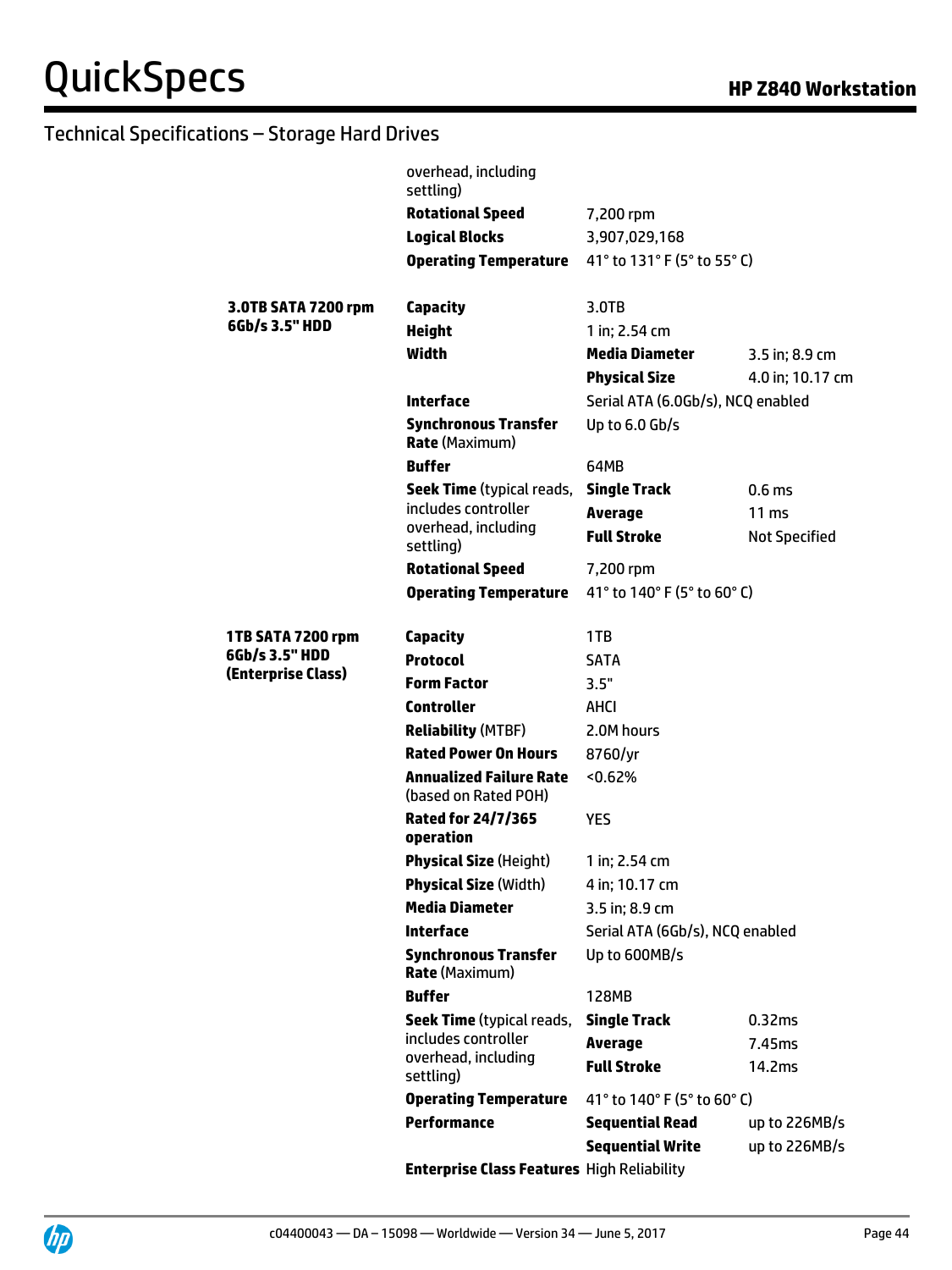| 4TB SATA 7200 rpm                | Capacity                                             | 4TB                             |                  |
|----------------------------------|------------------------------------------------------|---------------------------------|------------------|
| 6Gb/s 3.5" HDD HDD               | <b>Height</b>                                        | 1 in; 2.54 cm                   |                  |
| (Enterprise Class)               | Width                                                | <b>Media Diameter</b>           | 2.5 in; 6.36 cm  |
|                                  |                                                      | <b>Physical Size</b>            | 2.75 in; 6.99 cm |
|                                  | <b>Interface</b>                                     | Serial ATA (6Gb/s), NCQ enabled |                  |
|                                  | <b>Synchronous Transfer</b><br><b>Rate (Maximum)</b> | Up to 600MB/s                   |                  |
|                                  | <b>Buffer</b>                                        | 128MB                           |                  |
|                                  | <b>Seek Time</b> (typical reads,                     | <b>Single Track</b>             | 0.7ms            |
|                                  | includes controller<br>overhead, including           | <b>Average</b>                  | 8.5ms            |
|                                  | settling)                                            | <b>Full Stroke</b>              | 15.7ms           |
|                                  | <b>Rotational Speed</b>                              | 7,200 rpm                       |                  |
|                                  | <b>Operating Temperature</b>                         | 41° to 131° F (5° to 55° C)     |                  |
|                                  |                                                      |                                 |                  |
| 500GB SATA 7.2K SED SFF Capacity |                                                      | 500GB                           |                  |
| HDD                              | <b>Height</b>                                        | 0.275 in; 0.7 cm                |                  |
|                                  | Width                                                | <b>Media Diameter</b>           | 2.5 in; 6.36 cm  |
|                                  |                                                      | <b>Physical Size</b>            | 2.75 in; 6.99 cm |
|                                  | <b>Interface</b>                                     | Serial ATA (6Gb/s)              |                  |
|                                  | <b>Synchronous Transfer</b><br><b>Rate (Maximum)</b> | Up to 600MB/s                   |                  |
|                                  | <b>Buffer</b>                                        | 32MB                            |                  |
|                                  | <b>Seek Time</b> (typical reads,                     | <b>Single Track</b>             | 1ms              |
|                                  | includes controller                                  | <b>Average</b>                  | 4.2ms            |
|                                  | overhead, including<br>settling)                     | <b>Full Stroke</b>              | 25ms (typical)   |
|                                  | <b>Rotational Speed</b>                              | 7,200 rpm                       |                  |
|                                  | <b>Operating Temperature</b>                         | 32° to 140° F (0° to 60° C)     |                  |
| 1TB SATA 7200 rpm 8GB            | <b>Capacity</b>                                      | 1TB                             |                  |
| 3.5" SSHD (hybrid)               | <b>Height</b>                                        | 1 in; 2.54 cm                   |                  |
|                                  | <b>Width</b>                                         | <b>Media Diameter</b>           | 3.5 in; 8.9 cm   |
|                                  |                                                      | <b>Physical Size</b>            | 4 in; 10.17 cm   |
|                                  | <b>Interface</b>                                     | 6Gb/s SATA                      |                  |
|                                  | <b>Synchronous Transfer</b><br><b>Rate (Maximum)</b> | Up to 600MB/s                   |                  |
|                                  | <b>Buffer</b>                                        | 64MB standard HDD cache buffer  |                  |
|                                  | Cache                                                | 8GB NAND flash                  |                  |
|                                  | <b>Rotational Speed</b>                              | 7200 rpm                        |                  |
|                                  | <b>Operating Temperature</b>                         | 32° to 140° F (0° to 60° C)     |                  |
|                                  |                                                      |                                 |                  |

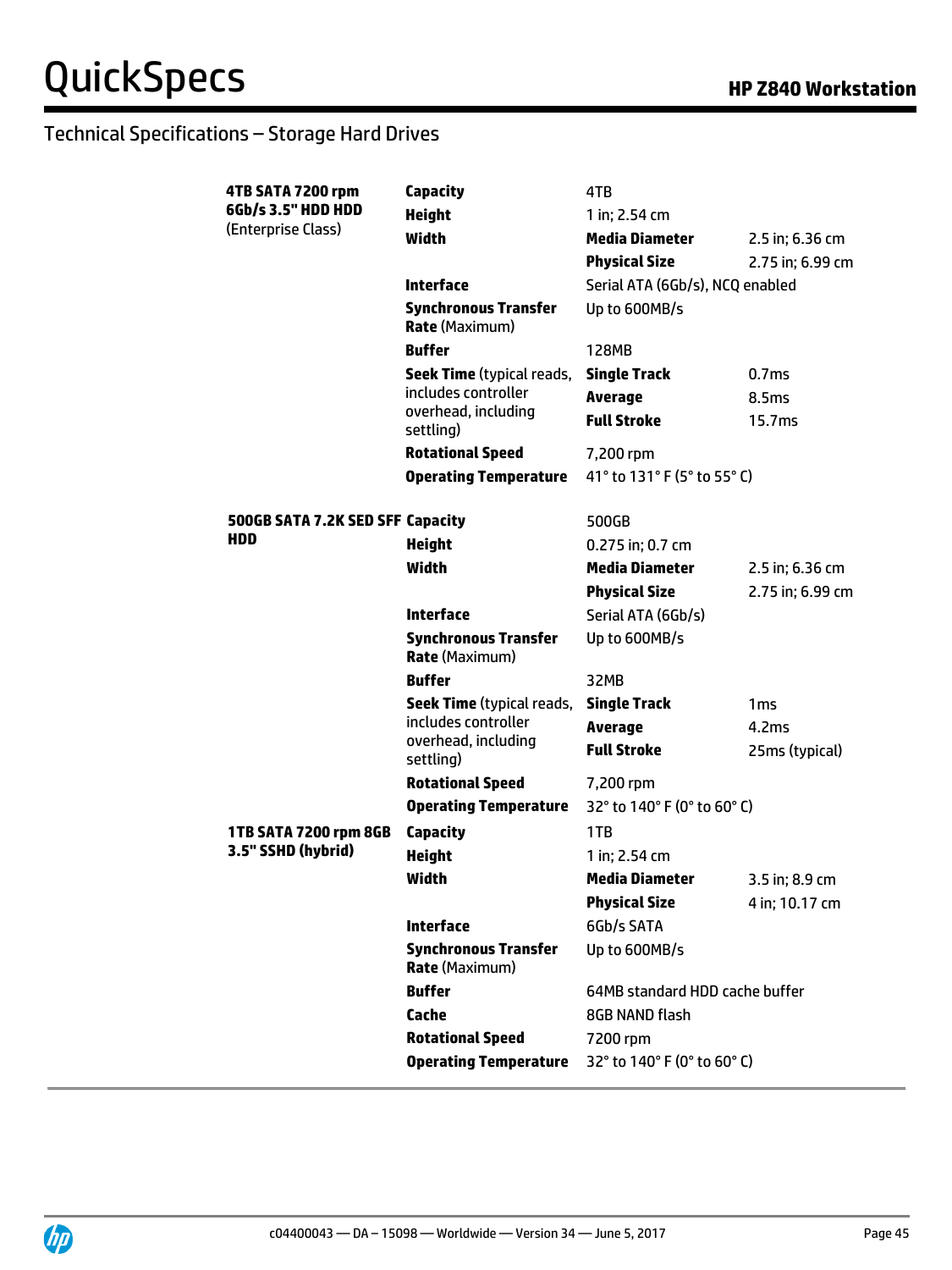| <b>SATA SSDs for HP</b> | <b>HP 128GB SATA 6Gb/s</b> | <b>Capacity</b>                                      | 128GB                           |                 |
|-------------------------|----------------------------|------------------------------------------------------|---------------------------------|-----------------|
| Workstations            | <b>SSD</b>                 | <b>Protocol</b>                                      | <b>SATA</b>                     |                 |
|                         |                            | <b>Form Factor</b>                                   | 2.5"                            |                 |
|                         |                            | <b>Controller</b>                                    | <b>AHCI</b>                     |                 |
|                         |                            | <b>NAND Type</b>                                     | <b>MLC</b>                      |                 |
|                         |                            | <b>Endurance</b>                                     | 100TBW (TB Written)             |                 |
|                         |                            | <b>Reliability (MTTF)</b>                            | 1.5M hours                      |                 |
|                         |                            | <b>Physical Size (Height)</b>                        | 0.28 in; 0.7 cm                 |                 |
|                         |                            | <b>Physical Size (Width)</b>                         | 2.5 in; 6.36 cm                 |                 |
|                         |                            | <b>Interface</b>                                     | SATA 6Gb/s                      |                 |
|                         |                            | <b>Synchronous Transfer</b><br><b>Rate (Maximum)</b> | Up to 550MB/s (Sequential Read) |                 |
|                         |                            | <b>Operating Temperature</b>                         | 32° to 158° F (0° to 70° C)     |                 |
|                         |                            | <b>Performance</b>                                   | <b>Sequential Read</b>          | 560 MB/s        |
|                         |                            |                                                      | <b>Sequential Write</b>         | 400 MB/s        |
|                         |                            |                                                      | <b>Random Read</b>              | <b>90K IOPS</b> |
|                         |                            |                                                      | <b>Random Write</b>             | <b>88K10PS</b>  |
|                         | HP 256GB SATA 6Gb/s        | <b>Capacity</b>                                      | 256GB                           |                 |
|                         | <b>SSD</b>                 | <b>Protocol</b>                                      | <b>SATA</b>                     |                 |
|                         |                            | <b>Form Factor</b>                                   | 2.5"                            |                 |
|                         |                            | <b>Controller</b>                                    | AHCI                            |                 |
|                         |                            | <b>NAND Type</b>                                     | <b>MLC</b>                      |                 |
|                         |                            | <b>Endurance</b>                                     | 200TBW (TB Written)             |                 |
|                         |                            | <b>Reliability (MTTF)</b>                            | 1.5M hours                      |                 |
|                         |                            | <b>Physical Size (Height)</b>                        | 0.28 in; 0.7 cm                 |                 |
|                         |                            | <b>Physical Size (Width)</b>                         | 2.5 in; 6.36 cm                 |                 |
|                         |                            | <b>Interface</b>                                     | SATA 6Gb/s                      |                 |
|                         |                            | <b>Synchronous Transfer</b><br><b>Rate (Maximum)</b> | Up to 600MB/s                   |                 |
|                         |                            | <b>Operating Temperature</b>                         | 32° to 158° F (0° to 70° C)     |                 |
|                         |                            | <b>Performance</b>                                   | <b>Sequential Read</b>          | 560MB/s (max)   |
|                         |                            |                                                      | <b>Sequential Write</b>         | 510MB/s (max)   |
|                         |                            |                                                      | <b>Random Read</b>              | 100K IOPS (max) |
|                         |                            |                                                      | <b>Random Write</b>             | 88K IOPS (max)  |
|                         | HP 256GB SATA 6Gb/s        | <b>Capacity</b>                                      | 256GB                           |                 |
|                         | <b>SED Opal 1 SSD</b>      | <b>Protocol</b>                                      | <b>SATA</b>                     |                 |
|                         |                            | <b>Form Factor</b>                                   | 2.5"                            |                 |
|                         |                            | <b>Controller</b>                                    | <b>AHCI</b>                     |                 |
|                         |                            | <b>NAND Type</b>                                     | <b>MLC</b>                      |                 |
|                         |                            | <b>Endurance</b>                                     | 200TBW (TB Written)             |                 |
|                         |                            | <b>Reliability (MTTF)</b>                            | 1.5M hours                      |                 |
|                         |                            | <b>Physical Size (Height)</b>                        | 0.28 in; 0.7 cm                 |                 |
|                         |                            | <b>Physical Size (Width)</b>                         | 2.5 in; 6.36 cm                 |                 |

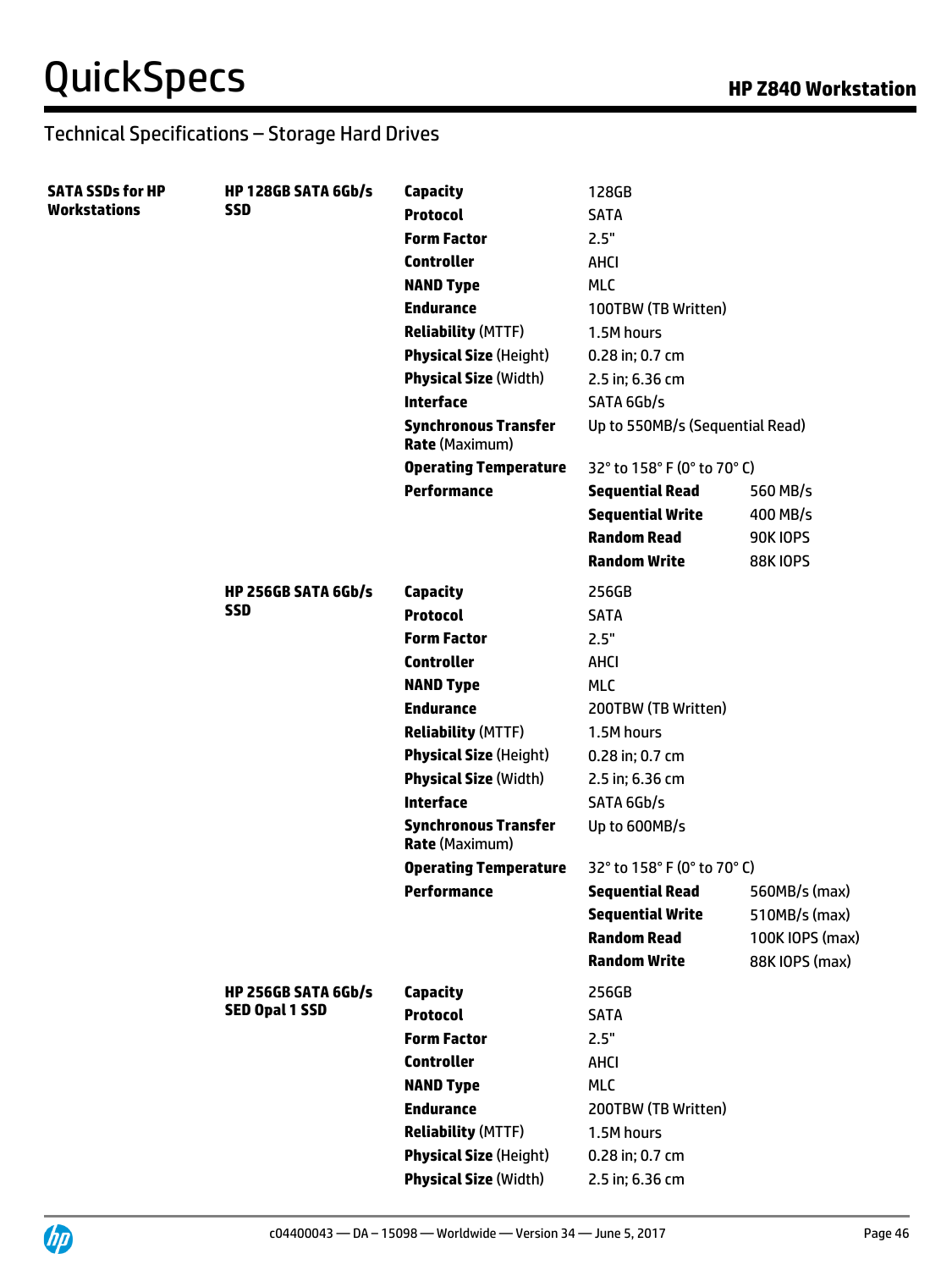|                              | <b>Interface</b>                                     | 6Gb/s SATA                      |                  |
|------------------------------|------------------------------------------------------|---------------------------------|------------------|
|                              | <b>Synchronous Transfer</b><br><b>Rate (Maximum)</b> | Up to 550MB/s (Sequential Read) |                  |
|                              | <b>Operating Temperature</b>                         | 32° to 158° F (0° to 70° C)     |                  |
|                              | <b>Performance</b>                                   | <b>Sequential Read</b>          | 560MB/s          |
|                              |                                                      | <b>Sequential Write</b>         | 510 MB/s         |
|                              |                                                      | <b>Random Read</b>              | <b>100KIOPS</b>  |
|                              |                                                      | <b>Random Write</b>             | <b>88K10PS</b>   |
|                              | <b>Self-Encrypting Drive</b>                         | OPAL <sub>1</sub>               |                  |
|                              | <b>Support</b>                                       |                                 |                  |
| <b>HP 512GB SATA 6Gb/s</b>   | Capacity                                             | 512GB                           |                  |
| <b>SSD</b>                   | <b>Protocol</b>                                      | <b>SATA</b>                     |                  |
|                              | <b>Form Factor</b>                                   | 2.5"                            |                  |
|                              | <b>Controller</b>                                    | AHCI                            |                  |
|                              | <b>NAND Type</b>                                     | <b>MLC</b>                      |                  |
|                              | <b>Endurance</b>                                     | 300TBW (TB Written)             |                  |
|                              | <b>Reliability (MTTF)</b>                            | 1.5M hours                      |                  |
|                              | <b>Physical Size (Height)</b>                        | 0.28 in; 0.7 cm                 |                  |
|                              | <b>Physical Size (Width)</b>                         | 2.5 in; 6.36 cm                 |                  |
|                              | <b>Interface</b>                                     | SATA 6Gb/s                      |                  |
|                              | <b>Synchronous Transfer</b><br><b>Rate (Maximum)</b> | Up to 550MB/s (Sequential Read) |                  |
|                              | <b>Operating Temperature</b>                         | 32° to 158° F (0° to 70° C)     |                  |
|                              | <b>Performance</b>                                   | <b>Sequential Read</b>          | 560 MB/s         |
|                              |                                                      | <b>Sequential Write</b>         | 510 MB/s         |
|                              |                                                      | <b>Random Read</b>              | <b>100KIOPS</b>  |
|                              |                                                      | <b>Random Write</b>             | <b>88K10PS</b>   |
| <b>HP 512GB SATA SED SSD</b> | Capacity                                             | 512GB                           |                  |
|                              | <b>Protocol</b>                                      | <b>SATA</b>                     |                  |
|                              | <b>Form Factor</b>                                   | 2.5"                            |                  |
|                              | <b>Controller</b>                                    | AHCI                            |                  |
|                              | <b>NAND Type</b>                                     | <b>MLC</b>                      |                  |
|                              | <b>Endurance</b>                                     | 300TBW (TB Written)             |                  |
|                              | <b>Reliability (MTTF)</b>                            | 1.5M hours                      |                  |
|                              | <b>Physical Size (Height)</b>                        | 0.28 in; 0.7 cm                 |                  |
|                              | <b>Physical Size (Width)</b>                         | 2.5 in; 6.36 cm                 |                  |
|                              | <b>Interface</b>                                     | SATA 6Gb/s                      |                  |
|                              | <b>Synchronous Transfer</b><br><b>Rate (Maximum)</b> | Up to 600MB/s                   |                  |
|                              | <b>Operating Temperature</b>                         | 32° to 158° F (0° to 70° C)     |                  |
|                              | <b>Performance</b>                                   | <b>Sequential Read</b>          | 560 MB/s         |
|                              |                                                      | <b>Sequential Write</b>         | 510 MB/s         |
|                              |                                                      | <b>Random Read</b>              | <b>100K IOPS</b> |
|                              |                                                      | <b>Random Write</b>             | <b>88K10PS</b>   |

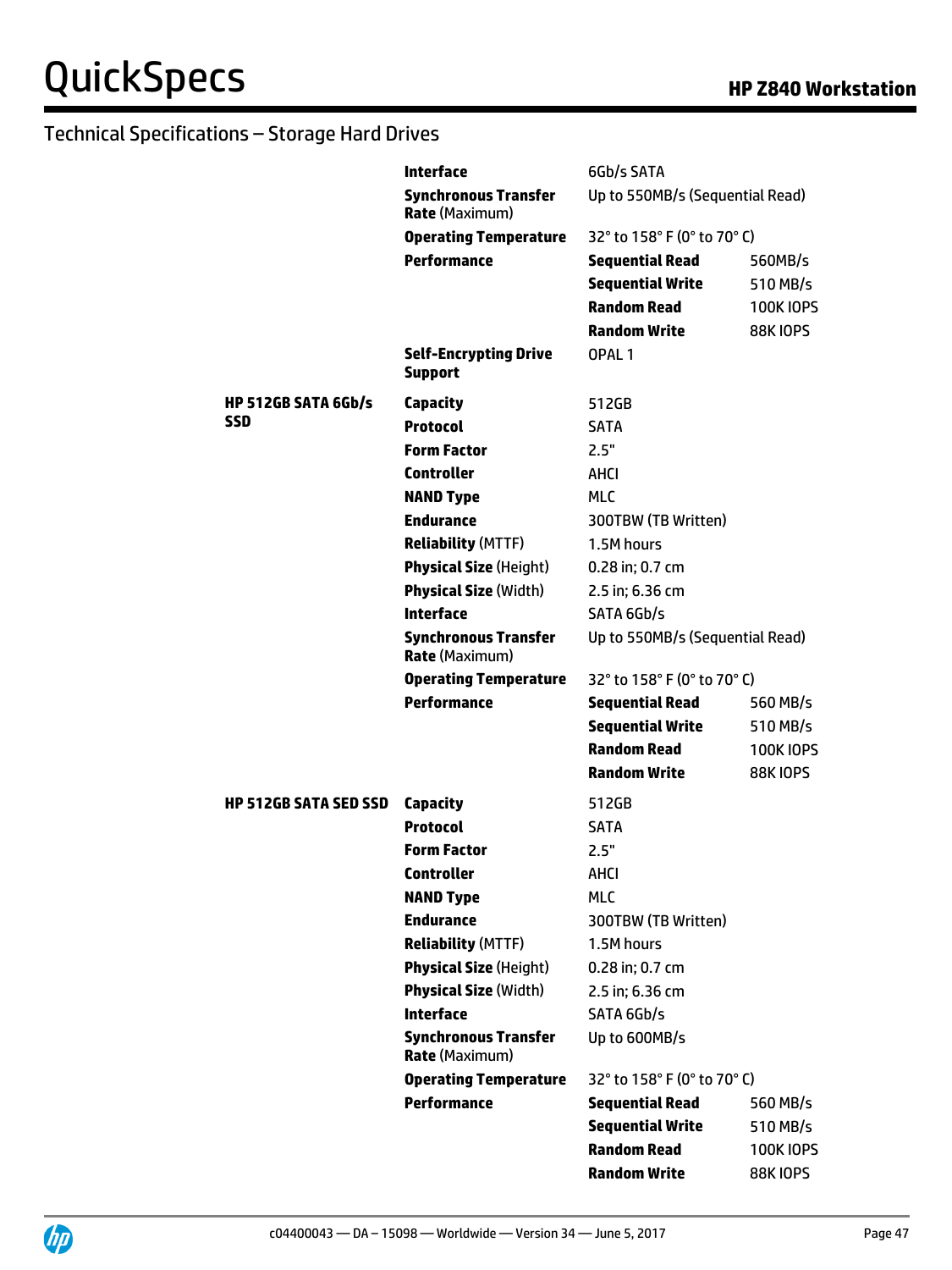|                              | <b>Self-Encrypting Drive</b><br><b>Support</b>       | OPAL 1 and 2                    |                  |
|------------------------------|------------------------------------------------------|---------------------------------|------------------|
| <b>HP 1TB SATA 6Gb/s SSD</b> | <b>Capacity</b>                                      | 1TB                             |                  |
|                              | <b>Protocol</b>                                      | SATA                            |                  |
|                              | <b>Form Factor</b>                                   | 2.5"                            |                  |
|                              | <b>Controller</b>                                    | AHCI                            |                  |
|                              | <b>NAND Type</b>                                     | <b>MLC</b>                      |                  |
|                              | <b>Endurance</b>                                     | 400TBW (TB Written)             |                  |
|                              | <b>Reliability (MTTF)</b>                            | 1.5M hours                      |                  |
|                              | <b>Physical Size (Height)</b>                        | 0.28 in; 0.7 cm                 |                  |
|                              | <b>Physical Size (Width)</b>                         | 2.5 in; 6.36 cm                 |                  |
|                              | <b>Interface</b>                                     | SATA 6Gb/s                      |                  |
|                              | <b>Synchronous Transfer</b><br><b>Rate (Maximum)</b> | Up to 550MB/s (Sequential Read) |                  |
|                              | <b>Operating Temperature</b>                         | 32° to 158° F (0° to 70° C)     |                  |
|                              | <b>Performance</b>                                   | <b>Sequential Read</b>          | 560 MB/s         |
|                              |                                                      | <b>Sequential Write</b>         | 510 MB/s         |
|                              |                                                      | <b>Random Read</b>              | <b>100K IOPS</b> |
|                              |                                                      | <b>Random Write</b>             | <b>88K10PS</b>   |
| <b>HP 2TB SATA 6Gb/s SSD</b> | <b>Capacity</b>                                      | 2TB                             |                  |
|                              | <b>Protocol</b>                                      | <b>SATA</b>                     |                  |
|                              | <b>Form Factor</b>                                   | 2.5"                            |                  |
|                              | <b>Controller</b>                                    | <b>AHCI</b>                     |                  |
|                              | <b>NAND Type</b>                                     | 3D TLC                          |                  |
|                              | <b>Endurance</b>                                     | 400TBW (TB Written)             |                  |
|                              | <b>Reliability (MTTF)</b>                            | 1.5M hours                      |                  |
|                              | <b>Physical Size (Height)</b>                        | 0.28 in; 0.7 cm                 |                  |
|                              | <b>Physical Size (Width)</b>                         | 2.5 in; 6.36 cm                 |                  |
|                              | <b>Interface</b>                                     | SATA 6Gb/s                      |                  |
|                              | <b>Synchronous Transfer</b><br><b>Rate</b> (Maximum) | Up to 550MB/s (Sequential Read) |                  |
|                              | <b>Operating Temperature</b>                         | 32° to 158° F (0° to 70° C)     |                  |
|                              | <b>Performance</b>                                   | <b>Sequential Read</b>          | 530 MB/s         |
|                              |                                                      | <b>Sequential Write</b>         | 500 MB/s         |
|                              |                                                      | <b>Random Read</b>              | <b>92K10PS</b>   |
|                              |                                                      | <b>Random Write</b>             | <b>83K10PS</b>   |
| <b>HP Enterprise Class</b>   | <b>Capacity</b>                                      | 240GB                           |                  |
| 240GB SATA SSD               | <b>Protocol</b>                                      | <b>SATA</b>                     |                  |
|                              | <b>Form Factor</b>                                   | 2.5"                            |                  |
|                              | <b>Controller</b>                                    | AHCI                            |                  |
|                              | <b>NAND Type</b>                                     | <b>MLC</b>                      |                  |
|                              | <b>Endurance</b>                                     | 920TBW (TB Written)             |                  |
|                              | <b>Reliability (MTTF)</b>                            | 2.0M hours                      |                  |
|                              | <b>Physical Size (Height)</b>                        | 0.28 in; 0.7 cm                 |                  |

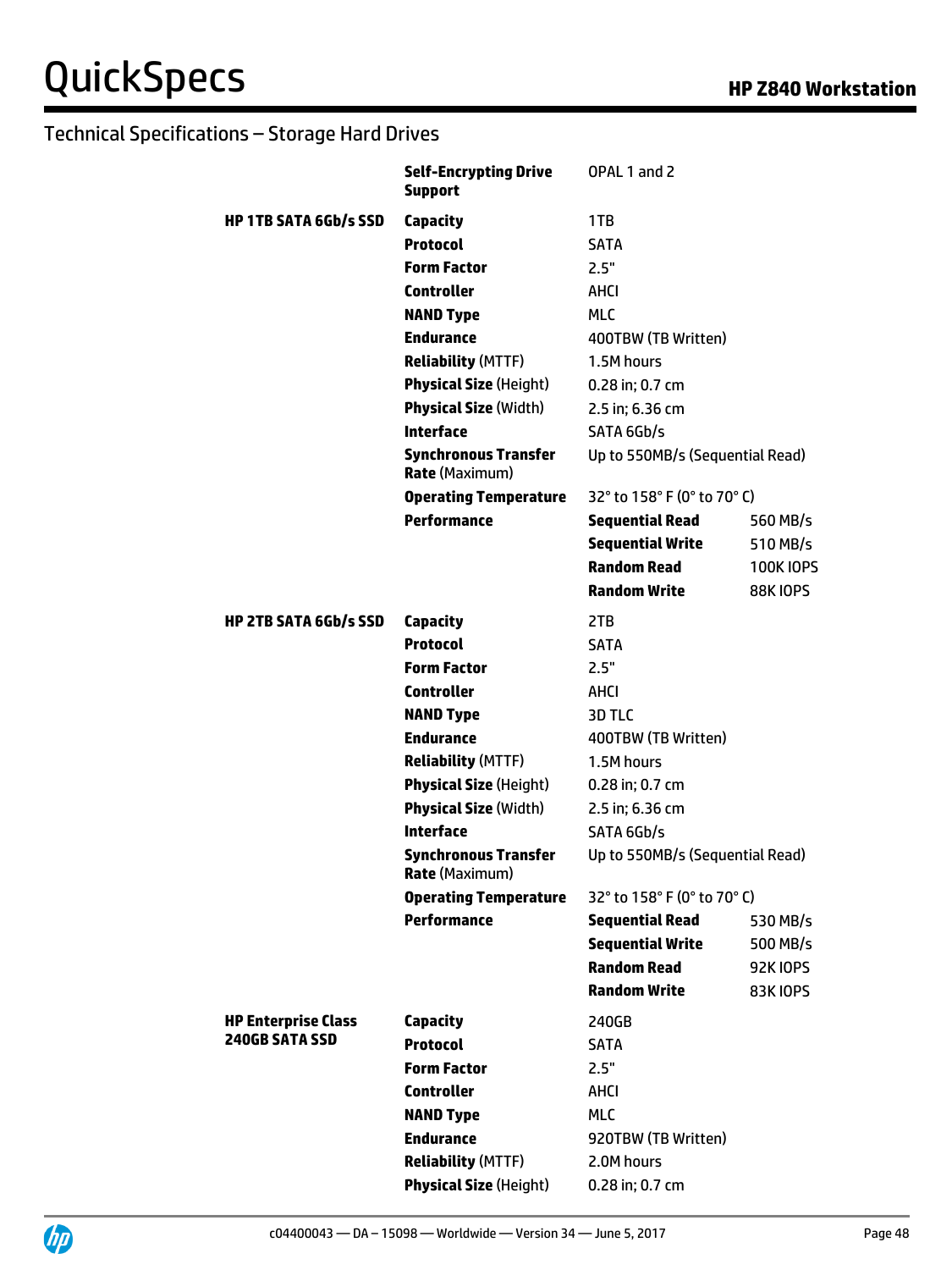|                         |                            | <b>Physical Size (Width)</b>                         | 2.5 in; 6.36 cm                                                   |                 |
|-------------------------|----------------------------|------------------------------------------------------|-------------------------------------------------------------------|-----------------|
|                         |                            | Interface                                            | 6Gb/s SATA                                                        |                 |
|                         |                            | <b>Synchronous Transfer</b><br><b>Rate (Maximum)</b> | Up to 600MB/s                                                     |                 |
|                         |                            | <b>Operating Temperature</b>                         | 32° to 158° F (0° to 70° C)                                       |                 |
|                         |                            | <b>Performance</b>                                   | <b>Sequential Read</b>                                            | 420 MB/s        |
|                         |                            |                                                      | <b>Sequential Write</b>                                           | 290 MB/s        |
|                         |                            |                                                      | <b>Random Read</b>                                                | <b>63K IOPS</b> |
|                         |                            |                                                      | <b>Random Write</b>                                               | <b>18K IOPS</b> |
|                         |                            | <b>Enterprise Class Features</b> High Endurance NAND | <b>Power Loss Protection</b><br><b>End-to-End Data Protection</b> |                 |
|                         | <b>HP Enterprise Class</b> | Capacity                                             | 480GB                                                             |                 |
|                         | <b>480GB SATA SSD</b>      | <b>Protocol</b>                                      | <b>SATA</b>                                                       |                 |
|                         |                            | <b>Form Factor</b>                                   | 2.5"                                                              |                 |
|                         |                            | <b>Controller</b>                                    | <b>AHCI</b>                                                       |                 |
|                         |                            | <b>NAND Type</b>                                     | <b>MLC</b>                                                        |                 |
|                         |                            | <b>Endurance</b>                                     | 1850TBW (TB Written)                                              |                 |
|                         |                            | <b>Reliability (MTTF)</b>                            | 2.0M hours                                                        |                 |
|                         |                            | <b>Physical Size (Height)</b>                        | 0.28 in; 0.7 cm                                                   |                 |
|                         |                            | <b>Physical Size (Width)</b>                         | 2.5 in; 6.36 cm                                                   |                 |
|                         |                            | <b>Interface</b>                                     | 6Gb/s SATA                                                        |                 |
|                         |                            | <b>Synchronous Transfer</b><br><b>Rate (Maximum)</b> | Up to 600MB/s                                                     |                 |
|                         |                            | <b>Operating Temperature</b>                         | 32° to 158° F (0° to 70° C)                                       |                 |
|                         |                            | <b>Performance</b>                                   | <b>Sequential Read</b>                                            | 420 MB/s        |
|                         |                            |                                                      | <b>Sequential Write</b>                                           | 380 MB/s        |
|                         |                            |                                                      | <b>Random Read</b>                                                | <b>63K IOPS</b> |
|                         |                            |                                                      | <b>Random Write</b>                                               | <b>23K10PS</b>  |
|                         |                            | <b>Enterprise Class Features</b> High Endurance NAND | <b>Power Loss Protection</b><br><b>End-to-End Data Protection</b> |                 |
| <b>PCIe SSDs for HP</b> | <b>HP Z Turbo Drive G2</b> | Capacity                                             | 256GB                                                             |                 |
| <b>Workstations</b>     | <b>256GB SSD</b>           | <b>Protocol</b>                                      | <b>PCIe</b>                                                       |                 |
|                         |                            | <b>Form Factor</b>                                   | Half-height, half-length                                          |                 |
|                         |                            | <b>Controller</b>                                    | <b>NVMe</b>                                                       |                 |
|                         |                            | <b>NAND Type</b>                                     | <b>MLC</b>                                                        |                 |
|                         |                            | <b>Endurance</b>                                     | 146TB                                                             |                 |
|                         |                            | <b>Reliability (MTBF)</b>                            | 1.5M hours                                                        |                 |
|                         |                            | <b>Interface</b>                                     | PCI Express 3.0 x4 electrical x4 physical                         |                 |
|                         |                            | <b>Operating Temperature</b>                         | 32° to 158° F (0° to 70° C)                                       |                 |
|                         |                            | <b>Performance</b>                                   | <b>Sequential Read</b>                                            | 2150 MB/s       |
|                         |                            |                                                      | <b>Sequential Write</b>                                           | 1260 MB/s       |
|                         |                            |                                                      | <b>Random Read</b>                                                | 300K IOPS       |

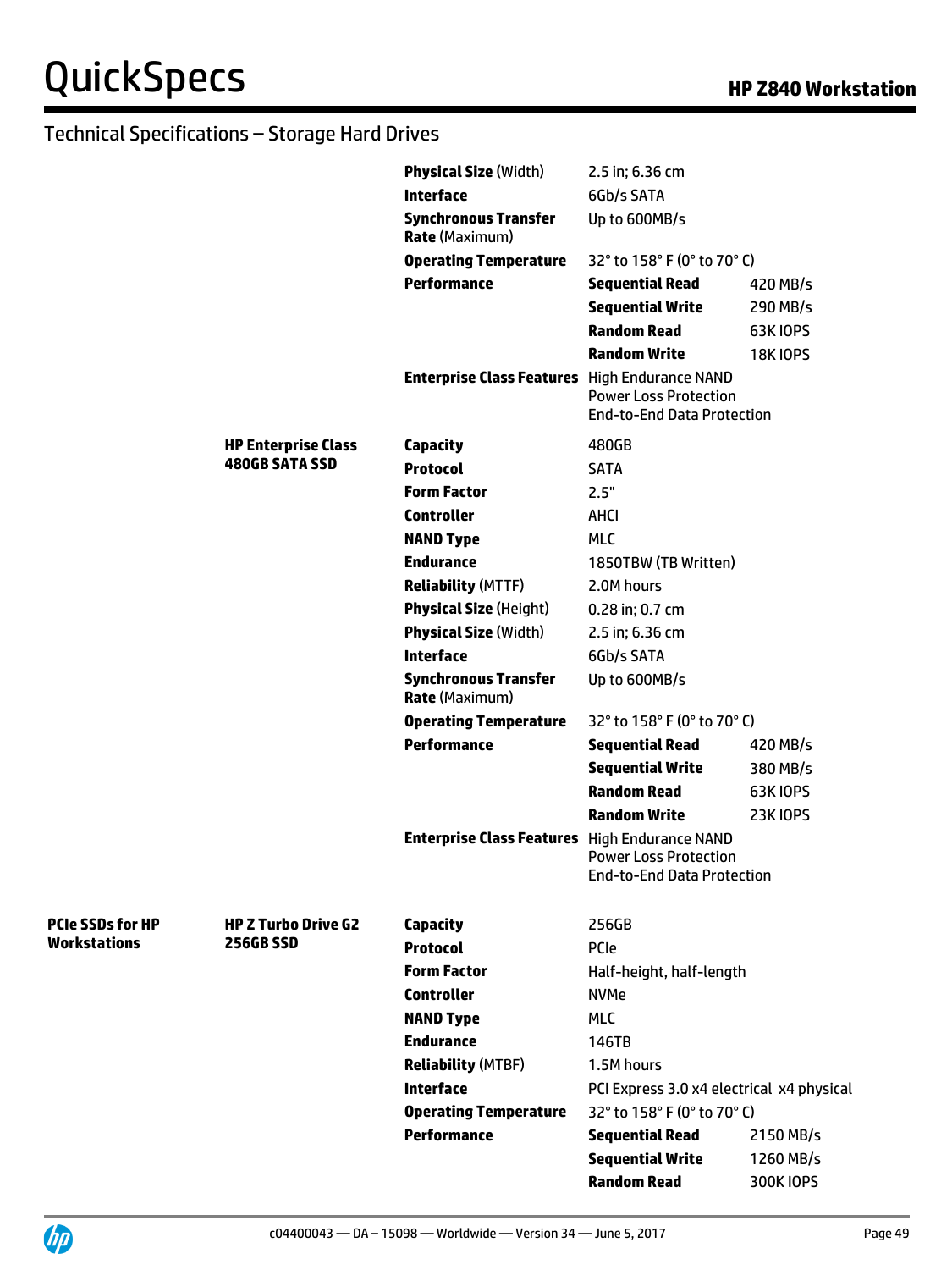|                                |                              | <b>Random Write</b>                       | <b>100KIOPS</b>                   |
|--------------------------------|------------------------------|-------------------------------------------|-----------------------------------|
| <b>HP Z Turbo Drive G2</b>     | <b>Capacity</b>              | 512GB                                     |                                   |
| 512GB SSD                      | <b>Protocol</b>              | <b>PCIe</b>                               |                                   |
|                                | <b>Form Factor</b>           | Half-height, half-length                  |                                   |
|                                | <b>Controller</b>            | <b>NVMe</b>                               |                                   |
|                                | <b>NAND Type</b>             | <b>MLC</b>                                |                                   |
|                                | <b>Endurance</b>             | 292TB                                     |                                   |
|                                | <b>Reliability (MTBF)</b>    | 1.5M hours                                |                                   |
|                                | <b>Interface</b>             | PCI Express 3.0 x4 electrical x4 physical |                                   |
|                                | <b>Operating Temperature</b> | 32° to 158° F (0° to 70° C)               |                                   |
|                                | <b>Performance</b>           | <b>Sequential Read</b>                    | 2150 MB/s                         |
|                                |                              | <b>Sequential Write</b>                   | 1550 MB/s                         |
|                                |                              | <b>Random Read</b>                        | 300K IOPS                         |
|                                |                              | <b>Random Write</b>                       | <b>100KIOPS</b>                   |
| <b>HP Z Turbo Drive G2 1TB</b> | <b>Capacity</b>              | 1TB                                       |                                   |
| <b>SSD</b>                     | <b>Protocol</b>              | PCIe                                      |                                   |
|                                | <b>Form Factor</b>           | Half-height, half-length                  |                                   |
|                                | <b>Controller</b>            | <b>NVMe</b>                               |                                   |
|                                | <b>NAND Type</b>             | <b>MLC</b>                                |                                   |
|                                | <b>Endurance</b>             | 600TB                                     |                                   |
|                                | <b>Reliability (MTTF)</b>    | 1.5M hours                                |                                   |
|                                | <b>Interface</b>             | PCI Express 3.0 x4 electrical x4 physical |                                   |
|                                | <b>Operating Temperature</b> | 32° to 158° F (0° to 70° C)               |                                   |
|                                | <b>Performance</b>           | <b>Sequential Read</b>                    | 2500 MB/s                         |
|                                |                              | <b>Sequential Write</b>                   | 1550 MB/s                         |
|                                |                              | <b>Random Read</b>                        | 210K IOPS                         |
|                                |                              | <b>Random Write</b>                       | <b>130K IOPS</b>                  |
| <b>HP Z Turbo Drive G2</b>     | Capacity                     | 256GB                                     |                                   |
| 256GB TLC SSD                  | <b>Protocol</b>              | PCIe                                      |                                   |
|                                | <b>Form Factor</b>           | M.2 in Half-height, half-length card      |                                   |
|                                | <b>Controller</b>            | <b>NVMe</b>                               |                                   |
|                                | <b>NAND Type</b>             | 3D TLC                                    |                                   |
|                                | <b>Endurance</b>             | 75TBW (TB Written)                        |                                   |
|                                | <b>Reliability (MTBF)</b>    | 1.5M hours                                |                                   |
|                                | <b>Interface</b>             | PCI Express 3.0 x4 electrical x4 physical |                                   |
|                                | <b>Operating Temperature</b> | 32° to 158° F (0° to 70° C)               |                                   |
|                                | <b>Performance</b>           | <b>Sequential Read</b>                    | 2800 MB/s                         |
|                                |                              | <b>Sequential Write</b>                   | 320 MB/s (1100 MB/s<br>max/Turbo) |
|                                |                              | <b>Random Read</b>                        | <b>250K IOPS</b>                  |
|                                |                              | <b>Random Write</b>                       | <b>180K IOPS</b>                  |
|                                |                              |                                           |                                   |

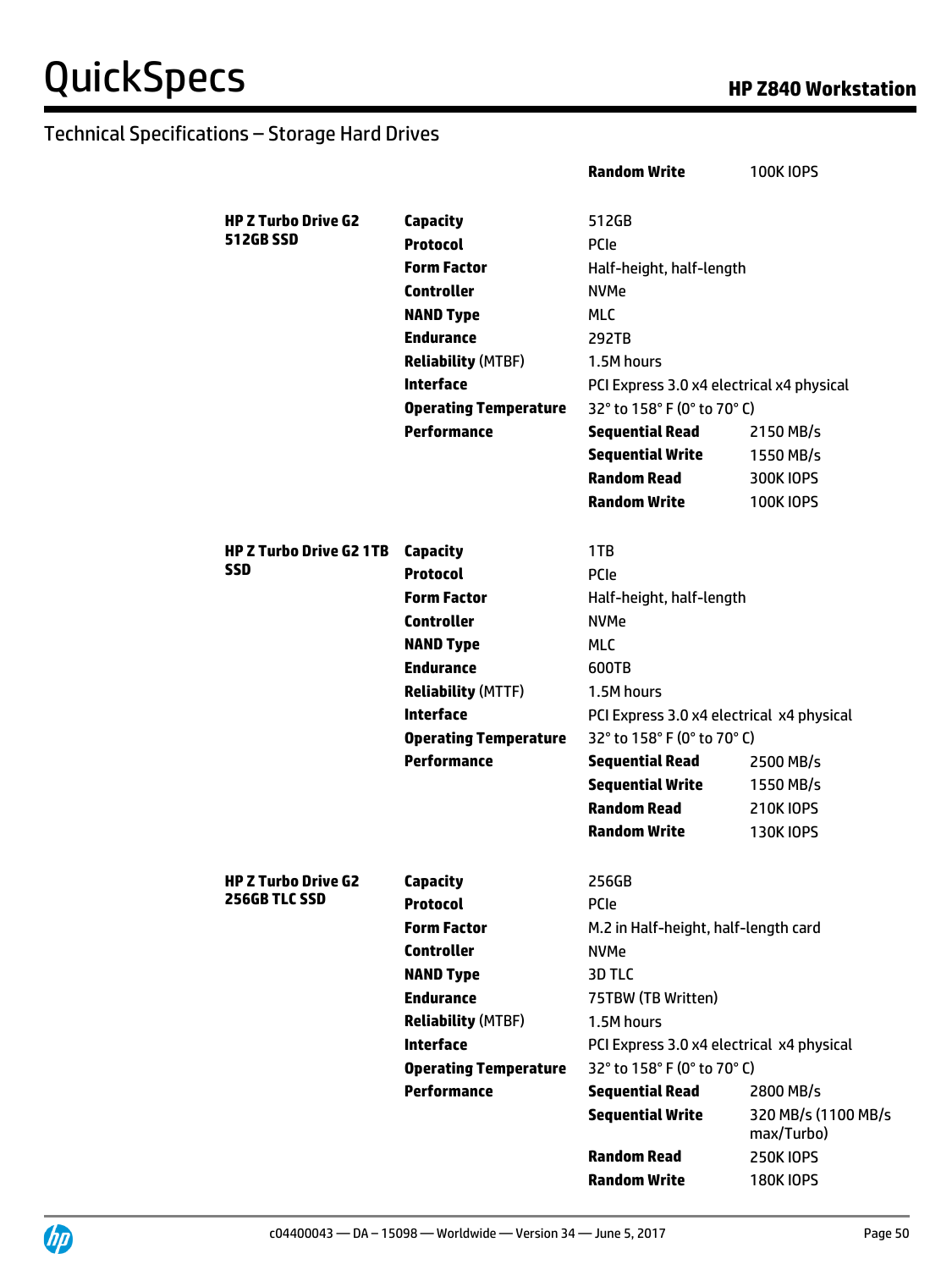| <b>HP Z Turbo Drive G2</b><br>512GB TLC SSD          | <b>Capacity</b><br><b>Protocol</b><br><b>Form Factor</b><br><b>Controller</b><br><b>NAND Type</b><br><b>Endurance</b><br><b>Reliability (MTBF)</b><br>Interface<br><b>Operating Temperature</b><br><b>Performance</b>        | 512GB<br>PCIe<br>M.2 in Half-height, half-length card<br><b>NVMe</b><br>3D TLC<br>150TBW (TB Written)<br>1.5M hours<br>PCI Express 3.0 x4 electrical x4 physical<br>32° to 158° F (0° to 70° C)<br><b>Sequential Read</b><br>2800 MB/s                                   |                                                              |  |
|------------------------------------------------------|------------------------------------------------------------------------------------------------------------------------------------------------------------------------------------------------------------------------------|--------------------------------------------------------------------------------------------------------------------------------------------------------------------------------------------------------------------------------------------------------------------------|--------------------------------------------------------------|--|
|                                                      |                                                                                                                                                                                                                              | <b>Sequential Write</b>                                                                                                                                                                                                                                                  | 660 MB/s (1600 MB/s<br>max/Turbo)                            |  |
|                                                      |                                                                                                                                                                                                                              | <b>Random Read</b>                                                                                                                                                                                                                                                       | <b>260KIOPS</b>                                              |  |
|                                                      |                                                                                                                                                                                                                              | <b>Random Write</b>                                                                                                                                                                                                                                                      | <b>260KIOPS</b>                                              |  |
| <b>HP Z Turbo Drive G2 1TB</b><br><b>SSD</b>         | <b>Capacity</b><br><b>Protocol</b><br><b>Form Factor</b><br><b>Controller</b><br><b>NAND Type</b><br><b>Endurance</b><br><b>Reliability (MTTF)</b><br><b>Interface</b><br><b>Operating Temperature</b><br><b>Performance</b> | 1TB<br>PCIe<br>M.2 in Half-height, half-length card<br><b>NVMe</b><br>3D TLC<br>300TBW (TB Written)<br>1.5M hours<br>PCI Express 3.0 x4 electrical x4 physical<br>32° to 158° F (0° to 70° C)<br><b>Sequential Read</b><br><b>Sequential Write</b><br><b>Random Read</b> | 3000 MB/s<br>1150 MB/s (1700 MB/s<br>max/Turbo)<br>360K IOPS |  |
|                                                      |                                                                                                                                                                                                                              | <b>Random Write</b>                                                                                                                                                                                                                                                      | 330K IOPS                                                    |  |
| <b>HP Z Turbo Drive Quad</b><br>Pro 2x256GB PCIe SSD | <b>Capacity</b><br><b>Protocol</b><br><b>Form Factor</b><br><b>Controller</b><br><b>NAND Type</b><br><b>Endurance</b><br><b>Reliability (MTTF)</b><br><b>Interface</b><br><b>Operating Temperature</b><br><b>Performance</b> | 512GB<br>PCIe<br>PCIe Card, Full Height PCIe Slot<br><b>NVMe</b><br><b>MLC</b><br>146TB<br>1.5M hours<br>PCIe Gen3 x4 architecture<br>32° to 158° F (0° to 70° C)<br><b>Sequential Read</b><br><b>Sequential Write</b><br><b>Random Read</b>                             | 2150 MB/s<br>1260 MB/s<br>300K IOPS                          |  |
|                                                      |                                                                                                                                                                                                                              | <b>Random Write</b>                                                                                                                                                                                                                                                      | <b>100K IOPS</b>                                             |  |

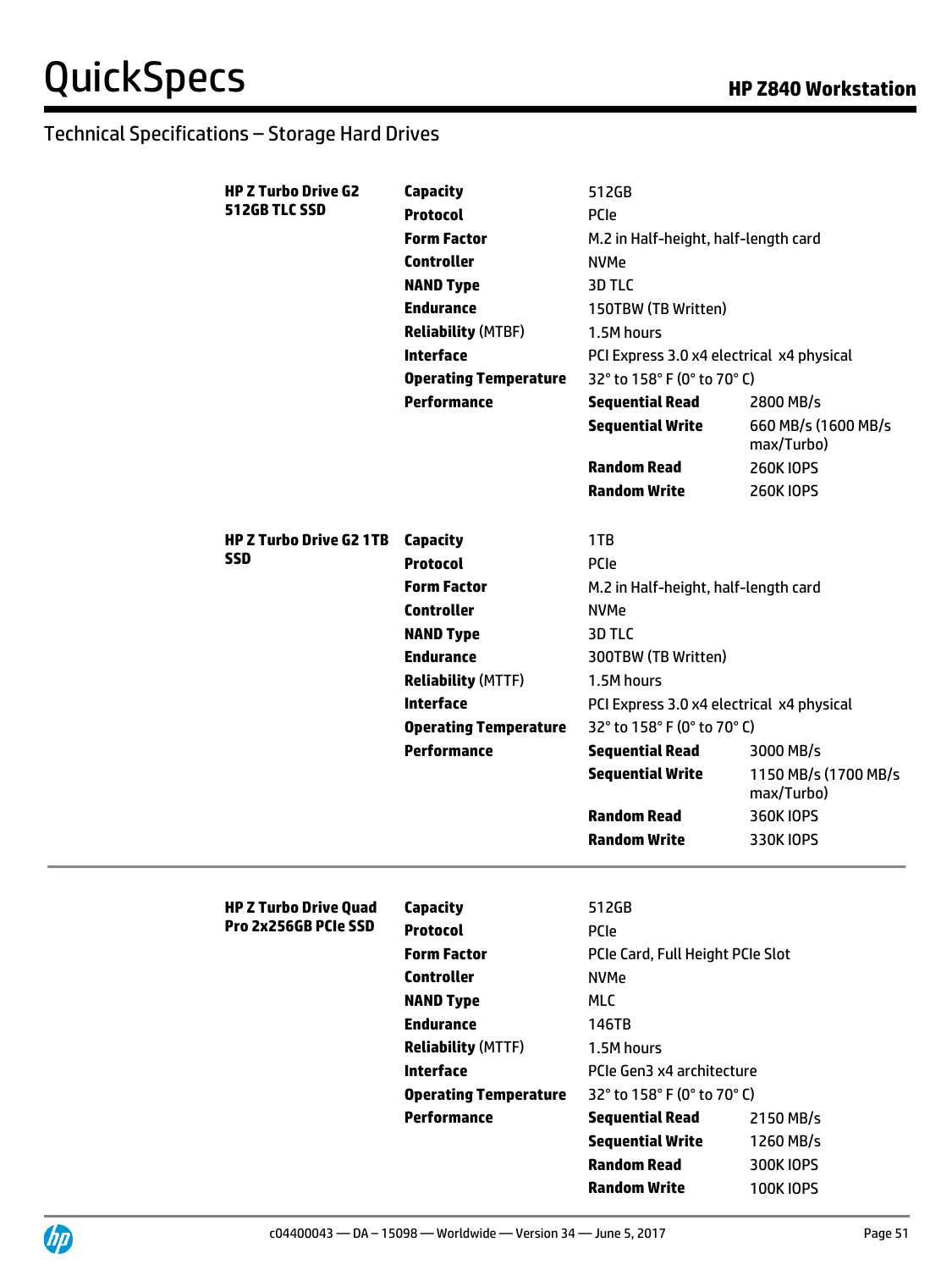| <b>HP Z Turbo Drive Quad</b>                       | <b>Capacity</b>                                    | 1TB                                                                      |                                  |
|----------------------------------------------------|----------------------------------------------------|--------------------------------------------------------------------------|----------------------------------|
| Pro 2x512GB PCIe SSD                               | <b>Protocol</b>                                    | <b>PCIe</b>                                                              |                                  |
|                                                    | <b>Form Factor</b>                                 | PCIe Card, Full Height PCIe Slot                                         |                                  |
|                                                    | <b>Controller</b>                                  | <b>NVMe</b>                                                              |                                  |
|                                                    | <b>NAND Type</b>                                   | MLC                                                                      |                                  |
|                                                    | <b>Endurance</b>                                   | 292TB                                                                    |                                  |
|                                                    | <b>Reliability (MTTF)</b>                          | 1.5M hours                                                               |                                  |
|                                                    | <b>Interface</b>                                   | PCIe Gen3 x4 architecture                                                |                                  |
|                                                    | <b>Operating Temperature</b>                       | 32° to 158° F (0° to 70° C)                                              |                                  |
|                                                    | <b>Performance</b>                                 | <b>Sequential Read</b>                                                   | 2150 MB/s                        |
|                                                    |                                                    | <b>Sequential Write</b>                                                  | 1550 MB/s                        |
|                                                    |                                                    | <b>Random Read</b>                                                       | 300K IOPS                        |
|                                                    |                                                    | <b>Random Write</b>                                                      | <b>100KIOPS</b>                  |
|                                                    |                                                    |                                                                          |                                  |
| <b>HP Z Turbo Drive Quad</b><br>Pro 2x1TB PCIe SSD | <b>Capacity</b><br><b>Protocol</b>                 | 2TB<br><b>PCIe</b>                                                       |                                  |
|                                                    | <b>Form Factor</b>                                 | PCIe Card, Full Height PCIe Slot                                         |                                  |
|                                                    | <b>Controller</b>                                  | <b>NVMe</b>                                                              |                                  |
|                                                    | <b>NAND Type</b>                                   | <b>MLC</b>                                                               |                                  |
|                                                    | <b>Endurance</b>                                   | 600TB                                                                    |                                  |
|                                                    | <b>Interface</b>                                   | PCI Express 3.0 x4 electrical x4 physical                                |                                  |
|                                                    | <b>Operating Temperature</b>                       | 32° to 158° F (0° to 70° C)                                              |                                  |
|                                                    | <b>Performance</b>                                 | <b>Sequential Read</b>                                                   | 3200 MB/s                        |
|                                                    |                                                    | <b>Sequential Write</b>                                                  | 1800 MB/s                        |
|                                                    |                                                    | <b>Random Read</b>                                                       | 430K IOPS                        |
|                                                    |                                                    | <b>Random Write</b>                                                      | 320K IOPS                        |
|                                                    |                                                    |                                                                          |                                  |
| <b>HP Z Turbo Drive G2</b>                         | Capacity                                           | 256GB                                                                    |                                  |
| 256GB TLC SSD                                      | <b>Protocol</b>                                    | PCIe                                                                     |                                  |
|                                                    | <b>Form Factor</b>                                 | M.2 in Half-height, half-length card                                     |                                  |
|                                                    | <b>Controller</b>                                  | <b>NVMe</b>                                                              |                                  |
|                                                    | <b>NAND Type</b>                                   | 3D TLC                                                                   |                                  |
|                                                    | <b>Endurance</b>                                   | 75TBW (TB Written)                                                       |                                  |
|                                                    | <b>Reliability (MTBF)</b>                          | 1.5M hours                                                               |                                  |
|                                                    | <b>Interface</b>                                   | PCI Express 3.0 x4 electrical x4 physical<br>32° to 158° F (0° to 70° C) |                                  |
|                                                    | <b>Operating Temperature</b><br><b>Performance</b> |                                                                          |                                  |
|                                                    |                                                    | <b>Sequential Read</b><br><b>Sequential Write</b>                        | 2800 MB/s<br>320 MB/s (1100 MB/s |
|                                                    |                                                    |                                                                          | max/Turbo)                       |
|                                                    |                                                    | <b>Random Read</b>                                                       | <b>250K IOPS</b>                 |
|                                                    |                                                    | <b>Random Write</b>                                                      | <b>180K IOPS</b>                 |
|                                                    | <b>Capacity</b>                                    | 512GB                                                                    |                                  |
|                                                    |                                                    |                                                                          |                                  |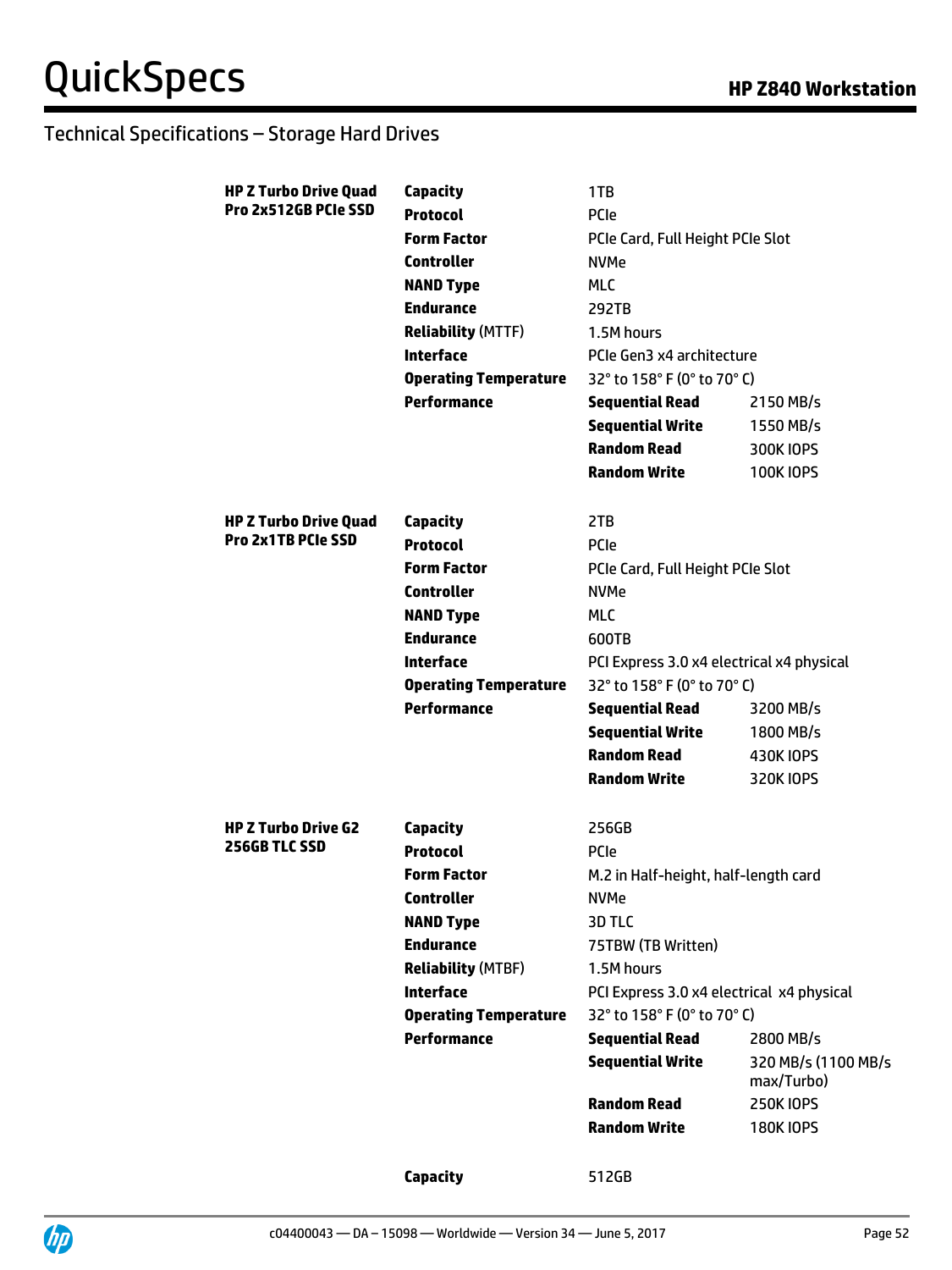| <b>HP Z Turbo Drive G2</b>     | <b>Protocol</b>                                | <b>PCIe</b>                               |                                    |
|--------------------------------|------------------------------------------------|-------------------------------------------|------------------------------------|
| 512GB TLC SSD                  | <b>Form Factor</b>                             | M.2 in Half-height, half-length card      |                                    |
|                                | <b>Controller</b>                              | <b>NVMe</b>                               |                                    |
|                                | <b>NAND Type</b>                               | 3D TLC                                    |                                    |
|                                | <b>Endurance</b>                               | 150TBW (TB Written)                       |                                    |
|                                | <b>Reliability (MTBF)</b>                      | 1.5M hours                                |                                    |
|                                | <b>Interface</b>                               | PCI Express 3.0 x4 electrical x4 physical |                                    |
|                                | <b>Operating Temperature</b>                   | 32° to 158° F (0° to 70° C)               |                                    |
|                                | <b>Performance</b>                             | <b>Sequential Read</b>                    | 2800 MB/s                          |
|                                |                                                | <b>Sequential Write</b>                   | 660 MB/s (1600 MB/s<br>max/Turbo)  |
|                                |                                                | <b>Random Read</b>                        | <b>260K IOPS</b>                   |
|                                |                                                | <b>Random Write</b>                       | <b>260KIOPS</b>                    |
| <b>HP Z Turbo Drive G2 1TB</b> | <b>Capacity</b>                                | 1TB                                       |                                    |
| <b>TLC SSD</b>                 | <b>Protocol</b>                                | PCIe                                      |                                    |
|                                | <b>Form Factor</b>                             | M.2 in Half-height, half-length card      |                                    |
|                                | <b>Controller</b>                              | <b>NVMe</b>                               |                                    |
|                                | <b>NAND Type</b>                               | 3D TLC                                    |                                    |
|                                | <b>Endurance</b>                               | 300TBW (TB Written)                       |                                    |
|                                | <b>Reliability (MTBF)</b>                      | 1.5M hours                                |                                    |
|                                | <b>Interface</b>                               | PCI Express 3.0 x4 electrical x4 physical |                                    |
|                                | <b>Operating Temperature</b>                   | 32° to 158° F (0° to 70° C)               |                                    |
|                                | <b>Performance</b>                             | <b>Sequential Read</b>                    | 3000 MB/s                          |
|                                |                                                | <b>Sequential Write</b>                   | 1150 MB/s (1700 MB/s<br>max/Turbo) |
|                                |                                                | <b>Random Read</b>                        | 360K IOPS                          |
|                                |                                                | <b>Random Write</b>                       | 330K IOPS                          |
| <b>HP Z Turbo Drive G2</b>     | <b>Capacity</b>                                | 256GB                                     |                                    |
| 256GB SED SSD                  | <b>Protocol</b>                                | PCIe                                      |                                    |
|                                | <b>Form Factor</b>                             | Half-height, half-length                  |                                    |
|                                | <b>Controller</b>                              | <b>NVMe</b>                               |                                    |
|                                | <b>NAND Type</b>                               | <b>MLC</b>                                |                                    |
|                                | <b>Endurance</b>                               | 150TBW (TB Written)                       |                                    |
|                                | <b>Reliability (MTTF)</b>                      | 1.5M hours                                |                                    |
|                                | <b>Interface</b>                               | PCI Express 3.0 x4 electrical x4 physical |                                    |
|                                | <b>Operating Temperature</b>                   | 32° to 158° F (0° to 70° C)               |                                    |
|                                | <b>Performance</b>                             | <b>Sequential Read</b>                    | 3100 MB/s                          |
|                                |                                                | <b>Sequential Write</b>                   | 1400 MB/s                          |
|                                |                                                | <b>Random Read</b>                        | 330K IOPS                          |
|                                |                                                | <b>Random Write</b>                       | <b>280KIOPS</b>                    |
|                                | <b>Self-Encrypting Drive</b><br><b>Support</b> | OPAL <sub>2</sub>                         |                                    |

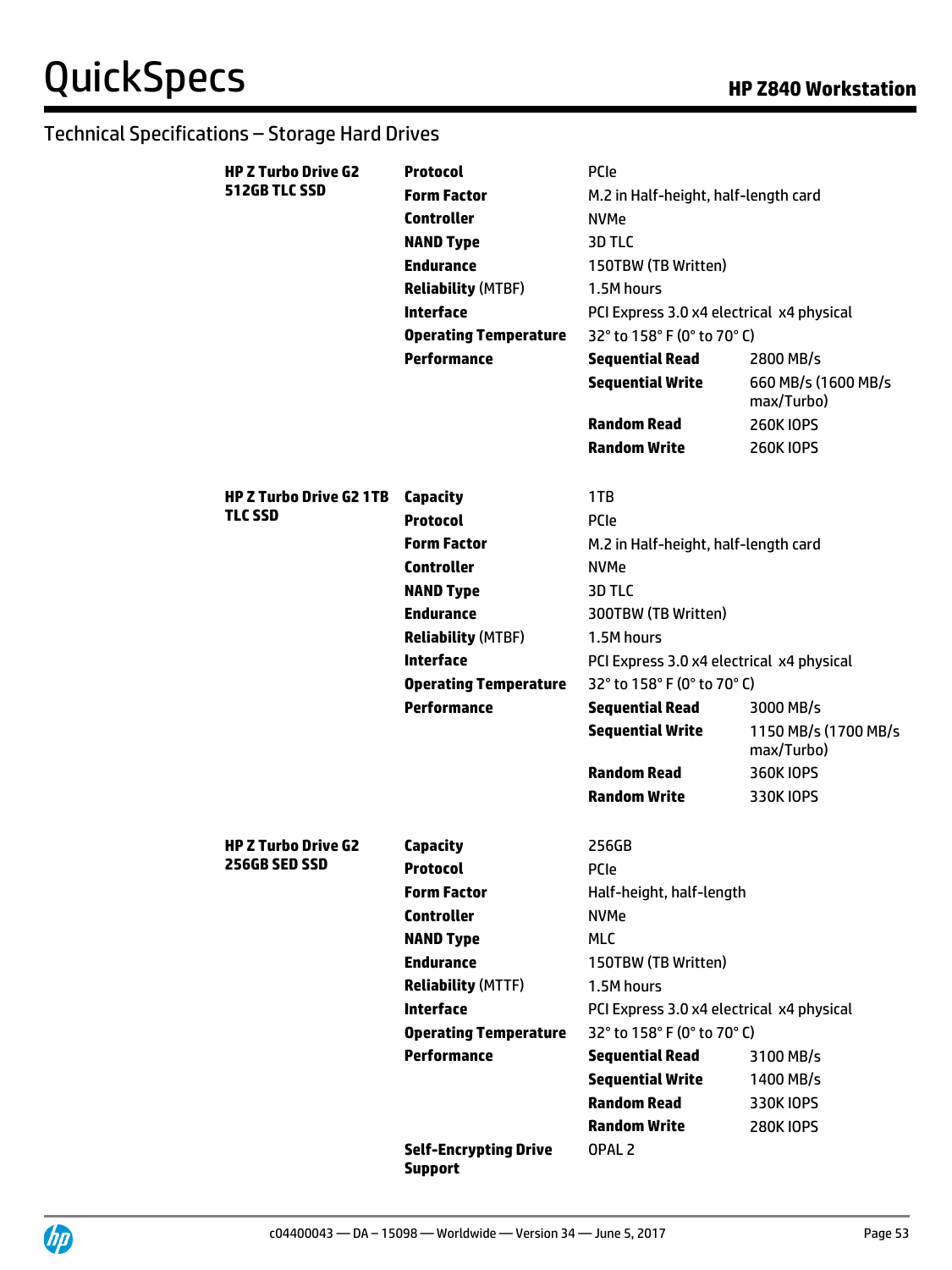| HP Z Turbo Drive G2<br>512GB SED SSD | <b>Capacity</b>                                | 512GB                                     |           |  |
|--------------------------------------|------------------------------------------------|-------------------------------------------|-----------|--|
|                                      | Protocol                                       | <b>PCIe</b>                               |           |  |
|                                      | <b>Form Factor</b>                             | Half-height, half-length                  |           |  |
|                                      | Controller                                     | <b>NVMe</b>                               |           |  |
|                                      | <b>NAND Type</b>                               | <b>MLC</b>                                |           |  |
|                                      | <b>Endurance</b>                               | 300TBW (TB Written)                       |           |  |
|                                      | <b>Reliability (MTBF)</b>                      | 1.5M hours                                |           |  |
|                                      | Interface                                      | PCI Express 3.0 x4 electrical x4 physical |           |  |
|                                      | <b>Operating Temperature</b>                   | 32° to 158° F (0° to 70° C)               |           |  |
|                                      | Performance                                    | <b>Sequential Read</b>                    | 3200 MB/s |  |
|                                      |                                                | <b>Sequential Write</b>                   | 1700 MB/s |  |
|                                      |                                                | <b>Random Read</b>                        | 330K IOPS |  |
|                                      |                                                | <b>Random Write</b>                       | 300K IOPS |  |
|                                      | <b>Self-Encrypting Drive</b><br><b>Support</b> | OPAL <sub>2</sub>                         |           |  |
|                                      |                                                |                                           |           |  |

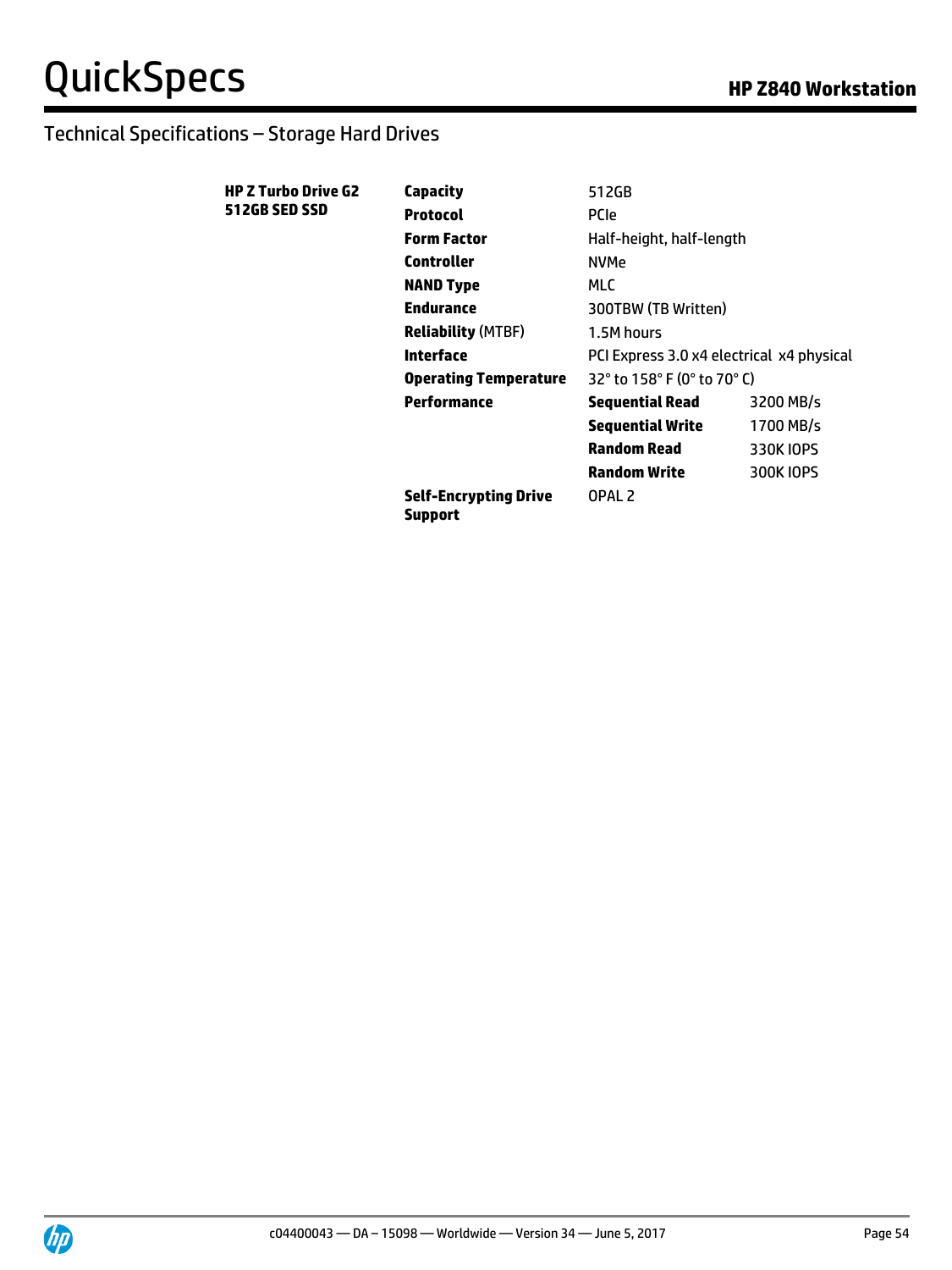| <b>HP Z Turbo Drive Quad</b> | Capacity                     | 256GB (one M.2 PCIe NVMe module)                                    |
|------------------------------|------------------------------|---------------------------------------------------------------------|
| Pro 256GB SSD module         | Interface                    | PCI Express 3.0 x4 electrical x4 physical                           |
|                              | <b>Operating Temperature</b> | 32° to 158° F (0° to 70° C)                                         |
| <b>HP Z Turbo Drive Quad</b> | Capacity                     | 512GB (one M.2 PCIe NVMe module)                                    |
| <b>Pro 512GB SSD module</b>  | Interface                    | PCI Express 3.0 x4 electrical x4 physical                           |
|                              | <b>Operating Temperature</b> | 32 $^{\circ}$ to 158 $^{\circ}$ F (0 $^{\circ}$ to 70 $^{\circ}$ C) |
| <b>HP Z Turbo Drive Quad</b> | Capacity                     | 1TB (one M.2 PCIe NVMe module)                                      |
| <b>Pro 1TB SSD module</b>    | Interface                    | PCI Express 3.0 x4 electrical x4 physical                           |
|                              | <b>Operating Temperature</b> | 32° to 158° F (0° to 70° C)                                         |

|     | Intel 750 Series AIC PCIe    Intel 750 Series AIC 400GB  Capacity |                              | 400GB                                                               |                  |
|-----|-------------------------------------------------------------------|------------------------------|---------------------------------------------------------------------|------------------|
| SSD | <b>PCIe SSD</b>                                                   | <b>Protocol</b>              | PCIe                                                                |                  |
|     |                                                                   | <b>Form Factor</b>           | PCIe Card, Half Height                                              |                  |
|     |                                                                   | <b>Controller</b>            | <b>NVMe</b>                                                         |                  |
|     |                                                                   | <b>NAND Type</b>             | <b>MLC</b>                                                          |                  |
|     |                                                                   | <b>Endurance</b>             | 127TBW (TB Written)                                                 |                  |
|     |                                                                   | <b>Reliability (MTBF)</b>    | 1.2M hours                                                          |                  |
|     |                                                                   | <b>Operating Temperature</b> | 32 $^{\circ}$ to 131 $^{\circ}$ F (0 $^{\circ}$ to 55 $^{\circ}$ C) |                  |
|     |                                                                   | <b>Performance</b>           | <b>Sequential Read</b>                                              | 2200 MB/s        |
|     |                                                                   |                              | <b>Sequential Write</b>                                             | 900 MB/s         |
|     |                                                                   |                              | <b>Random Read</b>                                                  | 430K IOPS        |
|     |                                                                   |                              | <b>Random Write</b>                                                 | <b>230K IOPS</b> |
|     | Intel 750 Series AIC 800GB Capacity                               |                              | 800GB                                                               |                  |
|     | <b>PCIe SSD</b>                                                   | <b>Protocol</b>              | PCIe                                                                |                  |
|     |                                                                   | <b>Form Factor</b>           | PCIe Card, Half Height                                              |                  |
|     |                                                                   |                              |                                                                     |                  |
|     |                                                                   | <b>Controller</b>            | <b>NVMe</b>                                                         |                  |
|     |                                                                   | <b>NAND Type</b>             | <b>MLC</b>                                                          |                  |
|     |                                                                   | <b>Endurance</b>             | 127TBW (TB Written)                                                 |                  |
|     |                                                                   | <b>Reliability (MTBF)</b>    | 1.2M hours                                                          |                  |
|     |                                                                   | <b>Operating Temperature</b> | 32° to 131° F (0° to 55° C)                                         |                  |
|     |                                                                   | <b>Performance</b>           | <b>Sequential Read</b>                                              | 2100 MB/s        |
|     |                                                                   |                              | <b>Sequential Write</b>                                             | 800 MB/s         |
|     |                                                                   |                              | <b>Random Read</b>                                                  | <b>420K IOPS</b> |
|     |                                                                   |                              | <b>Random Write</b>                                                 | <b>210K10PS</b>  |

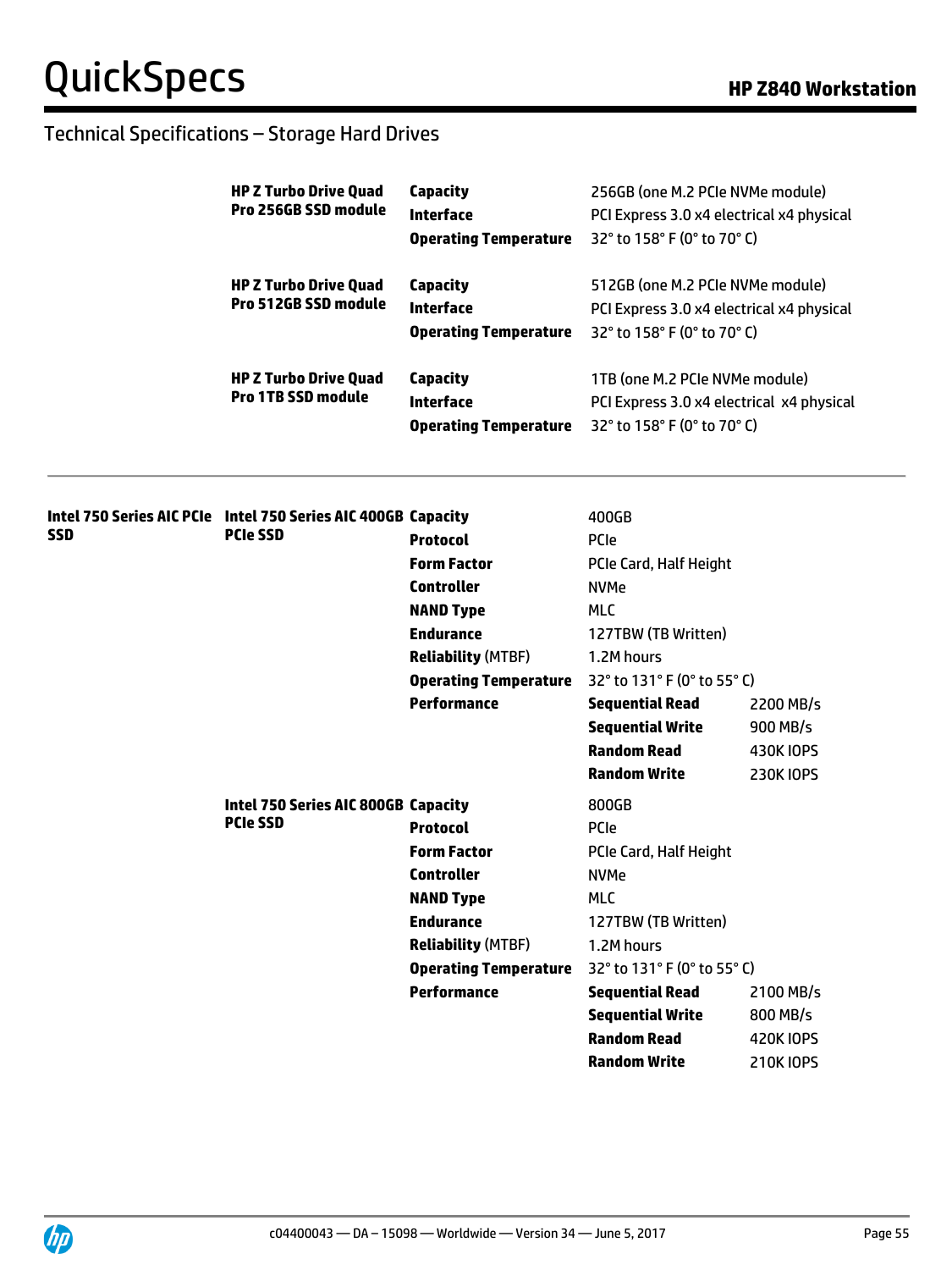|             | Intel 750 Series AIC 1.2TB<br><b>PCIe SSD</b>                   | Capacity                      | 1.2TB                                                     |                  |
|-------------|-----------------------------------------------------------------|-------------------------------|-----------------------------------------------------------|------------------|
|             |                                                                 | <b>Protocol</b>               | <b>PCIe</b>                                               |                  |
|             |                                                                 | <b>Form Factor</b>            | PCIe Card, Half Height                                    |                  |
|             |                                                                 | Controller                    | <b>NVMe</b>                                               |                  |
|             |                                                                 | <b>NAND Type</b>              | MLC                                                       |                  |
|             |                                                                 | <b>Endurance</b>              | 127TBW (TB Written)                                       |                  |
|             |                                                                 | <b>Reliability (MTBF)</b>     | 1.2M hours                                                |                  |
|             |                                                                 | <b>Operating Temperature</b>  | 1.2TB                                                     |                  |
|             |                                                                 | Performance                   | <b>Sequential Read</b>                                    | 2500 MB/s        |
|             |                                                                 |                               | <b>Sequential Write</b>                                   | 1200 MB/s        |
|             |                                                                 |                               | <b>Random Read</b>                                        | 460K IOPS        |
|             |                                                                 |                               | <b>Random Write</b>                                       | <b>290K IOPS</b> |
| HDD Carrier | HP 4-in-1 SFF (2.5in) HDD Dimensions (L $x$ W $x$ H)<br>Carrier |                               | $6.70 \times 5.75 \times 1.63$ in                         |                  |
|             |                                                                 | <b>Kit Contents</b><br>Weight | Drive Carrier, Drive trays (4), Power adapter<br>1.77 lbs |                  |
|             |                                                                 |                               |                                                           |                  |

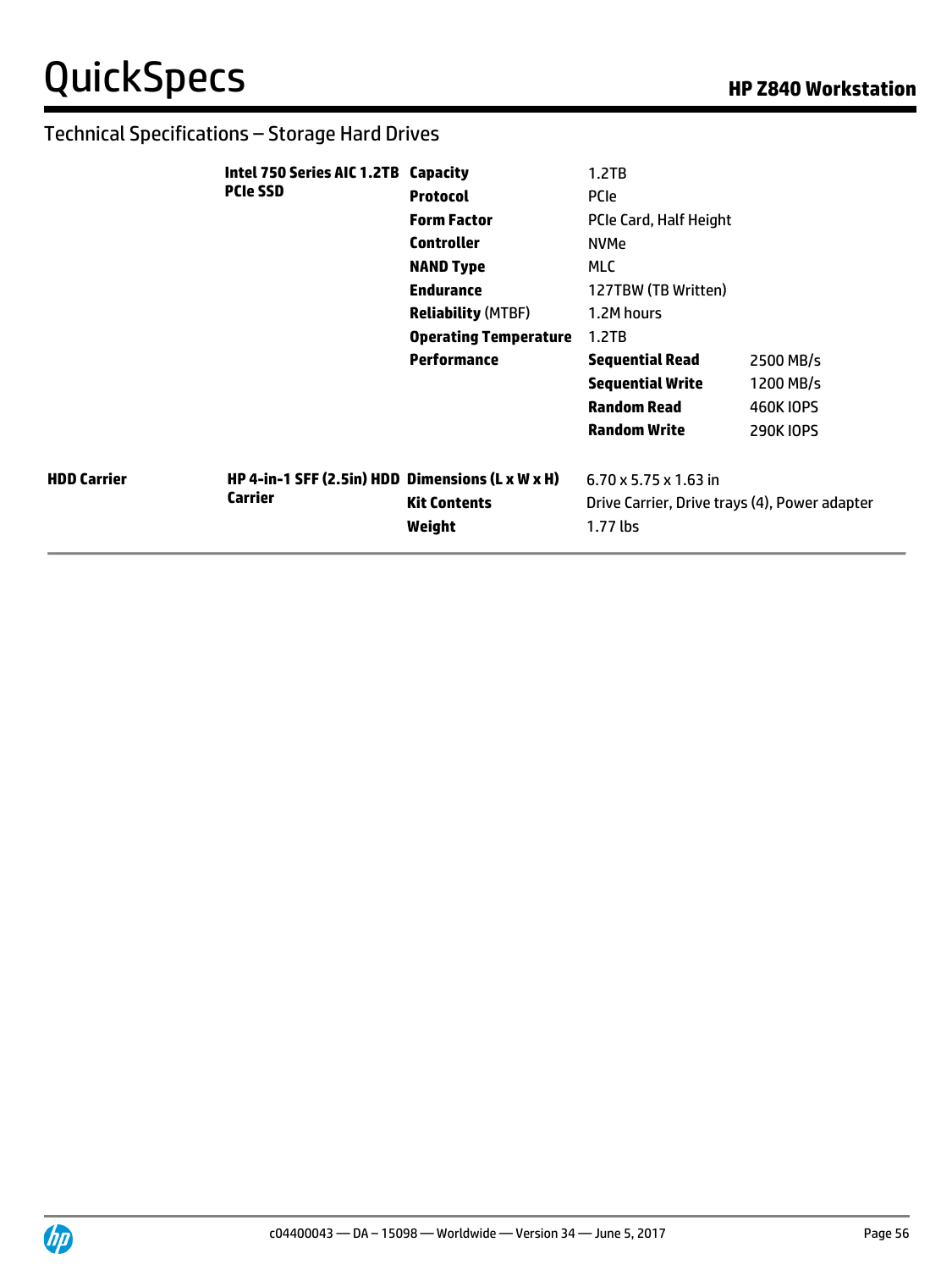### Technical Specifications - Hard Drive Controllers

| LSI 9270-8i SAS 6Gb/s          | <b>PCI Bus</b>             | x8 lane PCIe 3.0 compliant                                            |
|--------------------------------|----------------------------|-----------------------------------------------------------------------|
| <b>ROC RAID Card and iBBU9</b> | <b>RAID Levels</b>         | RAID 0, 1, 5, and 6                                                   |
| <b>Battery Backup Unit</b>     |                            | RAID spans 10, 50 and 60                                              |
|                                | <b>PCI Card Type</b>       | Low profile, single PCIe slot design with full height bracket.        |
|                                | <b>PCI Voltage</b>         | +3.3V Add-in Card                                                     |
|                                | <b>PCI Power</b>           | +3.3V. +12V                                                           |
|                                | <b>Certification Level</b> | PCI-Express 3.0                                                       |
|                                | <b>10 Bus</b>              | Eight 6Gb/s and 3Gb/s compatible SAS/SATA ports                       |
|                                | <b>SAS Processor</b>       | LSISAS2208 Dual-Core RAID on Chip (ROC)                               |
|                                | <b>Internal Connectors</b> | Two SAS SFF8087 x4 (Mini-SAS)                                         |
|                                | <b>External Connectors</b> | None                                                                  |
|                                |                            | Maximum Number of SCSI Up to 128 SAS and/or SATA hard drives and SSDs |
|                                | <b>Devices</b>             | Note: HP Workstations do not support this many internal drives.       |
|                                | <b>LED Indicators</b>      | Heartbeat LED on card                                                 |
|                                |                            |                                                                       |

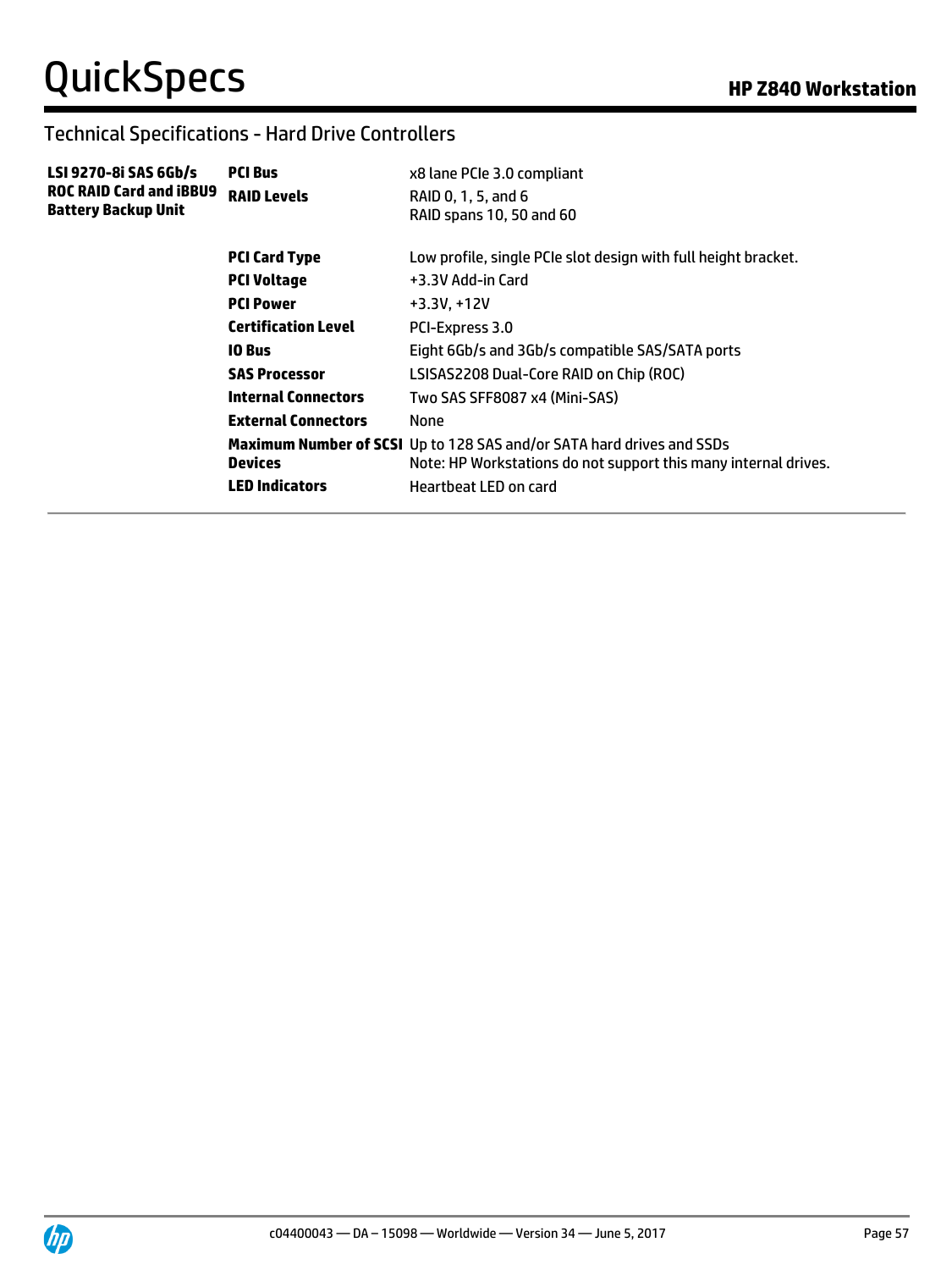#### **GRAPHICS**

| <b>NVIDIA NVS 310 1GB</b><br>Graphics | <b>Form Factor</b>            | Low Profile:<br>2.713 inches in height × 6.150 inches in length<br>Weight: ~142 grams                                                                                                                                                                                                                                                                                                                                                                                                                                 |  |  |
|---------------------------------------|-------------------------------|-----------------------------------------------------------------------------------------------------------------------------------------------------------------------------------------------------------------------------------------------------------------------------------------------------------------------------------------------------------------------------------------------------------------------------------------------------------------------------------------------------------------------|--|--|
|                                       | <b>Graphics Controller</b>    | NVIDIA NVS 310<br>GPU: GF119-825                                                                                                                                                                                                                                                                                                                                                                                                                                                                                      |  |  |
|                                       | <b>Bus Type</b>               | PCI Express x16, 2.0 compliant                                                                                                                                                                                                                                                                                                                                                                                                                                                                                        |  |  |
|                                       | <b>Memory</b>                 | Size: 1GBB DDR3<br>Clock: 875Mhz<br>Memory Bandwidth: 14GB/                                                                                                                                                                                                                                                                                                                                                                                                                                                           |  |  |
|                                       | <b>Connectors</b>             | 2x DisplayPort 1.2                                                                                                                                                                                                                                                                                                                                                                                                                                                                                                    |  |  |
|                                       | <b>Maximum Resolution</b>     | Up to 2560 x 1600 (digital display) per display.                                                                                                                                                                                                                                                                                                                                                                                                                                                                      |  |  |
|                                       | <b>Image Quality Features</b> | The following video formats are supported:<br>- MPEG2<br>- MPEG4 Part 2 Advanced Simple Profile<br>- H.264 SVC codec support<br>- Support for 3D Blu Ray<br>$-VC1$<br>- DivX version 3.11 and later<br>- MVC<br>A full range of video resolutions are supported including 1080p, 1080i,<br>720p, 480p and 480i. The NVS 310 GPU provides hardware acceleration for<br>the computationally intensive parts of video processing, as well as provides<br>improved video playback speeds via faster decode and transcode. |  |  |
|                                       | <b>Display Output</b>         | Up to 2 displays in the following configurations:                                                                                                                                                                                                                                                                                                                                                                                                                                                                     |  |  |
|                                       |                               | DisplayPort output:<br>Drives two DisplayPort enabled digital display at resolutions up to<br>$\bullet$<br>2560 × 1600 at 60 Hz with reduced blanking, when connected<br>natively using the 2 DisplayPort connectors on the NVS 310<br>graphics card<br>Supports 2 monitors up to resolution of 1920 × 1200 at 60 Hz with<br>reduced blanking using DisplayPort 1.2 multi stream topology<br>technology.                                                                                                              |  |  |
|                                       |                               | DVI-D output:<br>Drives two digital display at resolutions up to 1920 x 1200 at 60<br>$\bullet$<br>Hz with reduced blanking using DisplayPort to DVI-D single-link<br>cable adaptors<br>Drives two digital display at resolutions up to 2560 x 1600 at 60 Hz<br>$\bullet$<br>with reduced blanking using DisplayPort to DVI-D dual-link cable<br>adaptors                                                                                                                                                             |  |  |

HDMI output:

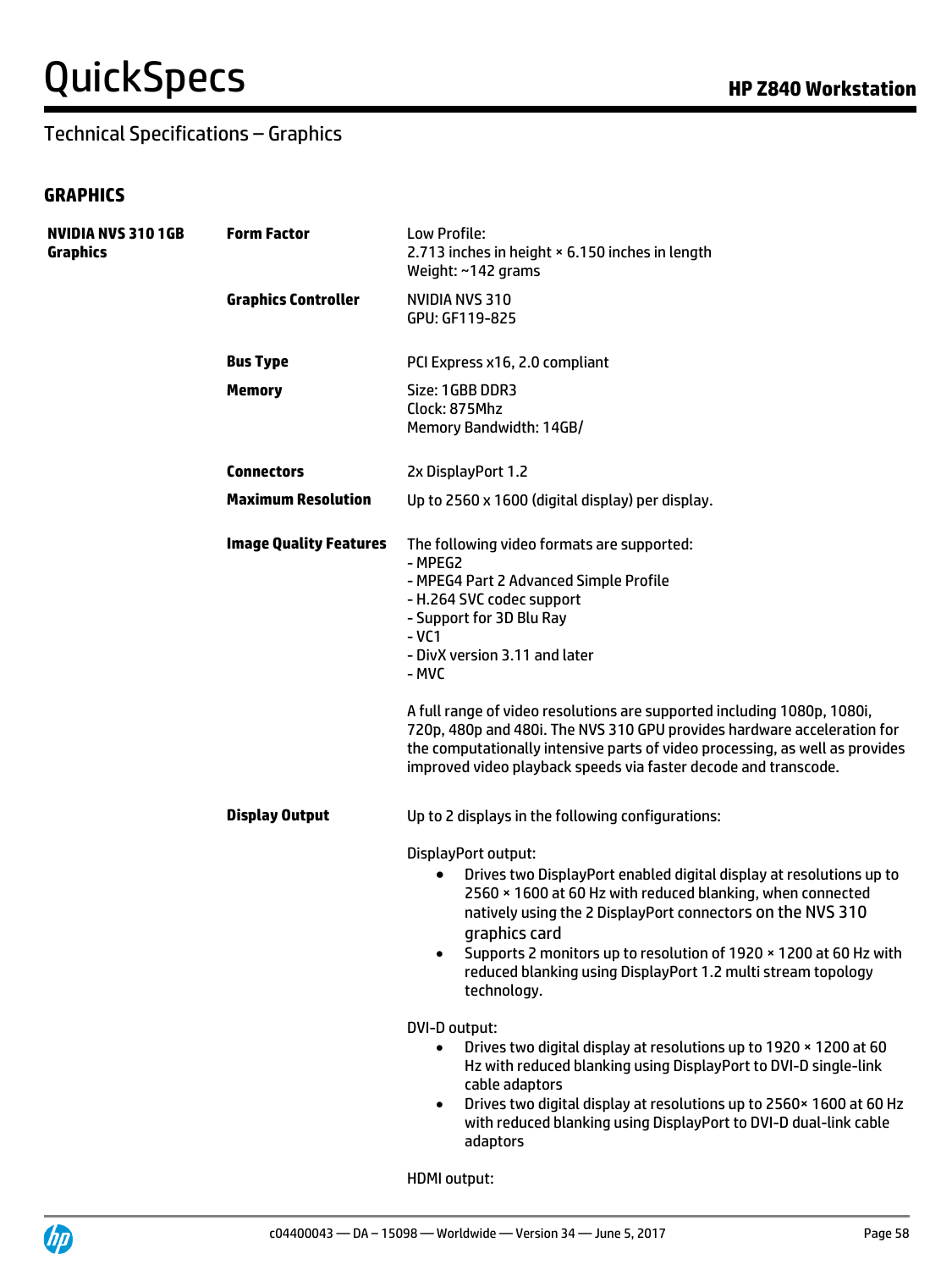NVS 310 is capable of driving two high definition (HD) panels up to resolutions of 1920 × 1080P at 60 Hz using DisplayPort to HDMI cable adaptors

VGA display output:

 Drives two analog display at resolutions up to 1920 × 1200 at 60 Hz using DisplayPort to VGA cable adaptors

| <b>Shading Architecture</b>                 | Shader Model 5.0                                                                                                                                                                                                                                                                                                                                                                                                                                                                                                                                                            |  |  |
|---------------------------------------------|-----------------------------------------------------------------------------------------------------------------------------------------------------------------------------------------------------------------------------------------------------------------------------------------------------------------------------------------------------------------------------------------------------------------------------------------------------------------------------------------------------------------------------------------------------------------------------|--|--|
| Supported Graphics APIs DX11, OpenGL 4.1    |                                                                                                                                                                                                                                                                                                                                                                                                                                                                                                                                                                             |  |  |
| <b>Available Graphics</b><br><b>Drivers</b> | Windows 8.1<br>Windows 8<br>Genuine Windows 7 Professional (64-bit and 32-bit)<br>Red Hat Enterprise Linux(RHEL)<br>SUSE Linux Enterprise Desktop 11 (64-bit and 32-bit)<br>HP qualified drivers may be preloaded or the latest HP qualified drivers are<br>available from the HP support Web site:<br>http://welcome.hp.com/country/us/en/support.html<br>SUSE Linux Enterprise drivers may also be obtained from:                                                                                                                                                         |  |  |
| <b>Notes</b>                                | ftp://download.nvidia.com/novell or http://www.nvidia.com<br>The thermal solution used on this card is an active fan heatsink.<br>1.<br>Factory configured NVS 310 graphics card have no cable adpaters<br>2.<br>included. Adapters must be ordered separately.<br>Option kit NVS 310 includes 2 DP to DVI-D cable adapters.<br>3.<br>Configurations of three NVS 310 graphics cards in HP Z440<br>4.<br>Workstation require the HP Z440 Fan and Front Card Guide Kit,<br>configurable from the factory (CTO PN: G8T99AV) or as an<br>Aftermarket Option (AMO PN: J9P80AA). |  |  |

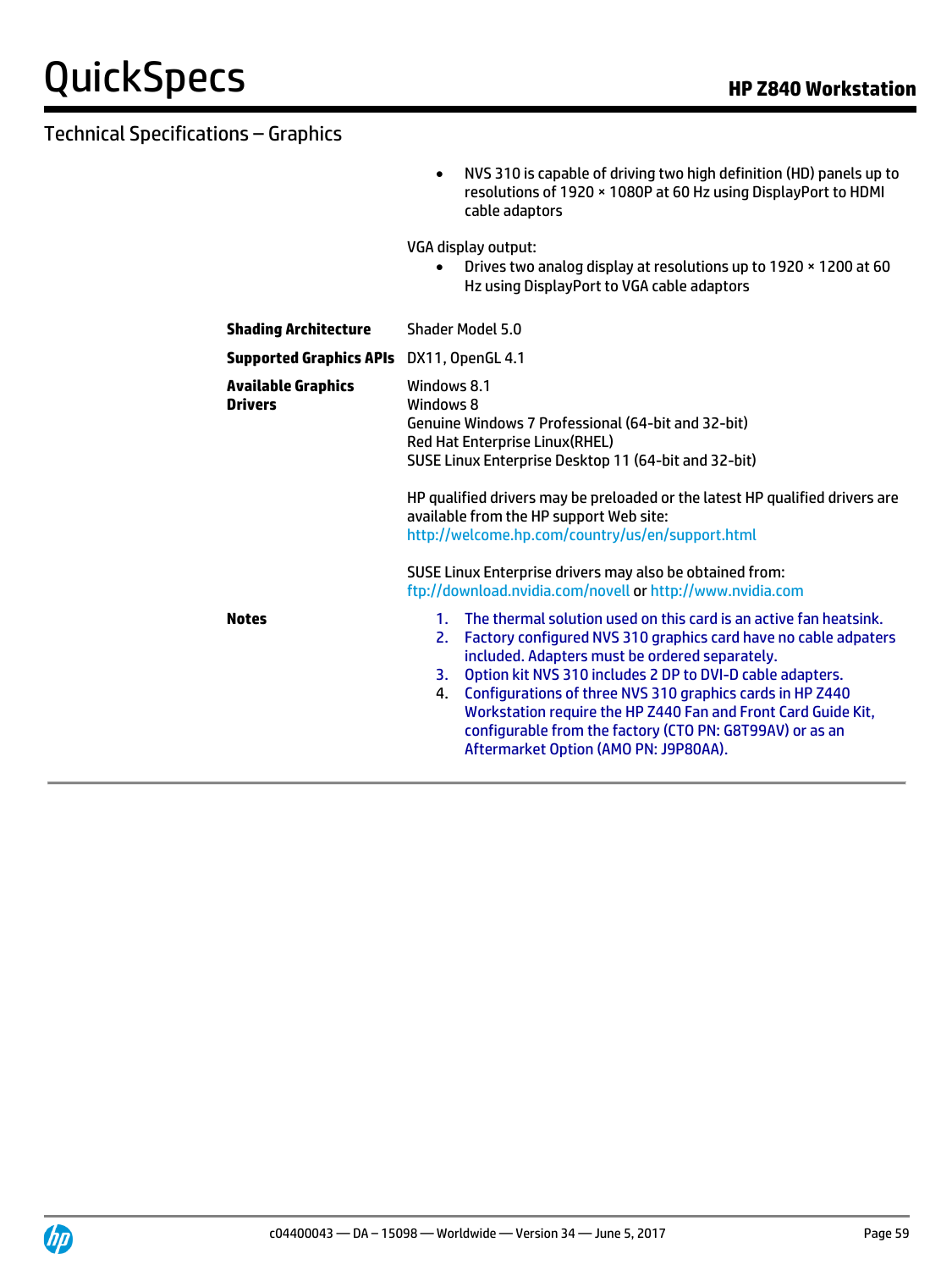| <b>NVIDIA NVS 315 512MB</b><br><b>Graphics</b> | <b>Form Factor</b>            | Low Profile:<br>2.713 inches in height × 5.7 inches in length<br>Weight: ~142 grams                                                                                                                                                                                                                                                                                                                                                                                                                        |
|------------------------------------------------|-------------------------------|------------------------------------------------------------------------------------------------------------------------------------------------------------------------------------------------------------------------------------------------------------------------------------------------------------------------------------------------------------------------------------------------------------------------------------------------------------------------------------------------------------|
|                                                | <b>Graphics Controller</b>    | NVIDIA NVS 315 (using GF119-825 GPU)<br>Number of Cores: 48 CUDA cores<br>Max. Power: 19.3W<br><b>Cooling Solution: Active fan heatsink</b>                                                                                                                                                                                                                                                                                                                                                                |
|                                                | <b>Bus Type</b>               | PCI Express x16, 2.0 compliant                                                                                                                                                                                                                                                                                                                                                                                                                                                                             |
|                                                | <b>Memory</b>                 | Size: 1GB DDR3<br>Clock: 875MHz<br>Memory Bandwidth: 14GB/s                                                                                                                                                                                                                                                                                                                                                                                                                                                |
|                                                | <b>Connectors</b>             | DMS-59 output<br>Cables included:<br>- For CTO: DMS-59 to DVI cable<br>- For AMO: DMS-59 to DVI cable and DMS-59 to VGA cable                                                                                                                                                                                                                                                                                                                                                                              |
|                                                | <b>Maximum Resolution</b>     | Maximum number of displays supported: 2                                                                                                                                                                                                                                                                                                                                                                                                                                                                    |
|                                                |                               | <b>Maximum Resolution Support:</b><br>- DMS-59 to VGA: 2048 x 1536 @ 85Hz<br>- DMS-59 to DVI: 1980 x 1200 @ 60Hz<br>- DMS-59 to DP: 2560 x 1600 @ 60Hz                                                                                                                                                                                                                                                                                                                                                     |
|                                                | <b>Image Quality Features</b> | See Display Output section.                                                                                                                                                                                                                                                                                                                                                                                                                                                                                |
|                                                |                               | The following video formats are supported:<br>- MPEG2<br>- MPEG4 Part 2 Advanced Simple Profile<br>- H.264 SVC codec support<br>- Support for 3D Blu Ray<br>- VC1<br>- DivX version 3.11 or later<br>A full range of video resolutions are supported including 1080p, 1080i,<br>720p, 480p and 480i. The NVS 315 GPU provides hardware acceleration for<br>the computationally intensive parts of video processing, as well as<br>provides improved video playback speeds via faster decode and transcode. |
|                                                | <b>Display Output</b>         | Up to 2 displays using one of the following DMS-59 cables:<br>- DMS-59 to DVI<br>- DMS-59 to VGA<br>- DMS-59 to DP                                                                                                                                                                                                                                                                                                                                                                                         |
|                                                |                               | DisplayPort output:<br>Drives two DisplayPort enabled digital displays at resolutions up<br>to 2560 × 1600 at 60 Hz with reduced blanking, when connected<br>via the DMS-59 to DP adapter.                                                                                                                                                                                                                                                                                                                 |
|                                                |                               | DVI-D output:<br>Drives two digital displays at resolutions up to 1920 x 1200 at 60<br>Hz with reduced blanking using DMS-59 to DVI-D single-link cable                                                                                                                                                                                                                                                                                                                                                    |

adaptor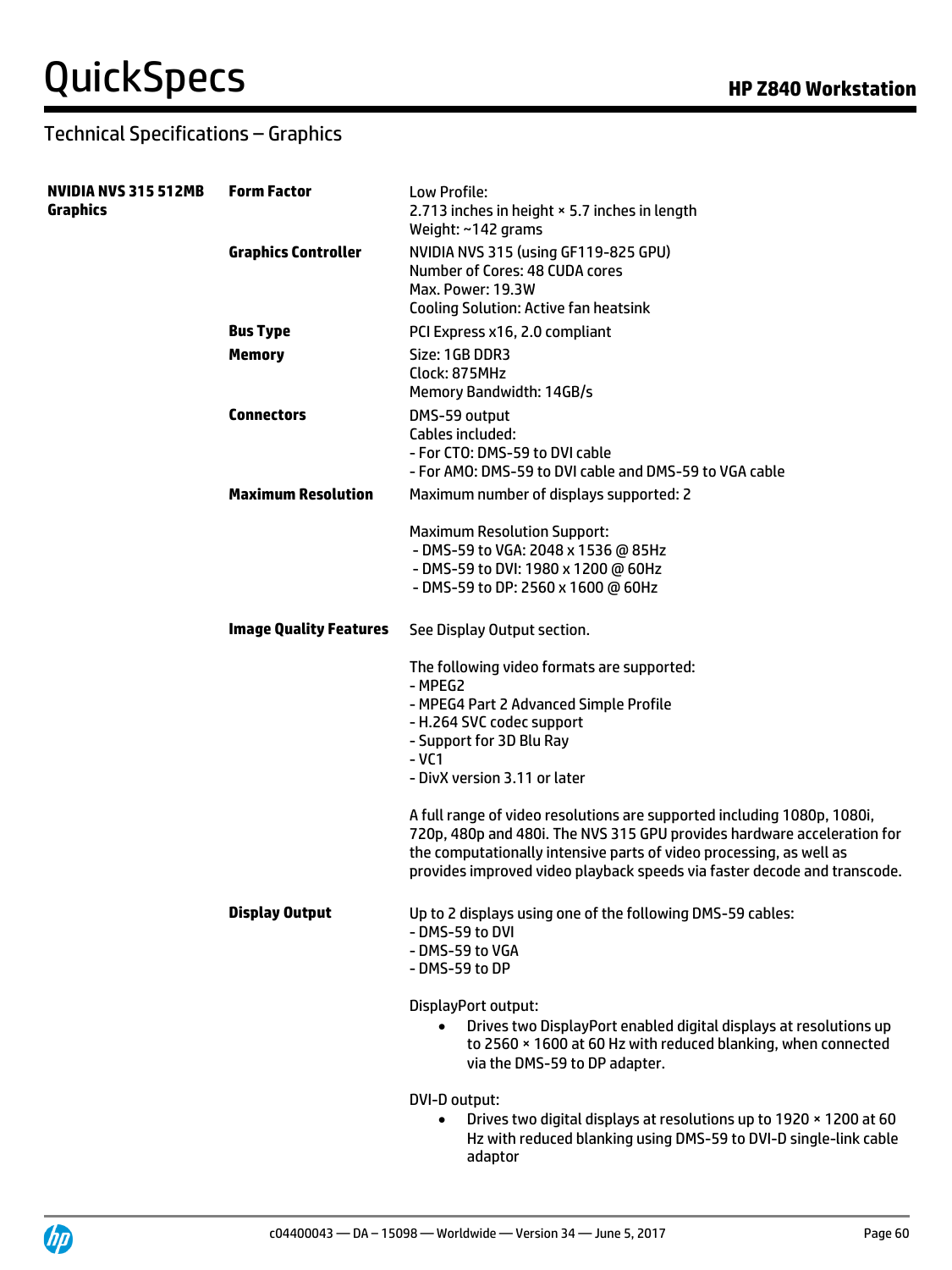|                                                                               |                                                                                                                                                                                                                                                                                                                                                                                                                         | VGA display output:<br>Drives two analog displays at resolutions up to 2048 x 1536 at 85<br>$\bullet$<br>Hz using DMS-59 to VGA cable adaptor. |  |                                                                                                                                                                                                                                                                   |
|-------------------------------------------------------------------------------|-------------------------------------------------------------------------------------------------------------------------------------------------------------------------------------------------------------------------------------------------------------------------------------------------------------------------------------------------------------------------------------------------------------------------|------------------------------------------------------------------------------------------------------------------------------------------------|--|-------------------------------------------------------------------------------------------------------------------------------------------------------------------------------------------------------------------------------------------------------------------|
|                                                                               | <b>Shading Architecture</b>                                                                                                                                                                                                                                                                                                                                                                                             | Shader Model 5.0                                                                                                                               |  |                                                                                                                                                                                                                                                                   |
| <b>Supported Graphics APIs</b><br><b>Available Graphics</b><br><b>Drivers</b> | DX11, OpenGL 4.3<br>Windows 8<br>Microsoft Windows 7 Professional (64-bit and 32-bit)<br>Microsoft Windows XP Professional (64-bit and 32-bit)<br>Red Hat Enterprise Linux(RHEL)<br>SUSE Linux Enterprise Desktop 11 (64-bit and 32-bit)<br>HP qualified drivers may be preloaded or the latest HP qualified drivers are<br>available from the HP support Web site:<br>http://welcome.hp.com/country/us/en/support.html |                                                                                                                                                |  |                                                                                                                                                                                                                                                                   |
|                                                                               |                                                                                                                                                                                                                                                                                                                                                                                                                         |                                                                                                                                                |  | SUSE Linux Enterprise drivers may also be obtained from:<br>ftp://download.nvidia.com/novell or http://www.nvidia.com                                                                                                                                             |
|                                                                               |                                                                                                                                                                                                                                                                                                                                                                                                                         |                                                                                                                                                |  | <b>NOTES:</b><br>The thermal solution used on this card is an active fan heatsink.<br>1.<br>Factory configured graphics card includes DMS-59 to DVI cable.<br>2.<br>Option kit graphics card includes DMS-59 to DVI and DMS-59 to<br>3.<br>VGA cables (one each). |
| <b>NVIDIA NVS 510 2GB</b>                                                     | <b>Form Factor</b>                                                                                                                                                                                                                                                                                                                                                                                                      | Low Profile, 2.713 inches × 6.3 inches, single slot                                                                                            |  |                                                                                                                                                                                                                                                                   |
| Graphics                                                                      | <b>Graphics Controller</b>                                                                                                                                                                                                                                                                                                                                                                                              | <b>NVS 510 GPU</b><br>Core Clock: 797 MHz<br>Memory Clock: 891 MHz<br>CUDA Cores: 192                                                          |  |                                                                                                                                                                                                                                                                   |
|                                                                               | <b>Bus Type</b>                                                                                                                                                                                                                                                                                                                                                                                                         | PCI Express x16, Generation 2.0                                                                                                                |  |                                                                                                                                                                                                                                                                   |

|                               | Memory Clock: 891 MHz<br>CUDA Cores: 192                                                                                                                                                                                             |
|-------------------------------|--------------------------------------------------------------------------------------------------------------------------------------------------------------------------------------------------------------------------------------|
| <b>Bus Type</b>               | PCI Express x16, Generation 2.0                                                                                                                                                                                                      |
| <b>Memory</b>                 | 2GB DDR3                                                                                                                                                                                                                             |
| <b>Connectors</b>             | Four mini-DisplayPort.<br>Four mini-DisplayPort to DisplayPort adapters included.<br>(DisplayPort to DVI-D, DisplayPort to VGA, DisplayPort to HDMI, and<br>DisplayPort to Dual-Link DVI adapters available as separate accessories) |
| <b>Maximum Resolution</b>     | Mini-DisplayPort connectors support ultra-high-resolution panels (up to<br>3840 x 2160 @ 60Hz)                                                                                                                                       |
|                               | <b>NOTE:</b> This card supports up to four displays. For Windows XP, only 2<br>active displays are supported.                                                                                                                        |
| <b>Image Quality Features</b> | 10-bit internal display processing, including hardware support for 10-bit<br>scan-out                                                                                                                                                |
| <b>Display Output</b>         | DisplayPort with Multi-Stream Technology (MST) and High Bit Rate 2<br>(HBR2) support.                                                                                                                                                |
|                               | <b>Digital Display Support</b>                                                                                                                                                                                                       |
|                               | 1. DisplayPort Output                                                                                                                                                                                                                |

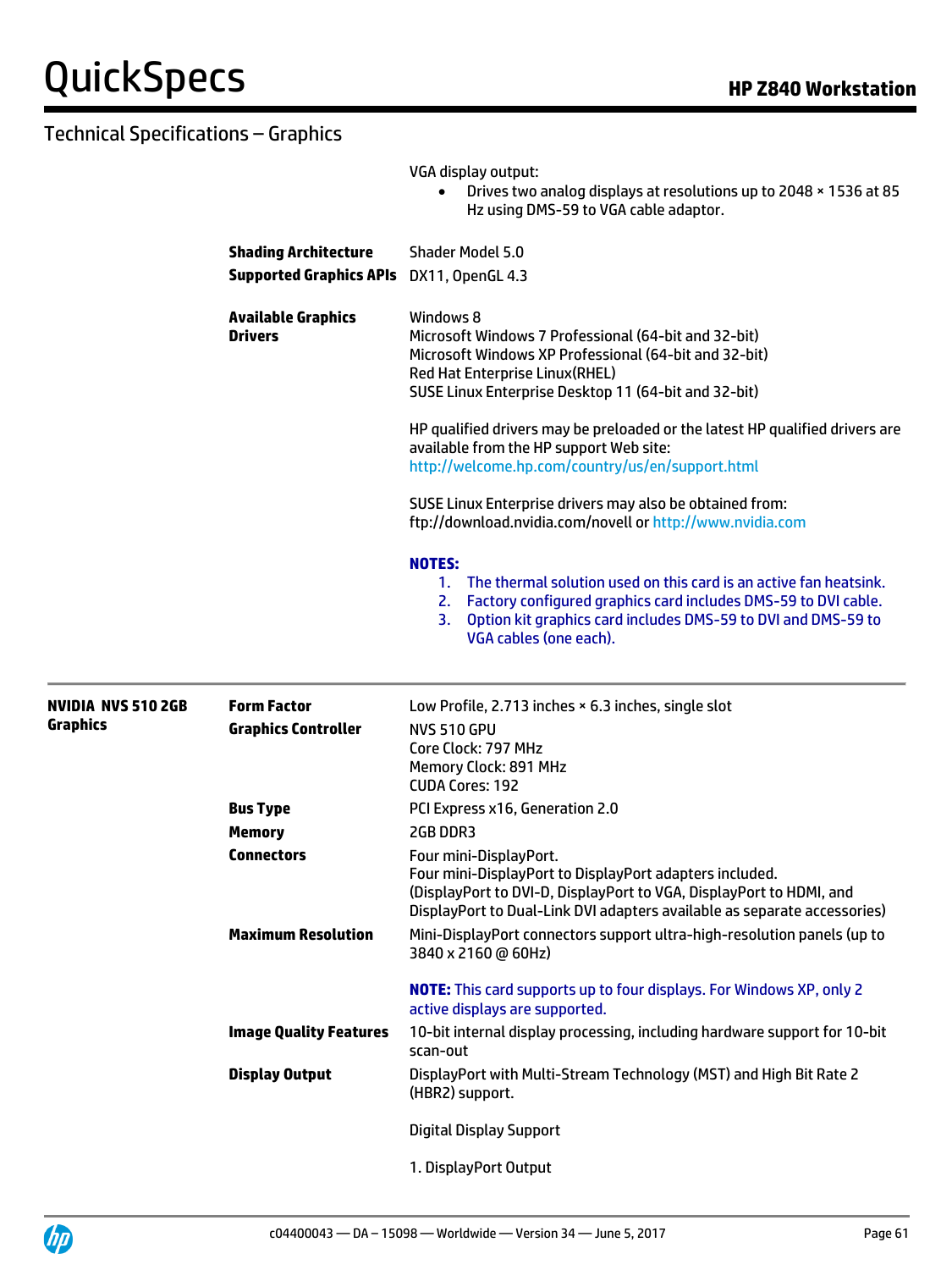| $\bullet$ | Drives four DisplayPort enabled digital display at resolutions up to |
|-----------|----------------------------------------------------------------------|
|           | 3840 × 2160 at 60 Hz with reduced blanking, when connected           |
|           | natively using the 4 DisplayPort connectors on the NVS 510           |
|           | graphics card.                                                       |

 DisplayPort Multi-Stream Topology (MST) Technology: Supports various combinations of display resolutions and number of displays when using DisplayPort multi stream topology technology – up to a maximum of 4 monitors at a resolution of 1920 × 1200 at 60 Hz with reduced blanking.

#### 2. DVI-D Output

- Drives four digital displays at resolutions up to 1920 × 1200 at 60 Hz with reduced blanking using DisplayPort to DVI-D single-link cable adaptors.
- Drives four digital displays at resolutions up to 2560× 1600 at 60 Hz with reduced blanking using DisplayPort to DVI-D dual-link cable adaptors.

#### HDMI Output

• The NVS 510 graphics board is capable of driving four high definition (HD) panels up to resolutions of 1920 × 1080P at 60 Hz using DisplayPort to HDMI cable adaptors.

#### Analog Display Support

#### 1. VGA display output

- Drives four analog displays at resolutions up to 1920 × 1200 at 60 Hz using DisplayPort to VGA cable adaptors.
- **Supported Graphics APIs** Full Microsoft DirectX 11, Shader Model 5.0 support Full OpenGL 4.3 support
- **Available Graphics Drivers** Genuine Windows 7 Professional (64-bit and 32-bit) Microsoft Windows XP Professional (64-bit and 32-bit) Red Hat Enterprise Linux(RHEL) 6 Desktop/Workstation SUSE Linux Enterprise Desktop 11 (64-bit and 32-bit)

HP qualified drivers may be preloaded or available from the HP support Web site: <http://welcome.hp.com/country/us/en/support.html>

#### **NOTE**: Heatsink cooler design is active.

**Graphics Cable Adapters** Graphics Cable Adapter option choice is available starting Feb 1 2013 for the following graphics cards: NVS 310, Quadro 410, Quadro K5000, FirePro V3900, FirePro W7000 New Graphics Cards introduced after Feb 1 2013 will be eligible for choosing Graphics Cable Adapters, unless otherwise specified. No cable choice for NVS 300, NVS 510.

Maximum number of cables allowed is 8.

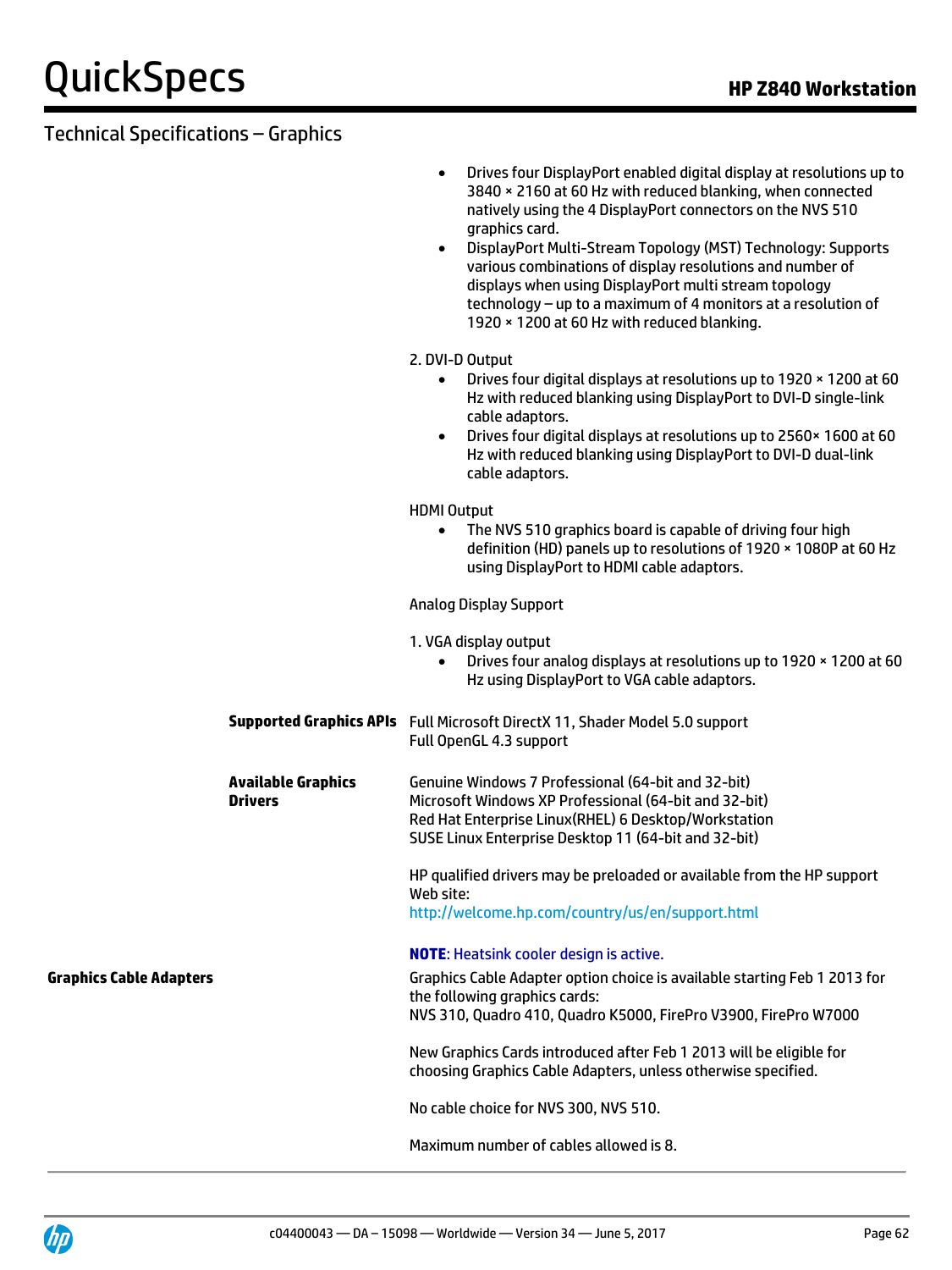| <b>NVIDIA<sup>®</sup> Quadro<sup>®</sup> K420</b><br><b>2GB Graphics</b> | <b>Form Factor</b>            | Low Profile:<br>2.713 inches $\times$ 6.3 inches<br>Cooling: Active                                                               |
|--------------------------------------------------------------------------|-------------------------------|-----------------------------------------------------------------------------------------------------------------------------------|
|                                                                          | <b>Graphics Controller</b>    | NVIDIA <sup>®</sup> Quadro <sup>®</sup> K420<br>GPU: GK107 with 192 CUDA cores<br>Power: 41W                                      |
|                                                                          | <b>Bus Type</b>               | PCI Express x16, 2.0 compliant                                                                                                    |
|                                                                          | <b>Memory</b>                 | Size: 2GB DDR3<br>Clock: 891MHz<br>Memory Bandwidth: 29GB/s<br>Memory Width: 128 bit                                              |
|                                                                          | <b>Connectors</b>             | One dual-link DVI-I connector<br>One DisplayPort connector                                                                        |
|                                                                          |                               | Factory Configured: No video cable adapter included<br>After market option kit: One DP-to-DVI adapter included with card          |
|                                                                          |                               | Additional DisplayPort-to-VGA or DisplayPort-to-DVI adapters are<br>available as Factory Configuration or Option Kit accessories. |
|                                                                          | <b>Maximum Resolution</b>     | VGA (via adapter cable):<br>$-2048 \times 1536 \times 32$ bpp at 85 Hz                                                            |
|                                                                          |                               | <b>Dual-link DVI</b><br>$-2560 \times 1600 \times 32$ bpp at 60 Hz (reduced blanking)                                             |
|                                                                          |                               | Single-link DVI<br>$-1920 \times 1200 \times 32$ bpp at 60 Hz (reduced blanking)                                                  |
|                                                                          |                               | DisplayPort 1.2<br>$-3840 \times 2160 \times 30$ bpp at 60 Hz<br>$\bullet$                                                        |
|                                                                          | <b>Image Quality Features</b> | 12-bit internal display pipeline (hardware support for 12-bit scanout on<br>supported panels, applications and connection)        |
|                                                                          |                               | Stereoscopic 3D display support including NVIDIA® 3D Vision™ technology,<br>3D DLP, Interleaved, and passive stereo               |
|                                                                          | <b>Display Output</b>         | Maximum number of displays:<br>- 2 direct attached monitors<br>- 4 using DP 1.2a with MST and HBR2 enabled monitors               |
|                                                                          |                               | Maximum number of DisplayPort displays possible (may require MST<br>and/or HBR2):<br>$-41920x1200$                                |
|                                                                          |                               | $-22560x1600$<br>$-13840x2160$                                                                                                    |
|                                                                          |                               | Maximum number of monitors across all available Quadro K420 outputs is<br>4.                                                      |
|                                                                          | <b>Shading Architecture</b>   | Shader Model 5.0                                                                                                                  |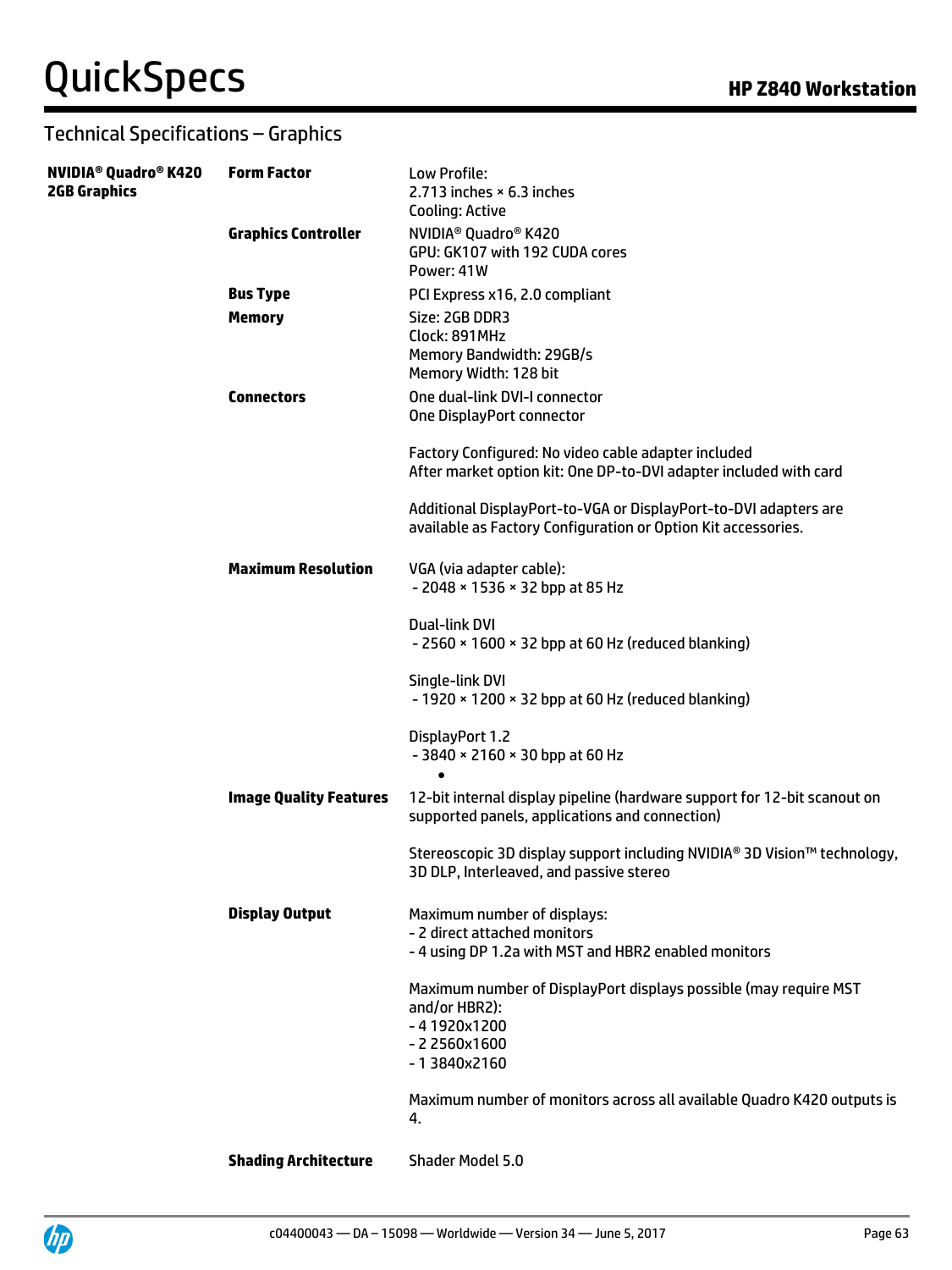|                                             | Supported Graphics APIs DX11, OpenGL 4.4    | Programming support for CUDA C, CUDA C++, DirectCompute 5.0, OpenCL,<br>Python, and Fortran                                                                                                                                                                                     |
|---------------------------------------------|---------------------------------------------|---------------------------------------------------------------------------------------------------------------------------------------------------------------------------------------------------------------------------------------------------------------------------------|
|                                             | <b>Available Graphics</b><br><b>Drivers</b> | <b>Microsoft Windows 8.1</b><br><b>Microsoft Windows 8</b><br><b>Microsoft Windows 7</b><br>Linux - Full OpenGL implementation, complete with NVIDIA and ARB<br>extensions                                                                                                      |
|                                             | <b>Notes</b>                                | 1. Factory configured Quadro K420 does not include any video<br>adapters. Adapters must be ordered separately.<br>2. Option kit Quadro K420 includes one DP to DVI-D adapter.<br>3. Full Height Profile bracket installed. Low Profile bracket included<br>in after market kit. |
| NVIDIA® Quadro® K620<br><b>2GB Graphics</b> | <b>Form Factor</b>                          | 2.713" H x 6.3" L<br>Single Slot, Low Profile<br>Full Height Profile bracket installed<br>Low Profile bracket included<br>Weight: 133 grams                                                                                                                                     |
|                                             | <b>Graphics Controller</b>                  | NVIDIA <sup>®</sup> Quadro® K620 Graphics Card<br>GM107 GPU<br>384 CUDA cores<br>Max Power: 45 Watts                                                                                                                                                                            |
|                                             | <b>Bus Type</b>                             | PCI Express 2.0 x16                                                                                                                                                                                                                                                             |
|                                             | <b>Memory</b>                               | 2 GB GDDR3, 900 MHz<br>128-bit memory I/O path<br>29 GB/s memory bandwidth                                                                                                                                                                                                      |
|                                             | <b>Connectors</b>                           | 1 DL-DVI(I) output, 1 DisplayPort output<br>Factory Configured: No video cable adapter included<br>Option Kit: One DP-to-DVI adapter included with card                                                                                                                         |
|                                             | <b>Maximum Resolution</b>                   | Additional DVI-to-VGA, DisplayPort-to-VGA or DisplayPort-to-DVI adapters<br>are available as Factory Configuration or Option Kit accessories.<br>DisplayPort 1.2:                                                                                                               |
|                                             |                                             | - up to 4096x2160 x 30 bpp @ 60Hz<br>- supports High Bit Rate 2 (HBR2) and Multi-Stream Transport (MST)                                                                                                                                                                         |
|                                             |                                             | Dual Link DVI(I) output:<br>- up to 2560 x 1600 x 32 bpp @ 60Hz                                                                                                                                                                                                                 |
|                                             |                                             | Single Link-DVI(I) output:<br>- up to 1920 x 1200 x 32 bpp @ 60Hz                                                                                                                                                                                                               |
|                                             | <b>Image Quality Features</b>               | 10-bit internal display processing pipeline<br>10-bit scan-out support                                                                                                                                                                                                          |
|                                             | <b>Display Output</b>                       | 1 Dual-link DVI-I connector<br>1 Display Port connector                                                                                                                                                                                                                         |
|                                             | <b>Shading Architecture</b>                 | Full Microsoft DirectX 11.1 Shader Model 5.0                                                                                                                                                                                                                                    |
|                                             | <b>Supported Graphics APIs</b>              | OpenGL 4.4<br>DirectX 11.1<br>API support includes:                                                                                                                                                                                                                             |

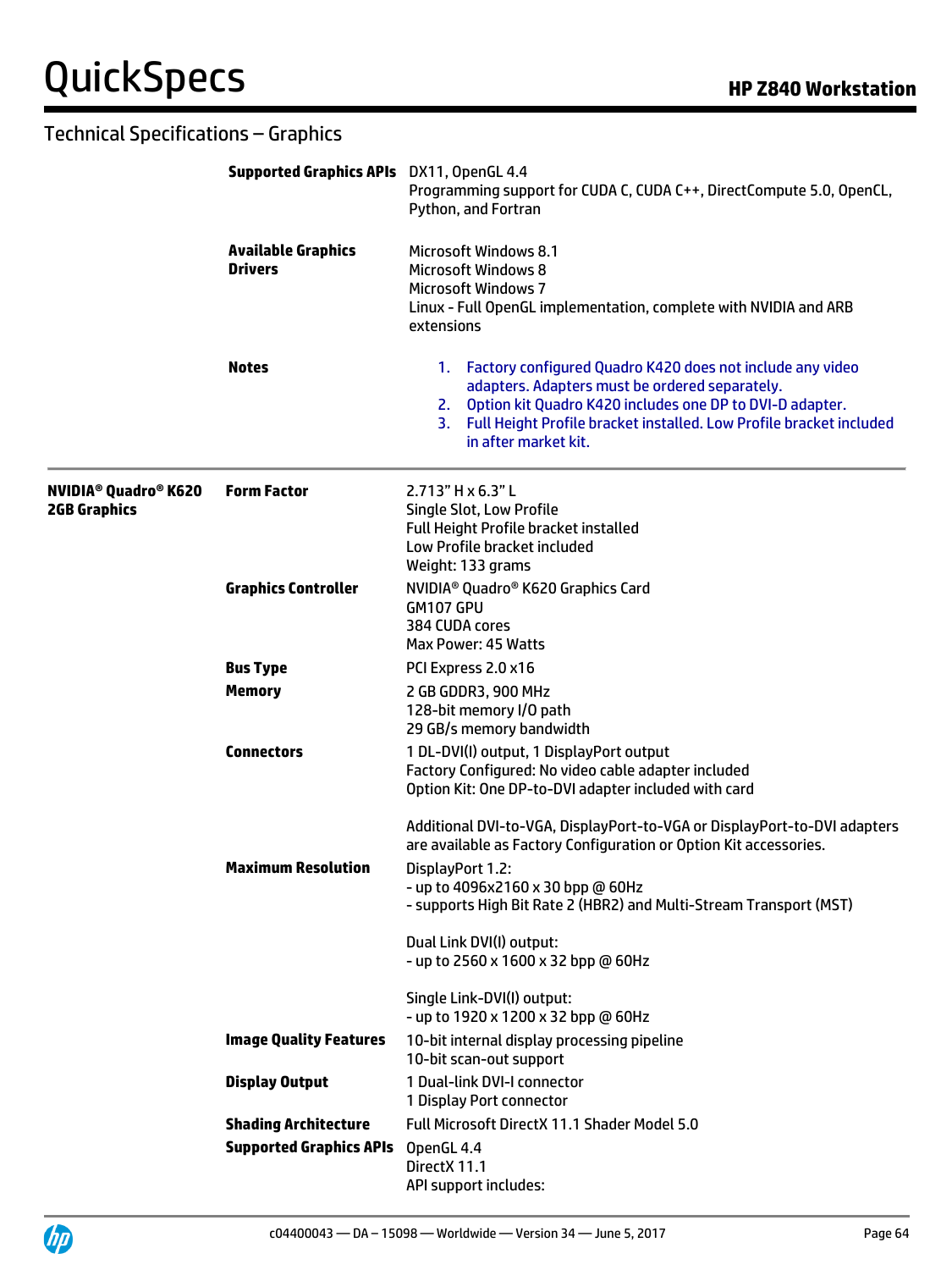#### Technical Specifications – Graphics CUDA C, CUDA C++, DirectCompute 5.0, OpenCL, Java, Python, and Fortran **Available Graphics Drivers** Microsoft Windows 8.1 Microsoft Windows 8 Microsoft Windows 7 Linux HP qualified drivers may be preloaded or available from the HP support Web site: <http://welcome.hp.com/country/us/en/support.html> 1. Factory configured Quadro K620 does not include a video cable adapter. Video cable adapters must be ordered separately. 2. Quadro K620 offered as an Option Kit (AMO) includes one DP-to-DVI video cable adapter. Additional cables must be ordered separately. **NVIDIA® Quadro® P600 2GB Graphics Form Factor Dimensions: 2.713" H x 5.7" L** Single Slot, Low Profile Cooling: Active Weight: 129 grams **Graphics Controller** NVIDIA® Quadro® P600 Graphics Card GP107-850 GPU 384 CUDA cores Max Power: 40 Watts **Bus Type** PCI Express 3.0 x16 **Memory** Size: 2 GB GDDR5, 2000 MHz Memory Interface: 128-bit Memory Bandwidth: 64 GB/s **Connectors** 4mDP Outputs\* **Maximum Resolution** DisplayPort 1.4: - up to 4x 5120 x 2880 x 24 bpp @ 60Hz - supports Multi-Stream Transport (MST) **Image Quality Features** 10-bit internal display processing pipeline 10-bit scan-out support **Display Output** 4 mDP Connectors **Shading Architecture** Full Microsoft DirectX 12 Shader Model 5.1 **Supported Graphics APIs** OpenGL 4.5 DirectX 12 Vulkan 1.0 API support includes: CUDA C, CUDA C++, DirectCompute , OpenCL **Available Graphics Drivers** Microsoft Windows 10 Microsoft Windows 8.1 Microsoft Windows 7 Linux HP qualified drivers may be preloaded or available from the HP support Web site: http://welcome.hp.com/country/us/en/support.html

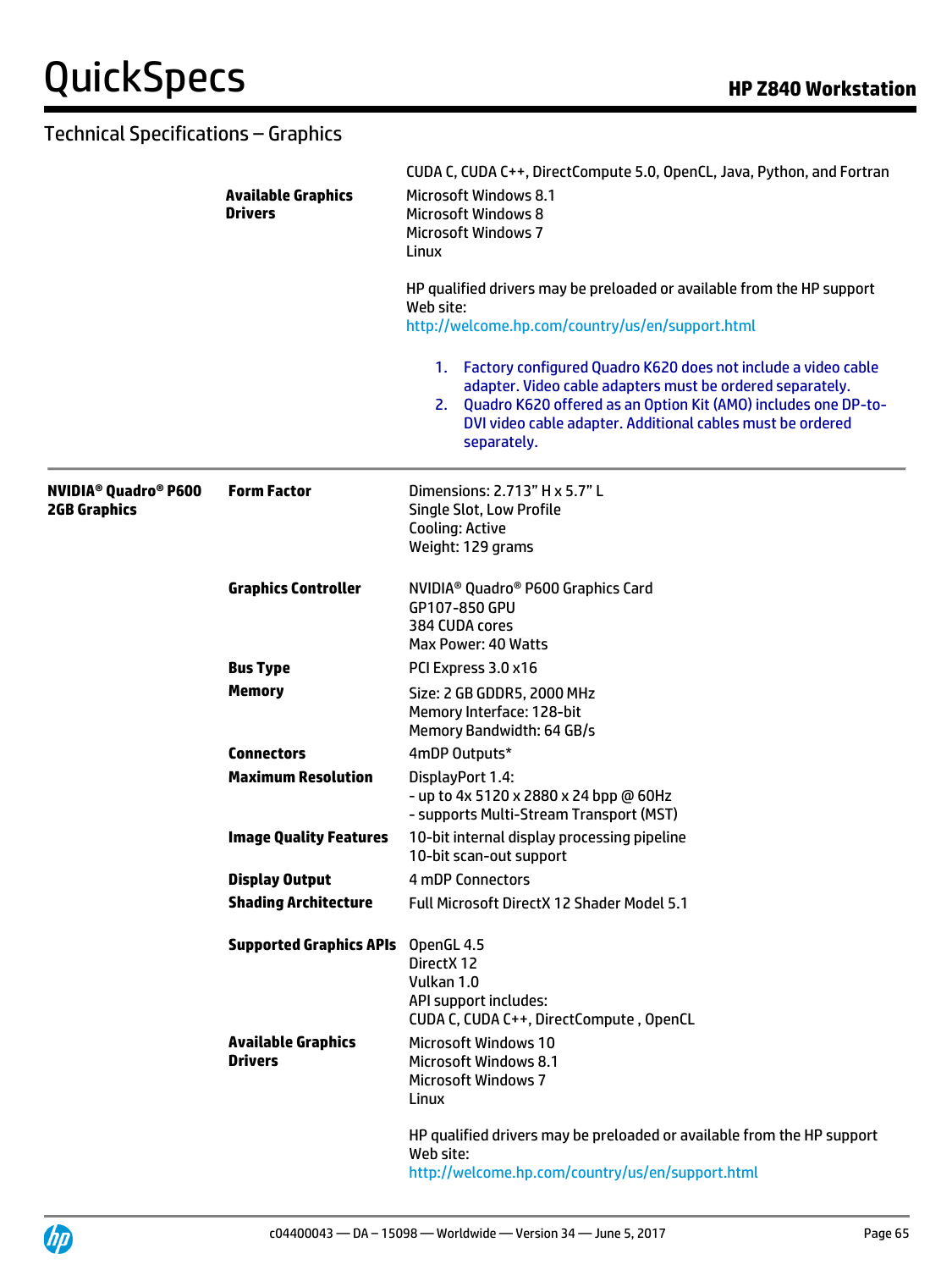|                                   | <b>Notes</b>                  | *P400, P600 and P1000 only have mini-DisplayPort (mDP) video ports.<br>Note 1: Two mDP-to-DP adapters will ship with each P400, P600 or P1000<br>configured in HP Z Workstations Compatibles.<br>Note 2: AMO kits for P400, P600, P1000 and Adapters will ship in July<br>2017.<br>No mDP-to-DP Adapters are included in the P400, P600 and<br>$\bullet$<br>P1000 AMO kits.<br>If mDP-to-DP Adapters are needed, Adapters can be ordered<br>۰<br>separately:<br>2KW86A6 - HP (Bulk 4) miniDP-to-DP Adapter Cables<br>$\sim$<br>2KW87A6 - HP (Bulk 12) miniDP-to-DP Adapter Cables |
|-----------------------------------|-------------------------------|-----------------------------------------------------------------------------------------------------------------------------------------------------------------------------------------------------------------------------------------------------------------------------------------------------------------------------------------------------------------------------------------------------------------------------------------------------------------------------------------------------------------------------------------------------------------------------------|
| AMD FirePro W4300 4GB<br>Graphics | <b>Form Factor</b>            | Low Profile, single slot (6.6" x 3.118")<br>Full Height, single slot (6.6" x 4.725")                                                                                                                                                                                                                                                                                                                                                                                                                                                                                              |
|                                   | <b>Graphics Controller</b>    | AMD FirePro W4300 graphics<br><b>GPU Frequency: 930Mhz</b><br>Memory Clock Speed: 1500Mhz<br>GPU: 768 Stream Processors organized into 12 Compute Units<br>Power: <50 Watts<br><b>Cooling: Active</b>                                                                                                                                                                                                                                                                                                                                                                             |
|                                   | <b>Bus Type</b>               | PCI Express® x16, Generation 3.0                                                                                                                                                                                                                                                                                                                                                                                                                                                                                                                                                  |
|                                   | <b>Memory</b>                 | 4GB GDDR5 memory<br>Memory Bandwidth: up to 96 GB/s<br>Memory Width: 128 bit                                                                                                                                                                                                                                                                                                                                                                                                                                                                                                      |
|                                   | <b>Connectors</b>             | 4x Mini Display Port 1.2 connectors with HBR2 and MST support.                                                                                                                                                                                                                                                                                                                                                                                                                                                                                                                    |
|                                   |                               | Factory Configured: No video cable adapter included<br>After market option kit: No video cable adapter included<br>Additional DisplayPort-to-VGA, DisplayPort-to-HDMI, or DisplayPort-to-<br>DVI adapters are available as Factory Configuration or Option Kit<br>accessories.                                                                                                                                                                                                                                                                                                    |
|                                   | <b>Maximum Resolution</b>     | DisplayPort:<br>-4096x2160 @24bpp (3 x 4K @ 60Hz, 4 x 4K @ 30Hz)                                                                                                                                                                                                                                                                                                                                                                                                                                                                                                                  |
|                                   | <b>Image Quality Features</b> | Advanced support for 8-bit, 10-bit, and 16-bit per RGB color component.<br>High bandwidth scaler for high quality up and downscaling<br>Incorporated Adaptive-Sync enables FreeSync™ technology from AMD that<br>allows<br>GPU control of display refresh rates for tear-free and jitter-free image<br>quality<br>when rotating models or viewing video content. (Requires FreeSync<br>compliant displays)                                                                                                                                                                        |
|                                   | <b>Display Output</b>         | Max number of monitors supported using DisplayPort 1.2a:<br>4 direct attached monitors<br>$\bullet$<br>6 using DP 1.2a with MST and HBR2 enabled monitors<br>$\bullet$                                                                                                                                                                                                                                                                                                                                                                                                            |
|                                   |                               | Monitor chaining from a single DisplayPort (subject to a max of 6 total<br>monitors across all outputs, requires use of DisplayPort enabled monitors<br>supporting MST and HBR2):                                                                                                                                                                                                                                                                                                                                                                                                 |

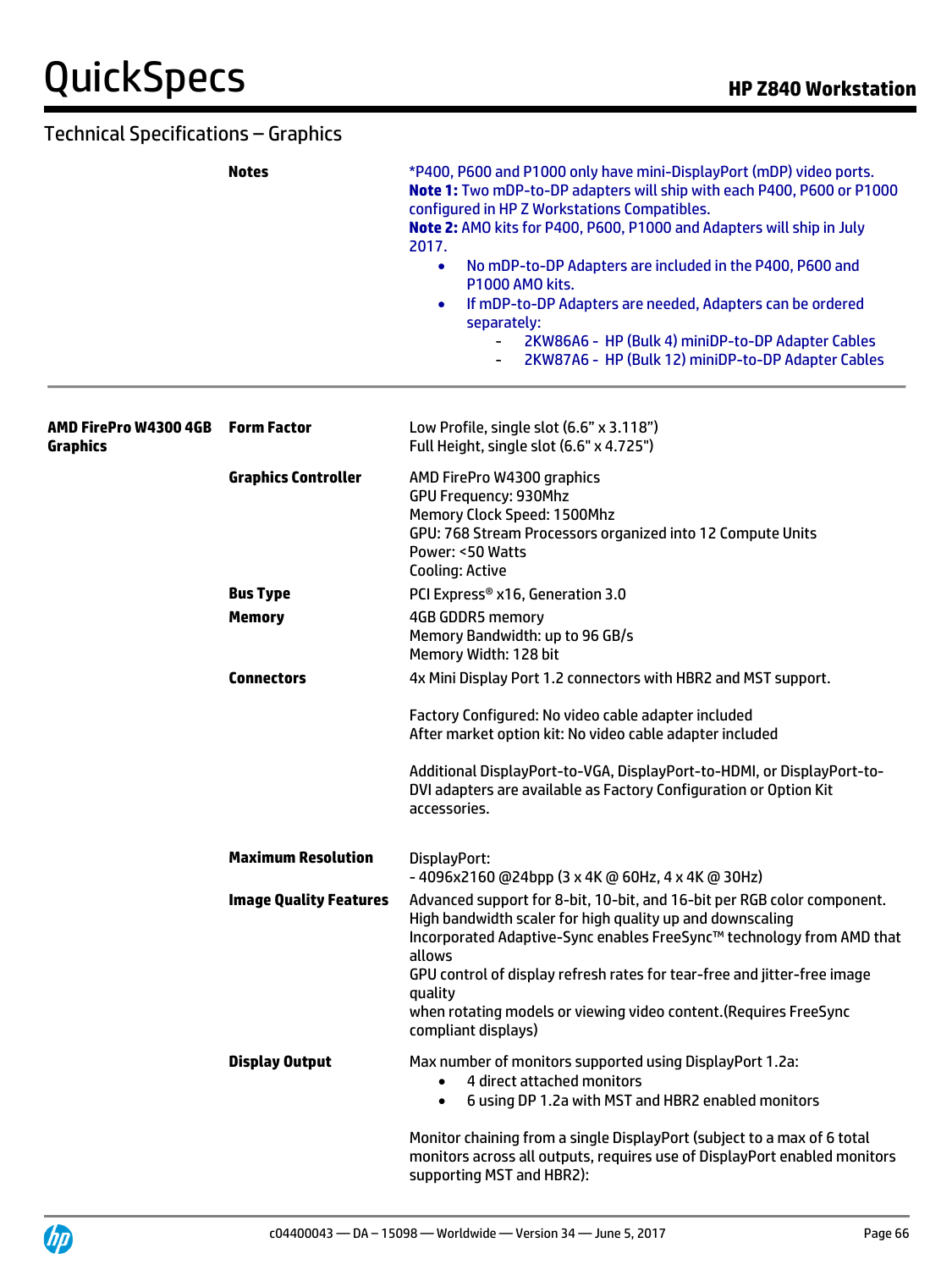|                                                      |                                             | one 4096x2160 display<br>$\bullet$<br>two 2560x1600 displays<br>$\bullet$<br>four 1920x1200 displays<br>$\bullet$                                                                                                                                                                                                                                                                                                                                                                                                                                                                                                                                                                                                                                                                                                           |
|------------------------------------------------------|---------------------------------------------|-----------------------------------------------------------------------------------------------------------------------------------------------------------------------------------------------------------------------------------------------------------------------------------------------------------------------------------------------------------------------------------------------------------------------------------------------------------------------------------------------------------------------------------------------------------------------------------------------------------------------------------------------------------------------------------------------------------------------------------------------------------------------------------------------------------------------------|
|                                                      | <b>Shading Architecture</b>                 | Shader Model 5.0                                                                                                                                                                                                                                                                                                                                                                                                                                                                                                                                                                                                                                                                                                                                                                                                            |
|                                                      | <b>Supported Graphics APIs</b>              | OpenGL 4.4<br>OpenCL 2.0<br>DirectX 12.0                                                                                                                                                                                                                                                                                                                                                                                                                                                                                                                                                                                                                                                                                                                                                                                    |
|                                                      | <b>Available Graphics</b><br><b>Drivers</b> | Windows 10 (64-bit and 32-bit)<br>Windows <sup>®</sup> 7 $(64$ -bit and 32-bit)<br>Linux                                                                                                                                                                                                                                                                                                                                                                                                                                                                                                                                                                                                                                                                                                                                    |
|                                                      |                                             | HP qualified drivers may be preloaded or available from the HP support<br>Web site:<br>http://welcome.hp.com/country/us/en/support.html                                                                                                                                                                                                                                                                                                                                                                                                                                                                                                                                                                                                                                                                                     |
|                                                      | <b>Notes</b>                                | 1. AMD Eyefinity technology supports up to six DisplayPort™<br>monitors on an enabled graphics card. Supported display quantity,<br>type and resolution vary by model and board design; confirm<br>specifications with manufacturer before purchase. To enable more<br>than two displays, or multiple displays from a single output,<br>additional hardware such as DisplayPort-ready monitors or<br>DisplayPort 1.2 MST-enabled hubs may be required. A maximum<br>of two active adapters is recommended for consumer systems.<br>See www.amd.com/eyefinityfaq for full details.<br>2. Configurations of two FirePro W4300 graphics cards in HP Z440<br>Workstation require the HP Z440 Fan and Front Card Guide Kit,<br>configurable from the factory (CTO PN: G8T99AV) or as an<br>Aftermarket Option (AMO PN: J9P80AA). |
| AMD FirePro W2100 2GB Form Factor<br><b>Graphics</b> |                                             | Low Profile, half length (full-height bracket included)                                                                                                                                                                                                                                                                                                                                                                                                                                                                                                                                                                                                                                                                                                                                                                     |
|                                                      | <b>Graphics Controller</b>                  | AMD FirePro™ W2100 professional graphics based on Oland GPU.<br>GPU: 320 Stream Processors organized into 5 Compute Units<br><b>GPU Frequency: 630MHz</b><br>Power: 35W<br>Cooling: Active                                                                                                                                                                                                                                                                                                                                                                                                                                                                                                                                                                                                                                  |
|                                                      | <b>Bus Type</b>                             | PCI Express® x8, Generation 3.0                                                                                                                                                                                                                                                                                                                                                                                                                                                                                                                                                                                                                                                                                                                                                                                             |
|                                                      | <b>Memory</b>                               | 2GB DDR3 memory<br>Memory Bandwidth: 28.8 GB/s<br>Memory Width:128bit                                                                                                                                                                                                                                                                                                                                                                                                                                                                                                                                                                                                                                                                                                                                                       |
|                                                      | <b>Connectors</b>                           | 2x Display Port 1.2 connectors                                                                                                                                                                                                                                                                                                                                                                                                                                                                                                                                                                                                                                                                                                                                                                                              |
|                                                      |                                             | Factory Configured: No video cable adapter included<br>Option Kit: One DP-to-DVI adapter included with card                                                                                                                                                                                                                                                                                                                                                                                                                                                                                                                                                                                                                                                                                                                 |
|                                                      |                                             | Additional DisplayPort-to-VGA or DisplayPort-to-DVI adapters are available<br>as Factory Configuration or Option Kit accessories.                                                                                                                                                                                                                                                                                                                                                                                                                                                                                                                                                                                                                                                                                           |
|                                                      | <b>Maximum Resolution</b>                   | DisplayPort 1.2:<br>up to 4096x2160 x 30 bpp @ 60Hz                                                                                                                                                                                                                                                                                                                                                                                                                                                                                                                                                                                                                                                                                                                                                                         |
|                                                      |                                             | Dual Link DVI(I) (requires adapter cable):                                                                                                                                                                                                                                                                                                                                                                                                                                                                                                                                                                                                                                                                                                                                                                                  |

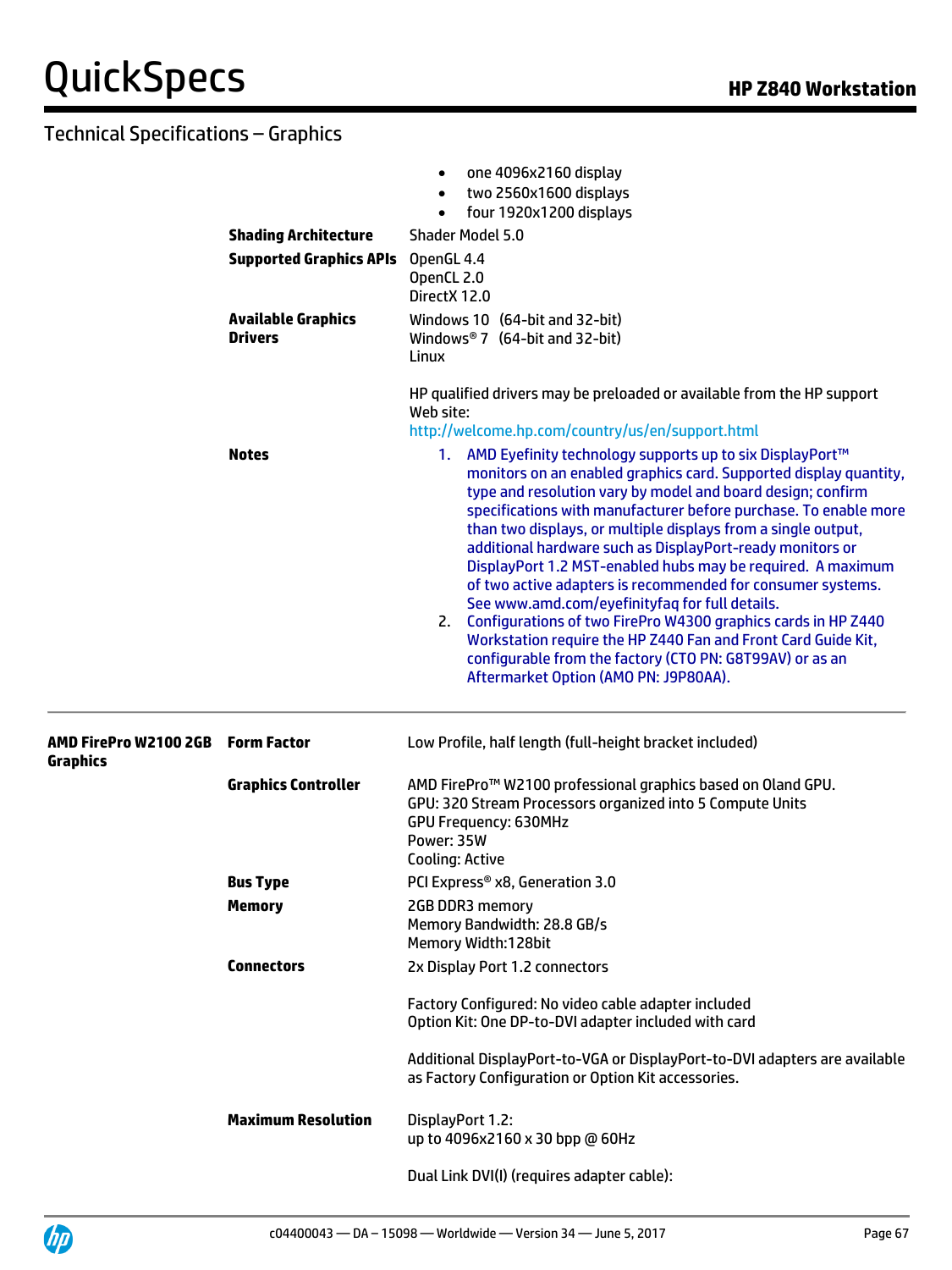| Technical Specifications – Graphics          |                                             |                                                                                                                                                                                                                                                                                                      |
|----------------------------------------------|---------------------------------------------|------------------------------------------------------------------------------------------------------------------------------------------------------------------------------------------------------------------------------------------------------------------------------------------------------|
|                                              |                                             | up to 2560 x 1600 x 32 bpp @ 60Hz                                                                                                                                                                                                                                                                    |
|                                              |                                             | Single Link-DVI(I)(requires adapter):<br>up to 1920 x 1200 x 32 bpp @ 60Hz                                                                                                                                                                                                                           |
|                                              |                                             | VGA(requires adapter):<br>up to 1920 x 1200 x 32 bpp @ 60Hz                                                                                                                                                                                                                                          |
|                                              | <b>Image Quality Features</b>               | Advanced support for 8-bit, 10-bit, and 16-bit per RGB color component.<br>High bandwidth scaler for high quality up and downscaling.                                                                                                                                                                |
|                                              | <b>Display Output</b>                       | 2 x DisplayPort <sup>®</sup> 1.2<br>Maximum number of displays: 2                                                                                                                                                                                                                                    |
|                                              | <b>Shading Architecture</b>                 | <b>Shader Model 5.0</b>                                                                                                                                                                                                                                                                              |
|                                              |                                             | Supported Graphics APIs OpenCL™ 2.0, DirectX® 11.2/12 and OpenGL 4.4                                                                                                                                                                                                                                 |
|                                              | <b>Available Graphics</b><br><b>Drivers</b> | Windows 8.1 (64-bit and 32-bit)<br>Windows 7 (64-bit and 32-bit)                                                                                                                                                                                                                                     |
|                                              |                                             | Linux<br>HP qualified drivers may be preloaded or available from the HP support<br>Web site:<br>http://welcome.hp.com/country/us/en/support.html                                                                                                                                                     |
|                                              |                                             | NOTE: Depending on the card model, native DisplayPort™ connectors<br>and/or certified DisplayPort™ active or passive adapters to convert your<br>monitor's native input to your card's DisplayPort™ or Mini-DisplayPort™<br>connector(s) may be required. See http://www.amd.com/firepro for details |
| NVIDIA® Quadro® K1200<br><b>4GB Graphics</b> | <b>Form Factor</b>                          | Dimensions: 2.71" H x 6.875" L<br>Single Slot, Low Profile<br><b>Cooling: Active</b><br>Weight: ~175 grams                                                                                                                                                                                           |
|                                              | <b>Graphics Controller</b>                  | NVIDIA <sup>®</sup> Quadro <sup>®</sup> K1200 Graphics Card<br>GPU: GM107 with 512 CUDA cores<br>Power: 46 Watts                                                                                                                                                                                     |
|                                              | <b>Bus Type</b>                             | PCI Express 2.0 x16                                                                                                                                                                                                                                                                                  |
|                                              | <b>Memory</b>                               | Size: 4GB GDDR5<br>Memory Bandwidth: 80 GB/s<br>Memory Width: 128-bit                                                                                                                                                                                                                                |
|                                              | <b>Connectors</b>                           | 4 mini-DisplayPort 1.2a                                                                                                                                                                                                                                                                              |
|                                              |                                             | Factory Configured Option: 4 mini-DP-to-DP adapters included with card<br>Option Kit: 4 mini-DP-to-DP adapters included with card                                                                                                                                                                    |
|                                              |                                             | Additional DisplayPort-to-VGA or DisplayPort-to-DVI adapters are<br>available as accessories                                                                                                                                                                                                         |
|                                              | <b>Maximum Resolution</b>                   | DisplayPort:<br>- up to 4096 x 2160 x 30 bpp @ 60Hz<br>- supports High Bit Rate 2 (HBR2) and Multi-Stream Transport (MST)                                                                                                                                                                            |

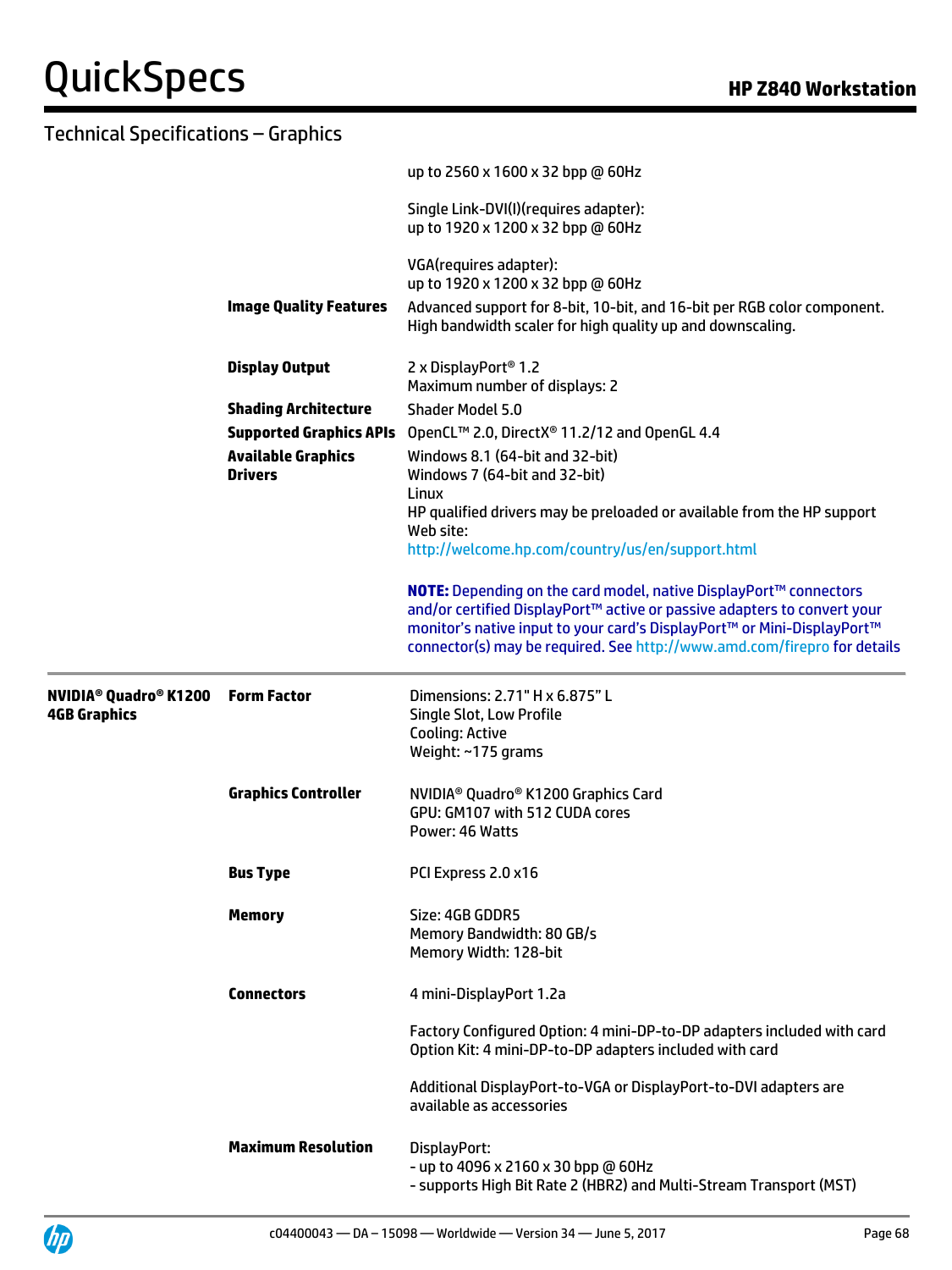|                                             | DL-DVI(I) output:<br>- up to 2560 x 1600 x 32 bpp @ 60Hz                                                                                                                   |
|---------------------------------------------|----------------------------------------------------------------------------------------------------------------------------------------------------------------------------|
|                                             | Single Link-DVI(I) output:<br>- up to 1920 x 1200 x 32 bpp @ 60Hz                                                                                                          |
|                                             | VGA (via adapter cable):<br>- 2048 × 1536 × 32 bpp at 85 Hz                                                                                                                |
| <b>Image Quality Features</b>               | 12-bit internal display pipeline (hardware support for 12-bit scanout on<br>supported panels, applications and connection)                                                 |
| <b>Display Output</b>                       | Maximum number of displays<br>- 4 direct attached monitors                                                                                                                 |
|                                             | Maximum number of DisplayPort displays possible:<br>-41920x1200<br>$-42560x1600$<br>-44096x2160                                                                            |
|                                             | Maximum number of monitors across all available Quadro K1200 outputs<br>is 4.                                                                                              |
| <b>Shading Architecture</b>                 | Shader Model 5.0                                                                                                                                                           |
|                                             |                                                                                                                                                                            |
| <b>Supported Graphics APIs</b>              | OpenGL 4.4<br>DirectX 11.1                                                                                                                                                 |
|                                             | API support includes:<br>CUDA C, CUDA C++, DirectCompute 5.0, OpenCL, Java, Python, and Fortran                                                                            |
| <b>Available Graphics</b><br><b>Drivers</b> | <b>Microsoft Windows 8.1</b><br><b>Microsoft Windows 8</b><br><b>Microsoft Windows 7</b><br>Linux - Full OpenGL implementation, complete with NVIDIA and ARB<br>extensions |
|                                             | HP qualified drivers may be preloaded or available from the HP support<br>Web site:<br>http://welcome.hp.com/country/us/en/support.html                                    |

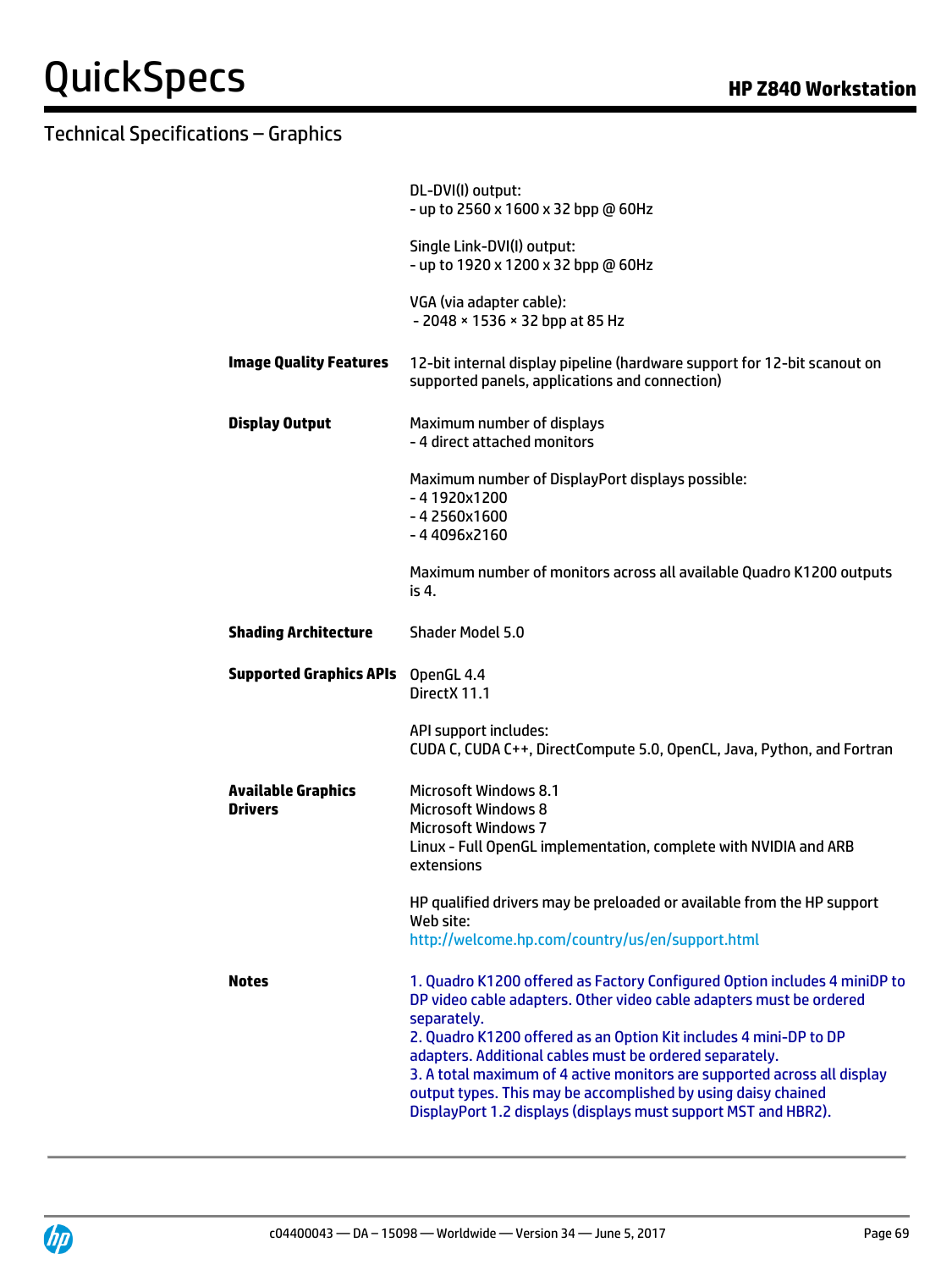| NVIDIA <sup>®</sup> Quadro® K2200 Form Factor<br><b>4GB Graphics</b> |                               | Dimensions: 4.38" H x 7.97" L<br>Single Slot, Full Height<br><b>Cooling: Active</b>                                        |
|----------------------------------------------------------------------|-------------------------------|----------------------------------------------------------------------------------------------------------------------------|
|                                                                      | Weight:                       | 240 grams                                                                                                                  |
|                                                                      | <b>Graphics Controller</b>    | NVIDIA <sup>®</sup> Quadro® K2200 Graphics Card<br><b>GM107 GPU with 640 CUDA cores</b><br>Power: 68 Watts                 |
|                                                                      | <b>Bus Type</b>               | PCI Express 2.0 x16                                                                                                        |
|                                                                      | <b>Memory</b>                 | Size: 4 GB GDDR5<br>Memory Bandwidth: 80 GB/s<br>Memory Width: 128-bit                                                     |
|                                                                      | <b>Connectors</b>             | 1 DL-DVI(I)<br>2 DisplayPort 1.2a                                                                                          |
|                                                                      |                               | Factory Configured Option: No video cable adapter included<br>Option Kit: One DP-to-DVI adapter included with card         |
|                                                                      |                               | Additional DVI-to-VGA, DisplayPort-to-VGA or DisplayPort-to-DVI adapters<br>are available as accessories                   |
|                                                                      | <b>Maximum Resolution</b>     | DisplayPort:<br>- up to 4096 x 2160 x 30 bpp @ 60Hz<br>- supports High Bit Rate 2 (HBR2) and Multi-Stream Transport (MST)  |
|                                                                      |                               | DL-DVI(I) output:<br>- up to 2560 x 1600 x 32 bpp @ 60Hz                                                                   |
|                                                                      |                               | Single Link-DVI(I) output:<br>- up to 1920 x 1200 x 32 bpp @ 60Hz                                                          |
|                                                                      |                               | VGA (via adapter cable):<br>$-2048 \times 1536 \times 32$ bpp at 85 Hz                                                     |
|                                                                      | <b>Image Quality Features</b> | 12-bit internal display pipeline (hardware support for 12-bit scanout on<br>supported panels, applications and connection) |
|                                                                      |                               | Stereoscopic 3D display support including NVIDIA® 3D Vision™ technology,<br>3D DLP, Interleaved, and passive stereo        |
|                                                                      | <b>Display Output</b>         | Maximum number of displays<br>- 3 direct attached monitors<br>- 4 using DP 1.2a with MST and HBR2 enabled monitors         |
|                                                                      |                               | Maximum number of DisplayPort displays possible (may require MST<br>and/or HBR2):<br>$-41920x1200$                         |
|                                                                      |                               | $-42560x1600$<br>$-24096x2160$                                                                                             |
|                                                                      |                               | Maximum number of monitors across all available Quadro K2200 outputs<br>is 4.                                              |
|                                                                      | <b>Shading Architecture</b>   | Shader Model 5.0                                                                                                           |

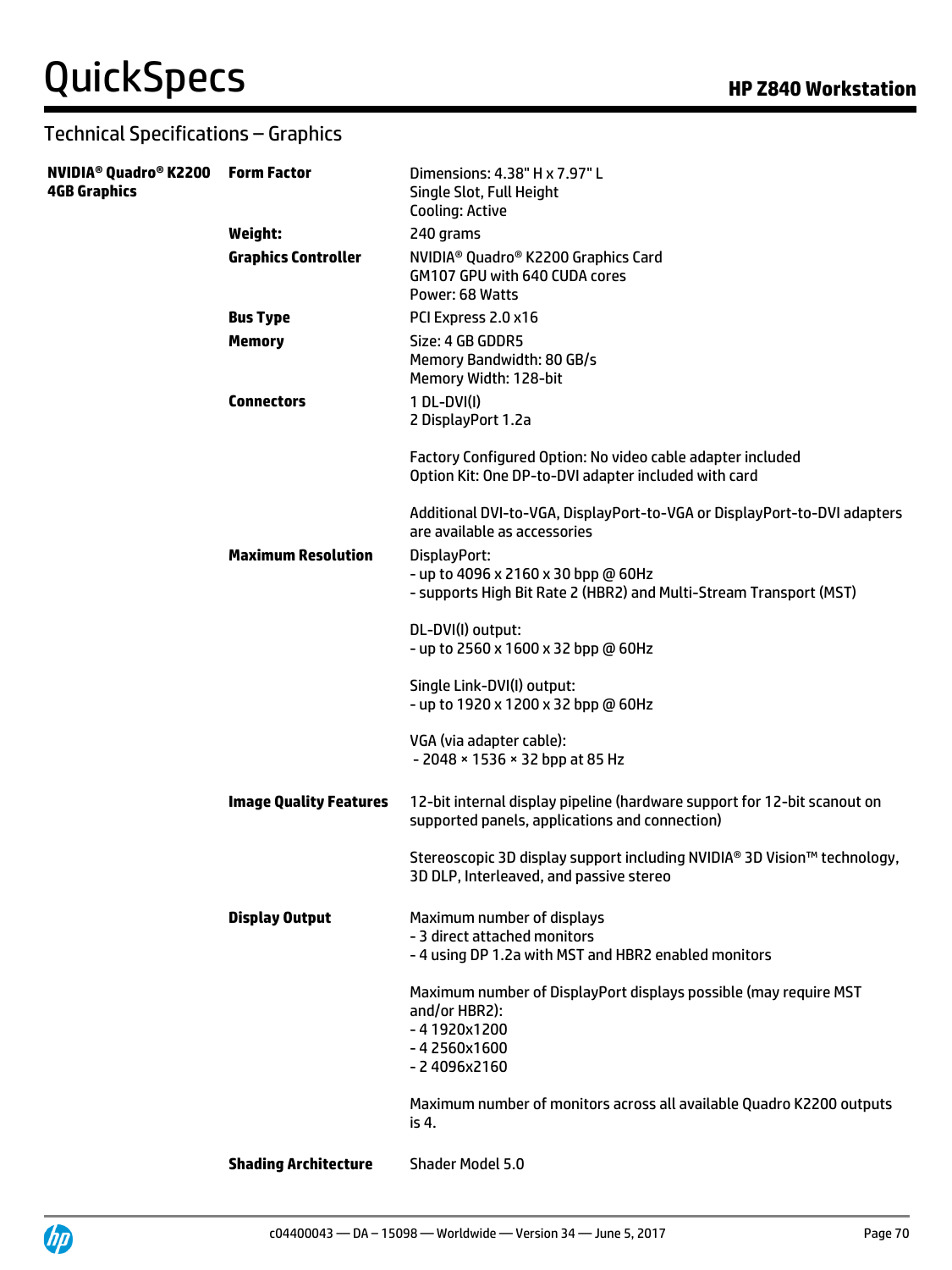#### Technical Specifications – Graphics **Supported Graphics APIs** OpenGL 4.4 DirectX 11.1 API support includes: CUDA C, CUDA C++, DirectCompute 5.0, OpenCL, Java, Python, and Fortran **Available Graphics Drivers** Microsoft Windows 8.1 Microsoft Windows 8 Microsoft Windows 7 Linux - Full OpenGL implementation, complete with NVIDIA and ARB extensions HP qualified drivers may be preloaded or available from the HP support Web site: <http://welcome.hp.com/country/us/en/support.html> 1. Quadro K2200 offered as Factory Configured Option does not include a video cable adapter. Video cable adapters must be ordered separately. 2. Quadro K2200 offered as an Option Kit includes one DP-to-DVI video cable adapter. Additional cables must be ordered separately. 3. A total maximum of 4 active monitors are supported across all display output types. This may be accomplished by using daisy chained DisplayPort 1.2 displays (displays must support MST and HBR2). **NVIDIA® Quadro® M2000 4GB Graphics Form Factor** Dimensions: 4.376" H x 6.6" L Single Slot, Full Height Cooling: Active Weight: 239 grams **Graphics Controller** NVIDIA® Quadro® M2000 Graphics Card GPU: GM206 with 768 CUDA cores Power: 75 Watts **Bus Type** PCI Express 3.0 x16 **Memory** Size: 4GB GDDR5 Memory Bandwidth: 105.7 GB/s Memory Width: 128-bit **Connectors** 4x DisplayPort 1.2a Factory Configured Option: No video cable adapter included After Market Option: No video cable adapter included Additional DisplayPort-to-VGA, DisplayPort-to-HDMI, or DisplayPort-to-DVI adapters are available as accessories **Maximum Resolution** DisplayPort: - up to 4096 x 2160 x 30 bpp @ 60Hz

- up to 2560 x 1600 x 30 bpp @ 120 Hz

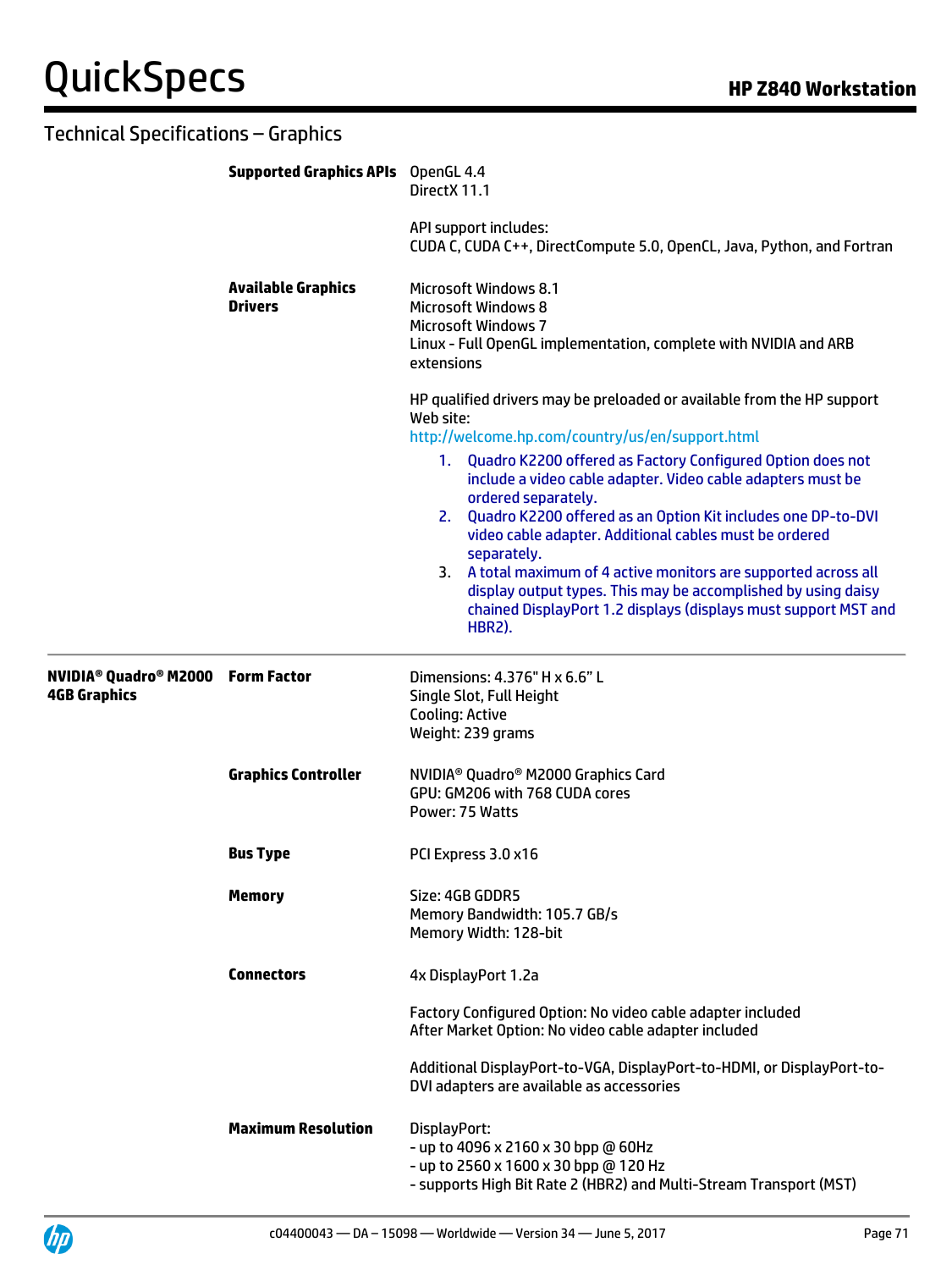|                                                   |                                             | Using two DP outputs, the M2000 can drive one dual DP input display with<br>5120 x 2880 x 30 bpp @ 60Hz resolution.                                 |
|---------------------------------------------------|---------------------------------------------|-----------------------------------------------------------------------------------------------------------------------------------------------------|
|                                                   | <b>Image Quality Features</b>               | 12-bit internal display pipeline (hardware support for 12-bit scanout on<br>supported panels, applications and connection)                          |
|                                                   |                                             | Stereoscopic 3D display support including NVIDIA® 3D Vision™ technology,<br>3D DLP, Interleaved, and passive stereo                                 |
|                                                   | <b>Display Output</b>                       | Maximum number of displays<br>- 4 direct attached monitors                                                                                          |
|                                                   |                                             | Maximum number of monitors across all available Quadro M2000 outputs<br>is 4.                                                                       |
|                                                   | <b>Shading Architecture</b>                 | <b>Shader Model 5.0</b>                                                                                                                             |
|                                                   | <b>Supported Graphics APIs</b> OpenGL 4.5   | DirectX 12                                                                                                                                          |
|                                                   |                                             | API support includes:<br>CUDA C, CUDA C++, DirectCompute 5.0, and OpenCL software                                                                   |
|                                                   | <b>Available Graphics</b><br><b>Drivers</b> | <b>Microsoft Windows 10</b><br><b>Microsoft Windows 7</b>                                                                                           |
|                                                   |                                             | Linux - Full OpenGL implementation, complete with NVIDIA and ARB<br>extensions                                                                      |
|                                                   |                                             | HP qualified drivers may be preloaded or available from the HP support<br>Web site:                                                                 |
|                                                   |                                             | http://welcome.hp.com/country/us/en/support.html                                                                                                    |
|                                                   | <b>Notes</b>                                | 1. Quadro M2000 offered as Factory Configured Option does not<br>include a video cable adapter. Video cable adapters must be<br>ordered separately. |
|                                                   |                                             | 2. Quadro M2000 offered as an After Market Option does not include<br>video cables. Video cable adapters must be ordered separately.                |
| <b>NVIDIA Quadro P2000</b><br><b>5GB Graphics</b> | <b>Form Factor</b>                          | Dimensions: 4.4"Hx7.9"L<br><b>Single Slot</b>                                                                                                       |
|                                                   |                                             | <b>Cooling: Active</b><br>Weight: 260 grams                                                                                                         |
|                                                   | <b>Graphics Controller</b>                  | NVIDIA Quadro P2000 Graphics Card<br>Power: 75 Watts                                                                                                |
|                                                   | <b>Bus Type</b>                             | PCI Express 3.0 x16                                                                                                                                 |
|                                                   | <b>Memory</b>                               | Size: 5GB GDDR5<br>Memory Bandwidth: 140 GB/s<br>Memory Width: 160-bit                                                                              |

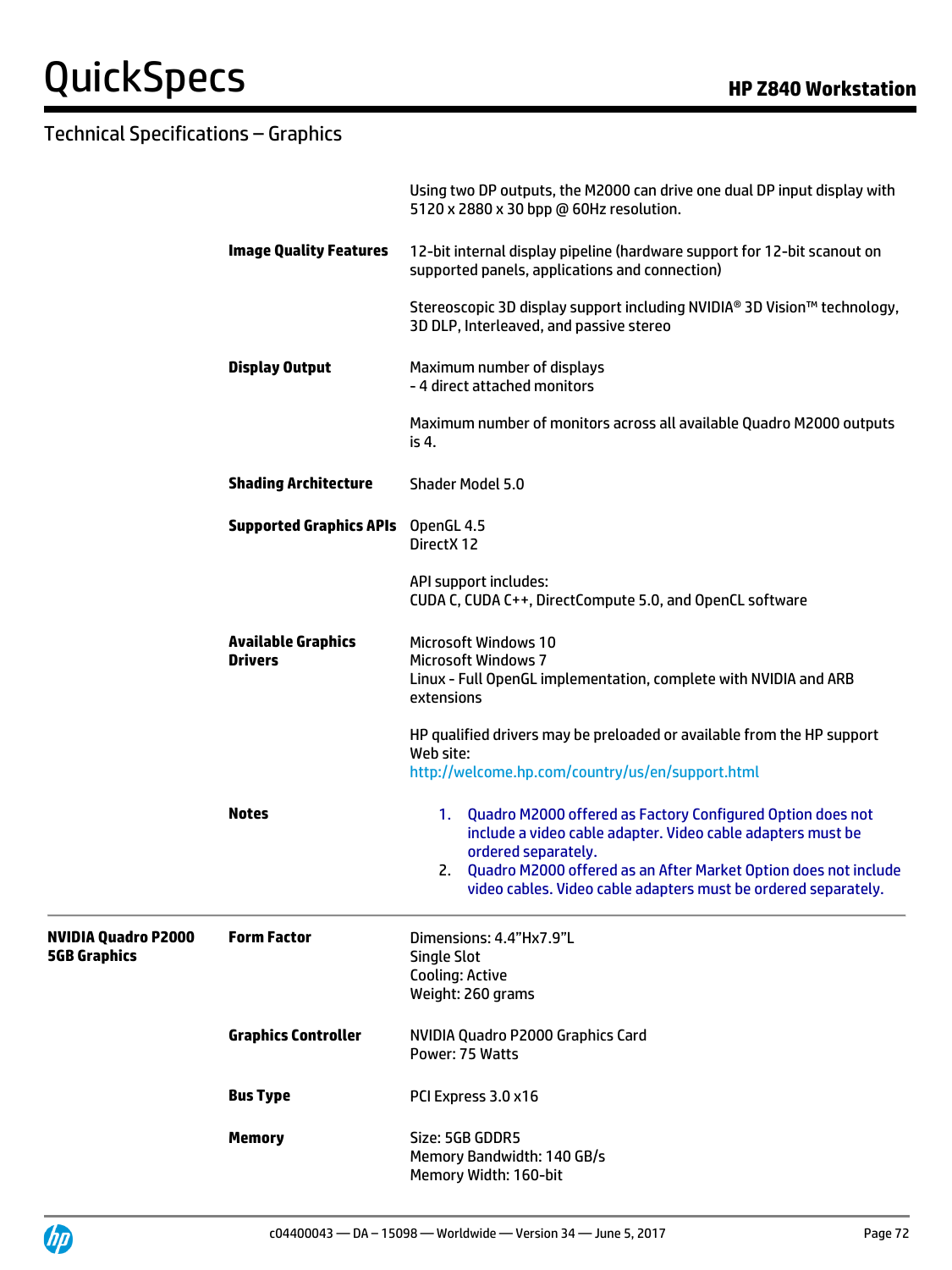| <b>Connectors</b>                           | 4x DisplayPort 1.4                                                                                                                                      |
|---------------------------------------------|---------------------------------------------------------------------------------------------------------------------------------------------------------|
|                                             | Factory Configured Option: No adapter included with card<br>After Market Option: No video cable adapter included                                        |
|                                             | Additional DVI to VGA, DisplayPort™ to VGA, DisplayPort™ to DVI, and<br>DisplayPort™ to Dual-Link DVI adapters available as accessories.                |
| <b>Maximum Resolution</b>                   | DisplayPort:<br>- up to 5120 x 2880 x 24 bpp @ 60Hz<br>- supports High Bit Rate 2 (HBR2) and Multi-Stream Transport (MST) DP 1.3<br>& 1.4 ready.        |
|                                             | DL-DVI(I) output:<br>- up to 2560 x 1600 x 32 bpp @ 60 Hz                                                                                               |
|                                             | Single Link-DVI(I) output:<br>- up to 1920 x 1200 x 32 bpp @ 60Hz                                                                                       |
|                                             | HDMI 2.0 (requires DP to HDMI adapter):<br>5120 x 2880 x 24 bpp @ 60Hz                                                                                  |
| <b>Image Quality Features</b>               | 12-bit internal display pipeline (hardware support for 12-bit scanout on<br>supported panels, applications and connection)                              |
|                                             | Stereoscopic 3D display support including NVIDIA® 3D Vision™ technology,<br>NVIDIA <sup>®</sup> Mosaic and nView.                                       |
| <b>Display Output</b>                       | Maximum number of displays<br>- 4 direct attached monitors                                                                                              |
|                                             | Maximum number of monitors across all available Quadro P2000 outputs<br>is 4.                                                                           |
| <b>Shading Architecture</b>                 | Shader Model 5.1                                                                                                                                        |
| <b>Supported Graphics APIs</b> OpenGL® 4.5  | DirectX® 12                                                                                                                                             |
|                                             | API support includes:<br>CUDA C, CUDA C++, DirectCompute 5.0, OpenCL, Java, Python, and Fortran<br>software                                             |
| <b>Available Graphics</b><br><b>Drivers</b> | <b>Microsoft Windows 10</b><br>Microsoft Windows 7 Professional 64bit<br>Linux - Full OpenGL implementation, complete with NVIDIA and ARB<br>extensions |
|                                             | HP qualified drivers may be preloaded or available from the HP support<br>Web site:<br>http://welcome.hp.com/country/us/en/support.html                 |

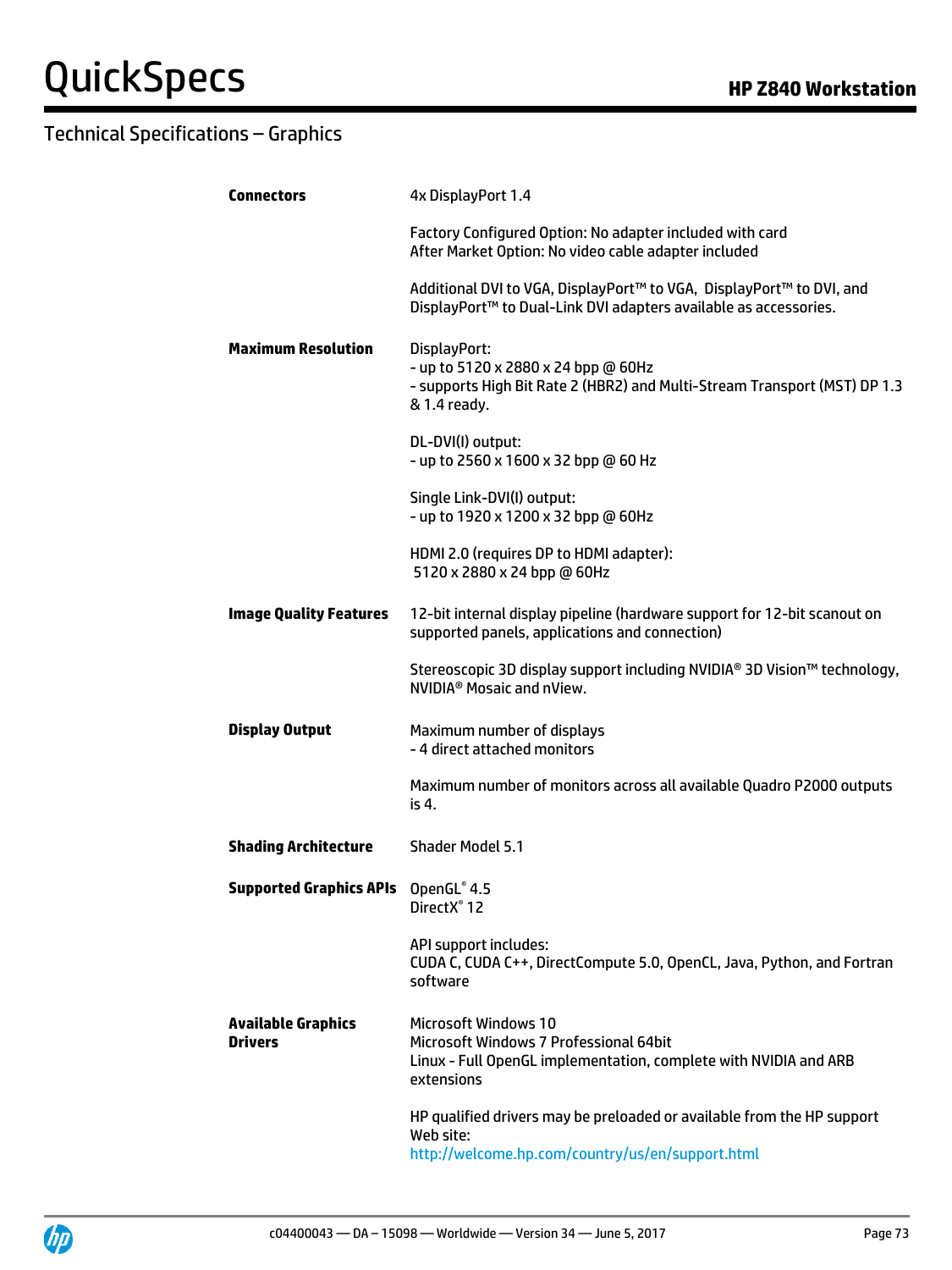#### Technical Specifications – Graphics

|                                   |                               | include a video cable adapter. Video cable adapters must be<br>ordered separately.<br>2. Quadro P2000 offered as an After Market Option does not include<br>video cables. Video cable adapters must be ordered separately.                                                                                                                                                                                 |
|-----------------------------------|-------------------------------|------------------------------------------------------------------------------------------------------------------------------------------------------------------------------------------------------------------------------------------------------------------------------------------------------------------------------------------------------------------------------------------------------------|
| AMD FirePro W4300 4GB<br>Graphics | <b>Form Factor</b>            | Low Profile, single slot (6.6" x 3.118")<br>Full Height, single slot (6.6" x 4.725")                                                                                                                                                                                                                                                                                                                       |
|                                   | <b>Graphics Controller</b>    | AMD FirePro W4300 graphics<br><b>GPU Frequency: 930Mhz</b><br>Memory Clock Speed: 1500Mhz<br>GPU: 768 Stream Processors organized into 12 Compute Units<br>Power: <50 Watts<br><b>Cooling: Active</b>                                                                                                                                                                                                      |
|                                   | <b>Bus Type</b>               | PCI Express® x16, Generation 3.0                                                                                                                                                                                                                                                                                                                                                                           |
|                                   | <b>Memory</b>                 | <b>4GB GDDR5 memory</b><br>Memory Bandwidth: up to 96 GB/s<br>Memory Width: 128 bit                                                                                                                                                                                                                                                                                                                        |
|                                   | <b>Connectors</b>             | 4x Mini Display Port 1.2 connectors with HBR2 and MST support.                                                                                                                                                                                                                                                                                                                                             |
|                                   |                               | Factory Configured: No video cable adapter included<br>After market option kit: No video cable adapter included                                                                                                                                                                                                                                                                                            |
|                                   |                               | Additional DisplayPort-to-VGA, DisplayPort-to-HDMI, or DisplayPort-to-<br>DVI adapters are available as Factory Configuration or Option Kit<br>accessories.                                                                                                                                                                                                                                                |
|                                   | <b>Maximum Resolution</b>     | DisplayPort:<br>$-$ 4096x2160 @24bpp (3 x 4K @ 60Hz, 4 x 4K @ 30Hz)                                                                                                                                                                                                                                                                                                                                        |
|                                   | <b>Image Quality Features</b> | Advanced support for 8-bit, 10-bit, and 16-bit per RGB color component.<br>High bandwidth scaler for high quality up and downscaling<br>Incorporated Adaptive-Sync enables FreeSync™ technology from AMD that<br>allows<br>GPU control of display refresh rates for tear-free and jitter-free image<br>quality<br>when rotating models or viewing video content. (Requires FreeSync<br>compliant displays) |
|                                   | <b>Display Output</b>         | Max number of monitors supported using DisplayPort 1.2a:<br>4 direct attached monitors<br>$\bullet$<br>6 using DP 1.2a with MST and HBR2 enabled monitors<br>$\bullet$                                                                                                                                                                                                                                     |
|                                   |                               | Monitor chaining from a single DisplayPort (subject to a max of 6 total<br>monitors across all outputs, requires use of DisplayPort enabled monitors<br>supporting MST and HBR2):<br>one 4096x2160 display<br>$\bullet$<br>two 2560x1600 displays<br>$\bullet$<br>four 1920x1200 displays<br>$\bullet$                                                                                                     |
|                                   | <b>Shading Architecture</b>   | Shader Model 5.0                                                                                                                                                                                                                                                                                                                                                                                           |

**Supported Graphics APIs** OpenGL 4.4

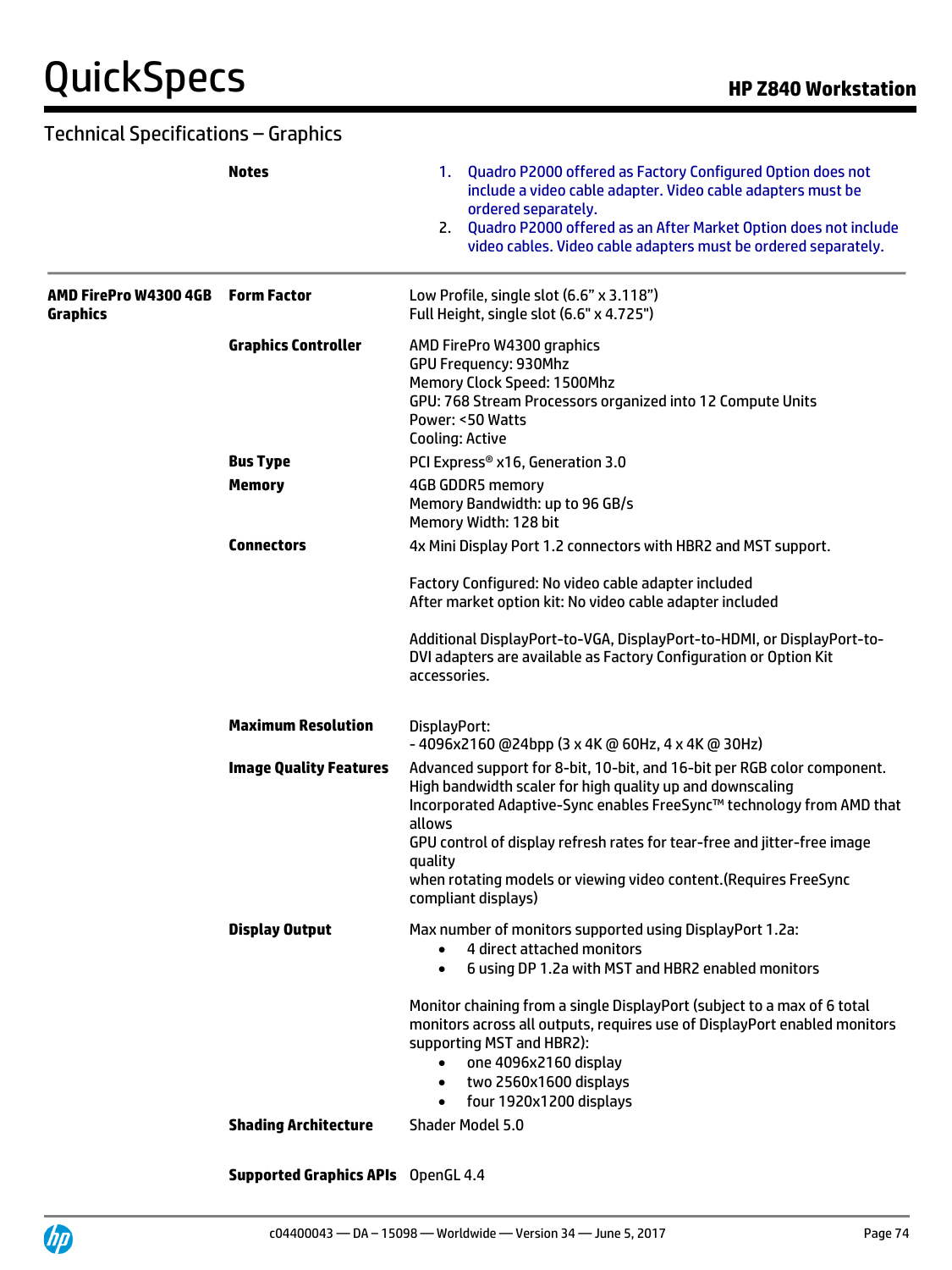| <b>Available Graphics</b><br><b>Drivers</b> | OpenCL 2.0<br>DirectX 12.0<br>Windows 10 (64-bit and 32-bit)<br>Windows <sup>®</sup> 7 $(64-bit and 32-bit)$<br>Linux                                                                                                                                                                                                                                                                                                                                                                                                                                                                                                                                                                                                                                                                                                             |
|---------------------------------------------|-----------------------------------------------------------------------------------------------------------------------------------------------------------------------------------------------------------------------------------------------------------------------------------------------------------------------------------------------------------------------------------------------------------------------------------------------------------------------------------------------------------------------------------------------------------------------------------------------------------------------------------------------------------------------------------------------------------------------------------------------------------------------------------------------------------------------------------|
|                                             | HP qualified drivers may be preloaded or available from the HP support<br>Web site:<br>http://welcome.hp.com/country/us/en/support.html                                                                                                                                                                                                                                                                                                                                                                                                                                                                                                                                                                                                                                                                                           |
| <b>Notes</b>                                | AMD Eyefinity technology supports up to six DisplayPort™<br>3.<br>monitors on an enabled graphics card. Supported display quantity,<br>type and resolution vary by model and board design; confirm<br>specifications with manufacturer before purchase. To enable more<br>than two displays, or multiple displays from a single output,<br>additional hardware such as DisplayPort-ready monitors or<br>DisplayPort 1.2 MST-enabled hubs may be required. A maximum<br>of two active adapters is recommended for consumer systems.<br>See www.amd.com/eyefinityfaq for full details.<br>Configurations of two FirePro W4300 graphics cards in HP Z440<br>4.<br>Workstation require the HP Z440 Fan and Front Card Guide Kit,<br>configurable from the factory (CTO PN: G8T99AV) or as an<br>Aftermarket Option (AMO PN: J9P80AA). |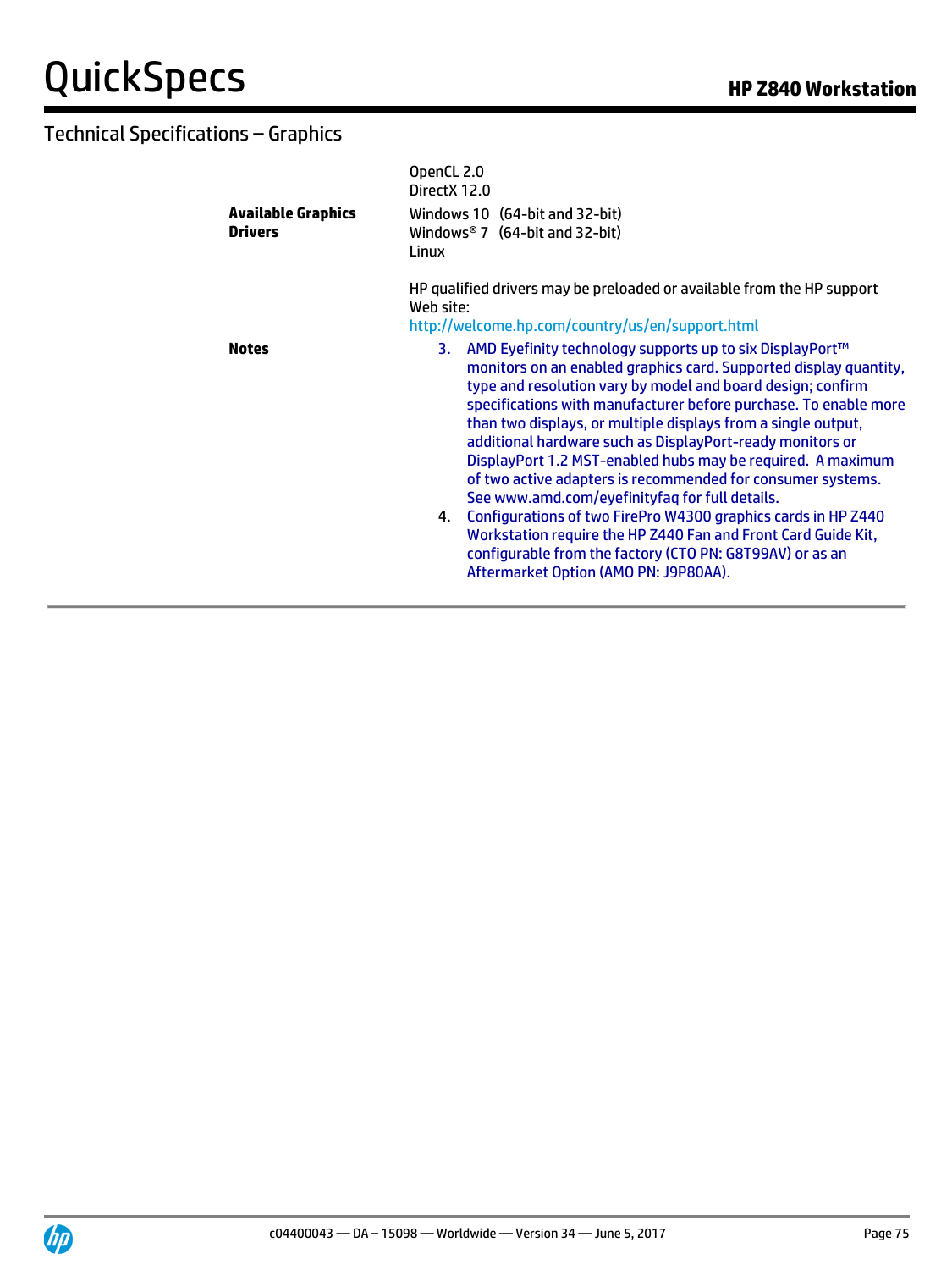| AMD FirePro W5100 4GB Form Factor |                                           | Full height, single slot (6.75" X 4.376")                                                                                                                                         |
|-----------------------------------|-------------------------------------------|-----------------------------------------------------------------------------------------------------------------------------------------------------------------------------------|
| Graphics                          | <b>Graphics Controller</b>                | AMD FirePro W5100 graphics<br><b>GPU Frequency: 930Mhz</b><br>GPU: 768 Stream Processors organized into 12 Compute Units                                                          |
|                                   |                                           | Power: <75 Watts                                                                                                                                                                  |
|                                   |                                           | <b>Cooling: Active</b>                                                                                                                                                            |
|                                   | <b>Bus Type</b>                           | PCI Express® x16, Generation 3.0                                                                                                                                                  |
|                                   | <b>Memory</b>                             | <b>4GB GDDR5 memory</b><br>Memory Bandwidth: up to 96 GB/s<br>Memory Width: 128 bit                                                                                               |
|                                   | <b>Connectors</b>                         | 4x Display Port 1.2 connectors with HBR2 and MST support.                                                                                                                         |
|                                   |                                           | Factory Configured: No video cable adapter included<br>After market option kit: No video cable adapter included                                                                   |
|                                   |                                           | Additional DisplayPort-to-VGA or DisplayPort-to-DVI adapters are available<br>as Factory Configuration or Option Kit accessories.                                                 |
|                                   | <b>Maximum Resolution</b>                 | DisplayPort:<br>-4096x2160@24bpp 60Hz                                                                                                                                             |
|                                   |                                           | Dual Link DVI:<br>- 2560x1600 (requires DP to DL-DVI adapter)                                                                                                                     |
|                                   |                                           | Single Link DVI:<br>- 1920x1200 (requires DP to DVI adapter)                                                                                                                      |
|                                   |                                           | VGA:<br>- 1920x1200 (requires DP to VGA adapter)                                                                                                                                  |
|                                   | <b>Image Quality Features</b>             | Advanced support for 8-bit, 10-bit, and 16-bit per RGB color component.<br>High bandwidth scaler for high quality up and downscaling                                              |
|                                   | <b>Display Output</b>                     | Max number of monitors supported using DisplayPort 1.2a:<br>- 4 direct attached monitors                                                                                          |
|                                   |                                           | - 6 using DP 1.2a with MST and HBR2 enabled monitors                                                                                                                              |
|                                   |                                           | Monitor chaining from a single DisplayPort (subject to a max of 6 total<br>monitors across all outputs, requires use of DisplayPort enabled monitors<br>supporting MST and HBR2): |
|                                   |                                           | - one 4096x2160 display                                                                                                                                                           |
|                                   |                                           | - two 2560x1600 displays<br>- four 1920x1200 displays                                                                                                                             |
|                                   | <b>Shading Architecture</b>               | Shader Model 5.0                                                                                                                                                                  |
|                                   | <b>Supported Graphics APIs</b> OpenGL 4.4 |                                                                                                                                                                                   |
|                                   |                                           | OpenCL 1.2 and 2.0                                                                                                                                                                |
|                                   |                                           | DirectX 11.2 / 12<br><b>AMD Mantle</b>                                                                                                                                            |

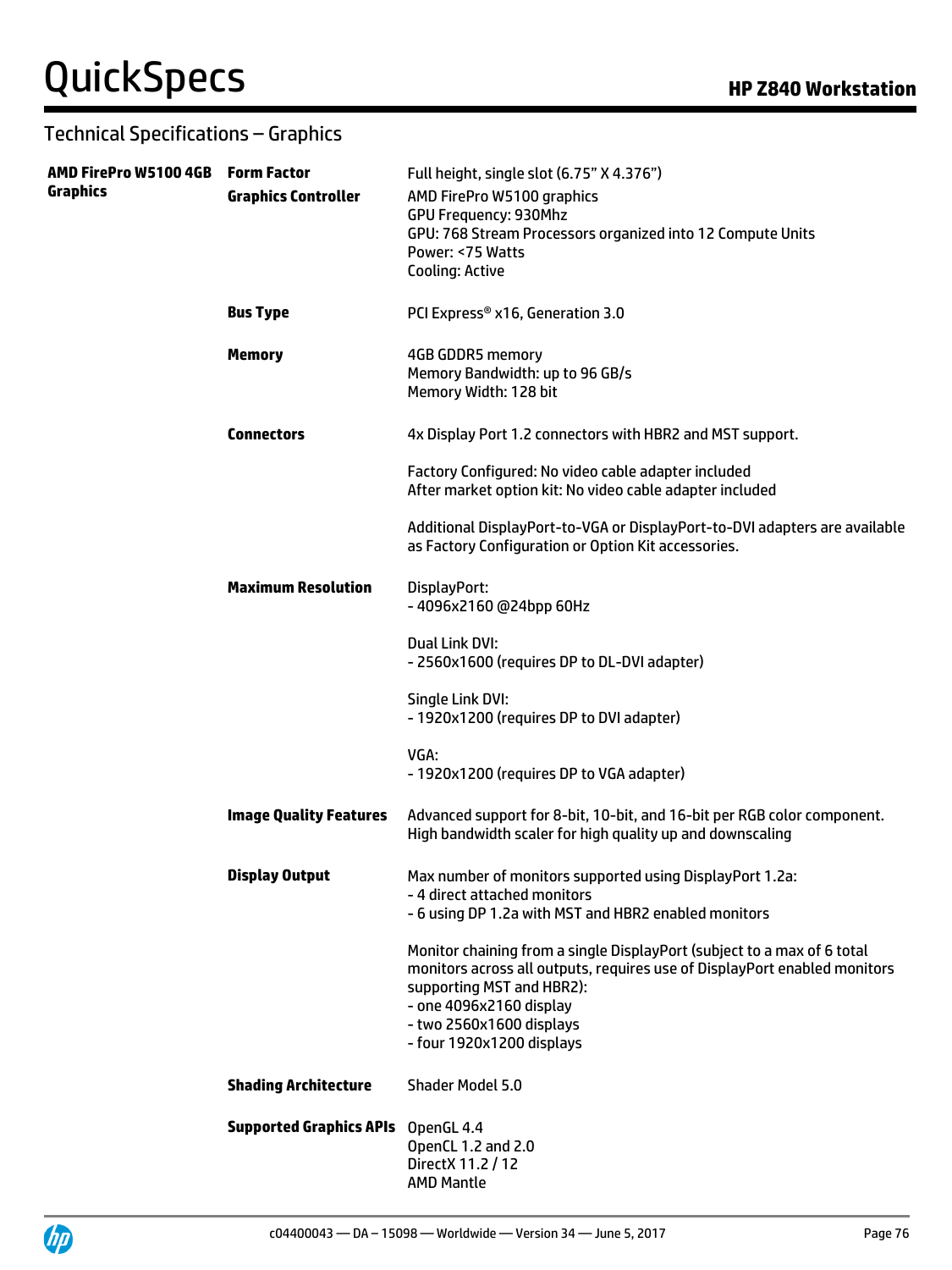|                     | <b>Available Graphics</b><br><b>Drivers</b> | Windows 8.1 / 8 (64-bit and 32-bit)<br>Windows <sup>®</sup> 7 (64-bit and 32-bit)<br>Linux                                                                                                                                                                                                                                                                                                                                                                                                                                                                                                                                                                                                                                                                                                                                                          |  |  |
|---------------------|---------------------------------------------|-----------------------------------------------------------------------------------------------------------------------------------------------------------------------------------------------------------------------------------------------------------------------------------------------------------------------------------------------------------------------------------------------------------------------------------------------------------------------------------------------------------------------------------------------------------------------------------------------------------------------------------------------------------------------------------------------------------------------------------------------------------------------------------------------------------------------------------------------------|--|--|
|                     |                                             | HP qualified drivers may be preloaded or available from the HP support<br>Web site:<br>http://welcome.hp.com/country/us/en/support.html                                                                                                                                                                                                                                                                                                                                                                                                                                                                                                                                                                                                                                                                                                             |  |  |
|                     |                                             | <b>NOTES:</b><br>1. AMD Eyefinity technology supports up to six DisplayPort™<br>monitors on an enabled graphics card. Supported display quantity,<br>type and resolution vary by model and board design; confirm<br>specifications with manufacturer before purchase. To enable<br>more than two displays, or multiple displays from a single output,<br>additional hardware such as DisplayPort-ready monitors or<br>DisplayPort 1.2 MST-enabled hubs may be required. A maximum<br>of two active adapters is recommended for consumer systems.<br>See http://www.amd.com/eyefinityfaq for full details.<br>2. Configurations of two FirePro W5100 graphics cards in HP Z440<br>Workstation require the HP Z440 Fan and Front Card Guide Kit,<br>configurable from the factory (CTO PN: G8T99AV) or as an<br>Aftermarket Option (AMO PN: J9P80AA). |  |  |
| Radeon™ Pro WX 4100 | <b>Form Factor</b>                          | Low-Profile Single Slot (6.6" Length)                                                                                                                                                                                                                                                                                                                                                                                                                                                                                                                                                                                                                                                                                                                                                                                                               |  |  |
| <b>4GB Graphics</b> | <b>Graphics Controller</b>                  | Polaris 11 Baffin GL XT<br>GPU: 1024 Stream Processors organized into 16 Compute Units<br>Power: 50 Watts<br><b>Cooling: Active</b>                                                                                                                                                                                                                                                                                                                                                                                                                                                                                                                                                                                                                                                                                                                 |  |  |
|                     | <b>Memory</b>                               | 4GB GDDR5 memory<br>Memory Bandwidth: 6 Gbps / 96 GB/s<br>Memory Width: 128 bit                                                                                                                                                                                                                                                                                                                                                                                                                                                                                                                                                                                                                                                                                                                                                                     |  |  |
|                     | <b>Connectors</b>                           | 4x Mini DisplayPort 1.4 - HDR ready connectors with HBR3 and MST<br>support.                                                                                                                                                                                                                                                                                                                                                                                                                                                                                                                                                                                                                                                                                                                                                                        |  |  |
|                     |                                             | Factory Configured: Four mDP-to-DP cable adapters included<br>After market option kit: Four mDP-to-DP cable adapters included                                                                                                                                                                                                                                                                                                                                                                                                                                                                                                                                                                                                                                                                                                                       |  |  |
|                     |                                             | Additional DisplayPort-to-VGA or DisplayPort-to-DVI adapters are<br>available as Factory Configuration or Option Kit accessories.                                                                                                                                                                                                                                                                                                                                                                                                                                                                                                                                                                                                                                                                                                                   |  |  |
|                     | <b>Maximum Resolution</b>                   | 5K support @ 60Hz<br>1x single-cable 5K monitor, or 2x dual-cable 5K monitors<br>4x 4K support @ 60Hz                                                                                                                                                                                                                                                                                                                                                                                                                                                                                                                                                                                                                                                                                                                                               |  |  |
|                     | <b>Image Quality Features</b>               | Advanced support for 8-bit and 10-bit per RGB color component. High<br>bandwidth scaler for high quality up and downscaling                                                                                                                                                                                                                                                                                                                                                                                                                                                                                                                                                                                                                                                                                                                         |  |  |
|                     | <b>Display Output</b>                       | 4 full physical DP1.3 HBR3 / DP1.4 HDR outputs<br>FreeSync support                                                                                                                                                                                                                                                                                                                                                                                                                                                                                                                                                                                                                                                                                                                                                                                  |  |  |

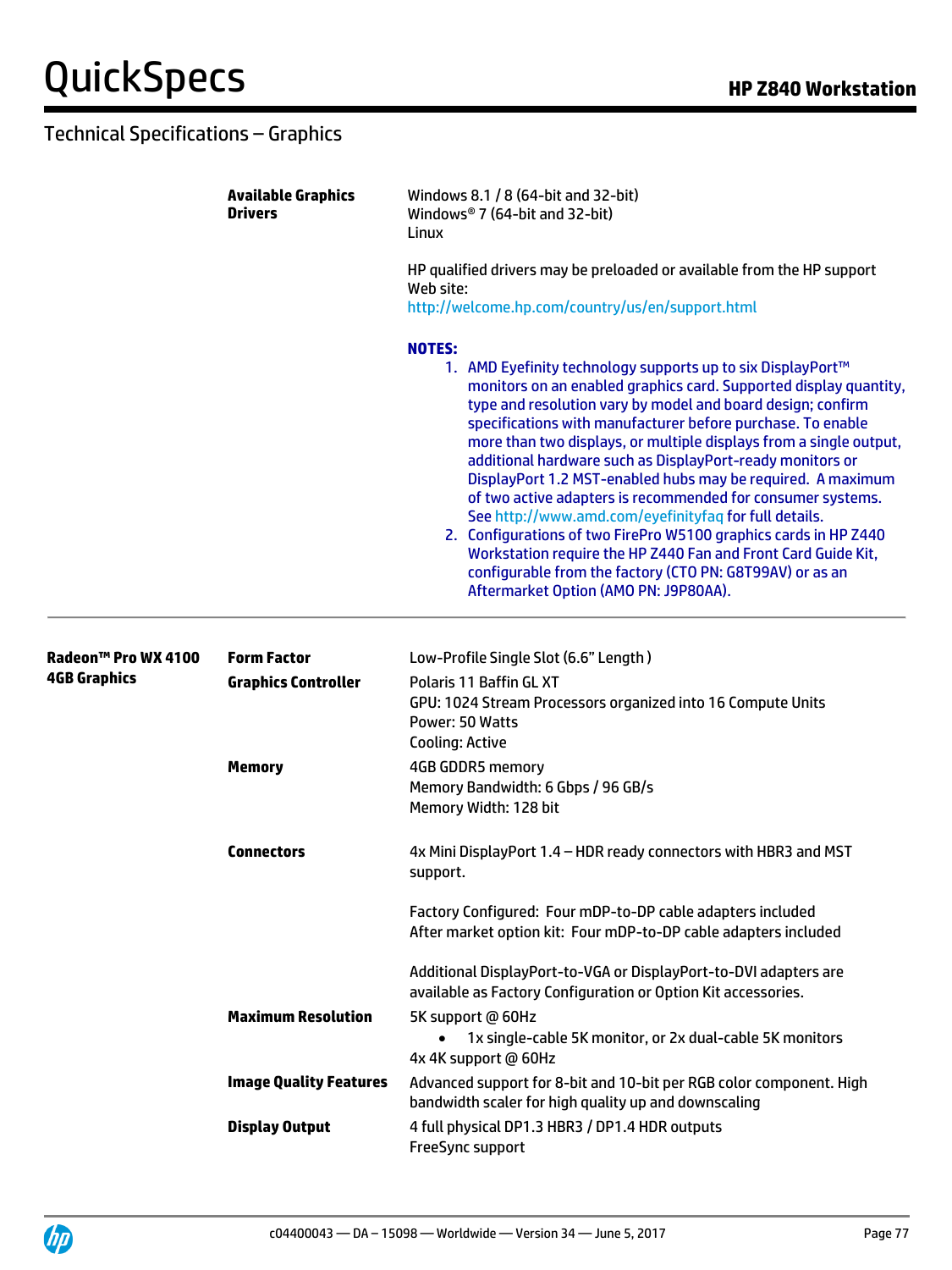|                                                                                  | <b>GPU Architecture</b><br><b>Supported Graphics APIs</b><br><b>Available Graphics</b><br><b>Drivers</b> | <b>GCN 4th Generation</b><br>DirectX <sup>®</sup> 12<br>OpenGL® 4.5<br>OpenCL™ 2.0<br>Vulkan <sup>™</sup> 1.0<br>Windows 10 64-bit<br>Windows <sup>®</sup> 7 64-bit<br>Linux 64-bit (selected Enterprise distributions)<br>HP qualified drivers may be preloaded or available from the HP support<br>Web site:<br>http://welcome.hp.com/country/us/en/support.html                                                                                                                                                                                                                                                                                                                                                                                                                                                                                                                                                                                                                                                                                       |
|----------------------------------------------------------------------------------|----------------------------------------------------------------------------------------------------------|----------------------------------------------------------------------------------------------------------------------------------------------------------------------------------------------------------------------------------------------------------------------------------------------------------------------------------------------------------------------------------------------------------------------------------------------------------------------------------------------------------------------------------------------------------------------------------------------------------------------------------------------------------------------------------------------------------------------------------------------------------------------------------------------------------------------------------------------------------------------------------------------------------------------------------------------------------------------------------------------------------------------------------------------------------|
|                                                                                  | <b>Notes</b>                                                                                             | 1. HDR content requires that the system be configured with a<br>fully HDR-ready content chain, including: graphics card,<br>monitor/TV, graphics driver and application. Video content<br>must be graded in HDR and viewed with an HDR-ready player.<br>Windowed mode content requires operating system support.<br>2. AMD PowerTune and AMD ZeroCore Power are technologies<br>offered by certain FirePro™ and Radeon™ Pro products, which<br>are designed to intelligently manage GPU power consumption<br>in response to certain GPU load conditions.<br>3. As of September 2016, certified for DisplayPort™ 1.4 HBR3<br>and ready for DisplayPort™ 1.4 HDR based on independent<br>verification by DisplayPort™ testing authority. HDR content<br>requires that the system be configured with a fully HDR-<br>ready content chain, including: graphics card, monitor/TV,<br>graphics driver and application. Video content must be graded<br>in HDR and viewed with an HDR-ready player. Windowed<br>mode content requires operating system support. |
| NVIDIA <sup>®</sup> Quadro <sup>®</sup> M4000 Form Factor<br><b>8GB Graphics</b> |                                                                                                          | Dimensions: 4.4" H x 9.5" L<br>Single Slot, Full Height<br><b>Cooling: Active</b><br>Weight: 475 grams (without extender)                                                                                                                                                                                                                                                                                                                                                                                                                                                                                                                                                                                                                                                                                                                                                                                                                                                                                                                                |
|                                                                                  | <b>Graphics Controller</b>                                                                               | NVIDIA <sup>®</sup> Quadro <sup>®</sup> M4000<br>GPU: GM204 with 1664 CUDA cores<br>Power: 120 Watts                                                                                                                                                                                                                                                                                                                                                                                                                                                                                                                                                                                                                                                                                                                                                                                                                                                                                                                                                     |
|                                                                                  | <b>Bus Type</b>                                                                                          | PCI Express 3.0 x16                                                                                                                                                                                                                                                                                                                                                                                                                                                                                                                                                                                                                                                                                                                                                                                                                                                                                                                                                                                                                                      |
|                                                                                  | <b>Memory</b>                                                                                            | Size: 8GB GDDR5<br>Memory Bandwidth: 192 GB/s<br>Memory Width: 256-bit                                                                                                                                                                                                                                                                                                                                                                                                                                                                                                                                                                                                                                                                                                                                                                                                                                                                                                                                                                                   |
|                                                                                  | <b>Connectors</b>                                                                                        | 4 DisplayPort 1.2a<br>Factory configured Option: No video cable adapter included<br>After market option kit: No video cable adapter included                                                                                                                                                                                                                                                                                                                                                                                                                                                                                                                                                                                                                                                                                                                                                                                                                                                                                                             |

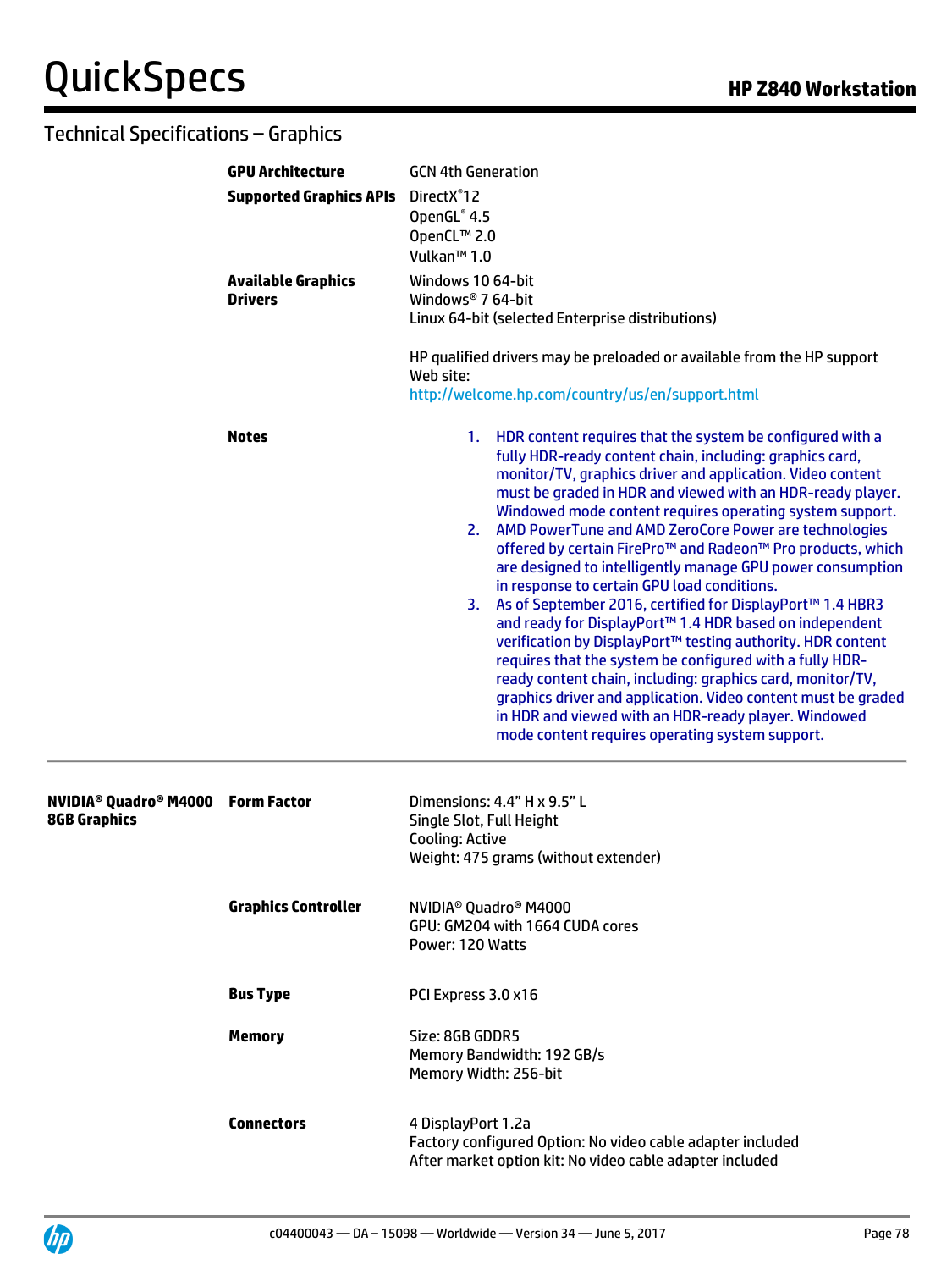|                                             | Additional DisplayPort-to-VGA or DisplayPort-to-DVI adapters are<br>available as accessories                                                                                                                                      |
|---------------------------------------------|-----------------------------------------------------------------------------------------------------------------------------------------------------------------------------------------------------------------------------------|
| <b>Maximum Resolution</b>                   | DisplayPort:<br>- single DisplayPort up to 4096 x 2160 x 30 bpp @ 60Hz<br>- supports High Bit Rate 2 (HBR2) and Multi-Stream Transport (MST)                                                                                      |
|                                             | DL-DVI(I) output:<br>- up to 2560 x 1600 x 32 bpp @ 60Hz                                                                                                                                                                          |
|                                             | Single Link-DVI(I) output:<br>- up to 1920 x 1200 x 32 bpp @ 60Hz                                                                                                                                                                 |
|                                             | VGA (via adapter cable):<br>- 2048 × 1536 × 32 bpp at 85 Hz                                                                                                                                                                       |
| <b>Image Quality Features</b>               | 12-bit internal display pipeline (hardware support for 12-bit scanout on<br>supported panels, applications and connection)                                                                                                        |
|                                             | NVIDIA <sup>®</sup> 3D Vision <sup>™</sup> technology, 3D DLP, Interleaved, and other 3D stereo<br>format support                                                                                                                 |
|                                             | Full OpenGL quad buffered stereo support                                                                                                                                                                                          |
|                                             | Support for large-scale, ultra-high resolution visualization using the<br>NVIDIA <sup>®</sup> SVS platform which includes NVIDIA <sup>®</sup> Mosaic, NVIDIA <sup>®</sup> Sync and<br>NVIDIA <sup>®</sup> Warp/Blend technologies |
| <b>Display Output</b>                       | Maximum number of displays<br>- 4 direct attached monitors<br>- 4 using DP 1.2a with MST and HBR2 enabled monitors                                                                                                                |
|                                             | Maximum number of DisplayPort displays possible:                                                                                                                                                                                  |
|                                             | $-41920x1200$<br>$-42560x1600$                                                                                                                                                                                                    |
|                                             | $-44096x2160$<br>- 2 5120x2880 (requires dual DP input capable 5k displays)                                                                                                                                                       |
|                                             | Maximum number of monitors across all available Quadro M4000 outputs<br>is 4.                                                                                                                                                     |
| <b>Shading Architecture</b>                 | Shader Model 5.0                                                                                                                                                                                                                  |
| <b>Supported Graphics APIs</b>              | OpenGL 4.5<br>DirectX 12                                                                                                                                                                                                          |
|                                             | API support includes:<br>CUDA C, CUDA C++, DirectCompute 5.0, OpenCL, Java, Python, and Fortran                                                                                                                                   |
| <b>Available Graphics</b><br><b>Drivers</b> | <b>Microsoft Windows 10</b><br><b>Microsoft Windows 8.1</b><br><b>Microsoft Windows 8</b><br><b>Microsoft Windows 7</b>                                                                                                           |

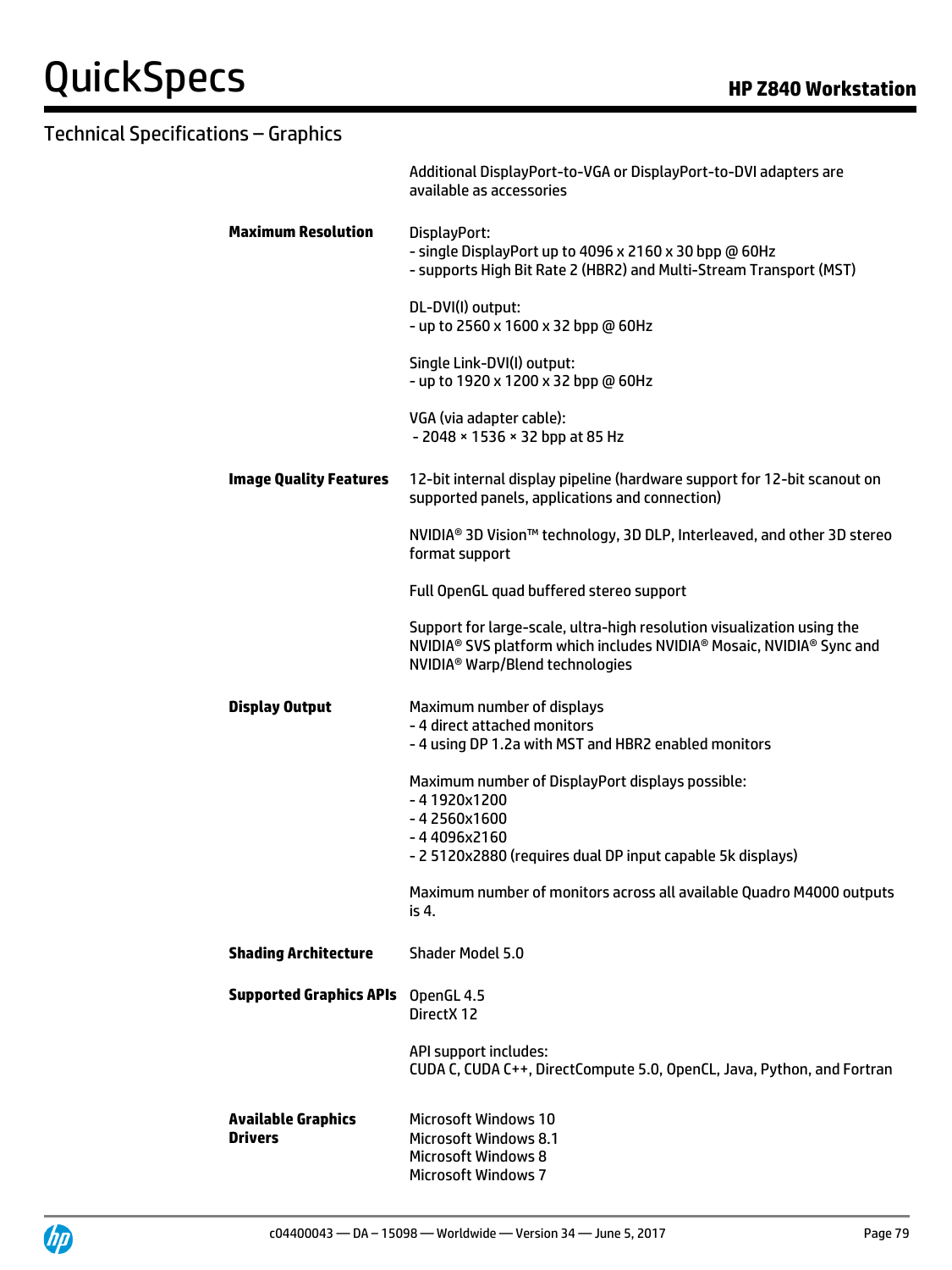| Technical Specifications – Graphics                            |                            |                                                                                                                                                                                                                                         |
|----------------------------------------------------------------|----------------------------|-----------------------------------------------------------------------------------------------------------------------------------------------------------------------------------------------------------------------------------------|
|                                                                |                            | Linux - Full OpenGL implementation, complete with NVIDIA and ARB<br>extensions                                                                                                                                                          |
|                                                                |                            | HP qualified drivers may be preloaded or available from the HP support<br>Web site:<br>http://welcome.hp.com/country/us/en/support.html                                                                                                 |
|                                                                | <b>Notes</b>               | 1. Configurations using the Quadro M4000 graphics card in HP Z440<br>Workstation require the HP Z440 Fan and Front Card Guide Kit,<br>configurable from the factory (CTO PN: G8T99AV) or as an Aftermarket<br>Option (AMO PN: J9P80AA). |
| <b>NVIDIA<sup>®</sup> Quadro® M5000</b><br><b>8GB Graphics</b> | <b>Form Factor</b>         | Dimensions: 4.4" H x 10.5" L<br>Dual Slot, Full Height<br><b>Cooling: Active</b><br>Weight: 525 grams (without extender)                                                                                                                |
|                                                                | <b>Graphics Controller</b> | NVIDIA <sup>®</sup> Quadro <sup>®</sup> M5000<br>GPU: GM204 with 2048 CUDA cores<br>Power: 150 Watts                                                                                                                                    |
|                                                                | <b>Bus Type</b>            | PCI Express 3.0 x16                                                                                                                                                                                                                     |
|                                                                | <b>Memory</b>              | Size: 8GB GDDR5 ECC capable<br>Memory bandwidth: 211GB/s<br>Memory Width: 256-bit                                                                                                                                                       |
|                                                                | <b>Connectors</b>          | 1 Dual Link DVI-I<br>4 DisplayPort 1.2a                                                                                                                                                                                                 |
|                                                                |                            | Factory configured option: No adapter included with card.<br>After market option kit: No adaptor included with card.                                                                                                                    |
|                                                                |                            | Additional DVI to VGA, DisplayPort to VGA, DisplayPort to DVI, and<br>DisplayPort to Dual-Link DVI adapters available as accessories                                                                                                    |
|                                                                | <b>Maximum Resolution</b>  | DisplayPort:<br>- up to four 4096 x 2160 x 30 bpp @ 60Hz displays<br>- up to two 5120 x 2880 @ 60Hz displays<br>- supports High Bit Rate 2 (HBR2) and Multi-Stream Transport (MST)                                                      |
|                                                                |                            | DL-DVI(I) output:<br>- up to 2560 x 1600 x 32 bpp @ 60Hz                                                                                                                                                                                |
|                                                                |                            | Single Link-DVI(I) output:<br>- up to 1920 x 1200 x 32 bpp @ 60Hz                                                                                                                                                                       |
|                                                                |                            | VGA (via adapter cable):<br>$-2048 \times 1536 \times 32$ bpp at 85 Hz                                                                                                                                                                  |

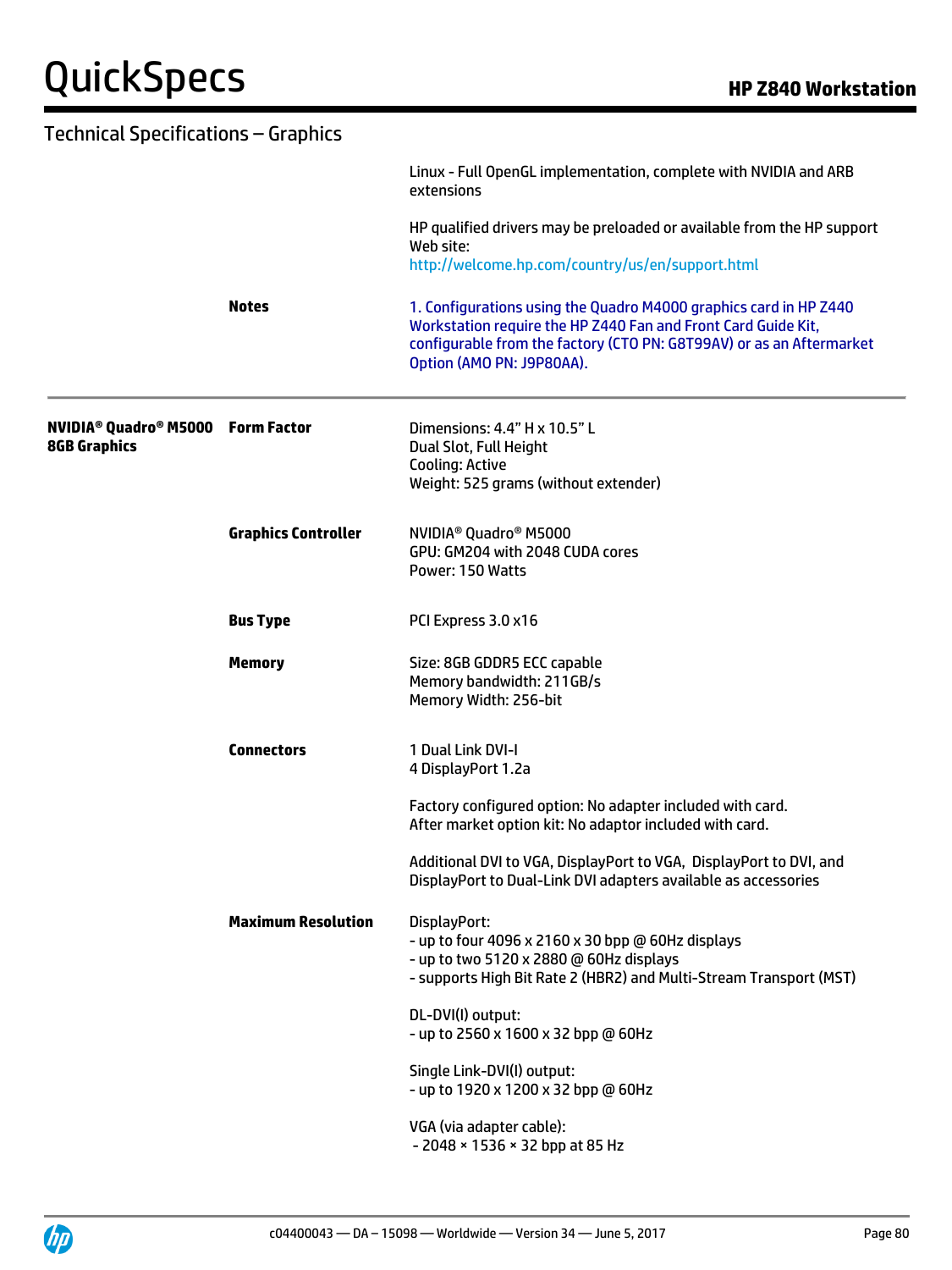| <b>Image Quality Features</b>               | 12-bit internal display pipeline (hardware support for 12-bit scanout on<br>supported panels, applications and connection)                                                                                                                                                                                                                                                                                                                                                                                                                                                                 |
|---------------------------------------------|--------------------------------------------------------------------------------------------------------------------------------------------------------------------------------------------------------------------------------------------------------------------------------------------------------------------------------------------------------------------------------------------------------------------------------------------------------------------------------------------------------------------------------------------------------------------------------------------|
|                                             | NVIDIA <sup>®</sup> 3D Vision™ technology, 3D DLP, Interleaved, and other 3D stereo<br>format support.                                                                                                                                                                                                                                                                                                                                                                                                                                                                                     |
|                                             | Full OpenGL quad buffered stereo support.                                                                                                                                                                                                                                                                                                                                                                                                                                                                                                                                                  |
|                                             | Support for large-scale, ultra-high resolution visualization using the<br>NVIDIA <sup>®</sup> SVS platform which includes NVIDIA <sup>®</sup> Mosaic, NVIDIA <sup>®</sup> Sync and<br>NVIDIA <sup>®</sup> Warp/Blend technologies.                                                                                                                                                                                                                                                                                                                                                         |
| <b>Display Output</b>                       | Maximum number of displays<br>- 4 direct attached monitors<br>- 4 using DP 1.2a with MST and HBR2 enabled monitors                                                                                                                                                                                                                                                                                                                                                                                                                                                                         |
|                                             | Maximum number of DisplayPort displays possible (may require MST<br>and/or HBR2):<br>$-41920x1200$<br>$-42560x1600$<br>$-44096x2160$<br>- 2 5120x2880 (requires dual DP input 5k displays)                                                                                                                                                                                                                                                                                                                                                                                                 |
|                                             | Maximum number of monitors across all available Quadro M5000 outputs<br>is 4.                                                                                                                                                                                                                                                                                                                                                                                                                                                                                                              |
| <b>Shading Architecture</b>                 | Shader Model 5.0                                                                                                                                                                                                                                                                                                                                                                                                                                                                                                                                                                           |
| <b>Supported Graphics APIs</b>              | OpenGL 4.5<br>DirectX 12                                                                                                                                                                                                                                                                                                                                                                                                                                                                                                                                                                   |
|                                             | API support for NVIDIA's CUDA™ C, CUDA C++, DirectCompute 5.0, OpenCL,<br>Java, Python, Fortran                                                                                                                                                                                                                                                                                                                                                                                                                                                                                            |
| <b>Available Graphics</b><br><b>Drivers</b> | <b>Microsoft Windows 10</b><br><b>Microsoft Windows 8.1</b><br><b>Microsoft Windows 8</b><br><b>Microsoft Windows 7</b><br>Linux - Full OpenGL implementation, complete with NVIDIA and ARB<br>extensions                                                                                                                                                                                                                                                                                                                                                                                  |
|                                             | HP qualified drivers may be preloaded or available from the HP support<br>Web site:<br>http://welcome.hp.com/country/us/en/support.html                                                                                                                                                                                                                                                                                                                                                                                                                                                    |
| <b>Notes</b>                                | 1. Factory configured Quadro M5000 does not include a video cable<br>adapter. Video cable adapters must be ordered separately.<br>2. A total maximum of 4 active monitors are supported across all display<br>output types. This may be accomplished by using daisy chained<br>DisplayPort 1.2 displays (displays must support MST and HBR2).<br>3. Configurations of a single Quadro M5000 graphics card in HP Z440<br>Workstation require the HP Z440 Fan and Front Card Guide Kit,<br>configurable from the factory (CTO PN: G8T99AV) or as an Aftermarket<br>Option (AMO PN: J9P80AA). |

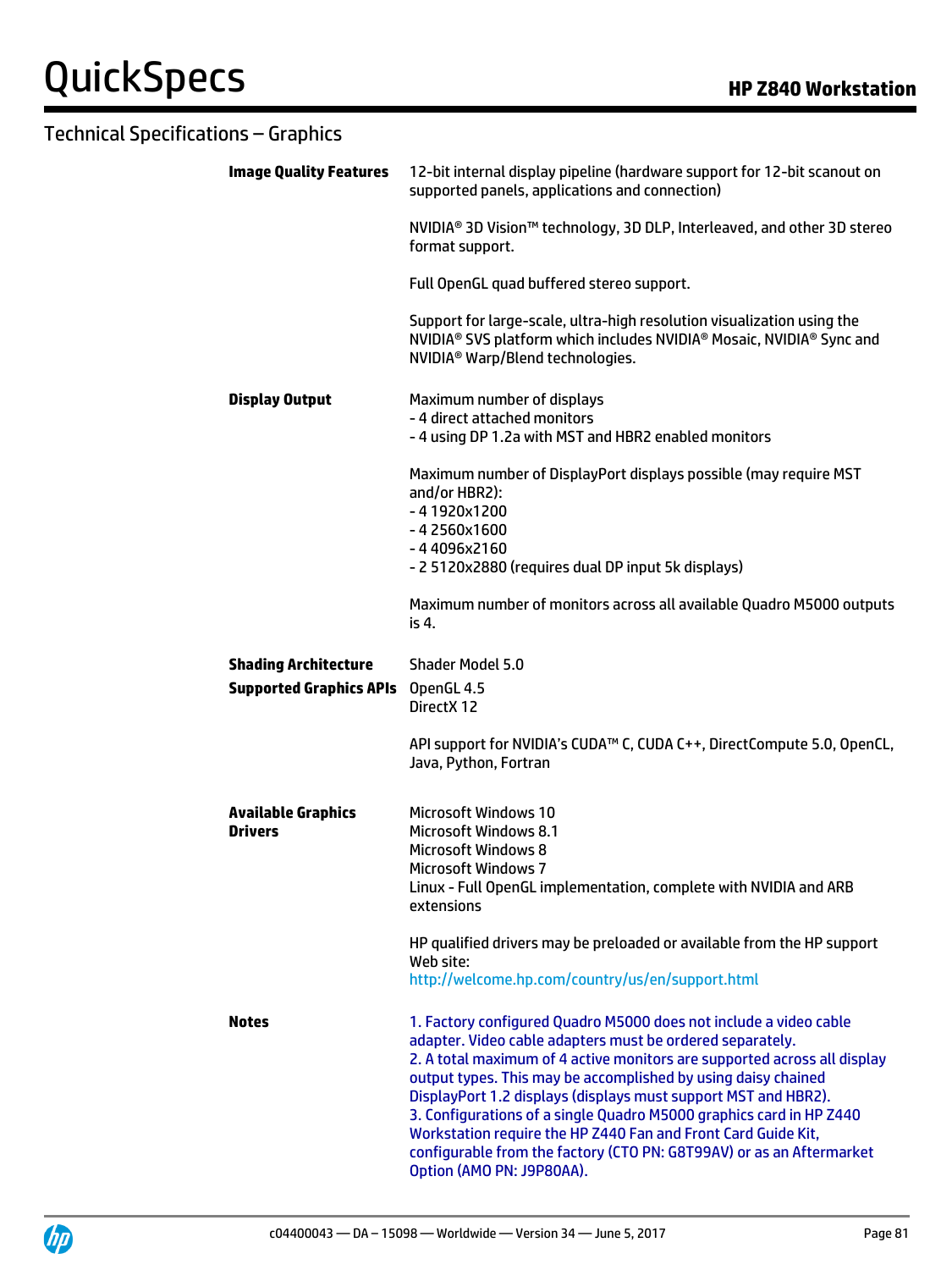| AMD FirePro W7100 8GB<br><b>Graphics</b> | <b>Form Factor</b>                        | Full height, single slot (9.5" X 4.376")                                                                                                                                                                                                                              |
|------------------------------------------|-------------------------------------------|-----------------------------------------------------------------------------------------------------------------------------------------------------------------------------------------------------------------------------------------------------------------------|
|                                          | <b>Graphics Controller</b>                | AMD FirePro W7100 graphics<br>GPU: 1792 Stream Processors organized into 28 Compute Units<br>Power: <75 Watts<br><b>Cooling: Active</b>                                                                                                                               |
|                                          | <b>Bus Type</b>                           | PCI Express® x16, Generation 3.0                                                                                                                                                                                                                                      |
|                                          | <b>Memory</b>                             | 8GB GDDR5 memory<br>Memory Bandwidth: up to 176 GB/s<br>Memory Width: 256 bit                                                                                                                                                                                         |
|                                          | <b>Connectors</b>                         | 4x Display Port 1.2a connectors with HBR2 and MST support.                                                                                                                                                                                                            |
|                                          |                                           | Factory Configured: No video cable adapter included<br>After market option kit: No video cable adapter included                                                                                                                                                       |
|                                          |                                           | Additional DisplayPort-to-VGA or DisplayPort-to-DVI adapters are available<br>as Factory Configuration or Option Kit accessories.                                                                                                                                     |
|                                          | <b>Maximum Resolution</b>                 | DisplayPort:<br>-4096x2160@24bpp 60Hz                                                                                                                                                                                                                                 |
|                                          |                                           | Dual Link DVI:<br>- 2560x1600 (requires DP to DL-DVI adapter)                                                                                                                                                                                                         |
|                                          |                                           | Single Link DVI:<br>- 1920x1200 (requires DP to DVI adapter)                                                                                                                                                                                                          |
|                                          |                                           | VGA:<br>- 1920x1200 (requires DP to VGA adapter)                                                                                                                                                                                                                      |
|                                          | <b>Image Quality Features</b>             | Advanced support for 8-bit, 10-bit, and 16-bit per RGB color component.<br>High bandwidth scaler for high quality up and downscaling                                                                                                                                  |
|                                          | <b>Display Output</b>                     | Max number of monitors supported using DisplayPort 1.2a:<br>- 4 direct attached monitors<br>- 6 using DP 1.2a with MST and HBR2 enabled monitors                                                                                                                      |
|                                          |                                           | Monitor chaining from a single DisplayPort (subject to a max of 6 total<br>monitors across all outputs, requires use of DisplayPort enabled monitors<br>supporting MST and HBR2):<br>- one 4096x2160 display<br>- two 2560x1600 displays<br>- four 1920x1200 displays |
|                                          | <b>Shading Architecture</b>               | Shader Model 5.0                                                                                                                                                                                                                                                      |
|                                          | <b>Supported Graphics APIs</b> OpenGL 4.4 |                                                                                                                                                                                                                                                                       |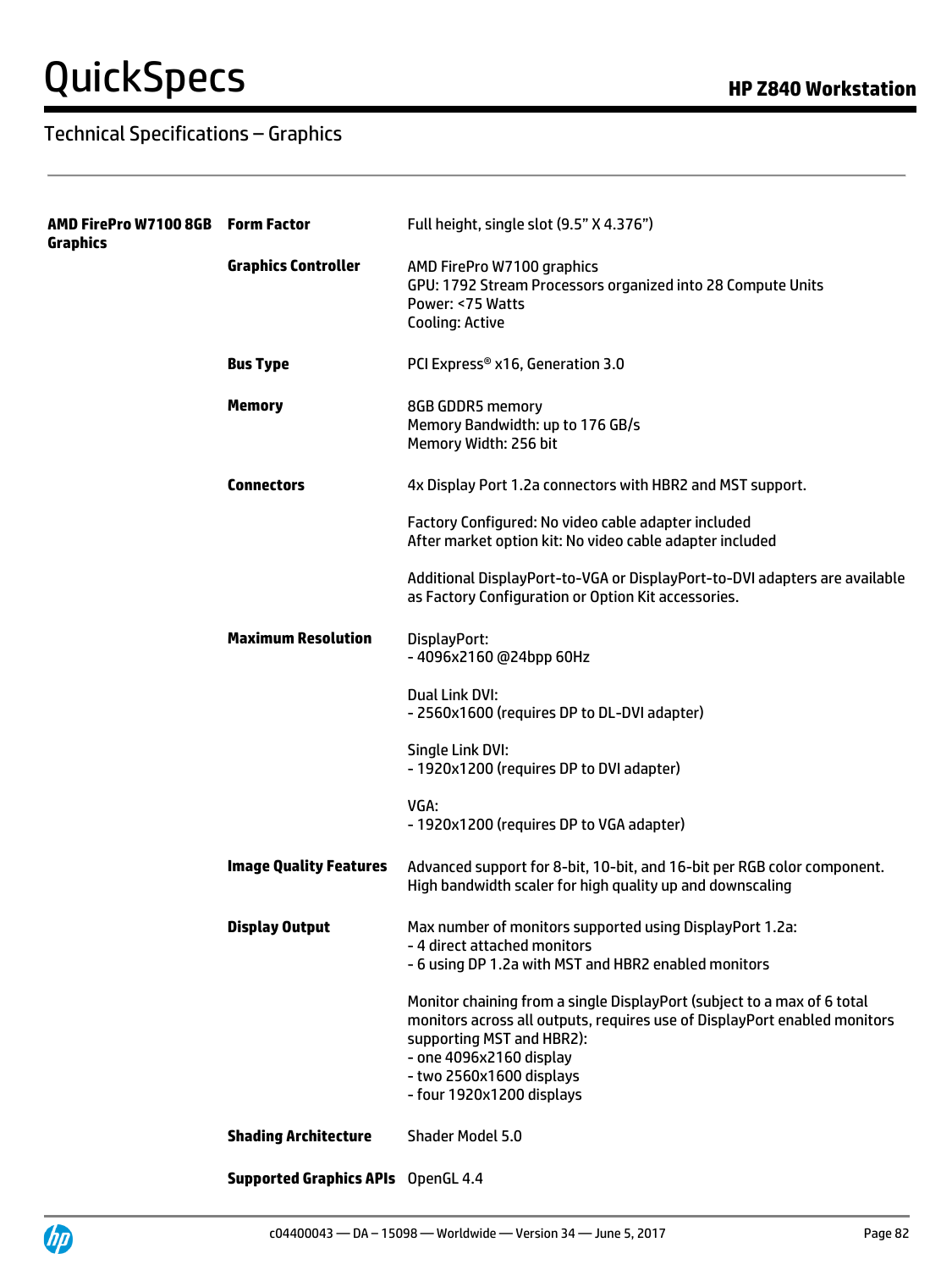|                                            |                                                  | OpenCL 1.2 and 2.0<br>Direct X 11.2 / 12<br><b>AMD Mantle</b>                                                                                                                                                                                                                                                                                                                                                                                                                                                                                                                                                                                                                                                                                                                                                                                                                              |
|--------------------------------------------|--------------------------------------------------|--------------------------------------------------------------------------------------------------------------------------------------------------------------------------------------------------------------------------------------------------------------------------------------------------------------------------------------------------------------------------------------------------------------------------------------------------------------------------------------------------------------------------------------------------------------------------------------------------------------------------------------------------------------------------------------------------------------------------------------------------------------------------------------------------------------------------------------------------------------------------------------------|
|                                            | <b>Available Graphics</b><br><b>Drivers</b>      | Windows 8.1 / 8 (64-bit and 32-bit)<br>Windows <sup>®</sup> 7 (64-bit and 32-bit)<br>Linux                                                                                                                                                                                                                                                                                                                                                                                                                                                                                                                                                                                                                                                                                                                                                                                                 |
|                                            |                                                  | HP qualified drivers may be preloaded or available from the HP support<br>Web site:<br>http://welcome.hp.com/country/us/en/support.html                                                                                                                                                                                                                                                                                                                                                                                                                                                                                                                                                                                                                                                                                                                                                    |
|                                            | <b>Notes</b>                                     | 1. AMD Eyefinity technology supports up to six DisplayPort™ monitors on<br>an enabled graphics card. Supported display quantity, type and resolution<br>vary by model and board design; confirm specifications with manufacturer<br>before purchase. To enable more than two displays, or multiple displays<br>from a single output, additional hardware such as DisplayPort-ready<br>monitors or DisplayPort 1.2 MST-enabled hubs may be required. See<br>www.amd.com/eyefinityfaq for full details.<br>2. OpenGL 4.4 support available with driver 14.301.xxx or later.<br>3. OpenCL 2.0 support planned in driver updates for early 2015.<br>4. Configurations of a single FirePro W7100 graphics card in HP Z440<br>Workstation require the HP Z440 Fan and Front Card Guide Kit, configurable<br>from the factory (CTO PN: G8T99AV) or as an Aftermarket Option (AMO PN:<br>J9P80AA). |
| Radeon™ Pro WX 7100<br><b>8GB Graphics</b> | <b>Form Factor</b><br><b>Graphics Controller</b> | Full-Height Single Slot (9.5" Length)<br>Radeon <sup>™</sup> Pro WX 7100 graphics                                                                                                                                                                                                                                                                                                                                                                                                                                                                                                                                                                                                                                                                                                                                                                                                          |
|                                            |                                                  | GPU: 2304 Stream Processors organized into 36 Compute Units<br>Power: 130 Watts<br><b>Cooling: Active</b>                                                                                                                                                                                                                                                                                                                                                                                                                                                                                                                                                                                                                                                                                                                                                                                  |
|                                            | <b>Memory</b>                                    | 8GB GDDR5 memory<br>Memory Bandwidth: 7 Gbps / 224 GB/s<br>Memory Width: 256 bit                                                                                                                                                                                                                                                                                                                                                                                                                                                                                                                                                                                                                                                                                                                                                                                                           |
|                                            | <b>Connectors</b>                                | 4x Display Port 1.4 - HDR ready connectors with HBR3 and MST support.                                                                                                                                                                                                                                                                                                                                                                                                                                                                                                                                                                                                                                                                                                                                                                                                                      |
|                                            |                                                  | Factory Configured: No video cable adapter included<br>After market option kit: No video cable adapter included                                                                                                                                                                                                                                                                                                                                                                                                                                                                                                                                                                                                                                                                                                                                                                            |
|                                            |                                                  | Additional DisplayPort-to-VGA or DisplayPort-to-DVI adapters are<br>available as Factory Configuration or Option Kit accessories.                                                                                                                                                                                                                                                                                                                                                                                                                                                                                                                                                                                                                                                                                                                                                          |
|                                            | <b>Maximum Resolution</b>                        | 5K support @ 60Hz<br>1x single-cable 5K monitor, or 2x dual-cable 5K monitors                                                                                                                                                                                                                                                                                                                                                                                                                                                                                                                                                                                                                                                                                                                                                                                                              |
|                                            | <b>Image Quality Features</b>                    | Advanced support for 8-bit, 10-bit, and 16-bit per RGB color<br>component. High bandwidth scaler for high quality up and<br>downscaling                                                                                                                                                                                                                                                                                                                                                                                                                                                                                                                                                                                                                                                                                                                                                    |

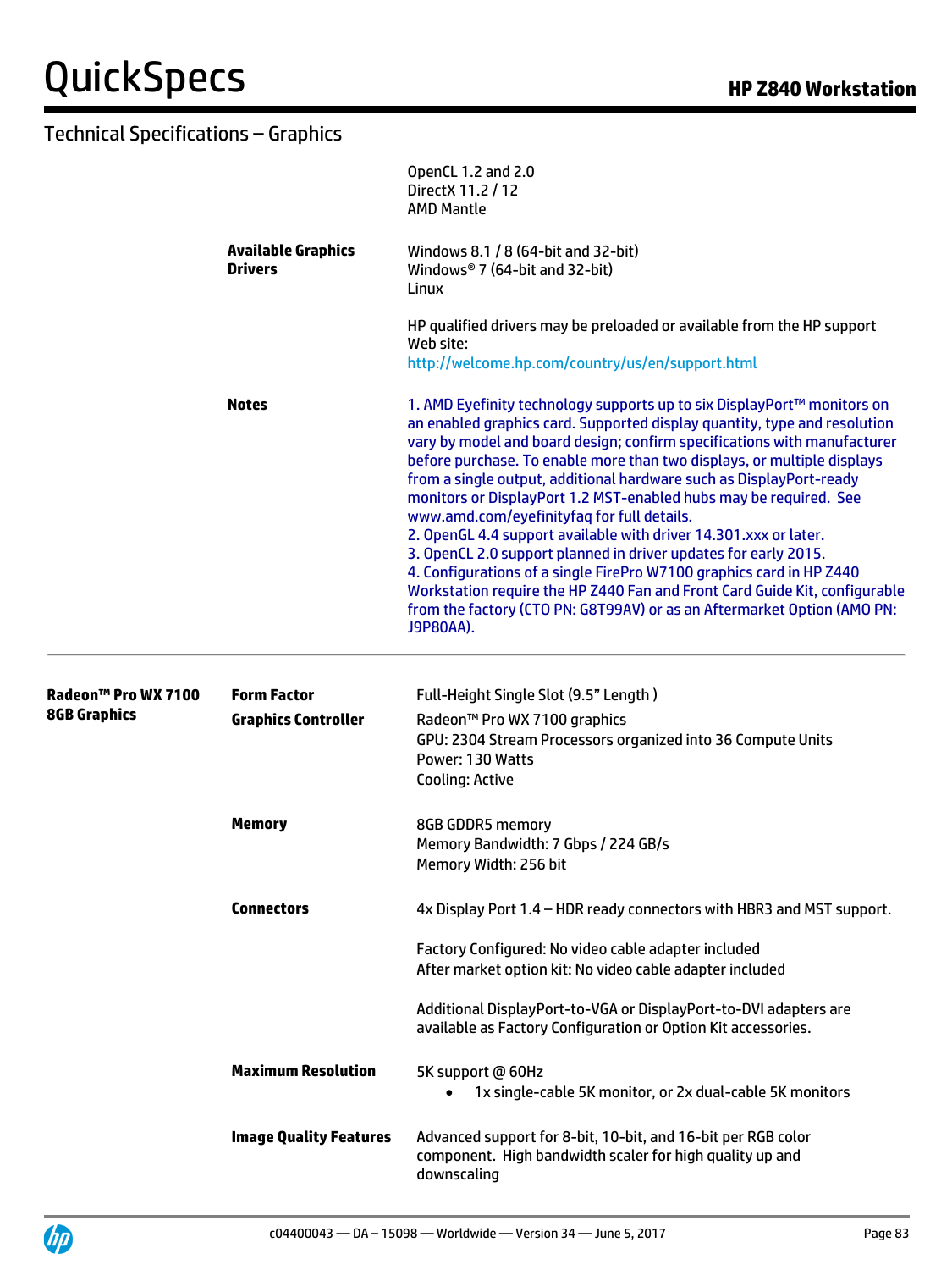| <b>Display Output</b>                               | 4 full physical DP1.3 HBR3 / DP1.4 HDR outputs<br>FreeSync support                                                                                                                                                                                                                                                                                                                                                                                                                                                                                                                                                                                                                    |  |  |
|-----------------------------------------------------|---------------------------------------------------------------------------------------------------------------------------------------------------------------------------------------------------------------------------------------------------------------------------------------------------------------------------------------------------------------------------------------------------------------------------------------------------------------------------------------------------------------------------------------------------------------------------------------------------------------------------------------------------------------------------------------|--|--|
| <b>GPU Architecture</b>                             | <b>GCN 4th Generation</b>                                                                                                                                                                                                                                                                                                                                                                                                                                                                                                                                                                                                                                                             |  |  |
| <b>Supported Graphics APIs</b>                      | DirectX <sup>®</sup> 12<br>OpenGL® 4.5<br>OpenCL™ 2.0<br>Vulkan <sup>™</sup> 1.0                                                                                                                                                                                                                                                                                                                                                                                                                                                                                                                                                                                                      |  |  |
| <b>Available Graphics Drivers Windows 10 64-bit</b> | Windows <sup>®</sup> 7 64-bit<br>Linux 64-bit                                                                                                                                                                                                                                                                                                                                                                                                                                                                                                                                                                                                                                         |  |  |
|                                                     | HP qualified drivers may be preloaded or available from the HP support<br>Web site:<br>http://welcome.hp.com/country/us/en/support.html                                                                                                                                                                                                                                                                                                                                                                                                                                                                                                                                               |  |  |
| <b>Notes</b>                                        | HDR content requires that the system be configured with a<br>4.<br>fully HDR-ready content chain, including: graphics card,<br>monitor/TV, graphics driver and application. Video content<br>must be graded in HDR and viewed with an HDR-ready<br>player. Windowed mode content requires operating system<br>support.<br>Radeon VR Ready Creator Products are select Radeon Pro<br>5.<br>and AMD FirePro™ GPUs that meet or exceed the Oculus Rift<br>or HTC Vive recommended specifications for video<br>cards/GPUs. Other hardware (including CPU) and system<br>requirements recommended by Oculus Rift or HTC Vive<br>should also be met in order to operate the applicable HMDs |  |  |
|                                                     | as intended. As VR technology, HMDs and other VR hardware<br>and software evolve and/or become available, these criteria<br>may change without notice.                                                                                                                                                                                                                                                                                                                                                                                                                                                                                                                                |  |  |
|                                                     | AMD PowerTune and AMD ZeroCore Power are technologies<br>6.<br>offered by certain FirePro™ and Radeon™ Pro products,<br>which are designed to intelligently manage GPU power<br>consumption in response to certain GPU load conditions.                                                                                                                                                                                                                                                                                                                                                                                                                                               |  |  |
|                                                     | As of September 2016, certified for DisplayPort™ 1.4 HBR3<br>7.<br>and ready for DisplayPort™ 1.4 HDR based on independent<br>verification by DisplayPort™ testing authority. HDR content<br>requires that the system be configured with a fully HDR-<br>ready content chain, including: graphics card, monitor/TV,<br>graphics driver and application. Video content must be<br>graded in HDR and viewed with an HDR-ready player.<br>Windowed mode content requires operating system support.                                                                                                                                                                                       |  |  |

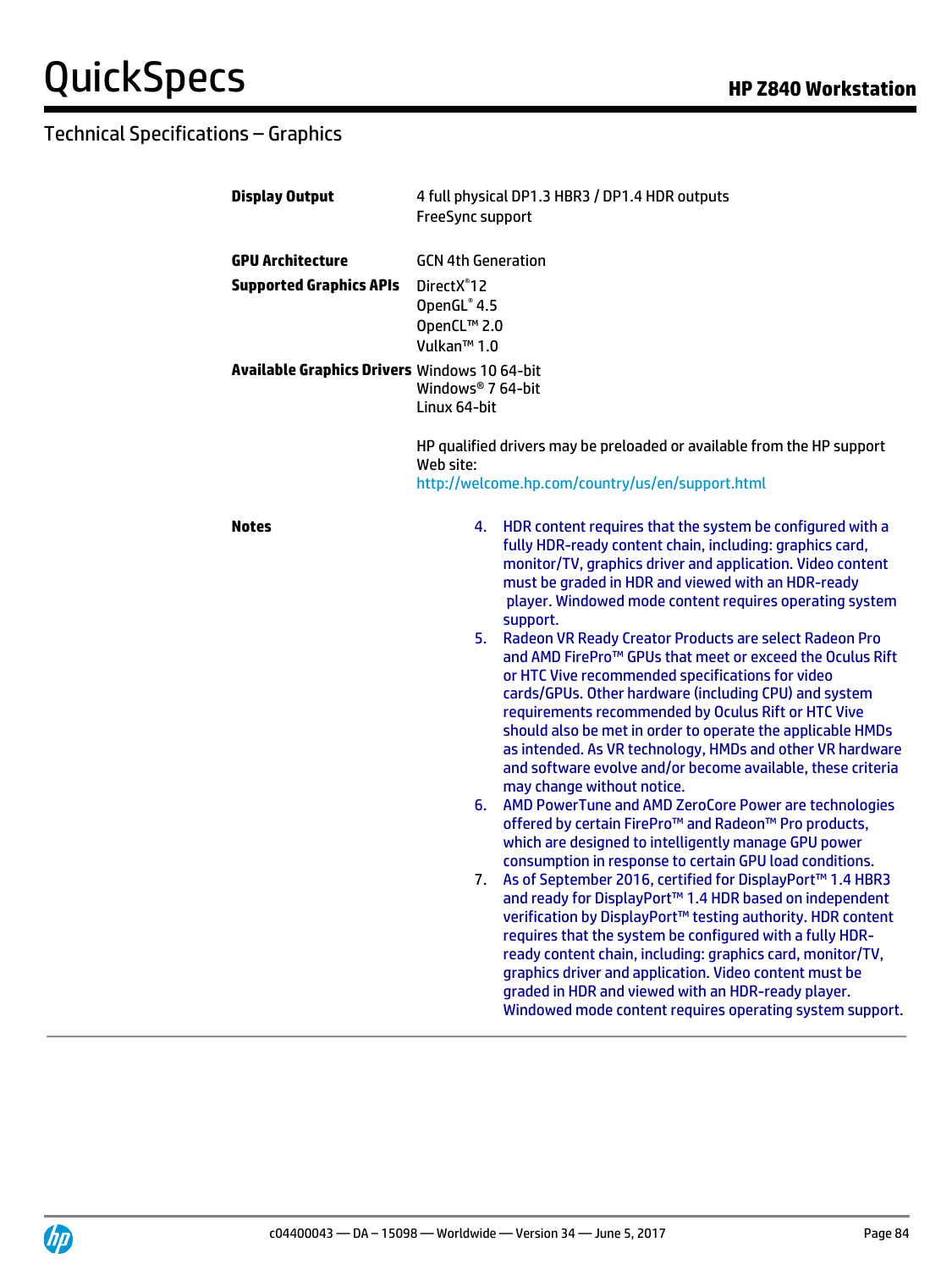| <b>NVIDIA<sup>®</sup> QUADRO<sup>®</sup> M6000 Compatibility</b><br><b>12GB Graphics</b> |                               | HP Z840, Z640                                                                                                                                                                                                                                                                                                                                                                                          |  |  |
|------------------------------------------------------------------------------------------|-------------------------------|--------------------------------------------------------------------------------------------------------------------------------------------------------------------------------------------------------------------------------------------------------------------------------------------------------------------------------------------------------------------------------------------------------|--|--|
|                                                                                          | <b>Form Factor</b>            | 4.42" H x 10.5" L<br>Dual Slot<br>Power: 250 Watts<br>Weight: 1030 grams                                                                                                                                                                                                                                                                                                                               |  |  |
|                                                                                          | <b>Graphics Controller</b>    | NVIDIA <sup>®</sup> QUADRO <sup>®</sup> M6000 Graphics Card based on the GM200 GPU<br>Core Count: 3072<br>Base Clock: 1026 MHz<br>Boost Clock: 1152 MHz<br>Idle Clock: 324 MHz                                                                                                                                                                                                                         |  |  |
|                                                                                          | <b>Bus Type</b>               | PCI Express 3.0 x16                                                                                                                                                                                                                                                                                                                                                                                    |  |  |
|                                                                                          | <b>Memory</b>                 | 12GB GDDR5<br>384-bit memory I/O path<br>317 GB/s memory bandwidth<br>ECC Memory (disabled by default)                                                                                                                                                                                                                                                                                                 |  |  |
|                                                                                          | <b>Connectors</b>             | DP(x4)<br>Dual-Link DVI-I<br>3-pin mini-DIN connector<br><b>SLI connector</b><br>QUADRO <sup>®</sup> Sync connector<br>One 8-pin auxiliary power connector<br>Factory configured option: No adapter included with card.<br>Option Kit: No adaptor included with card.<br>DVI to VGA, DisplayPort™ to VGA, DisplayPort™ to DVI, and DisplayPort™<br>to Dual-Link DVI adapters available as accessories. |  |  |
|                                                                                          | <b>Image Quality Features</b> | . DisplayPort™ with Multi-Stream Technology (MST) and High Bit Rate 2<br>(HBR2), HDMI 1.4, and HDCP 1.3 support<br>● NVIDIA <sup>®</sup> 3D Vision <sup>™</sup> technology<br>. NVIDIA <sup>®</sup> Premium Mosaic and nView                                                                                                                                                                           |  |  |
|                                                                                          | <b>Display Output</b>         | 400 MHz integrated RAMDAC<br>. Maximum resolution over VGA (requires DVI to VGA cable or DP to VGA<br>adapter): 2048 × 1536 × 32 bpp at 85 Hz                                                                                                                                                                                                                                                          |  |  |
|                                                                                          |                               | Dual-link internal TMDS (DVI 1.0)<br>• Maximum resolution over digital port (single GPU and SLI mode): 2560 ×<br>1600 × 32 bpp at 60 Hz (reduced blanking)                                                                                                                                                                                                                                             |  |  |
|                                                                                          |                               | Single-link internal TMDS (DVI 1.0)<br>• Maximum resolution over digital port (single GPU and SLI mode):1920 ×<br>1200 × 32 bpp at 60 Hz (reduced blanking)                                                                                                                                                                                                                                            |  |  |
|                                                                                          |                               | DisplayPort™ 1.2a with MST and HBR2. Each DisplayPort™ connector has<br>the following capabilities:                                                                                                                                                                                                                                                                                                    |  |  |

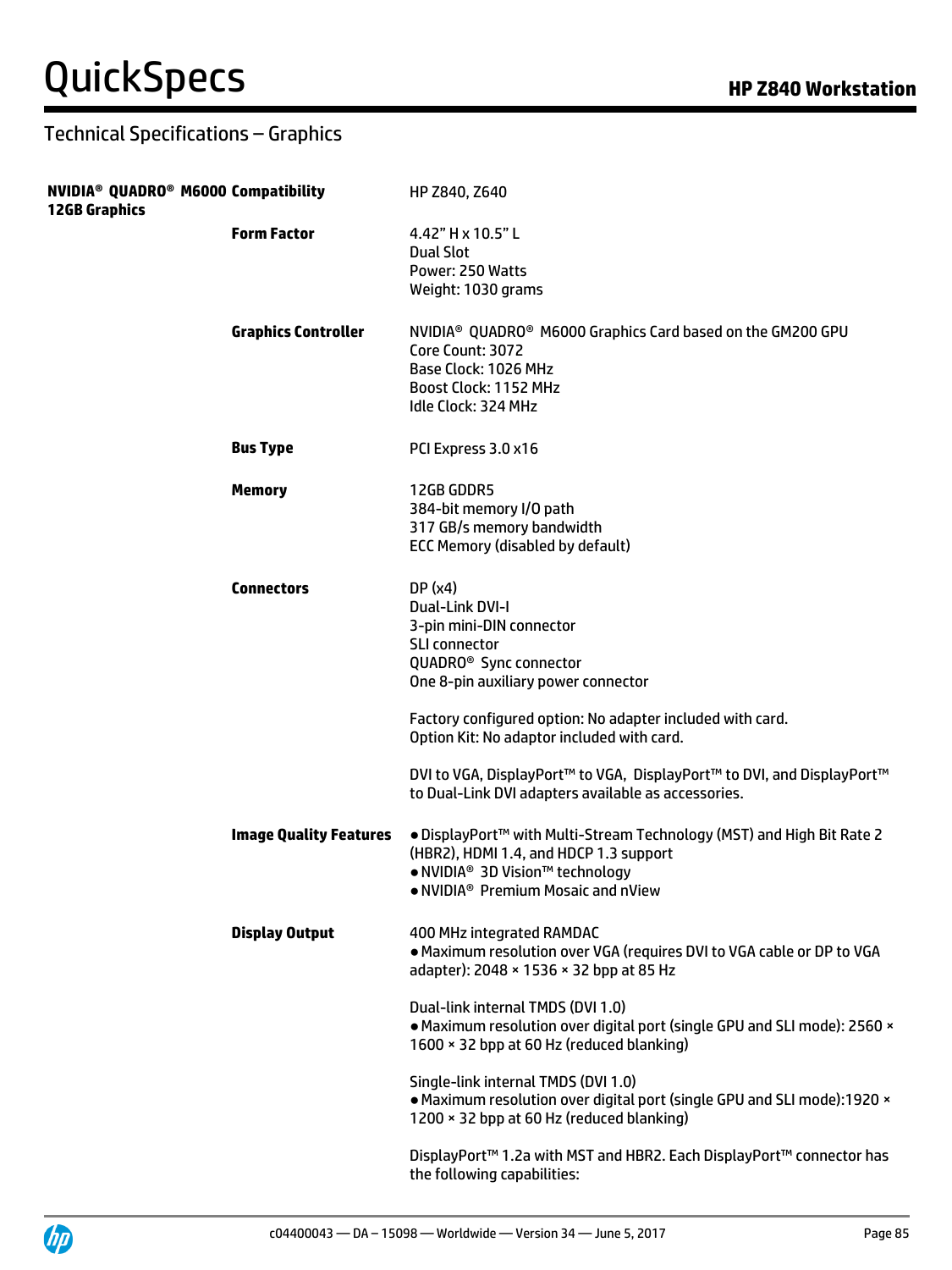|                                                | · Maximum pixel clock: 592 MPixel/s<br>• Maximum bandwidth: 17.2 Gbps<br>• Example maximum resolution: 4096 × 2160 × 30 bpp at 60Hz                                                                                                                                                                           |
|------------------------------------------------|---------------------------------------------------------------------------------------------------------------------------------------------------------------------------------------------------------------------------------------------------------------------------------------------------------------|
|                                                | <b>HDMI</b><br>• Maximum resolution (requires DP to HDMI adapter): 4096 x 2160 x 8 bpp<br>at 60Hz                                                                                                                                                                                                             |
| <b>Shading Architecture</b>                    | Shader Model 5.0                                                                                                                                                                                                                                                                                              |
| <b>Supported Graphics APIs Full OpenGL 4.4</b> | <b>Full DirectX 12</b><br>API support includes:<br>CUDA C, CUDA C++, DirectCompute 5.0, OpenCL, Java, Python, and Fortran                                                                                                                                                                                     |
| <b>Available Graphics</b><br><b>Drivers</b>    | Windows 10<br>Windows 8.1<br>Windows 8<br>Windows 7 Professional<br>Linux <sup>®</sup>                                                                                                                                                                                                                        |
|                                                | HP qualified drivers may be preloaded or available from the HP support<br>Web site:<br>http://www8.hp.com/us/en/drivers.html                                                                                                                                                                                  |
| <b>Notes</b>                                   | 1. NVIDIA <sup>®</sup> GRID VGX Pass Through feature supported on NVIDIA <sup>®</sup><br>QUADRO <sup>®</sup> M6000 to enable direct mapping of GPU to Virtual Machine.<br>2. No display output adapter included.<br>3. For HP Z840 Workstation configurations, the 1125W power supply<br>option must be used. |

| <b>NVIDIA<sup>®</sup> Quadro<sup>®</sup> M6000 Form Factor</b><br><b>24GB Graphics</b> |                            | $4.4"$ H x 10.5" L<br>Dual Slot<br>Power: 250 Watts<br>Weight: 1023 grams                                                                                          |
|----------------------------------------------------------------------------------------|----------------------------|--------------------------------------------------------------------------------------------------------------------------------------------------------------------|
|                                                                                        | <b>Graphics Controller</b> | NVIDIA <sup>®</sup> Quadro® M6000 Graphics Card based on the GM200 GPU<br>Core Count: 3072<br>Base Clock: 1026 MHz<br>Boost Clock: 1152 MHz<br>Idle Clock: 324 MHz |
|                                                                                        | <b>Bus Type</b>            | PCI Express 3.0 x16                                                                                                                                                |
|                                                                                        | <b>Memory</b>              | 24GB GDDR5<br>384-bit memory I/O path<br>317 GB/s memory bandwidth<br>ECC Memory (disabled by default)                                                             |
|                                                                                        | <b>Connectors</b>          | DP(x4)                                                                                                                                                             |

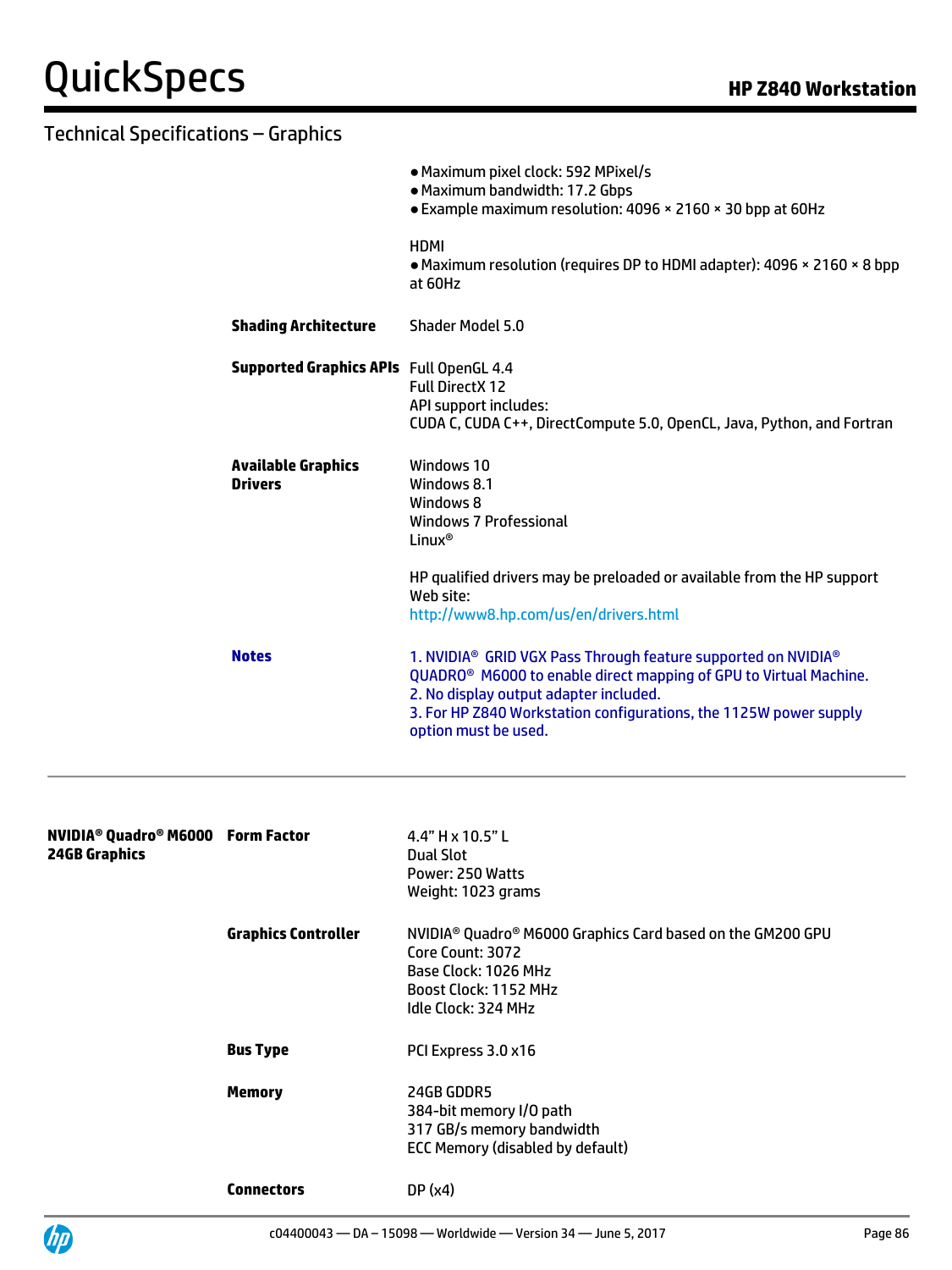|                                                | Dual-Link DVI-I<br><b>Optional Stereo</b><br><b>SLI connector</b><br><b>Quadro Sync connector</b>                                                                                     |
|------------------------------------------------|---------------------------------------------------------------------------------------------------------------------------------------------------------------------------------------|
|                                                | One 8-pin auxiliary power connector                                                                                                                                                   |
|                                                | Factory configured option: No adapter included with card.<br>Option Kit: No adaptor included with card.                                                                               |
|                                                | Dual-Link DVI to VGA, DisplayPort to VGA, DisplayPort to DVI, and<br>DisplayPort to Dual-Link DVI adapters available as accessories.                                                  |
| <b>Image Quality Features</b>                  | . DisplayPort with Multi-Stream Technology (MST) and High Bit Rate 2<br>(HBR2), HDMI 1.4, and HDCP 1.3 support<br>. NVIDIA 3D Vision™ technology<br>. NVIDIA Premium Mosaic and nView |
| <b>Display Output</b>                          | 400 MHz integrated RAMDAC<br>. Maximum resolution over VGA (requires DVI to VGA cable or DP to VGA<br>adapter): 2048 × 1536 × 32 bpp at 85 Hz                                         |
|                                                | Dual-link internal TMDS (DVI 1.0)<br>. Maximum resolution over digital port (single GPU and SLI mode): 2560 x<br>1600 × 32 bpp at 60 Hz (reduced blanking)                            |
|                                                | Single-link internal TMDS (DVI 1.0)<br>• Maximum resolution over digital port (single GPU and SLI mode):1920 ×<br>1200 × 32 bpp at 60 Hz (reduced blanking)                           |
|                                                | DisplayPort 1.2a with MST and HBR2. Each DisplayPort connector has the<br>following capabilities:<br>· Maximum pixel clock: 592 MPixel/s<br>· Maximum bandwidth: 17.2 Gbps            |
|                                                | • Example maximum resolution: 4096 × 2160 × 30 bpp at 60Hz                                                                                                                            |
|                                                | <b>HDMI</b><br>• Maximum resolution (requires DP to HDMI adapter): 4096 × 2160 × 8 bpp<br>at 60Hz                                                                                     |
| <b>Shading Architecture</b>                    | Shader Model 5.0                                                                                                                                                                      |
| <b>Supported Graphics APIs</b> Full OpenGL 4.4 | <b>Full DirectX 12</b><br>API support includes:<br>CUDA C, CUDA C++, DirectCompute 5.0, OpenCL, Java, Python, and Fortran                                                             |
| <b>Available Graphics</b><br><b>Drivers</b>    | Windows 10<br>Windows 8.1<br>Windows 8<br><b>Windows 7 Professional</b><br>Linux                                                                                                      |

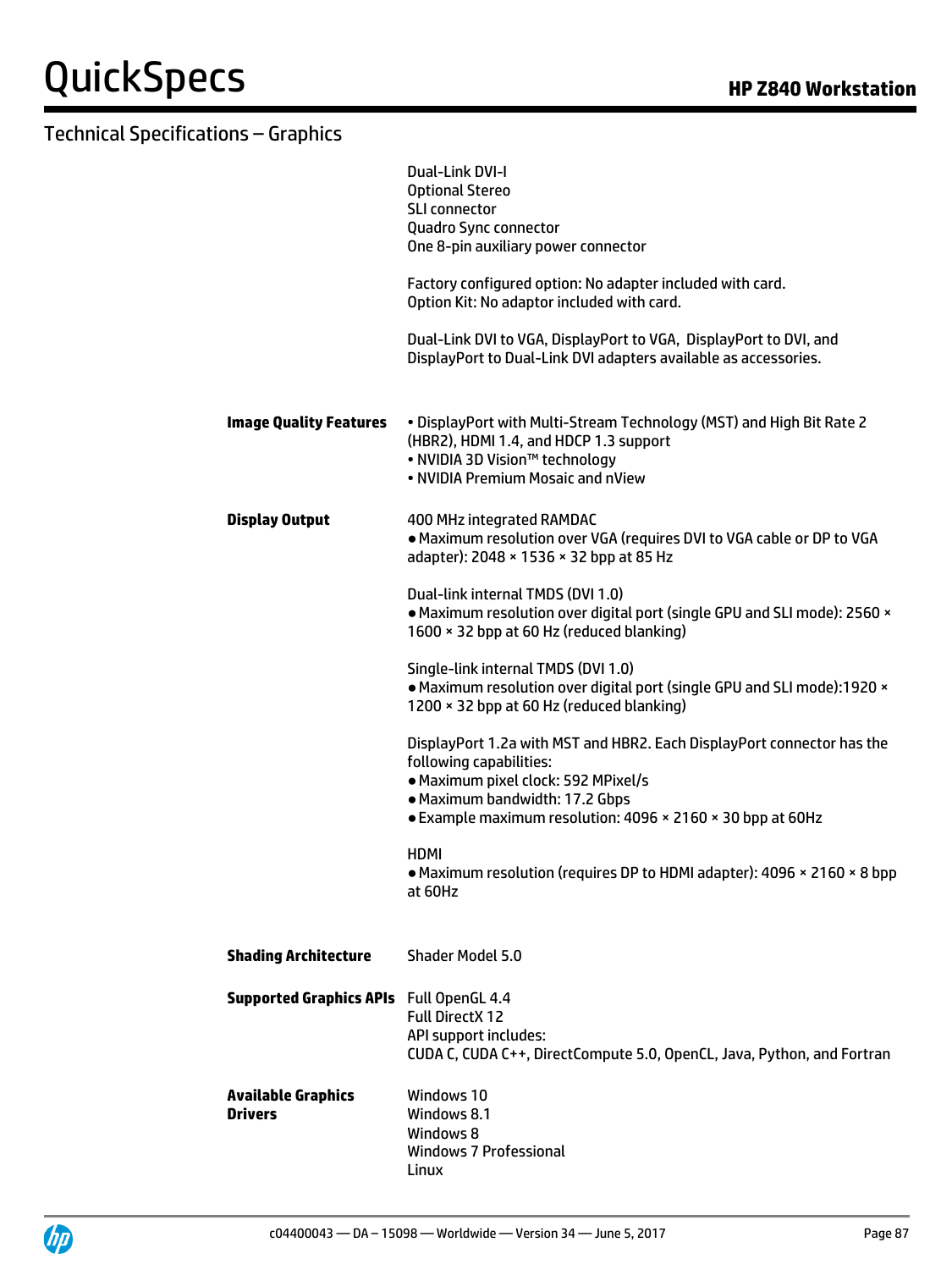| Technical Specifications – Graphics                                       |                                  |                                                                                                                                                                                                                                                                                                     |
|---------------------------------------------------------------------------|----------------------------------|-----------------------------------------------------------------------------------------------------------------------------------------------------------------------------------------------------------------------------------------------------------------------------------------------------|
|                                                                           |                                  | HP qualified drivers may be preloaded or available from the HP support<br>Web site:<br>http://www8.hp.com/us/en/drivers.html                                                                                                                                                                        |
|                                                                           | <b>Notes</b>                     | 1. NVIDIA GRID VGX Pass Through feature supported on NVIDIA <sup>®</sup><br>Quadro <sup>®</sup> M6000 to enable direct mapping of GPU to Virtual<br>Machine.<br>2. No display output adapter included.<br>3. For HP Z840 Workstation configurations, the 1125W power supply<br>option must be used. |
| <b>NVIDIA<sup>®</sup> Quadro<sup>®</sup> P4000</b><br><b>8GB Graphics</b> | <b>Form Factor</b>               | Dimensions: 4.376" H x 6.6" L<br>Single Slot, Full Height<br><b>Cooling: Active</b><br>Weight: 239 grams                                                                                                                                                                                            |
|                                                                           | <b>Graphics Controller</b>       | NVIDIA <sup>®</sup> Quadro® M2000 Graphics Card<br>GPU: GM206 with 768 CUDA cores<br>Power: 75 Watts                                                                                                                                                                                                |
|                                                                           | <b>Bus Type</b><br><b>Memory</b> | PCI Express 3.0 x16<br>Size: 4GB GDDR5<br>Memory Bandwidth: 105.7 GB/s<br>Memory Width: 128-bit                                                                                                                                                                                                     |
|                                                                           | <b>Connectors</b>                | 4x DisplayPort 1.2a<br>Factory Configured Option: No video cable adapter included                                                                                                                                                                                                                   |
|                                                                           |                                  | After Market Option: No video cable adapter included<br>Additional DisplayPort-to-VGA, DisplayPort-to-HDMI, or DisplayPort-to-<br>DVI adapters are available as accessories                                                                                                                         |
|                                                                           | <b>Maximum Resolution</b>        | DisplayPort:<br>- up to 4096 x 2160 x 30 bpp @ 60Hz<br>- up to 2560 x 1600 x 30 bpp @ 120 Hz<br>- supports High Bit Rate 2 (HBR2) and Multi-Stream Transport (MST)                                                                                                                                  |
|                                                                           |                                  | Using two DP outputs, the M2000 can drive one dual DP input display with<br>5120 x 2880 x 30 bpp @ 60Hz resolution.                                                                                                                                                                                 |
|                                                                           | <b>Image Quality Features</b>    | 12-bit internal display pipeline (hardware support for 12-bit scanout on<br>supported panels, applications and connection)                                                                                                                                                                          |
|                                                                           |                                  | Stereoscopic 3D display support including NVIDIA® 3D Vision™ technology,<br>3D DLP, Interleaved, and passive stereo                                                                                                                                                                                 |
|                                                                           | <b>Display Output</b>            | Maximum number of displays<br>- 4 direct attached monitors                                                                                                                                                                                                                                          |
|                                                                           |                                  | Maximum number of monitors across all available Quadro M2000 outputs<br>is 4.                                                                                                                                                                                                                       |
|                                                                           | <b>Shading Architecture</b>      | <b>Shader Model 5.0</b>                                                                                                                                                                                                                                                                             |
|                                                                           | <b>Supported Graphics APIs</b>   | OpenGL 4.5                                                                                                                                                                                                                                                                                          |

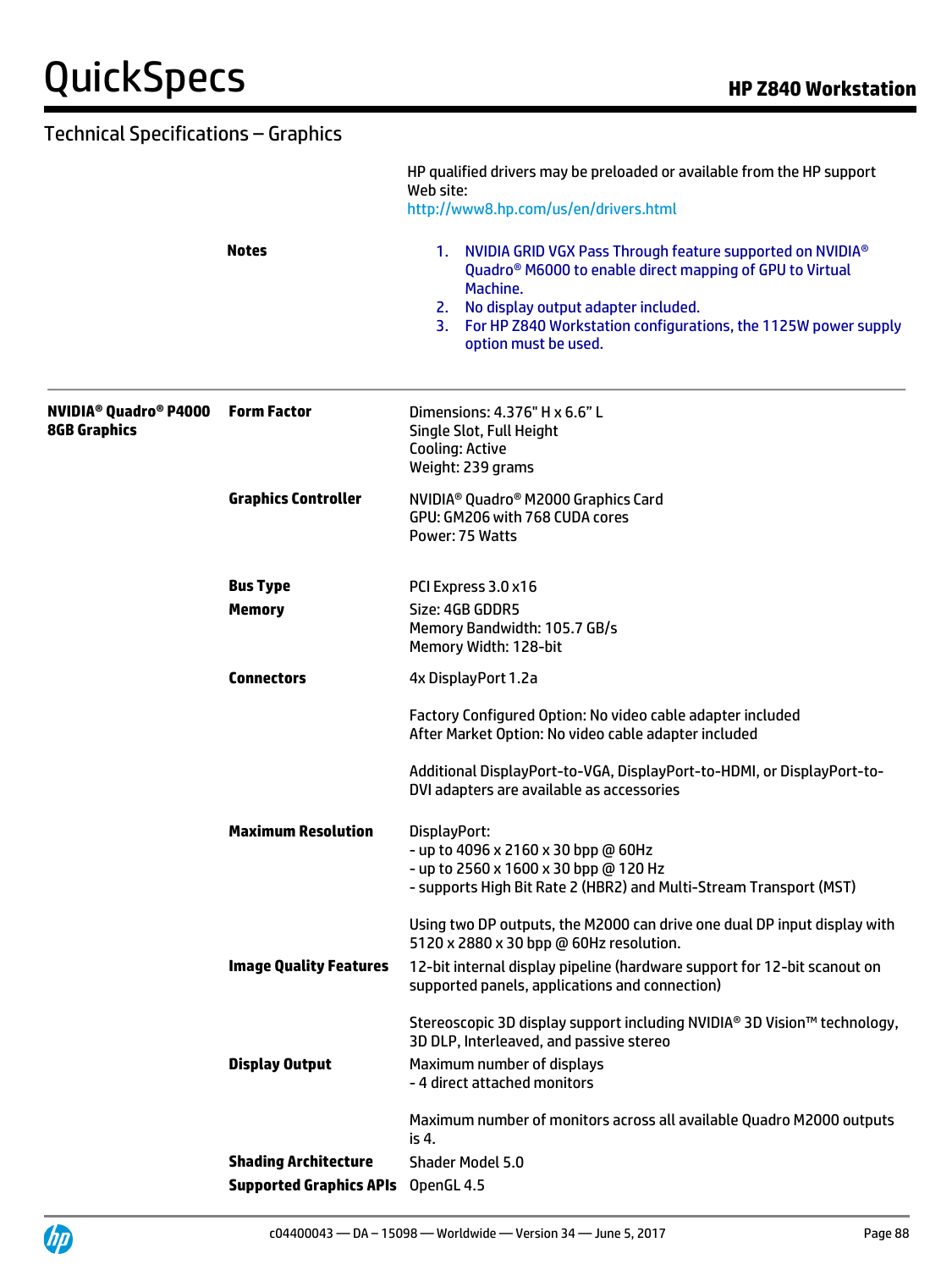| Technical Specifications – Graphics                                        |                                             |                                                                                                                                                                                                                                                                                                                                                                                                                            |
|----------------------------------------------------------------------------|---------------------------------------------|----------------------------------------------------------------------------------------------------------------------------------------------------------------------------------------------------------------------------------------------------------------------------------------------------------------------------------------------------------------------------------------------------------------------------|
|                                                                            |                                             | DirectX 12                                                                                                                                                                                                                                                                                                                                                                                                                 |
|                                                                            |                                             | API support includes:<br>CUDA C, CUDA C++, DirectCompute 5.0, and OpenCL software                                                                                                                                                                                                                                                                                                                                          |
|                                                                            | <b>Available Graphics</b><br><b>Drivers</b> | <b>Microsoft Windows 10</b><br><b>Microsoft Windows 7</b><br>Linux - Full OpenGL implementation, complete with NVIDIA and ARB<br>extensions                                                                                                                                                                                                                                                                                |
|                                                                            |                                             | HP qualified drivers may be preloaded or available from the HP support<br>Web site:<br>http://welcome.hp.com/country/us/en/support.html                                                                                                                                                                                                                                                                                    |
|                                                                            | <b>Notes</b>                                | 1. Quadro M2000 offered as Factory Configured Option does not<br>include a video cable adapter. Video cable adapters must be<br>ordered separately.<br>2. Quadro M2000 offered as an After Market Option does not include<br>video cables. Video cable adapters must be ordered separately.                                                                                                                                |
| <b>NVIDIA<sup>®</sup> Quadro<sup>®</sup> P5000</b><br><b>16GB Graphics</b> | <b>Form Factor</b>                          | Full-Height Dual Slot (4.4" Height x 10.5" Length)<br>Weight: 815 grams / 1.80 lbs                                                                                                                                                                                                                                                                                                                                         |
|                                                                            | <b>Graphics Controller</b>                  | Quadro <sup>™</sup> P5000 graphics<br>GPU: 2560 NVIDIA CUDA <sup>®</sup> Parallel Processing Cores<br>Power: 180 Watts<br><b>Cooling: Active</b>                                                                                                                                                                                                                                                                           |
|                                                                            | <b>Memory</b>                               | 16GB GDDR5X memory<br>Memory Bandwidth: Up to 288 GB/s<br>Memory Width: 256 bit<br><b>ECC Memory (disabled by default)</b>                                                                                                                                                                                                                                                                                                 |
|                                                                            | <b>Connectors</b>                           | DP (x4) with HDR support<br>DL-DVI(D)<br>3-pin mini-DIN connector<br><b>SLI</b> connector<br>Quadro Sync connector (compatible with Quadro II Sync)<br>One 8-pin auxiliary power connector<br>Factory configured option: No video cable adapter included with card.<br>After market option Kit: No video cable adaptor included with card.<br>DVI to VGA, DisplayPort to VGA, DisplayPort to DVI, and DisplayPort to Dual- |
|                                                                            | <b>Maximum Resolution</b>                   | Link DVI adapters available as accessories.<br>5K support @ 60Hz<br>1x single-cable 5K monitor, or 2x dual-cable 5K monitors                                                                                                                                                                                                                                                                                               |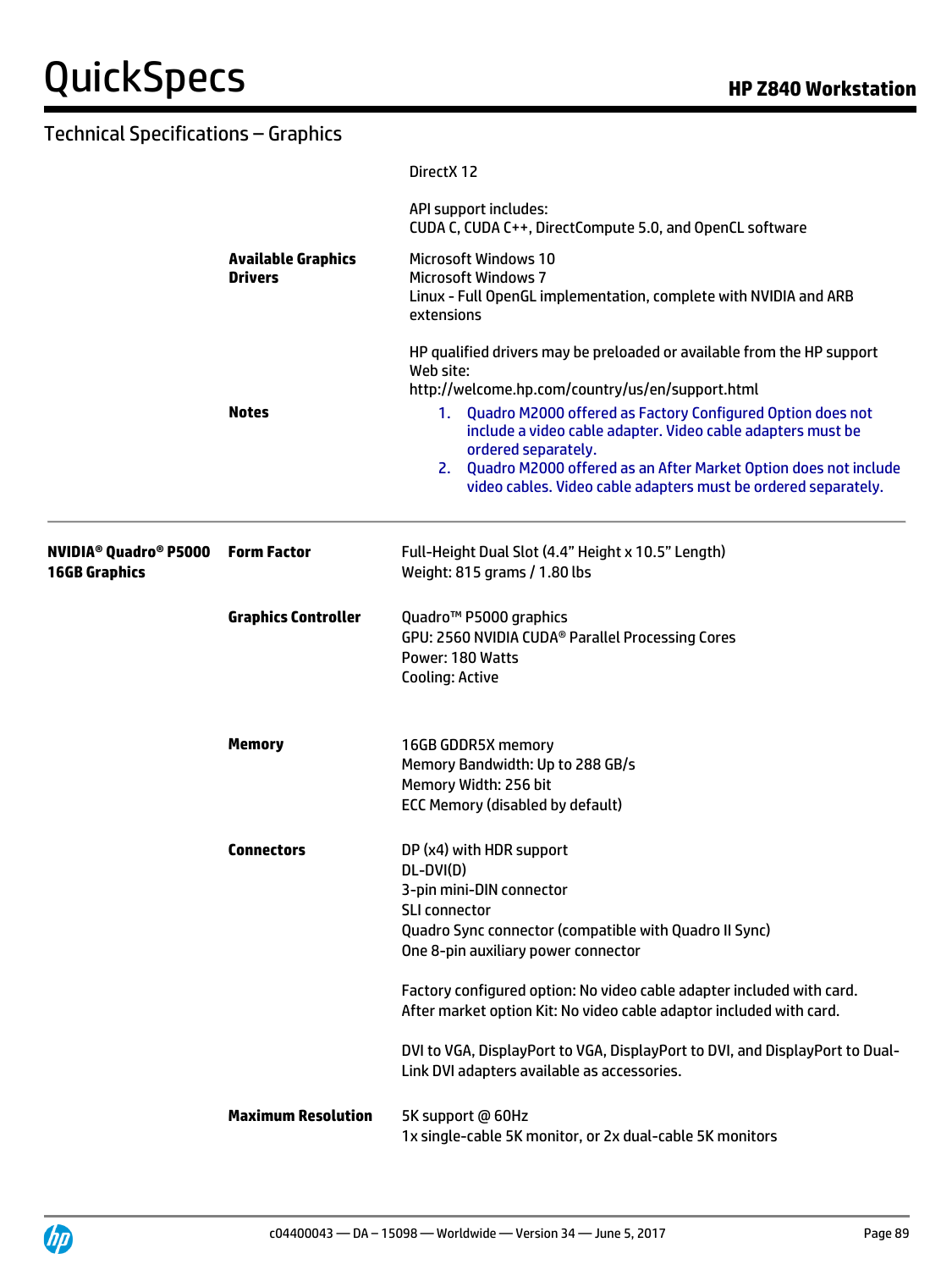|                                             | <b>Image Quality Features</b> Advanced support for 8-bit, 10-bit, and 12-bit per RGB color<br>component.<br>HDCP 2.2 support over DisplayPort, DVI, and HDMI connectors<br>NVIDIA 3D Vision™ and other 3D stereo technologies<br><b>NVIDIA Mosaic and nView Desktop Management</b> |
|---------------------------------------------|------------------------------------------------------------------------------------------------------------------------------------------------------------------------------------------------------------------------------------------------------------------------------------|
| Display Outputs <sup>1</sup>                | 4x DP1.4 HDR outputs (up to 3840x2160 UHD @ 120Hz refresh, or up to 8K<br>at $30Hz$ )<br>1x Dual-link DVI-D output (up to 2560 x 1600 @ 60 Hz and 1920x1200 @<br>$120$ Hz)                                                                                                         |
| <b>GPU Architecture</b>                     | NVIDIA Pascal™                                                                                                                                                                                                                                                                     |
|                                             | Supported Graphics APIs DirectX®12, OpenGL® 4.5, OpenCL™ 1.0, Vulkan™ 1.0<br>Developer API support includes: CUDA C, CUDA C++, DirectCompute 5.0,<br>OpenCL, Java, Python, and Fortran                                                                                             |
| <b>Available Graphics</b><br><b>Drivers</b> | Windows <sup>®</sup> 10 64-bit<br>Windows <sup>®</sup> 7 64-bit<br>Linux 64-bit                                                                                                                                                                                                    |
|                                             | HP qualified drivers may be preloaded or available from the HP support Web<br>site:<br>http://welcome.hp.com/country/us/en/support.html                                                                                                                                            |
| <b>Notes</b>                                | 1- Supports up to a total of 4 displays<br>2- For HP Z440 Workstations, the 700W power supply option must be<br>used.<br>3- For HP Z840 Workstation configurations, the 1125W power supply<br>option must be used for multiple P5000 configurations.                               |
|                                             |                                                                                                                                                                                                                                                                                    |

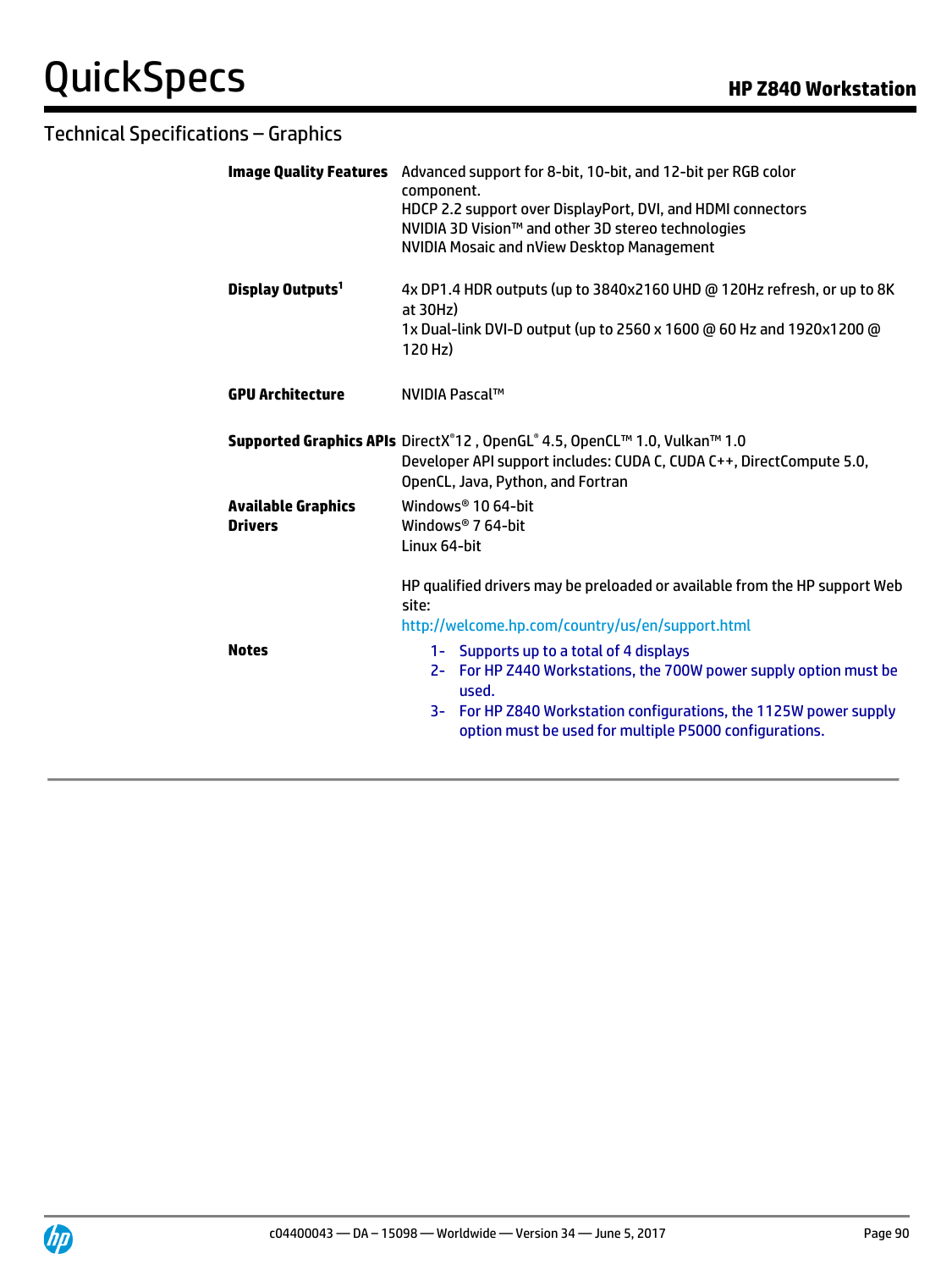| NVIDIA® Quadro® P6000<br><b>24GB Graphics</b> | Form Factor                                 | Full-Height Dual Slot (4.4" Height x 10.5" Length)<br>Weight: 967 grams / 2.14 lbs                                                                                                                                                                                  |
|-----------------------------------------------|---------------------------------------------|---------------------------------------------------------------------------------------------------------------------------------------------------------------------------------------------------------------------------------------------------------------------|
|                                               | <b>Graphics Controller</b>                  | Quadro <sup>™</sup> P6000 graphics<br>GPU: 3840 NVIDIA CUDA <sup>®</sup> Parallel Processing Cores<br>Power: 250 Watts<br>Cooling: Active                                                                                                                           |
|                                               | <b>Memory</b>                               | 24GB GDDR5X memory<br>Memory Bandwidth: Up to 432 GB/s<br>Memory Width: 384 bit<br><b>ECC Memory (disabled by default)</b>                                                                                                                                          |
|                                               | <b>Connectors</b>                           | DP (x4) with HDR support<br>DL-DVI(I)<br>3-pin mini-DIN connector<br><b>SLI connector</b><br>Quadro Sync connector (compatible with Quadro II Sync)<br>One 8-pin auxiliary power connector<br>Factory configured option: No video cable adapter included with card. |
|                                               |                                             | After market option Kit: No video cable adaptor included with card.<br>DVI to VGA, DisplayPort to VGA, DisplayPort to DVI, and DisplayPort to Dual-<br>Link DVI adapters available as accessories.                                                                  |
|                                               | <b>Maximum Resolution</b>                   | 5K support @ 60Hz<br>1x single-cable 5K monitor, or 2x dual-cable 5K monitors                                                                                                                                                                                       |
|                                               |                                             | Image Quality Features Advanced support for 8-bit, 10-bit, and 12-bit per RGB color<br>component.<br>HDCP 2.2 support over DisplayPort, DVI, and HDMI connectors<br>NVIDIA 3D Vision™ and other 3D stereo technologies<br><b>NVIDIA Mosaic and nView</b>            |
|                                               | Display Outputs <sup>1</sup>                | 4x DP1.4 HDR outputs (up to 3840x2160 UHD @ 120Hz refresh, or up to 8K<br>at $30Hz$ )<br>1x Dual-link DVI-D output (up to 2560 x 1600 @ 60 Hz and 1920x1200 @<br>120 Hz)                                                                                            |
|                                               | <b>GPU Architecture</b>                     | NVIDIA Pascal™                                                                                                                                                                                                                                                      |
|                                               |                                             | Supported Graphics APIs DirectX®12, OpenGL®4.5, OpenCL™1.0, Vulkan™1.0<br>Developer API support includes: CUDA C, CUDA C++, DirectCompute 5.0,<br>OpenCL, Java, Python, and Fortran                                                                                 |
|                                               | <b>Available Graphics</b><br><b>Drivers</b> | Windows <sup>®</sup> 10 64-bit<br>Windows <sup>®</sup> 7 64-bit<br>Linux 64-bit                                                                                                                                                                                     |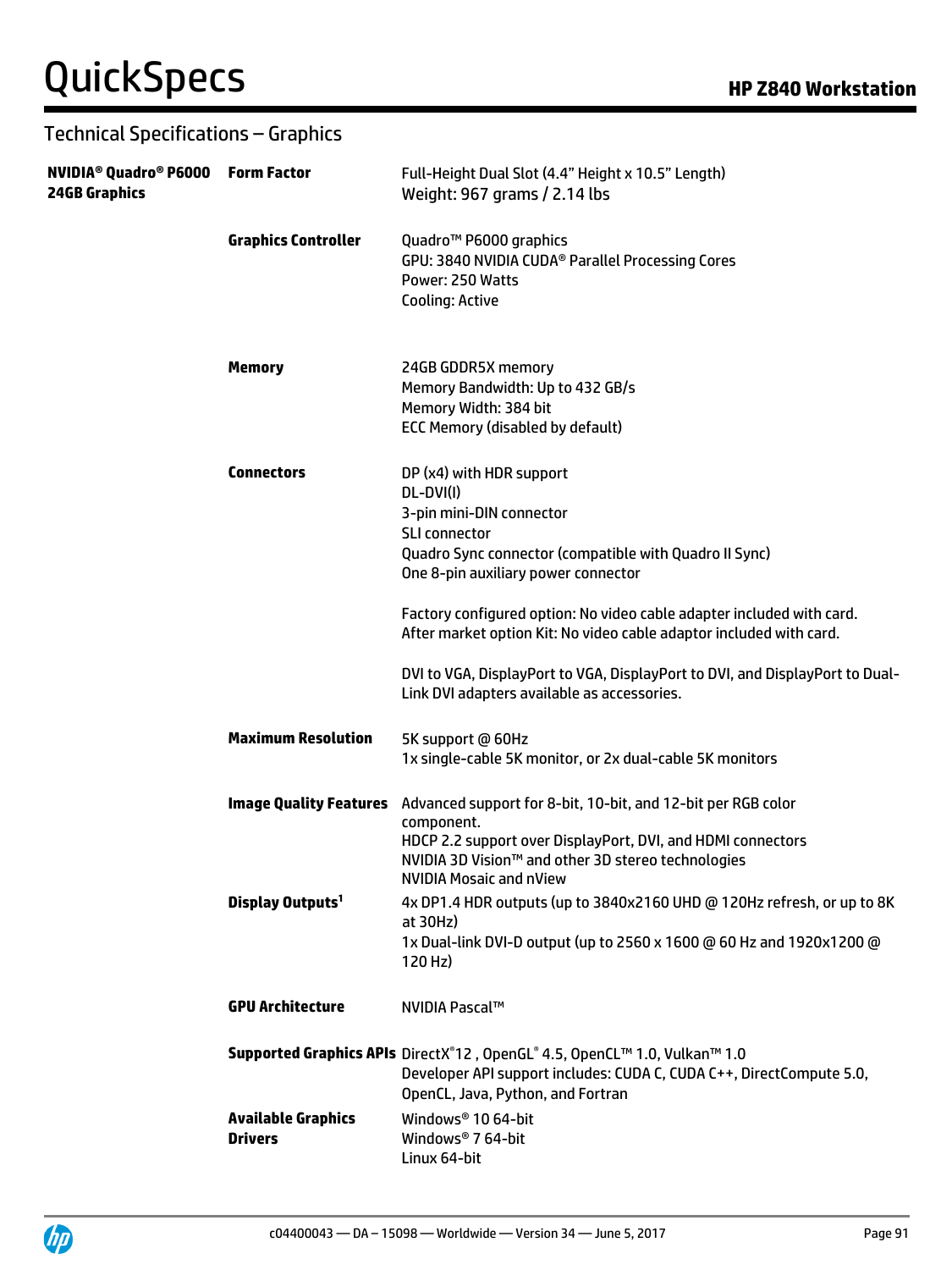HP qualified drivers may be preloaded or available from the HP support Web site:

<http://welcome.hp.com/country/us/en/support.html>

- **Notes** 1- Supports up to a total of 4 displays
	- 2- For HP Z440 Workstations, the 700W power supply option must be used.
	- 3- For HP Z840 Workstation configurations, the 1125W power supply option must be used for multiple P5000 configurations.

| <b>NVIDIA<sup>®</sup> Quadro<sup>®</sup> Sync II</b> | Part number                                    | 1WT20AA                                                                                                                                                                                                    |  |
|------------------------------------------------------|------------------------------------------------|------------------------------------------------------------------------------------------------------------------------------------------------------------------------------------------------------------|--|
|                                                      | <b>Dimensions (HxD)</b>                        | 6.0 inches $\times$ 4.2 inches                                                                                                                                                                             |  |
|                                                      | <b>Devices Supported</b>                       | NVIDIA <sup>®</sup> Quadro <sup>®</sup> P4000<br>NVIDIA <sup>®</sup> Quadro <sup>®</sup> P5000<br>NVIDIA <sup>®</sup> Quadro <sup>®</sup> P6000                                                            |  |
|                                                      | <b>Bus Type</b>                                | Requires one free mechanical PCIe bus slot. 6-pin PCI or SATA power<br>connector                                                                                                                           |  |
|                                                      | <b>PCI Form Factor</b>                         | Full Height, half length, single slot                                                                                                                                                                      |  |
|                                                      | <b>Ports</b>                                   | 2 RJ45 connectors for carrying frame lock signals over CAT5 cables.<br>BNC Connector for external house synchronization.                                                                                   |  |
|                                                      | <b>Internal Connectors</b>                     | 6 NVIDIA SLI® style edge fingers for connection to compatible GPUs<br>Included with the board are 4 12-Inch Short Sync Cables to connect<br>$\bullet$<br>to GPU's                                          |  |
|                                                      |                                                | Included with the board are 2 24-Inch Long Sync Cables to connect<br>$\bullet$<br>to GPU's                                                                                                                 |  |
|                                                      | <b>System Requirements</b>                     | Requires one free mechanical PCIe bus slot. 6-pin PCI or SATA power<br>connector<br>Must be used with NVIDIA Quadro P4000, P5000 or P6000 graphics cards.<br>Requires Quadro driver version R375 or later. |  |
|                                                      | Temperature -<br><b>Operating</b>              | $0^\circ$ to 55 $^\circ$ C                                                                                                                                                                                 |  |
|                                                      | Temperature - Storage -40° to 60° C            |                                                                                                                                                                                                            |  |
|                                                      | <b>Relative Humidity -</b><br><b>Operating</b> | 10% to 80%                                                                                                                                                                                                 |  |
|                                                      | <b>Power Requirements</b>                      | Board power dissipation: <15W                                                                                                                                                                              |  |
|                                                      | <b>Operating Systems</b><br><b>Supported</b>   | Windows 10 RS1 64-bit<br>Windows 7 64-bit<br>Linux 64-bit                                                                                                                                                  |  |
|                                                      | <b>Kit Contents</b>                            | Contains:<br>Quadro Sync II Card<br>$\bullet$<br>4 x 12-Inch Short Sync Cables<br>$\bullet$<br>2 x 24-Inch Long Sync Cables (Two)<br>$\bullet$<br><b>Quick Start Guide</b><br>$\bullet$                    |  |

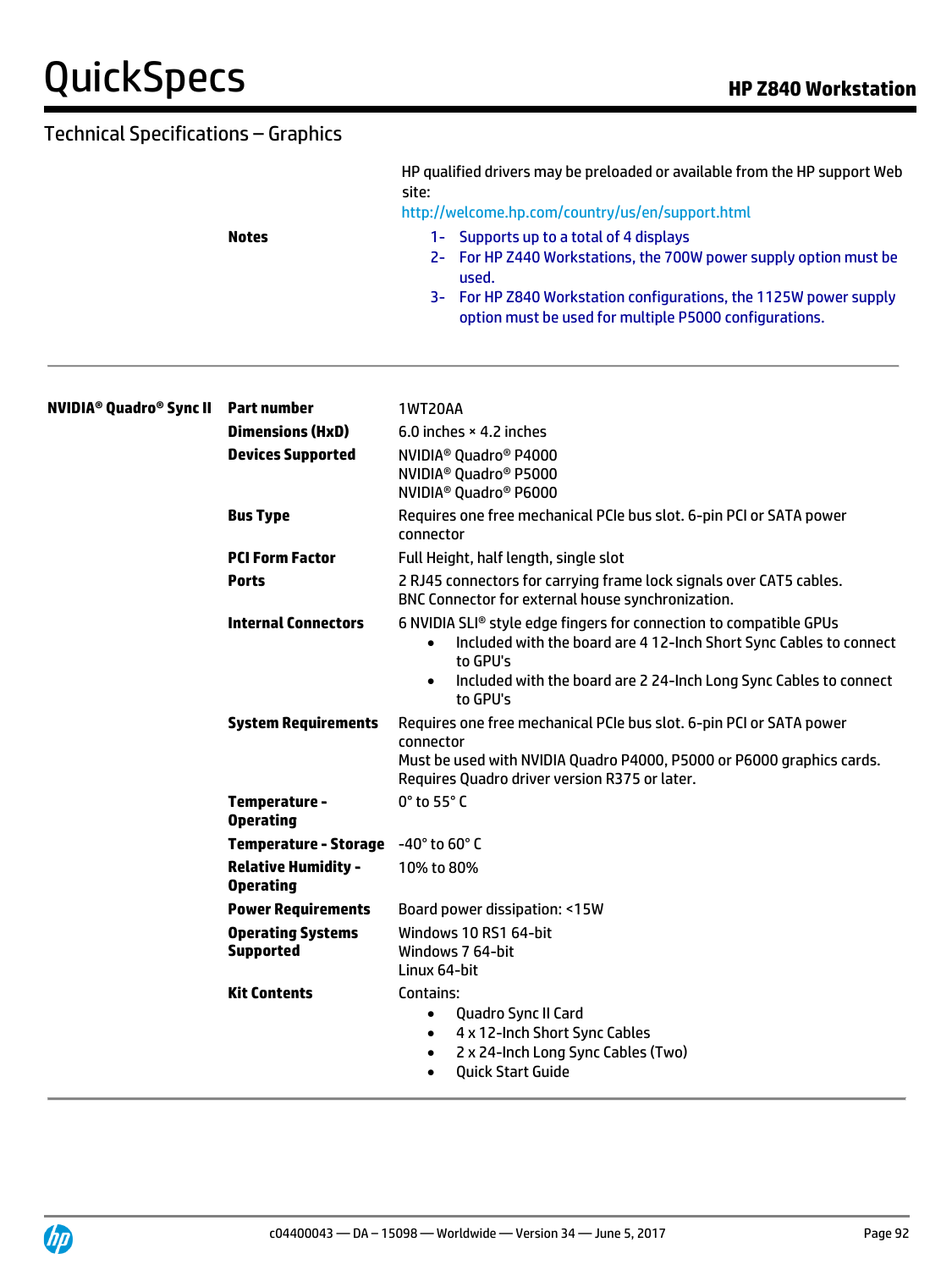# Technical Specifications – High Performance GPU Computing

#### **HIGH PERFORMANCE GPU COMPUTING**

| NVIDIA Tesla K40<br><b>Form Factor</b><br><b>Workstation Compute</b><br>Processor | Size: 4.376 inches by 10.5 inches<br><b>Slots: Dual Slot</b><br>Power Connectors: One 6-pin and one 8-pin<br>Weight: ~826 grams                                                 |
|-----------------------------------------------------------------------------------|---------------------------------------------------------------------------------------------------------------------------------------------------------------------------------|
| <b>System Interface</b>                                                           | PCI Express Gen3 ×16                                                                                                                                                            |
| <b>Video Outputs</b>                                                              | None.                                                                                                                                                                           |
| <b>Memory</b>                                                                     | 12GB GDDR5,<br>memory path: 384-bit<br>memory clock: 3Ghz                                                                                                                       |
| Peak Memory Bandwidth 288 GB/s                                                    |                                                                                                                                                                                 |
| <b>Supported APIs</b>                                                             | CUDA, OpenACC, OpenCL 1.2 API support includes:<br>C, C++, Java, Python, and Fortran                                                                                            |
| <b>Supported Operating</b><br><b>Systems</b>                                      | Windows 8 (64-bit)<br>Genuine Windows 7 Professional (64-bit)<br>Red Hat Enterprise Linux (RHEL) 5, 6 Desktop/Workstation (64-bit)<br>SUSE Linux Enterprise Desktop 11 (64-bit) |
|                                                                                   | HP qualified drivers may be preloaded or available from the HP support<br>Web site:<br>http://welcome.hp.com/country/us/en/support.html                                         |
|                                                                                   | Novell SUSE Linux Enterprise drivers may also be obtained from:<br>ftp://download.nvidia.com/novell or http://www.nvidia.com                                                    |
| <b>Processor Cores</b>                                                            | GK110B GPU<br>Base Clock: 745 MHz<br>Boost Clock: up to 875 Mhz<br>2888 CUDA cores                                                                                              |
| <b>Power Consumption</b>                                                          | $~235$ Watts                                                                                                                                                                    |
|                                                                                   | Note 1: A 1125W PSU is required for any K40 configuration on the Z820                                                                                                           |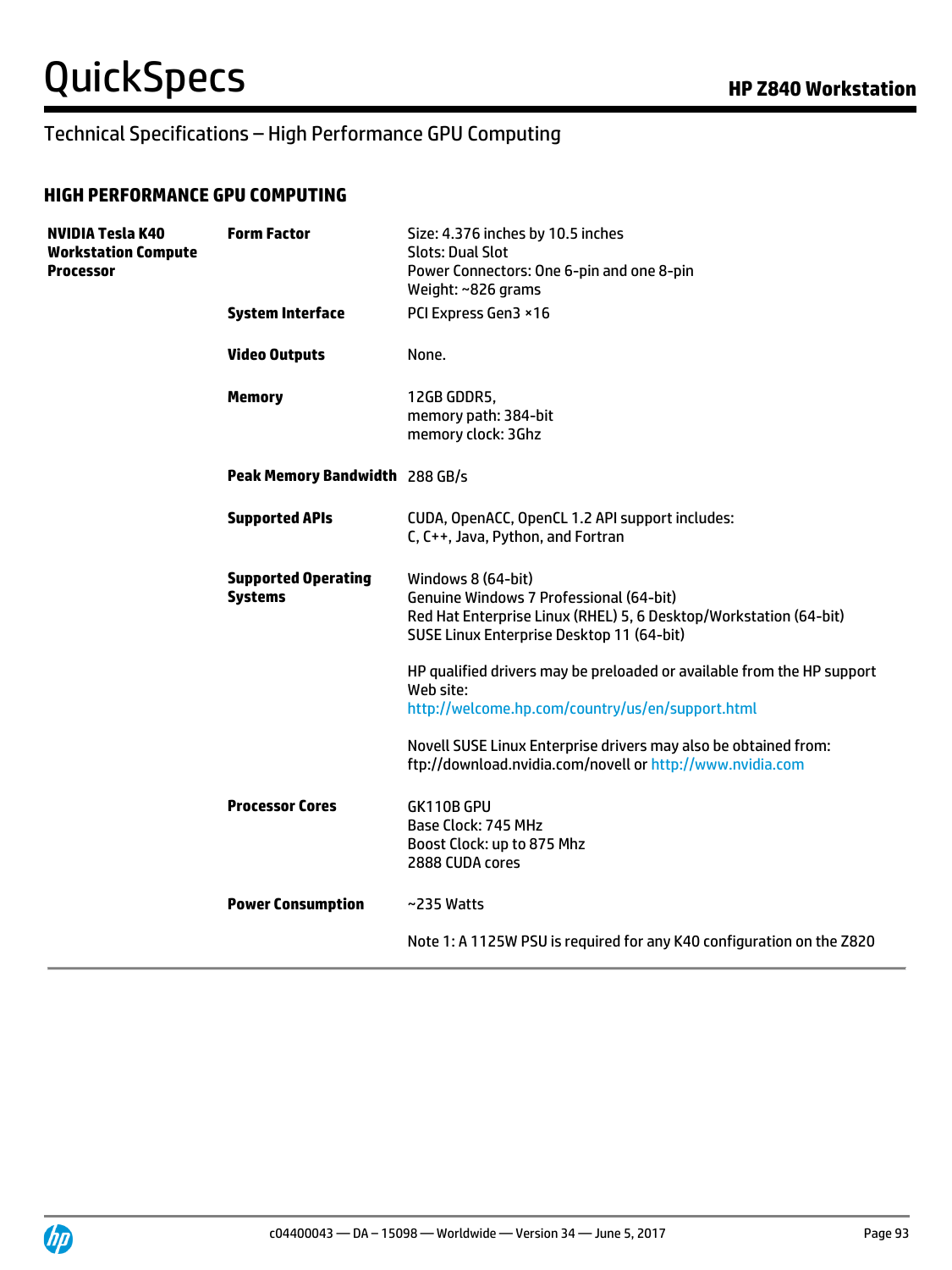#### **OPTICAL AND REMOVABLE STORAGE**

| <b>HP 9.5mm Slim DVD</b> | <b>Description</b>                           | 9.5mm height, tray-load                                                                                                                                                                                                                                                                                                       |                                                                                                                                                             |
|--------------------------|----------------------------------------------|-------------------------------------------------------------------------------------------------------------------------------------------------------------------------------------------------------------------------------------------------------------------------------------------------------------------------------|-------------------------------------------------------------------------------------------------------------------------------------------------------------|
| Writer                   | <b>Mounting Orientation</b>                  | Either horizontal or vertical                                                                                                                                                                                                                                                                                                 |                                                                                                                                                             |
|                          | <b>Interface Type</b>                        | SATA/ATAPI                                                                                                                                                                                                                                                                                                                    |                                                                                                                                                             |
|                          | <b>Dimensions (WxHxD)</b>                    | $128 \times 9.5 \times 127$ mm                                                                                                                                                                                                                                                                                                |                                                                                                                                                             |
|                          | <b>Supported Media Types</b>                 | DVD+R<br>DVD+RW<br>DVD+R DL<br><b>DVD-RDL</b><br>DVD-R<br><b>DVD-RW</b><br>$CD-R$<br>CD-RW                                                                                                                                                                                                                                    |                                                                                                                                                             |
|                          | <b>Disc Capacity</b>                         | DVD-ROM                                                                                                                                                                                                                                                                                                                       | 8.5 GB DL or 4.7 GB standard                                                                                                                                |
|                          |                                              | <b>Full Stroke DVD</b>                                                                                                                                                                                                                                                                                                        | < 200 ms (seek)                                                                                                                                             |
|                          |                                              | <b>Full Stroke CD</b>                                                                                                                                                                                                                                                                                                         | < 200 ms (seek)                                                                                                                                             |
|                          | <b>Maximum Data Transfer</b><br><b>Rates</b> | <b>CD ROM Read</b>                                                                                                                                                                                                                                                                                                            | CD-ROM, CD-R Up to 24X<br>CD-RW Up to 24X                                                                                                                   |
|                          |                                              | <b>DVD ROM Read</b>                                                                                                                                                                                                                                                                                                           | DVD+RW Up to 8X<br>DVD-RW Up to 8X<br>DVD+R DL Up to 8X<br>DVD-R DL Up to 8X<br>DVD-ROM Up to 8X<br>DVD-ROM DL Up to 8X<br>DVD+R Up to 8X<br>DVD-R Up to 8X |
|                          | <b>Power</b>                                 | Source                                                                                                                                                                                                                                                                                                                        | SATA DC power receptacle                                                                                                                                    |
|                          |                                              | <b>DC Power Requirements</b>                                                                                                                                                                                                                                                                                                  | 5 VDC $\pm$ 5%-100 mV ripple p-p                                                                                                                            |
|                          |                                              | <b>DC Current</b>                                                                                                                                                                                                                                                                                                             | 5 VDC -< 800 mA typical, <1600 mA<br>maximum                                                                                                                |
|                          | <b>Operating Environmental Temperature</b>   |                                                                                                                                                                                                                                                                                                                               | 41° to 122° F (5° to 50° C)                                                                                                                                 |
|                          | (all conditions non-                         | <b>Relative Humidity</b>                                                                                                                                                                                                                                                                                                      | 10% to 80%                                                                                                                                                  |
|                          | condensing)                                  | Maximum Wet Bulb Temperature                                                                                                                                                                                                                                                                                                  | 84°F (29°C)                                                                                                                                                 |
|                          | <b>Operating Systems</b><br><b>Supported</b> | Windows 10, Windows 7 Professional 32-bit and 64-bit,<br>Windows Vista Business 64*, Windows Vista Business 32*, Windows Vista<br>Home Basic 32*, Windows 2000, Windows XP Professional or Windows XP<br>Home 32*.<br>Red Hat Enterprise Linux(RHEL) WS4**, 5, 6 Desktop/Workstation<br>SUSE Linux Enterprise Desktop 10 & 11 |                                                                                                                                                             |
|                          |                                              | operating system.                                                                                                                                                                                                                                                                                                             | * No driver is required for this device. Native support is provided by the                                                                                  |
|                          | <b>Kit Contents</b>                          | 9.5mm Slim DVD Writer, 5.25" ODD Bay adapter/carrier, slim SATA<br>data/power cable, installation guide                                                                                                                                                                                                                       |                                                                                                                                                             |

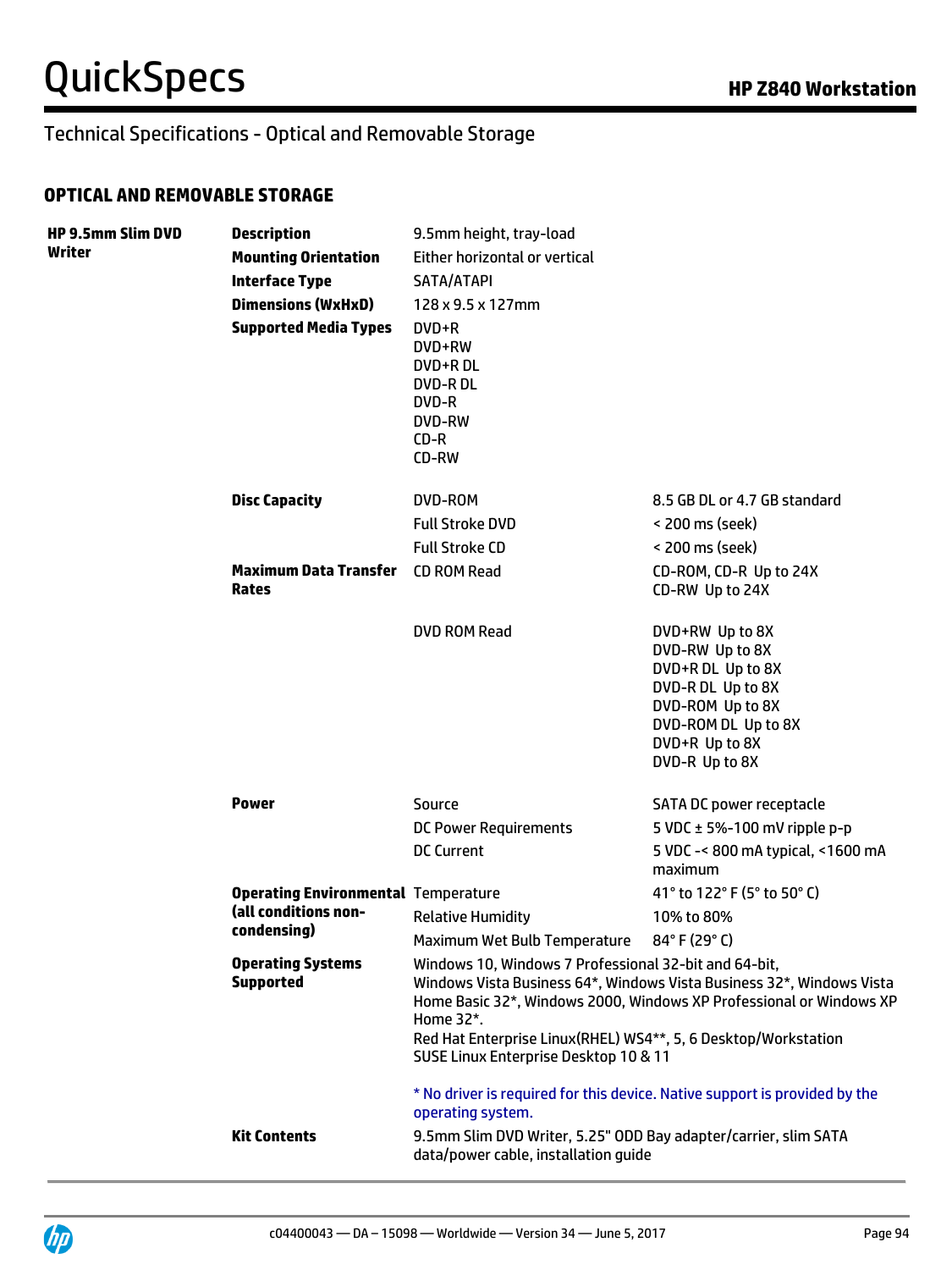| HP 9.5mm Slim DVD-ROM Description   |                                              | 9.5mm height, tray-load                                                                                                                                                                                                                                                                                                        |                                                                            |
|-------------------------------------|----------------------------------------------|--------------------------------------------------------------------------------------------------------------------------------------------------------------------------------------------------------------------------------------------------------------------------------------------------------------------------------|----------------------------------------------------------------------------|
| Drive                               | <b>Mounting Orientation</b>                  | Either horizontal or vertical                                                                                                                                                                                                                                                                                                  |                                                                            |
|                                     | <b>Interface Type</b>                        | SATA / ATAPI                                                                                                                                                                                                                                                                                                                   |                                                                            |
|                                     | <b>Dimensions (WxHxD)</b>                    | 128 x 9.5 x 127mm                                                                                                                                                                                                                                                                                                              |                                                                            |
|                                     | <b>Disc Capacity</b>                         | DVD-ROM                                                                                                                                                                                                                                                                                                                        | Single layer: Up to 4.7 GB<br>Double layer: Up to 8.5 GB                   |
|                                     | <b>Access Times</b>                          | <b>DVD-ROM Single Layer</b>                                                                                                                                                                                                                                                                                                    | < 110 ms (typical)                                                         |
|                                     |                                              | CD-ROM Mode 1                                                                                                                                                                                                                                                                                                                  | < 110 ms (typical)                                                         |
|                                     |                                              | <b>Full Stroke DVD</b>                                                                                                                                                                                                                                                                                                         | < 230 ms (typical)                                                         |
|                                     |                                              | <b>Full Stroke CD</b>                                                                                                                                                                                                                                                                                                          | < 220 ms (typical)                                                         |
|                                     | <b>Power</b>                                 | Source                                                                                                                                                                                                                                                                                                                         | SATA DC power receptacle                                                   |
|                                     |                                              | <b>DC Power Requirements</b>                                                                                                                                                                                                                                                                                                   | 5 VDC $\pm$ 5%-100 mV ripple p-p                                           |
|                                     |                                              | <b>DC Current</b>                                                                                                                                                                                                                                                                                                              | 5 VDC - < 800mA typical, < 1600 mA<br>maximum                              |
|                                     | <b>Operating Environmental Temperature</b>   |                                                                                                                                                                                                                                                                                                                                | 41° to 122° F (5° to 50° C)                                                |
|                                     | (all conditions non-                         | <b>Relative Humidity</b>                                                                                                                                                                                                                                                                                                       | 10% to 80%                                                                 |
|                                     | condensing)                                  | Maximum Wet Bulb Temperature                                                                                                                                                                                                                                                                                                   | 84°F (29°C)                                                                |
|                                     | <b>Operating Systems</b><br><b>Supported</b> | Windows 10, Windows 7 Professional 32-bit and 64-bit,<br>Windows Vista Business 64*, Windows Vista Business 32*, Windows Vista<br>Home Basic 32*, Windows 2000, Windows XP Professional or Windows XP<br>Home 32*.<br>Red Hat Enterprise Linux (RHEL) WS4**, 5, 6 Desktop/Workstation<br>SUSE Linux Enterprise Desktop 10 & 11 |                                                                            |
|                                     |                                              | operating system.                                                                                                                                                                                                                                                                                                              | * No driver is required for this device. Native support is provided by the |
|                                     | <b>Kit Contents</b>                          | data/power cable, installation guide                                                                                                                                                                                                                                                                                           | 9.5mm Slim DVD-ROM Drive, 5.25" ODD Bay adapter/carrier, slim SATA         |
| HP 9.5mm Slim BDXL Blu- Description |                                              | 9.5mm height, tray-load                                                                                                                                                                                                                                                                                                        |                                                                            |
| Ray Writer                          | <b>Mounting Orientation</b>                  | Either horizontal or vertical                                                                                                                                                                                                                                                                                                  |                                                                            |
|                                     | <b>Interface Type</b>                        | SATA/ATAPI                                                                                                                                                                                                                                                                                                                     |                                                                            |
|                                     | <b>Dimensions (WxHxD)</b>                    | 128 x 9.5 x 127mm                                                                                                                                                                                                                                                                                                              |                                                                            |
|                                     | <b>Supported Media Types</b>                 | <b>BD-ROM</b><br>BD-R<br><b>BD-RE</b><br>DVD-RAM<br>DVD+R<br>DVD+RW                                                                                                                                                                                                                                                            |                                                                            |

DVD+R DL DVD-R DL DVD-R DVD-RW CD-R CD-RW

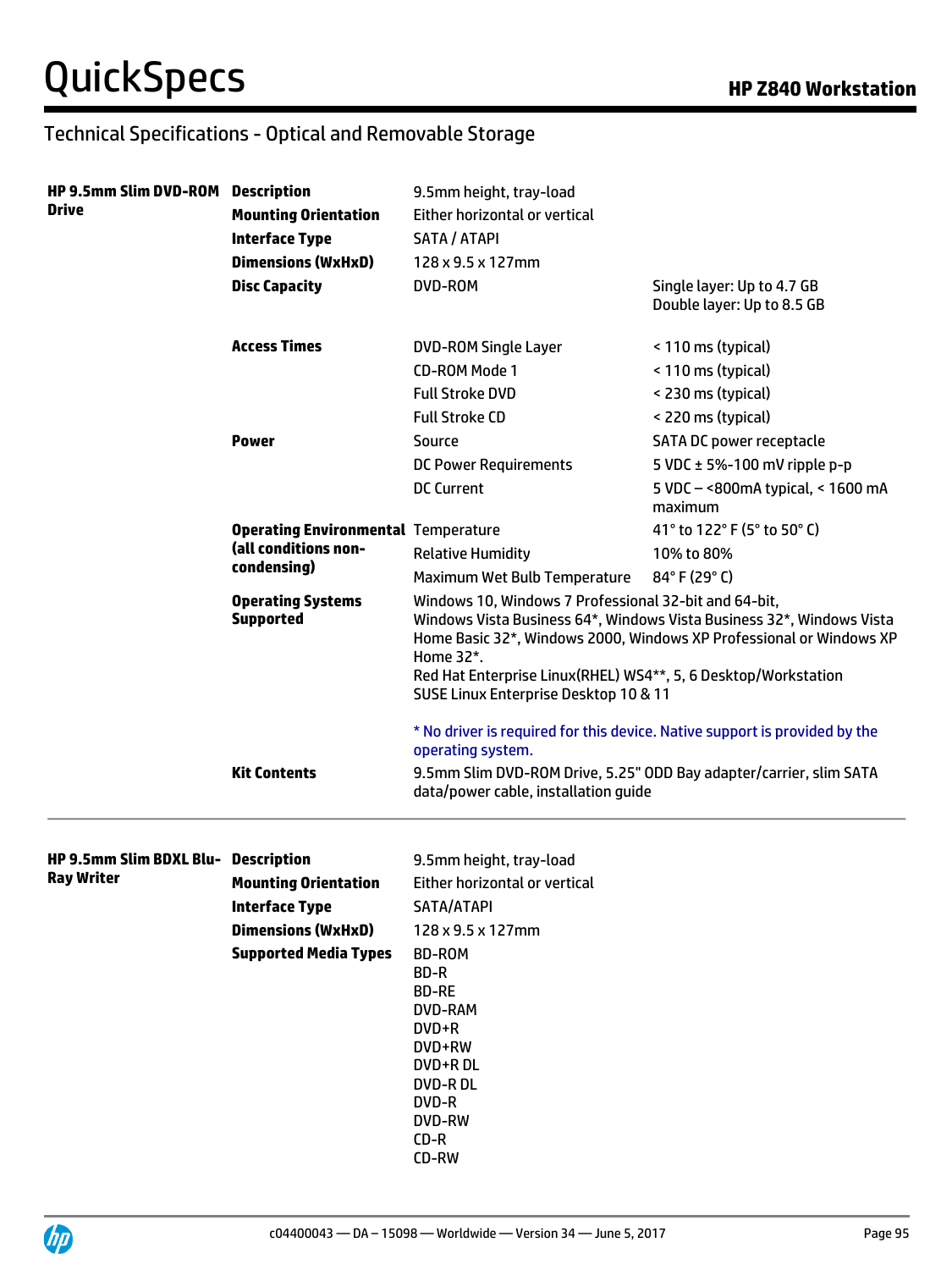| <b>Disc Capacity</b>                              | DVD-ROM                                                                                                                                                                                                                                                                                                               | 8.5 GB DL or 4.7 GB standard                                                                                                                                                                                                                                                                              |
|---------------------------------------------------|-----------------------------------------------------------------------------------------------------------------------------------------------------------------------------------------------------------------------------------------------------------------------------------------------------------------------|-----------------------------------------------------------------------------------------------------------------------------------------------------------------------------------------------------------------------------------------------------------------------------------------------------------|
|                                                   | Blu-ray                                                                                                                                                                                                                                                                                                               | 25 GB (single-layer)<br>50 GB (dual-layer)<br>100/128 GB (BDXL)                                                                                                                                                                                                                                           |
|                                                   | <b>Full Stroke DVD</b>                                                                                                                                                                                                                                                                                                | < 230 ms (seek)                                                                                                                                                                                                                                                                                           |
|                                                   | <b>Full Stroke CD</b>                                                                                                                                                                                                                                                                                                 | < 220 ms (seek)                                                                                                                                                                                                                                                                                           |
|                                                   | Blu-ray                                                                                                                                                                                                                                                                                                               | < 230 ms (seek) (Full Stroke Blu-ray)                                                                                                                                                                                                                                                                     |
|                                                   | <b>Startup Time</b>                                                                                                                                                                                                                                                                                                   | (Time to drive ready from tray<br>loading)<br>BD-ROM (SL/DL)<br>25S/28S<br>BD-R (SL/DL)<br>25S / 28S<br>BD-RE (SL/DL)<br>25S / 28S<br>DVD-ROM (SL/DL) 18S / 18S<br>DVD-R (SL/DL)<br>25S/25S<br>DVD-RW<br><b>25S</b><br>DVD+R (SL/DL) 25S / 25S<br>DVD+RW<br><b>25S</b><br>45S<br>DVD-RAM<br>CD-ROM<br>155 |
| Maximum Data Transfer CD ROM Read<br><b>Rates</b> |                                                                                                                                                                                                                                                                                                                       | CD-ROM, CD-R Up to 24X<br>CD-RW Up to 24X                                                                                                                                                                                                                                                                 |
|                                                   | DVD ROM Read                                                                                                                                                                                                                                                                                                          | DVD-RAM Up to 8X<br>DVD+RW Up to 8X<br>DVD-RW Up to 8X<br>DVD+R DL Up to 8X<br>DVD-R DL Up to 8X<br>DVD-ROM Up to 8X<br>DVD-ROM DL Up to 8X<br>DVD+R Up to 8X<br>DVD-R Up to 8X                                                                                                                           |
|                                                   | Blu-ray                                                                                                                                                                                                                                                                                                               | BD-ROM Up to 6X<br>BD-ROM DL Up to 6X<br>BD-R<br>Up to 6X<br>BD-R DL<br>Up to 6X<br>BD-R<br>Up to 6X<br>BD-RE SL/DL Up to 6X                                                                                                                                                                              |
| <b>Power</b>                                      | Source                                                                                                                                                                                                                                                                                                                | SATA DC power receptacle                                                                                                                                                                                                                                                                                  |
|                                                   | <b>DC Power Requirements</b>                                                                                                                                                                                                                                                                                          | 5 VDC $\pm$ 5%-100 mV ripple p-p                                                                                                                                                                                                                                                                          |
|                                                   | <b>DC Current</b>                                                                                                                                                                                                                                                                                                     | 5 VDC -900 mA typical, 2000mA<br>maximum                                                                                                                                                                                                                                                                  |
| <b>Operating Environmental Temperature</b>        |                                                                                                                                                                                                                                                                                                                       | 41° to 122° F (5° to 50° C)                                                                                                                                                                                                                                                                               |
| (all conditions non-<br>condensing)               | <b>Relative Humidity</b>                                                                                                                                                                                                                                                                                              | 10% to 80%                                                                                                                                                                                                                                                                                                |
|                                                   | Maximum Wet Bulb Temperature                                                                                                                                                                                                                                                                                          | 84°F (29°C)                                                                                                                                                                                                                                                                                               |
| <b>Operating Systems</b><br><b>Supported</b>      | Windows 8.1, Windows 8 32-bit and 64-bit, Windows 7 Professional 32-bit<br>and 64-bit,<br>Windows Vista Business 64*, Windows Vista Business 32*, Windows Vista<br>Home Basic 32*, Windows 2000, Windows XP Professional or Windows XP<br>Home 32*.<br>Red Hat Enterprise Linux(RHEL) WS4**, 5, 6 Desktop/Workstation |                                                                                                                                                                                                                                                                                                           |

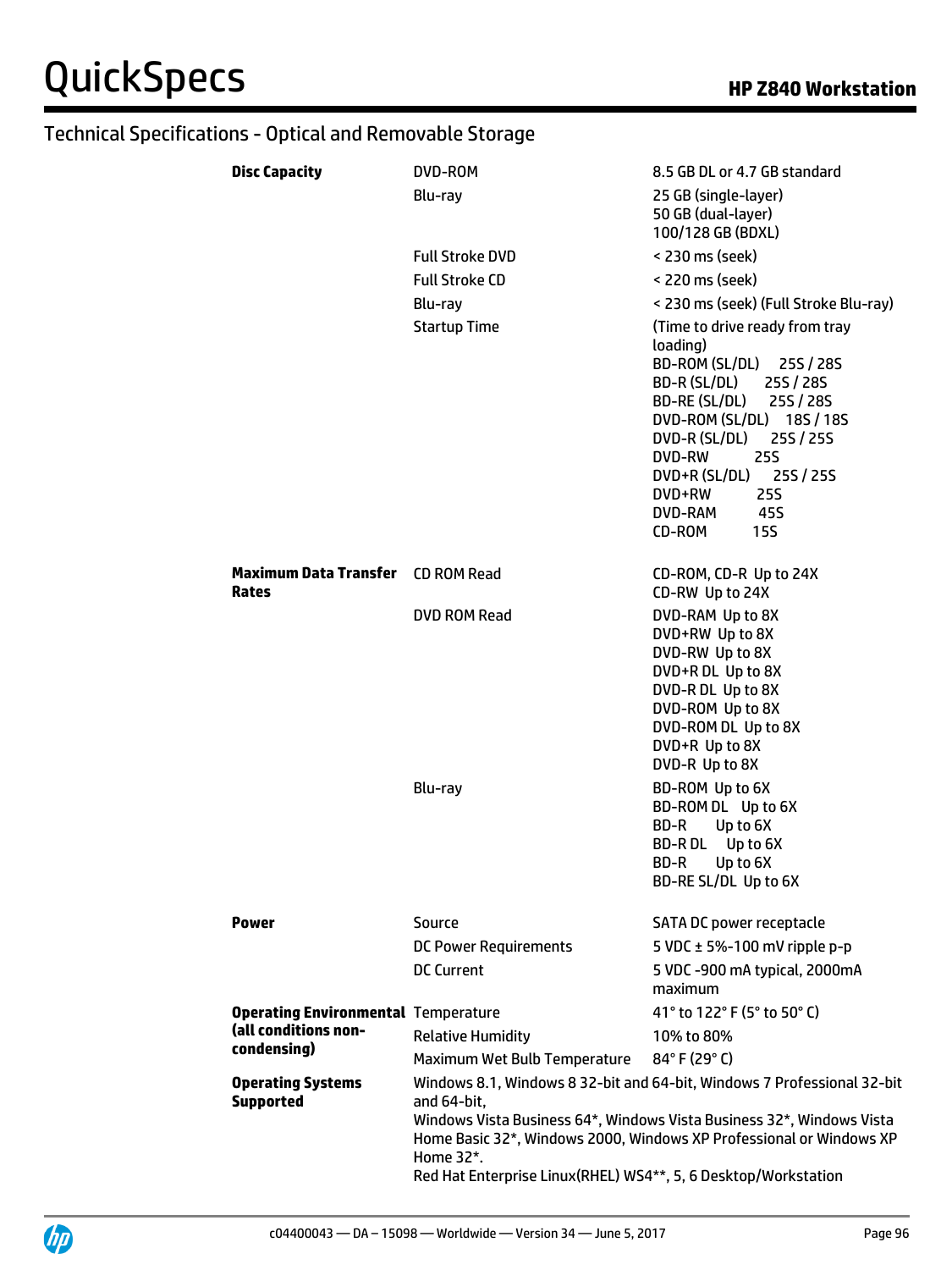í.

|                                       |                           | SUSE Linux Enterprise Desktop 10 & 11                                                                                                                                                                                                                                                                                                                                                                                                                    |
|---------------------------------------|---------------------------|----------------------------------------------------------------------------------------------------------------------------------------------------------------------------------------------------------------------------------------------------------------------------------------------------------------------------------------------------------------------------------------------------------------------------------------------------------|
|                                       |                           | No driver is required for this device. Native support is provided by the<br>operating system.                                                                                                                                                                                                                                                                                                                                                            |
|                                       | <b>Kit Contents</b>       | 9.5mm Slim BDXL Blu-Ray Writer, 5.25" ODD Bay adapter/carrier, slim<br>SATA data/power cable, installation guide                                                                                                                                                                                                                                                                                                                                         |
|                                       |                           | As Blu-ray is a new format containing new technologies, certain disc,<br>digital connection, compatibility and/or performance issues may arise, and<br>do not constitute defects in the product. Flawless playback on all systems<br>is not guaranteed. In order for some Blu-ray titles to play, they may<br>require a DVI or HDMI digital connection and your display may require<br>HDCP support. HD-DVD movies cannot be played on this workstation. |
| HP DX115 Removable<br>Drive Enclosure | <b>Interface Type</b>     | Compatible with SAS or SATA controllers. Offers 6Gb/s performance when<br>used with 6Gb/s HDDs.                                                                                                                                                                                                                                                                                                                                                          |
|                                       | <b>Dimensions</b> (WxHxD) | 147.6 x 41.1 x 205 mm (5.81 x 1.62 x 8.08 in)                                                                                                                                                                                                                                                                                                                                                                                                            |
|                                       | Weight                    | Frame and Carrier: 1.73 kg (3.8 lbs.)<br>Carrier: 0.45 kg (1 lbs.)                                                                                                                                                                                                                                                                                                                                                                                       |
|                                       |                           |                                                                                                                                                                                                                                                                                                                                                                                                                                                          |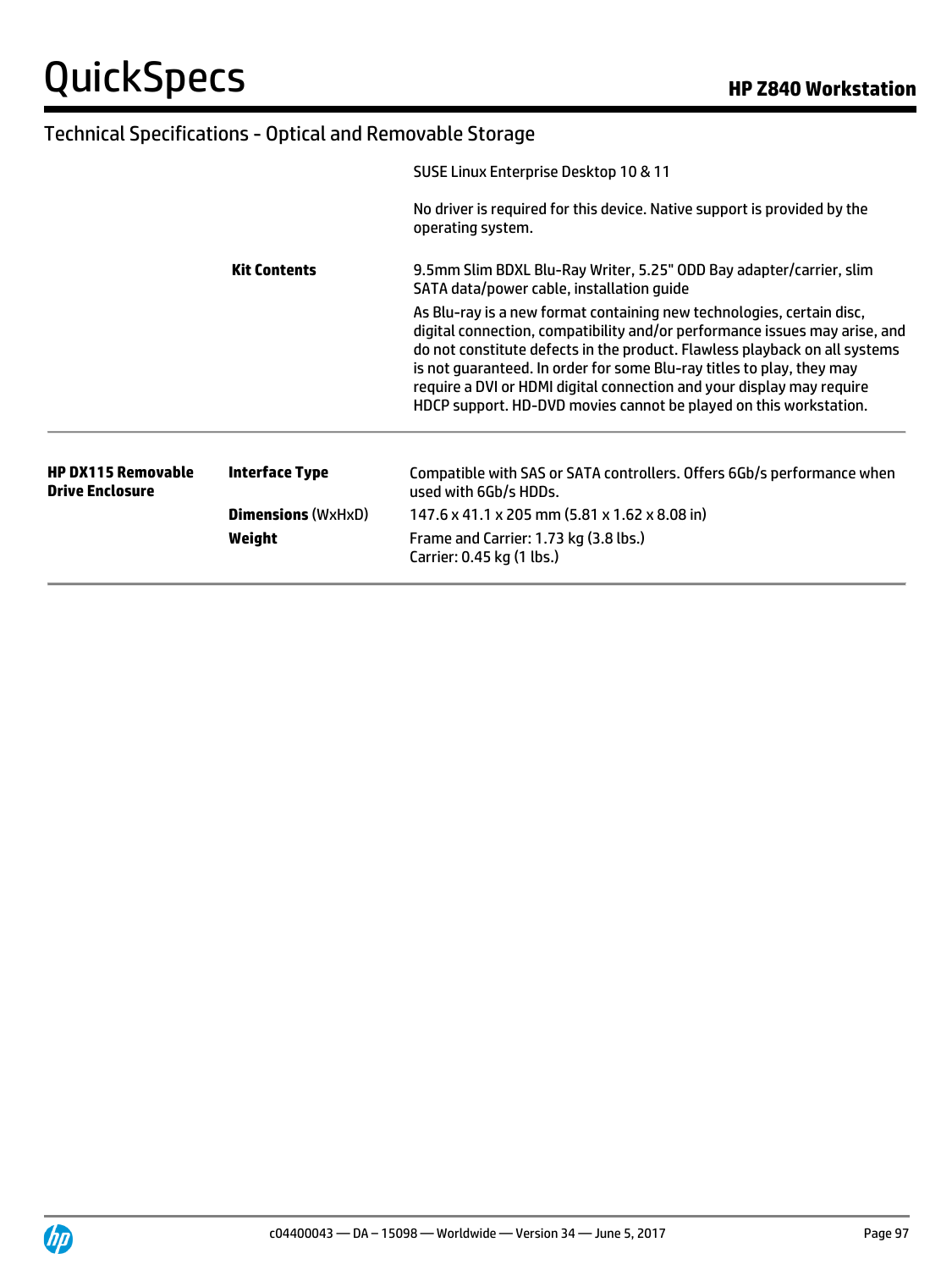| HP 15-in-1 Media Card<br><b>Reader</b> | <b>Description</b>                           | Supports hardware ECC (Error Correction Code) function<br>Supports hardware CRC (Cyclic Redundancy Check) function<br>Supports MS 4-bit parallel transfer mode<br>Supports MS-PRO 4-bit parallel transfer mode<br>Supports MS PRO-HG Duo 4-bit parallel transfer mode<br>Supports SD 4-bit parallel transfer mode<br>Supports UHS-104 SD 4-bit card (version 3.0)<br>Supports CF v6.0 with PIO mode 6 and Ultra DMA 7 mode                                                                                                                                                             |
|----------------------------------------|----------------------------------------------|----------------------------------------------------------------------------------------------------------------------------------------------------------------------------------------------------------------------------------------------------------------------------------------------------------------------------------------------------------------------------------------------------------------------------------------------------------------------------------------------------------------------------------------------------------------------------------------|
|                                        | <b>Interface Type</b>                        | USB 3.0 High-speed interface<br>NOTE: If there is a USB2 connection, USB2 transfer speeds are supported.                                                                                                                                                                                                                                                                                                                                                                                                                                                                               |
|                                        | <b>Dimensions (WxHxD)</b>                    | 4.9 x 4 x 1 in (124.5 x 101.6 x 25.4 mm) Fits conveniently in the 5.25" drive<br>bay.                                                                                                                                                                                                                                                                                                                                                                                                                                                                                                  |
|                                        | <b>Supported Media Types</b>                 | CompactFlash Type I<br>CompactFlash Type II<br>Microdrive<br>Secure Digital Card (SD)<br>Secure Digital High Capacity (SDHC)<br>SD Extended Capacity Memory Card (SDXC)<br>SD Ultra High Speed II(SD UHSII)<br><b>Memory Stick</b><br><b>Memory Stick Select</b><br>Memory Stick Duo (MS Duo)<br>Memory Stick PRO (MS PRO)<br>Memory Stick PRO Duo (MS PRO Duo)<br><b>Memory Stick PRO-HG Duo</b><br>MagicGate Memory Stick (MG)<br><b>MagicGate Memory Stick Duo</b><br>These additional media types are supported with a card adapter.                                               |
|                                        |                                              | <b>Memory Stick Micro (M2)</b><br>miniSD<br>miniSD High Capacity<br>Micro SD Memory Card (MicroSD)<br>Micro SD High Capacity Memory Card (MicroSDHC)<br>Test Parameters/Conditions - Power applied, unit operating on system<br>±5%                                                                                                                                                                                                                                                                                                                                                    |
|                                        | <b>Operating Systems</b><br><b>Supported</b> | Windows 8 Pro (64-bit)*<br>Windows 8.1 (64-bit)*<br>Windows 8 $(64-bit)*$<br>Windows 7 Professional (32-bit)**<br>Windows 7 Professional (64-bit)**<br><b>Windows Vista Business 64</b><br><b>Windows Vista Business 32</b><br><b>Windows Vista Home Basic 32</b><br><b>Windows XP Professional</b><br><b>Windows XP Home 32</b><br>No driver is required for this device. Native support is provided by the<br>operating system.<br>Not all features are available in all editions of Windows 8. Systems may<br>require upgraded and/or separately purchased hardware, drivers and/or |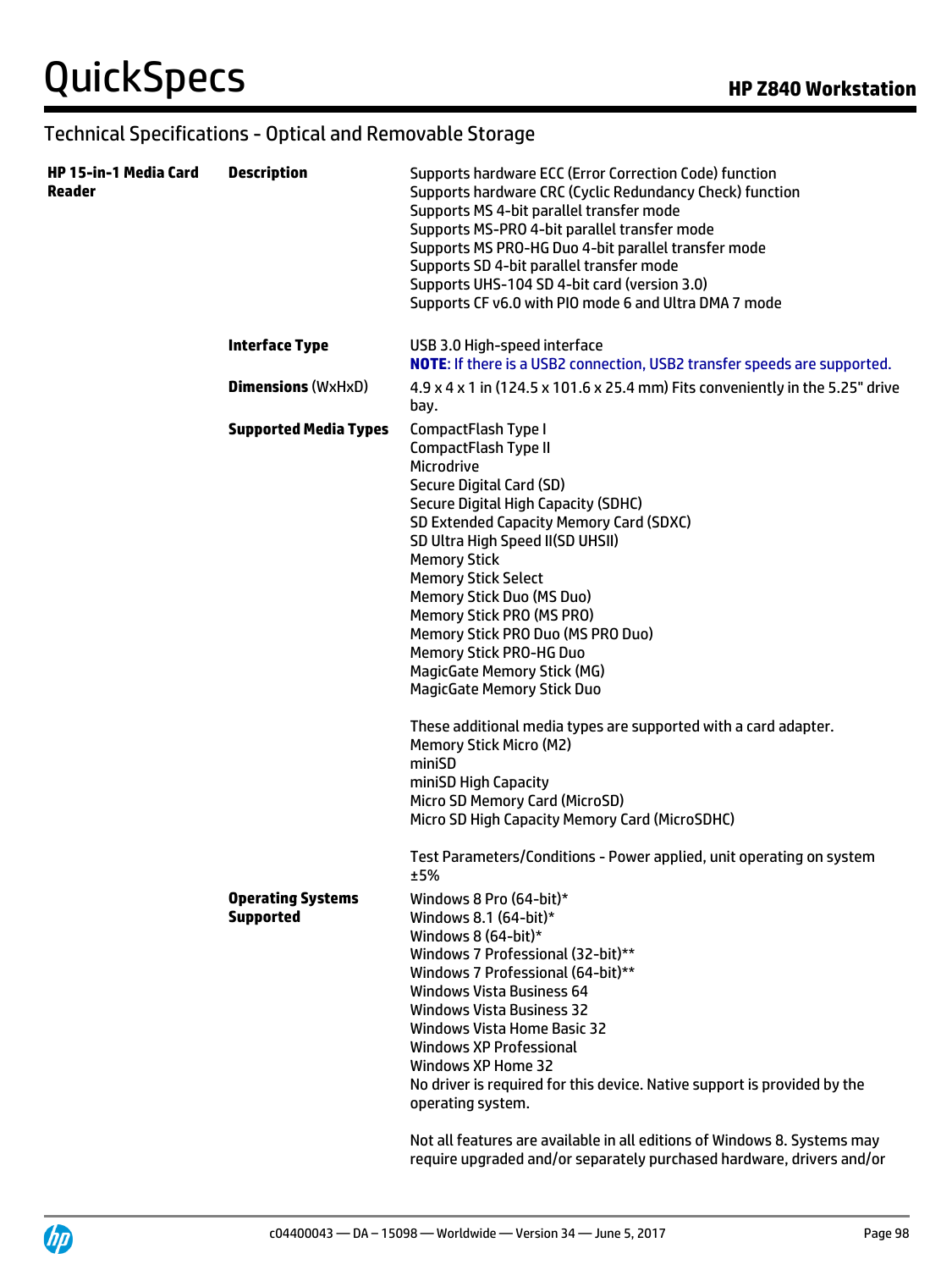|                     | software to take full advantage of Windows 8 functionality. See<br>http://www.microsoft.com.<br>Not all features are available in all editions of Windows 7. This system may<br>require upgraded and/or separately purchased hardware to take full<br>advantage of Windows 7 functionality.<br>Seehttp://www.microsoft.com/windows/windows-7/for details. |
|---------------------|-----------------------------------------------------------------------------------------------------------------------------------------------------------------------------------------------------------------------------------------------------------------------------------------------------------------------------------------------------------|
| <b>Kit Contents</b> | Media card reader, 5.25" bracket/rails/bezel, Install Guide, IO & Security<br>Software and Documentation CD                                                                                                                                                                                                                                               |
| <b>Approvals</b>    | USB-IF, WHQL, Compliant with USB Mass Storage Class Bulk only Transport<br>Specification Rev. 1.0,<br>Compliant Intel Front Panel I/O Connectivity Design Guide V. 1.3, FCC, CE,<br>BSMI, C-Tick, VCCI, MIC, cUL, TUVT                                                                                                                                    |
| Weight              | 0.35 lbs. (0.16 kg)                                                                                                                                                                                                                                                                                                                                       |

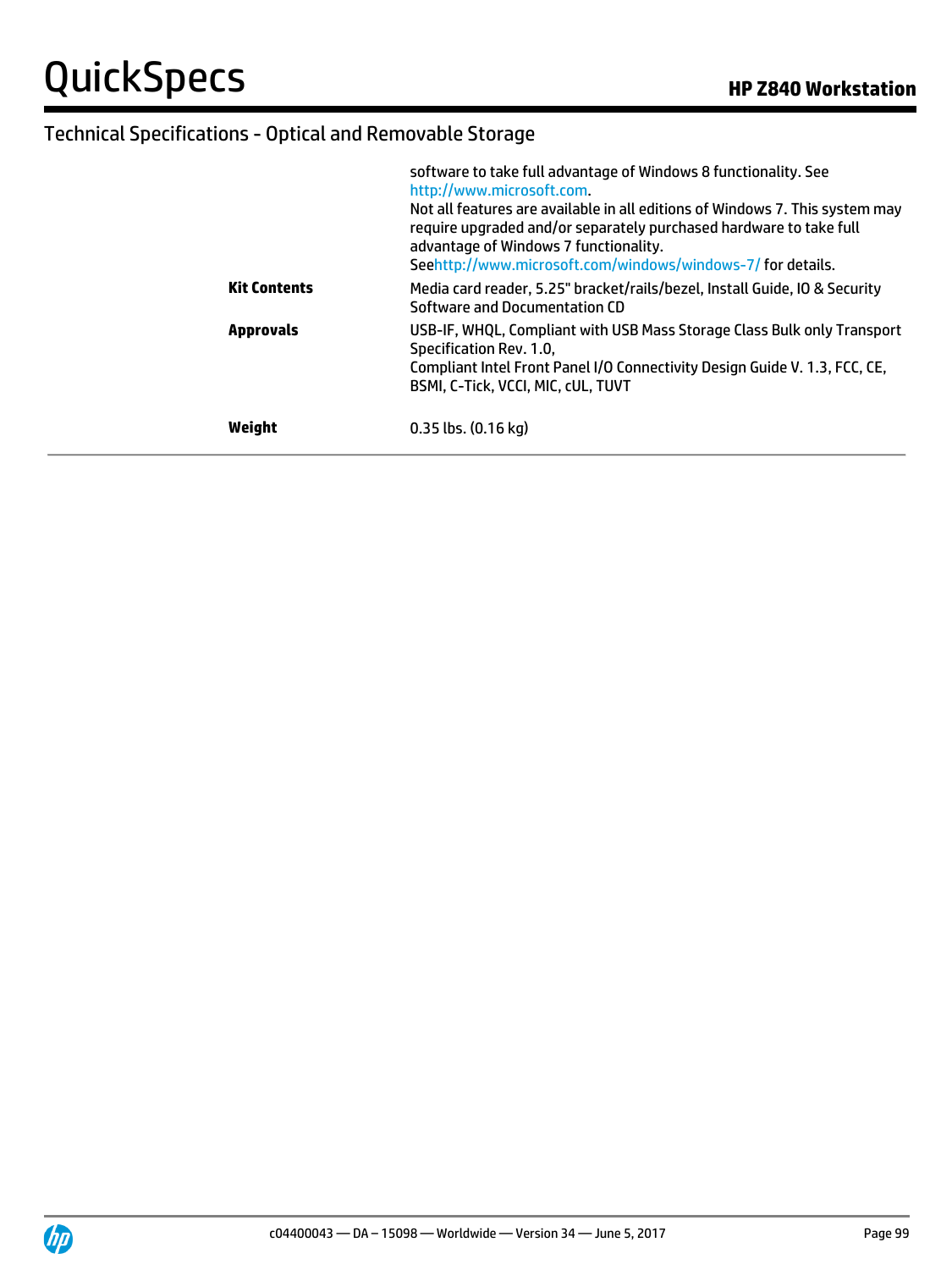## Technical Specifications - Controller Cards

#### **CONTROLLER CARDS**

| <b>HP IEEE 1394b FireWire</b>               | <b>Data Transfer Rate</b>                      | Supports up to 800 Mb/s                                                                                                                                                                                                 |
|---------------------------------------------|------------------------------------------------|-------------------------------------------------------------------------------------------------------------------------------------------------------------------------------------------------------------------------|
| <b>PCIe Card</b>                            | <b>Devices Supported</b>                       | IEEE-1394 compliant devices                                                                                                                                                                                             |
|                                             | <b>Bus Type</b>                                | PCIe card full height PCIe slots                                                                                                                                                                                        |
|                                             | <b>Ports</b>                                   | Two IEEE-1394b external 9-Pin connectors (Rear)                                                                                                                                                                         |
|                                             | <b>Internal Connectors</b>                     | One 10-Pin header connector                                                                                                                                                                                             |
|                                             | <b>System Requirements</b>                     | Windows 8.1 64-bit, Windows 7 Professional 32-bit and 64-bit, SLED 11<br>and RHEL 6. Intel i5 series or higher processor, min 2GB of RAM, 20GB Hard<br>Drive, CD-ROM drive, built in sound system, Available PCIe slot. |
|                                             |                                                | <b>Temperature - Operating</b> $50^{\circ}$ to $131^{\circ}$ F (10 $^{\circ}$ to 55 $^{\circ}$ C)                                                                                                                       |
|                                             | <b>Temperature - Storage</b>                   | -22° to 140° F (-30° to 60° C)                                                                                                                                                                                          |
|                                             | <b>Relative Humidity -</b><br><b>Operating</b> | 20% to 80%                                                                                                                                                                                                              |
|                                             | <b>Compliances</b>                             | FCC Part 15B, cULus 60950, CE Mark EN55022B(1995)/EN55024-1998 STD,<br>Taiwan BSMI CNS13438, Korea MIC                                                                                                                  |
|                                             | <b>Operating Systems</b><br><b>Supported</b>   | Windows 8.1 64-bit, Windows 7 Professional 32-bit and 64-bit                                                                                                                                                            |
| HP Thunderbolt-2 PCIe 1- Data Transfer Rate |                                                | Supports up to 20 Gb/s (20,000 Mb/s)                                                                                                                                                                                    |
| port I/O Card                               | <b>Devices Supported</b>                       | Thunderbolt™ certified devices                                                                                                                                                                                          |
|                                             | <b>Bus Type</b>                                | PCIe card, full or half height PCIe slots                                                                                                                                                                               |
|                                             | <b>Ports</b>                                   | One Thunderbolt™ 2 external 20-Pin output connectors (Rear)<br>One full size DisplayPort input connector (Rear)                                                                                                         |
|                                             | <b>Internal Connectors</b>                     | One 5-Pin header connector                                                                                                                                                                                              |
|                                             | <b>System Requirements</b>                     | Genuine Windows 7 Professional 64-bit, Genuine Windows 8.1 64-bit, Intel<br>i5 series or higher processor, 4-GB RAM, 20-GB Hard Drive, available PCIe<br>slot.                                                          |
|                                             |                                                | Temperature - Operating 50° to 131° F (10° to 55° C)                                                                                                                                                                    |
|                                             | <b>Temperature - Storage</b>                   | -22° to 140° F (-30° to 60° C)                                                                                                                                                                                          |
|                                             | <b>Relative Humidity -</b><br><b>Operating</b> | 20% to 80%                                                                                                                                                                                                              |
|                                             | <b>Compliances</b>                             | FCC Part 15B, cULus 60950, CE Mark EN55022B(1995)/EN55024-1998 STD,<br>Taiwan BSMI CNS13438, Korea MIC                                                                                                                  |
|                                             | <b>Operating Systems</b><br><b>Supported</b>   | Genuine Windows 7 Professional 64-bit, Genuine Windows 8.1 64-bit.                                                                                                                                                      |
|                                             | <b>Kit Contents</b>                            | HP Thunderbolt™ 2 PCIe 1-port I/O Card, full height and half height<br>bracket, DisplayPort to DisplayPort cable, internal header cables (2), user<br>documentation and warranty card.                                  |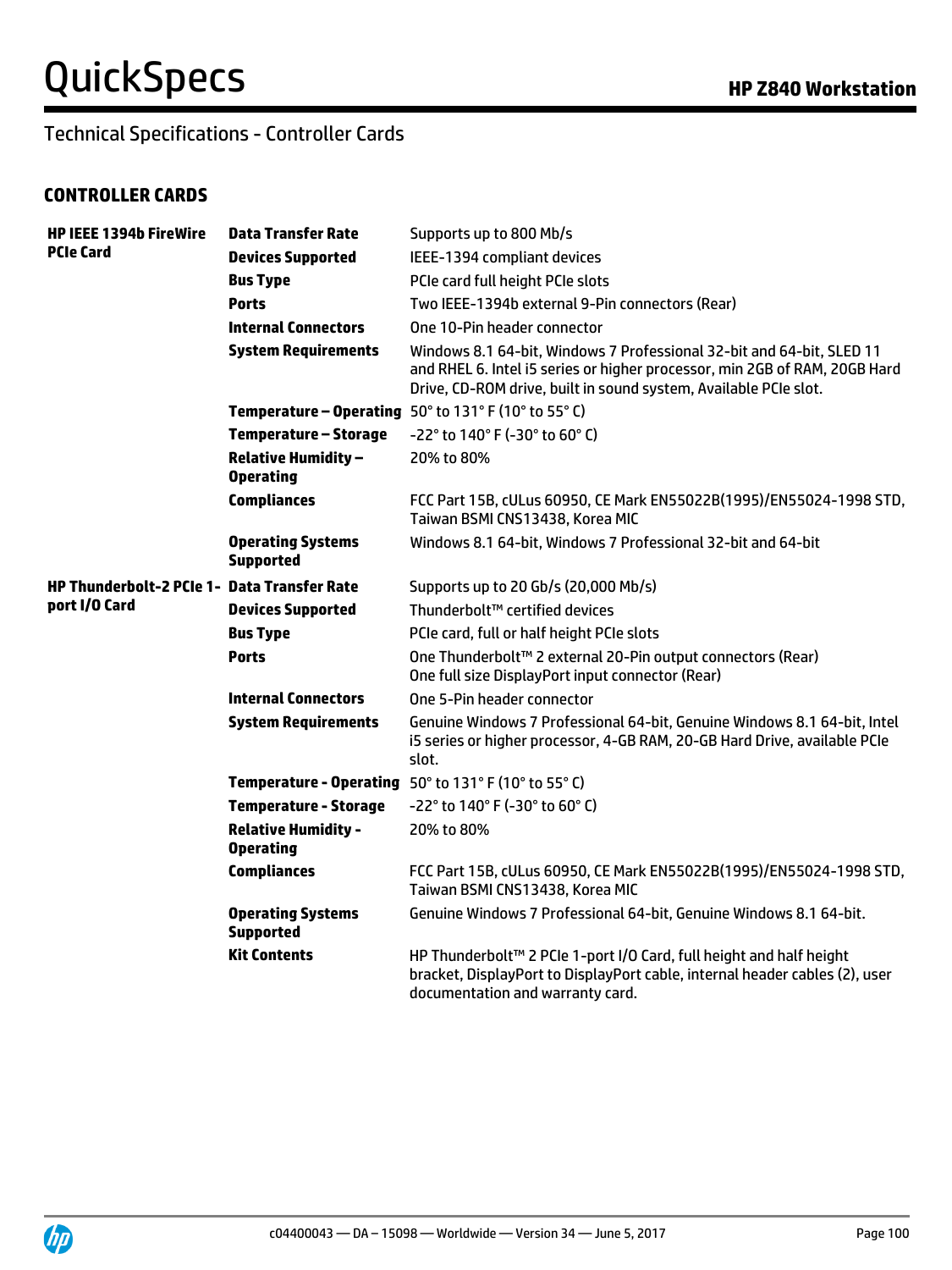#### Technical Specifications - Networking and Communications

#### **NETWORKING AND COMMUNICATIONS**

**HP X520 10GbE Dual Port Hardware Certifications** FCC B, UL, CE, VCCI, BSMI, CTICK, KCC **Adapter**

| <b>HP 10GbE SFP+ SR</b>                    | <b>Operating Temperature</b>                                             | <b>OC to 45C</b>                                                                                                                                                                                                                                                                                                                                                                                                                                                                                                                                                                                                                                 |
|--------------------------------------------|--------------------------------------------------------------------------|--------------------------------------------------------------------------------------------------------------------------------------------------------------------------------------------------------------------------------------------------------------------------------------------------------------------------------------------------------------------------------------------------------------------------------------------------------------------------------------------------------------------------------------------------------------------------------------------------------------------------------------------------|
| <b>Transceiver</b>                         |                                                                          | (32F to 113F)                                                                                                                                                                                                                                                                                                                                                                                                                                                                                                                                                                                                                                    |
|                                            | <b>Operating Humidity</b>                                                | 0% to 85%, noncondensing                                                                                                                                                                                                                                                                                                                                                                                                                                                                                                                                                                                                                         |
|                                            | <b>Dimensions</b> $(H \times W \times D)$                                | $0.47(h) \times 0.54(w) \times 2.19(d)$ inches<br>$(1.19 \times 1.38 \times 5.57$ cm)                                                                                                                                                                                                                                                                                                                                                                                                                                                                                                                                                            |
| Intel 7260 802.11<br>a/b/g/n PCIe WLAN NIC | <b>Operating Humidity</b>                                                | 10% to 90% (non-condensing)<br><b>Operating</b><br>Non-operating 5% to 95% (non-condensing)                                                                                                                                                                                                                                                                                                                                                                                                                                                                                                                                                      |
|                                            | <b>Dimensions</b> $(H \times W \times D)$                                | Native HMC: 26.8 x 30.0 x 2.4 mm<br>Carrier Card Assembly 3.3 x 4.7 in (84 x 119 mm)                                                                                                                                                                                                                                                                                                                                                                                                                                                                                                                                                             |
|                                            | <b>Kit Contents</b>                                                      | PCIe x1 card with full height bracket, rf antenna, antenna cable, separate<br>low profile bracket, software CD and warranty.                                                                                                                                                                                                                                                                                                                                                                                                                                                                                                                     |
|                                            | <b>NOTES:</b>                                                            |                                                                                                                                                                                                                                                                                                                                                                                                                                                                                                                                                                                                                                                  |
|                                            | for Microsoft Windows Vista.<br>5.<br>802.11a/g (OFDM modulation).<br>6. | 1. WLAN supplier's client utility is required for Cisco Compatible Extensions support with<br>Microsoft Windows XP. WLAN may also be compatible with certain third-party software<br>supplicants. WLAN supplier IHV extensions required for Cisco Compatible Extensions support<br>2. Check latest software/driver release for updates on supported security features.<br>3. Maximum output power may vary by country according to local regulations.<br>4. In Power Save Polling mode and on battery power.<br>Receiver sensitivity is measured at a packet error rate of 8% for 802.11b (CCK modulation)<br>and a packet error rate of 10% for |
| Integrated Intel I210AT                    | <b>Connector</b>                                                         | RJ-45 (motherboard integration)                                                                                                                                                                                                                                                                                                                                                                                                                                                                                                                                                                                                                  |
| <b>PCIe GbE Controller</b>                 | <b>Controller</b>                                                        | Intel I210 GbE platform LAN connect networking controller                                                                                                                                                                                                                                                                                                                                                                                                                                                                                                                                                                                        |
|                                            | <b>Memory</b>                                                            | Programmable FIFO packet buffer memory<br>Tx 24KB default<br>Rx up to 16KB                                                                                                                                                                                                                                                                                                                                                                                                                                                                                                                                                                       |
|                                            | <b>Data Rates Supported</b>                                              | 10/100/1000 Mbps                                                                                                                                                                                                                                                                                                                                                                                                                                                                                                                                                                                                                                 |
|                                            | <b>Compliance</b>                                                        | 802.1as, 802.1q, 802.1Q, 802.3, 802.3ab, 802.3ap, 802.3az, 802.3u,<br>802.3x, 802.3z                                                                                                                                                                                                                                                                                                                                                                                                                                                                                                                                                             |
|                                            | <b>Bus Architecture</b>                                                  | PCI Express 2.1 (x1) and SMBus                                                                                                                                                                                                                                                                                                                                                                                                                                                                                                                                                                                                                   |
|                                            | <b>Data Transfer Mode</b>                                                | PCIe-based interface for active state operation (SO state) and SMBus for<br>host and management traffic (Sx low power state)                                                                                                                                                                                                                                                                                                                                                                                                                                                                                                                     |
|                                            | <b>Power Requirement</b>                                                 | Requires 3.3V only (integrated regulators)                                                                                                                                                                                                                                                                                                                                                                                                                                                                                                                                                                                                       |
|                                            | <b>Boot ROM Support</b>                                                  | Yes                                                                                                                                                                                                                                                                                                                                                                                                                                                                                                                                                                                                                                              |
|                                            | <b>Network Transfer Mode</b>                                             | Full-duplex; Half-duplex (not supported for the 1000BASE-T transceiver)                                                                                                                                                                                                                                                                                                                                                                                                                                                                                                                                                                          |
|                                            | <b>Network Transfer Rate</b>                                             | 10BASE-T (half-duplex) 10 Mbps<br>10BASE-T (full-duplex) 20 Mbps<br>100BASE-TX (half-duplex) 100 Mbps                                                                                                                                                                                                                                                                                                                                                                                                                                                                                                                                            |

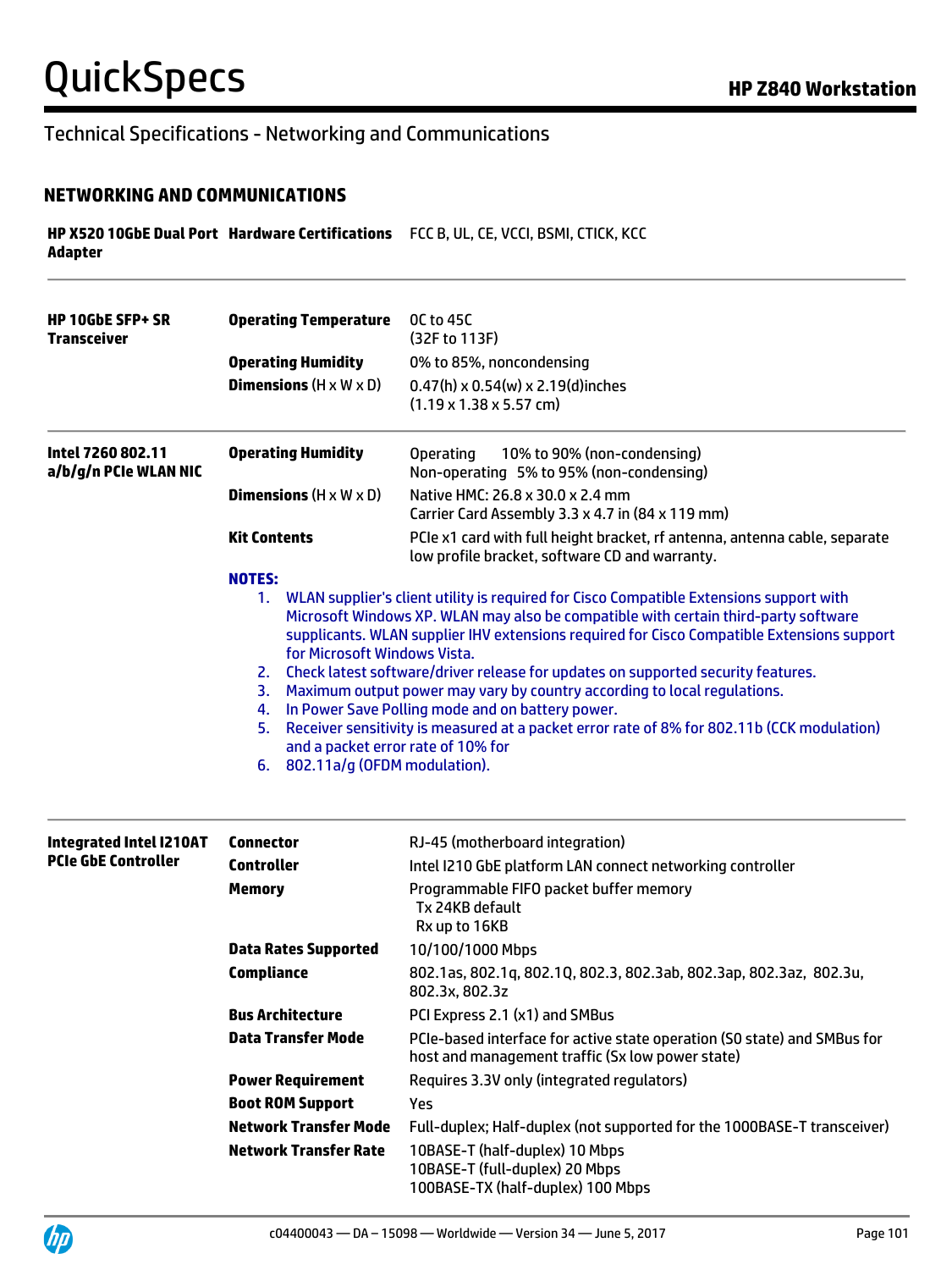## Technical Specifications - Networking and Communications

|                               |                                             | 100BASE-TX (full-duplex) 200 Mbps<br>1000BASE-T (full-duplex) 2000 Mbps                                                                                                                                                                                                                                                                                                                                                                       |
|-------------------------------|---------------------------------------------|-----------------------------------------------------------------------------------------------------------------------------------------------------------------------------------------------------------------------------------------------------------------------------------------------------------------------------------------------------------------------------------------------------------------------------------------------|
|                               |                                             | Management Capabilities WOL, auto MDI crossover, PXE, Multi-port teaming, RSS, Advanced cable<br>diagnostics                                                                                                                                                                                                                                                                                                                                  |
| Integrated Intel I218LM       | <b>Connector</b>                            | RJ-45 (motherboard integration)                                                                                                                                                                                                                                                                                                                                                                                                               |
| <b>PCIe GbE Controller</b>    | <b>Controller</b>                           | Intel I218LM GbE platform LAN connect networking controller                                                                                                                                                                                                                                                                                                                                                                                   |
|                               | <b>Memory</b>                               | 3 KB FIFO packet buffer memory (both Tx and Rx)                                                                                                                                                                                                                                                                                                                                                                                               |
|                               | <b>Data Rates Supported</b>                 | 10/100/1000 Mbps                                                                                                                                                                                                                                                                                                                                                                                                                              |
|                               | <b>Compliance</b>                           | 802.1as, 802.1p, 802.1Q, 802.3, 802.3ab, 802.3az, 802.3i, 802.3u, 802.3x,<br>802.3z                                                                                                                                                                                                                                                                                                                                                           |
|                               | <b>Bus Architecture</b>                     | PCI Express 1.1 (x1) and SMBus                                                                                                                                                                                                                                                                                                                                                                                                                |
|                               | <b>Data Transfer Mode</b>                   | PCIe-based interface for active state operation (SO state) and SMBus for<br>host and management traffic (Sx low power state)                                                                                                                                                                                                                                                                                                                  |
|                               | <b>Power Requirement</b>                    | Requires 3.3V only (integrated regulators)                                                                                                                                                                                                                                                                                                                                                                                                    |
|                               | <b>Boot ROM Support</b>                     | Yes                                                                                                                                                                                                                                                                                                                                                                                                                                           |
|                               | <b>Network Transfer Mode</b>                | Full-duplex; Half-duplex (not supported for the 1000BASE-T transceiver)                                                                                                                                                                                                                                                                                                                                                                       |
|                               | <b>Network Transfer Rate</b>                | 10BASE-T (half-duplex) 10 Mbps<br>10BASE-T (full-duplex) 20 Mbps<br>100BASE-TX (half-duplex) 100 Mbps<br>100BASE-TX (full-duplex) 200 Mbps<br>1000BASE-T (full-duplex) 2000 Mbps                                                                                                                                                                                                                                                              |
|                               |                                             | Management Capabilities WOL, auto MDI crossover, PXE, Multi-port teaming, RSS, Advanced cable<br>diagnostics<br>AMT 9.1 support, vPro compliant                                                                                                                                                                                                                                                                                               |
| <b>HP 361T PCIe Dual Port</b> | <b>Connector</b>                            | Two RJ-45                                                                                                                                                                                                                                                                                                                                                                                                                                     |
| <b>Gigabit NIC</b>            | <b>Controller</b>                           | Intel® Ethernet I350 Controller                                                                                                                                                                                                                                                                                                                                                                                                               |
|                               | <b>Data Rates Supported</b>                 | 10/100/1000 Mbps, Half- and full-duplex                                                                                                                                                                                                                                                                                                                                                                                                       |
|                               | <b>Compliance</b><br><b>Data Path Width</b> | 802.3, 802.3u, 802.3x, 802.3ab, 802.3ad, 802.1p, 802.1Q, 802.3az, IEEE<br>1588<br>PCIe v2.0 standard<br>RoHS (6 of 6)<br>FCC (U.S. only) Class B<br>DOC (Canada) Class B<br>CE EN 55024, EN55022 Class B<br><b>VCCI Class II</b><br><b>UL 1950</b><br><b>CSA 950</b><br>EN 60950<br><b>CE</b><br><b>ACPI 1.1a</b><br>Microsoft WHQL (Windows Hardware Quality Labs)<br>Four lane (x4) PCI Express compatible with x4, x8, and x16 PCI Express |
|                               | <b>Power Requirement</b>                    | slots<br>4.1W idle without EEE link partner                                                                                                                                                                                                                                                                                                                                                                                                   |
|                               |                                             | 3.2W idle with EEE link partner<br>4.2W maximum                                                                                                                                                                                                                                                                                                                                                                                               |
|                               | <b>Network Transfer Rate</b>                | 10BASE-T (half-duplex) 10 Mb/s                                                                                                                                                                                                                                                                                                                                                                                                                |

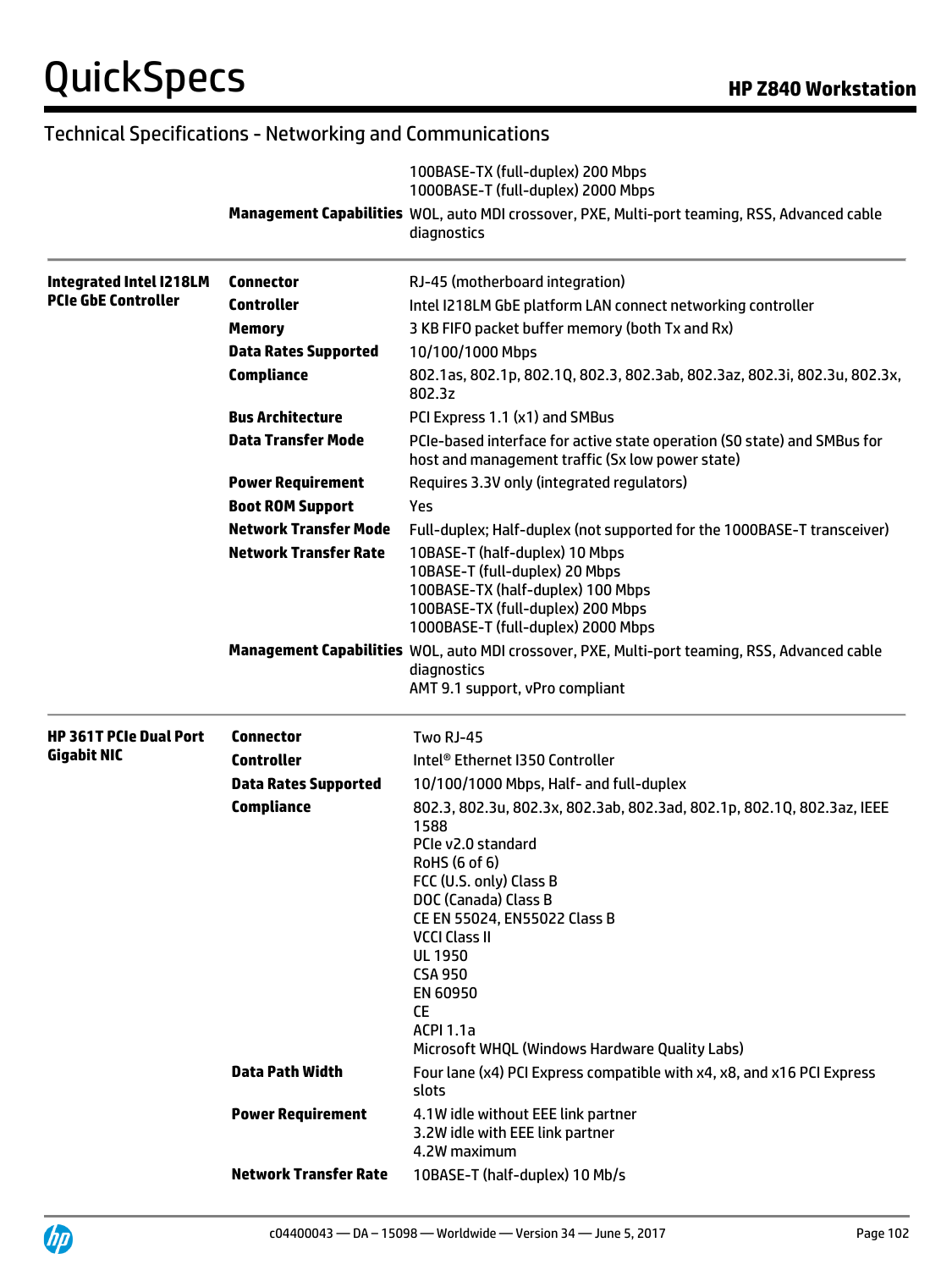## Technical Specifications - Networking and Communications

|                                                                       |                                                     | 10BASE-T (full-duplex) 20 Mb/s<br>100BASE-TX (half-duplex) 100 Mb/s<br>100BASE-TX (full-duplex) 200 Mb/s<br>1000BASE-T (full-duplex) 2000 Mb/s                                                                                                                                                                                                                                                        |
|-----------------------------------------------------------------------|-----------------------------------------------------|-------------------------------------------------------------------------------------------------------------------------------------------------------------------------------------------------------------------------------------------------------------------------------------------------------------------------------------------------------------------------------------------------------|
|                                                                       | <b>Operating Temperature</b>                        | 32° to 131° F (0° to 55° C)                                                                                                                                                                                                                                                                                                                                                                           |
|                                                                       | <b>Operating Humidity</b>                           | 10% to 95% non-condensing                                                                                                                                                                                                                                                                                                                                                                             |
|                                                                       | <b>Dimensions</b> $(H \times W \times D)$           | 5.3 x 2.5 in (13.50cm x 6.4 cm) (without brackets)                                                                                                                                                                                                                                                                                                                                                    |
|                                                                       | <b>Operating System Driver</b><br><b>Support</b>    | Windows 7 Professional 32-bit and 64-bit.<br>Red Hat Enterprise Linux (RHEL) WS4, 5, 6 Desktop/Workstation<br>Novell SLED 10 & SLED 11                                                                                                                                                                                                                                                                |
|                                                                       | <b>Kit Contents</b>                                 | HP 361T PCIe Dual Port Gigabit NIC PCA with a standard height bracket<br>attached to it (the low profile bracket is included in the clamshell that the<br>PCA ships in)<br>Product Warranty statement and the Quick Install Card (QIC).                                                                                                                                                               |
| Intel X540-T2 10GbE Dual Operating Temperature<br><b>Port Adapter</b> | <b>Operating Humidity</b><br>Dimensions (H x W x D) | 32° to 131° F (0° to 55° C)<br>5% to 95% non-condensing<br>Standard PCIe with full height bracket installed, half height bracket<br>included.<br>$0.7 \times 2.7 \times 6.0$ in                                                                                                                                                                                                                       |
|                                                                       | <b>Support</b>                                      | <b>Operating System Driver</b> The HP driver drop is a unified package that includes the X540-T2 driver. It<br>is the same driver as is used for the 561T. Currently, it includes drivers for<br>Win7-32, Win7-x64, Win8-x64, and Win81-x64.                                                                                                                                                          |
|                                                                       | <b>Kit Contents</b>                                 | Intel X540 10Gb Ethernet Dual port adapter, Installation guide, Warranty<br>card.                                                                                                                                                                                                                                                                                                                     |
|                                                                       |                                                     | Windows Server 2012 R2, Windows Server 2012, Windows 8, Windows<br>Server 2008 R2, Windows 7, Windows Server 2008 SP2, Windows Vista<br>SP2, Windows Server 2003 R2, Windows Server 2003 SP2, Linux Stable<br>Kernel version 3.x, 2.6,x, Red Hat Enterprise Linux 5, 6, SUSE Linux<br>Enterprise Server 10, 11, FreeBSD 9, VMware ESX/ESXi. Note: Not all OS's<br>supported on all HP Z Workstations. |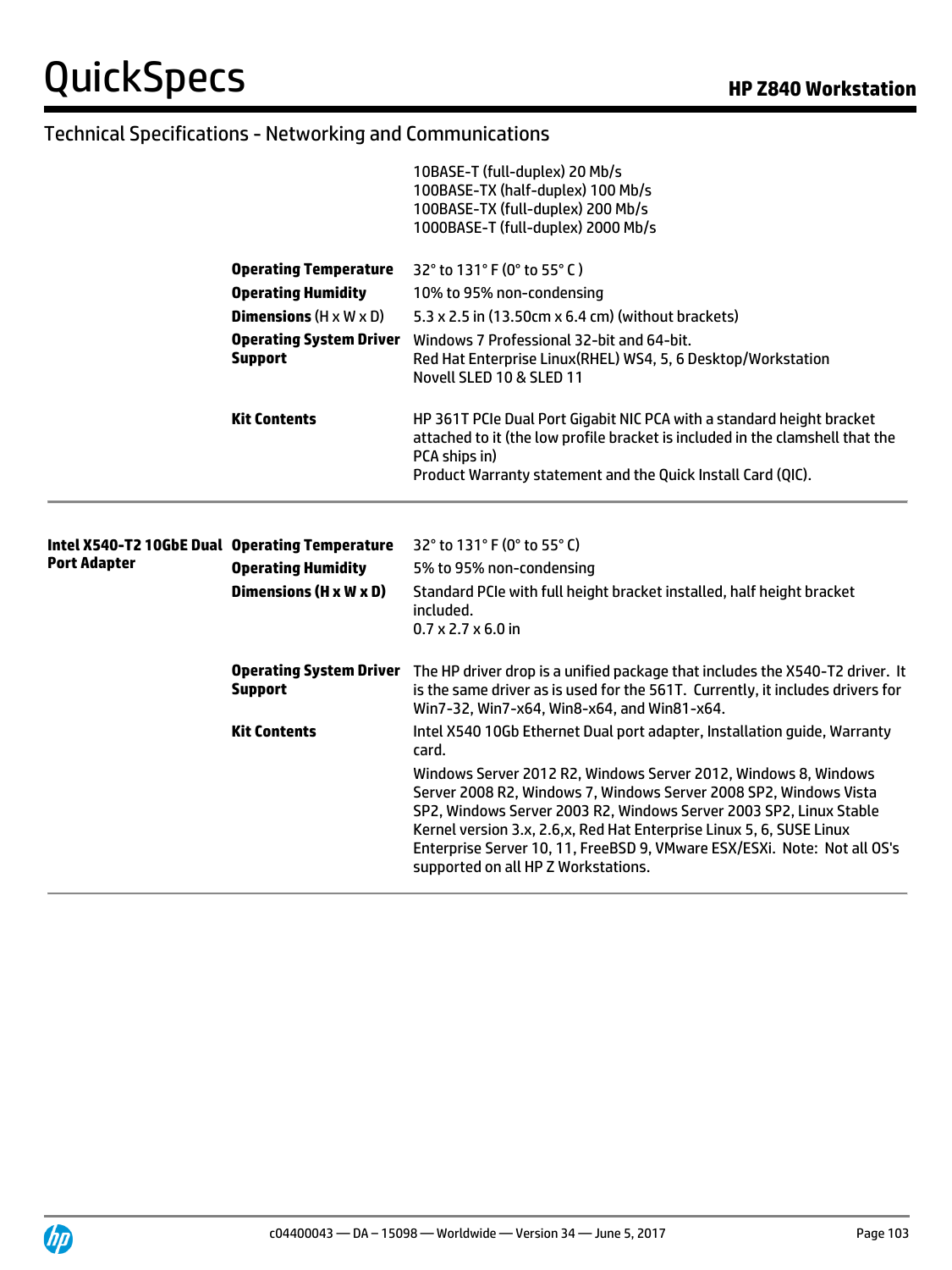#### Summary of Changes

#### **SUMMARY OF CHANGES**

| <b>Date of change:</b> | <b>Version History:</b> |         | <b>Description of change:</b>                                                                                                                                                           |
|------------------------|-------------------------|---------|-----------------------------------------------------------------------------------------------------------------------------------------------------------------------------------------|
| <b>August 21, 2014</b> | ν1                      | Added   | <b>Style and technical specifications</b>                                                                                                                                               |
| October 24, 2014       | From v1 to v2           | Added   | note to supported components: memory, Foxit PhantomPDF<br>Express and Cyberlink Power2Go: software, Optical drives: DVD,<br><b>BD-XL specs</b>                                          |
| November 1, 2014       | From v2 to v3           | Added   | Note for Internal USB connector conversion, Overview,                                                                                                                                   |
|                        |                         | Changed | Internal USB statement in Overview and System Board sections                                                                                                                            |
| December 1, 2014       | lFrom v3 to v4          | Added   | Intel X540-T2 10GbE Dual Port Adapter, HP 4-in-1 SFF (2.5in)<br><b>HDD Carrier</b>                                                                                                      |
| January 1, 2015        | From v4 to v5           | Added   | RHEL for Preinstalled OS, AMD FirePro W7100, Tesla K40 to GPU<br>and High Performance Computing; Ubuntu 14.04 for Supported<br>Components                                               |
|                        |                         | Changed | Memory Load Order, High Performance Computing for K40                                                                                                                                   |
| February 1, 2015       | From v5 to v6           | Added   | Windows 8.1 Pro 64-bit OS, Red Hat Enterprise Linux (RHEL), HP<br>DX115 Removable HDD Carrier, and notes, 4-Bay SAS-SATA and<br>notes, HP 4-Bay SAS-SATA 2.5in High Density Storage Kit |
|                        |                         | Changed | Overview OS, Processors table Power Supply table, Hard Drives<br>Notes, Optical and Removable Storage order, Power<br><b>Consumption and Chassis Fan</b>                                |
|                        |                         | Removed | Windows 7 Professional 64-bit (National Academic)                                                                                                                                       |
| March 1, 2015          | From v6 to v7           | Added   | Overview: RAID support. Supported Components, Hard Drives:<br>New SAS SFF 15 HDD line and notes, 4TB SATA HDD                                                                           |
|                        |                         | Changed | SAS, and SATAHDD Description Notes. System Board: Memory<br>section.                                                                                                                    |
| April 1, 2015          | From v7 to v8           | Added   | NVIDIA® Quadro® M6000 12GB Graphics, Memory notes                                                                                                                                       |
|                        |                         | Changed | Memory from Supported Components, Memory Speed Supported<br>from System Board, ACPI version updated in BIOS section.                                                                    |
| May 1, 2015            | From v8 to v9           | Added   | Integrated RAID for PCIe SSDs, Declared Noise Emissions (Entry<br>and high end configs), ISO 7779-9296                                                                                  |
|                        |                         | Changed | Form factor from Minitower to Tower                                                                                                                                                     |
| May 6, 2015            | From v9 to v10          | Changed | NVIDIA GPU front and back specs reorder.                                                                                                                                                |
| June 1, 2015           | From v10 to v11         | Added   | 1TB SATA 7200 rpm 8GB 3.5" SSHD (hybrid), 3Dconnexion<br><b>CADMouse</b>                                                                                                                |
|                        |                         | Changed | Reordered SAS Hard Drives in Supported and Technical<br><b>Specifications</b>                                                                                                           |
|                        |                         | Removed | 600GB SAS 15K rpm                                                                                                                                                                       |
| July 1, 2015           | From v11 to v12         | Added   | Z Turbo G2 256 and 512GB drives                                                                                                                                                         |
| <b>August 1, 2015</b>  | From v12 to v13         | Added   | Windows 10 64-bit to Supported OS; NVIDIA NVS 310 1GB<br>Graphics, NVIDIA® Quadro® K420 2GB Graphics Professional 2D<br>and Entry 3D                                                    |
|                        |                         | Changed | SUSE Linux Enterprise Desktop 11 SP3, 12, LSI iBBU09 Battery<br>Backup Unit changed to AMO; System Board Memory Notes;<br><b>System Configurations.</b>                                 |
|                        |                         | Removed | Windows 8.1 Emerging Market in Overview OS and Supported<br><b>Components</b>                                                                                                           |
| September 1, 2015      | From v12 to v13         | Removed | Intel Pro 1500 180GB SATA SSD from Storage SATA SSDs                                                                                                                                    |

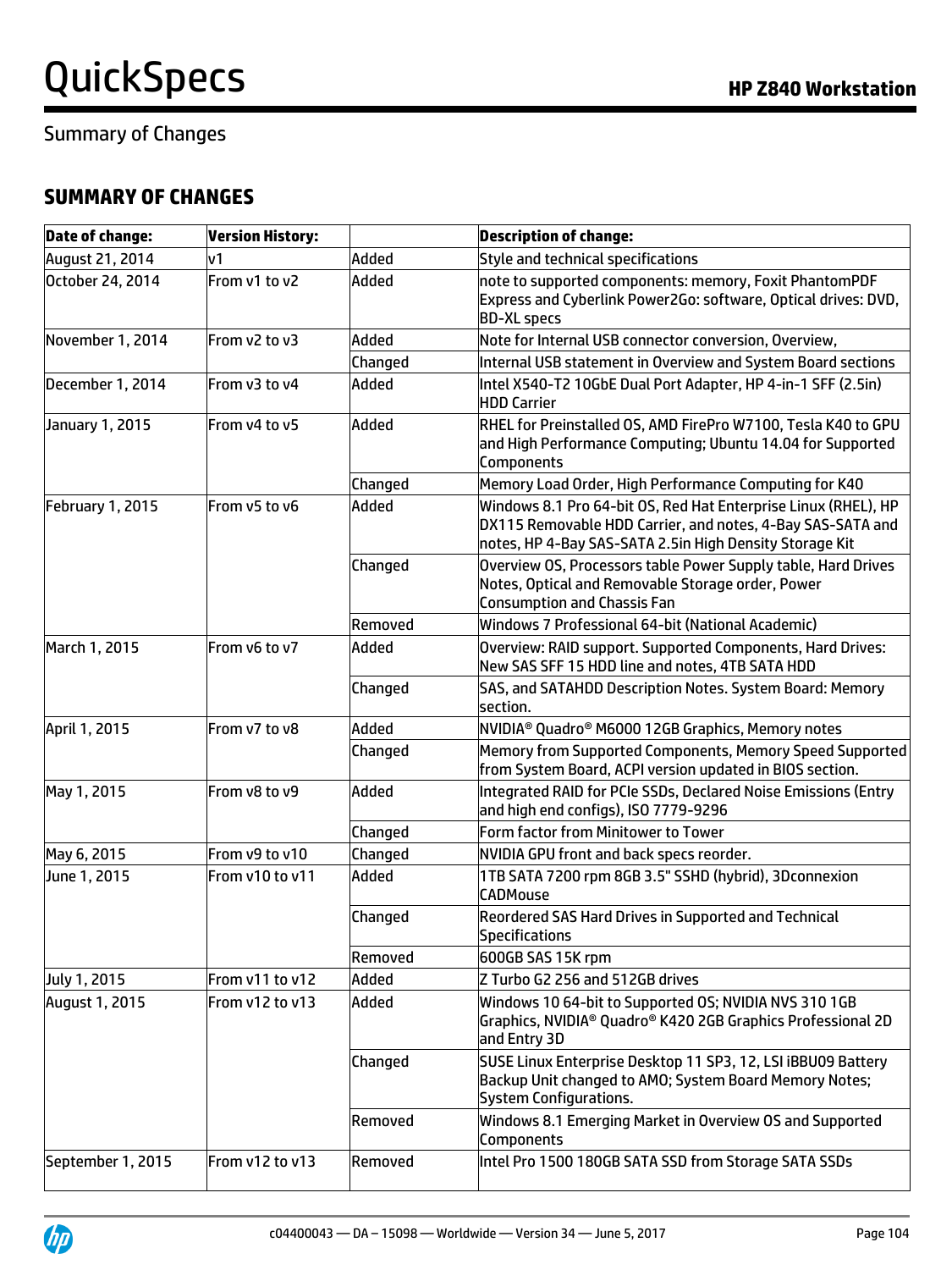#### Summary of Changes

| November 1, 2015<br>From v14 to v15 |                 | Added   | HP Z Turbo Drive Quad Pro, 256GB, and 512GB SSD modules,<br>NVIDIA® Quadro® M4000 8GB Graphics, NVIDIA® Quadro® M5000<br>8GB Graphics, Z480 HP Z Cooler                                                                                              |
|-------------------------------------|-----------------|---------|------------------------------------------------------------------------------------------------------------------------------------------------------------------------------------------------------------------------------------------------------|
|                                     |                 | Removed | 300 and 600GB SAS 15K SFF HDD from SAS Hard Drives section.                                                                                                                                                                                          |
| December 3, 2015                    | From v15 to v16 | Added   | 64 ECC LR Memory in supported components section and<br>Maximum Memory under Technical Specifications section                                                                                                                                        |
| December 8                          | From v16 to v17 | Added   | HP PS/2 Business Slim Keyboard, HP USB Business Slim<br>Keyboard, HP Wireless Business Slim Keyboard, Windows 10<br>Home versions to Supported components, Operative systems,<br><b>Overview</b>                                                     |
| January 1, 2015                     | From v17 to v18 | Added   | 240/480GB Enterprise Class SSDs, NVIDIA® Quadro® K1200 4GB<br>Graphics                                                                                                                                                                               |
|                                     |                 | Removed | NVIDIA <sup>®</sup> Quadro® K6000 12GB Graphics                                                                                                                                                                                                      |
| February 1, 2015                    | From v18 to v19 | Changed | HP 4-Bay SAS-SATA 2.5in High Density Storage Kit installation guide link                                                                                                                                                                             |
|                                     |                 | Removed | Samsung Enterprise 240GB SATA SSD, Samsung Enterprise 480GB SATA<br>SSD                                                                                                                                                                              |
| March 1, 2016                       | From v19 to v20 | Added   | AMD FirePro W4300 4GB Graphics in Mid-Range 3D Category,                                                                                                                                                                                             |
|                                     |                 | Removed | Ubuntu 14.04, Supported Components OS; NVIDIA NVS 310<br>512MB Graphics, NVIDIA® Quadro® K420 1GB Graphics in<br><b>Graphics</b>                                                                                                                     |
| March 31, 2016                      | From v20 to v21 | Added   | Intel Xeon E5-2600 v4 Series CPU, Preinstalled Windows 10 Pro<br>64 bit; HP Z Turbo Drive G2 1TB SSD; DDR4-2400 ECC Registered<br><b>DIMMs</b>                                                                                                       |
|                                     |                 | Changed | Processor disclaimers and notes; Hard Drives, PCIe notes;<br>Supported components OS notes.                                                                                                                                                          |
| May 1, 2016                         | From v21 to v22 | Added   | M2000 and M6000 24GB graphics                                                                                                                                                                                                                        |
|                                     |                 | Removed | ZCooler availability note, K4200 and K5200 graphics                                                                                                                                                                                                  |
| May 5, 2016                         | From v22 to v23 | Changed | Pgs. 24, 25, 32: Modified TPM info to: Trusted Platform Module<br>(TPM) 1.2 (Infineon SLB9660). Common Criteria EAL4+ Certified.<br>Upgradable to TPM 2.0. Convertible to FIPS 140-2 Certified<br>mode. (TPM 2.0 is not available for Win 7 32-bit.) |
| May 12, 2016                        | From v23 to v24 | Changed | Integrated TPM extended specs in pgs 25,26, and 37                                                                                                                                                                                                   |
| June 7, 2016                        | From v24 to v25 | Added   | Hardened Mouse HDD, (Enterprise Class) to 4TB SATA HDD                                                                                                                                                                                               |
|                                     |                 | Removed | EOL Win8.1 Downgrade to Win7                                                                                                                                                                                                                         |
| July 1, 2016                        | From v25 to v26 | Added   | Number of Aux power connections under the power supply<br>section of the Overview                                                                                                                                                                    |
|                                     |                 | Changed | <b>Corrected RAID notes</b>                                                                                                                                                                                                                          |
| <b>August 1, 2016</b>               | From v26 to v27 | Added   | HP Keyed Cable Lock 10mm to Racking and Physical Security                                                                                                                                                                                            |
| September 1, 2016                   | From v27 to v28 | Added   | ZTurbo SED 256/512 drives                                                                                                                                                                                                                            |
|                                     |                 | Removed | NVIDIA <sup>®</sup> Quadro® M6000/12GB                                                                                                                                                                                                               |
| November 1, 2016                    | From v28 to v29 | Added   | 1TB SATA 7200 rpm HDD (Enterprise Class), HP Z Turbo Drive G2<br>TLC SSDs, HP Z Turbo Drive Quad Pro SSDs module, Intel 750<br>Series AIC SSDs                                                                                                       |
|                                     |                 | Changed | Intel Xeon E5-2600 Series CPU and notes                                                                                                                                                                                                              |
|                                     |                 | Removed | Intel Xeon E5-2600 v3 Series CPU and notes, 4, 32, and 64GB<br>DDR4-2133 RAM DIMMs                                                                                                                                                                   |
| January 1, 2016                     | From v29 to v30 | Added   | Radeon Pro WX 7100 8GB graphics, HP Z Turbo Drive G2 256GB<br>TLC, HP Z Turbo Drive G2 512GB TLC, HP Z Turbo Drive G2 1TB<br>TLC, 2TB SATA SSD, 9.5mm Slim DVD-Writer.                                                                               |

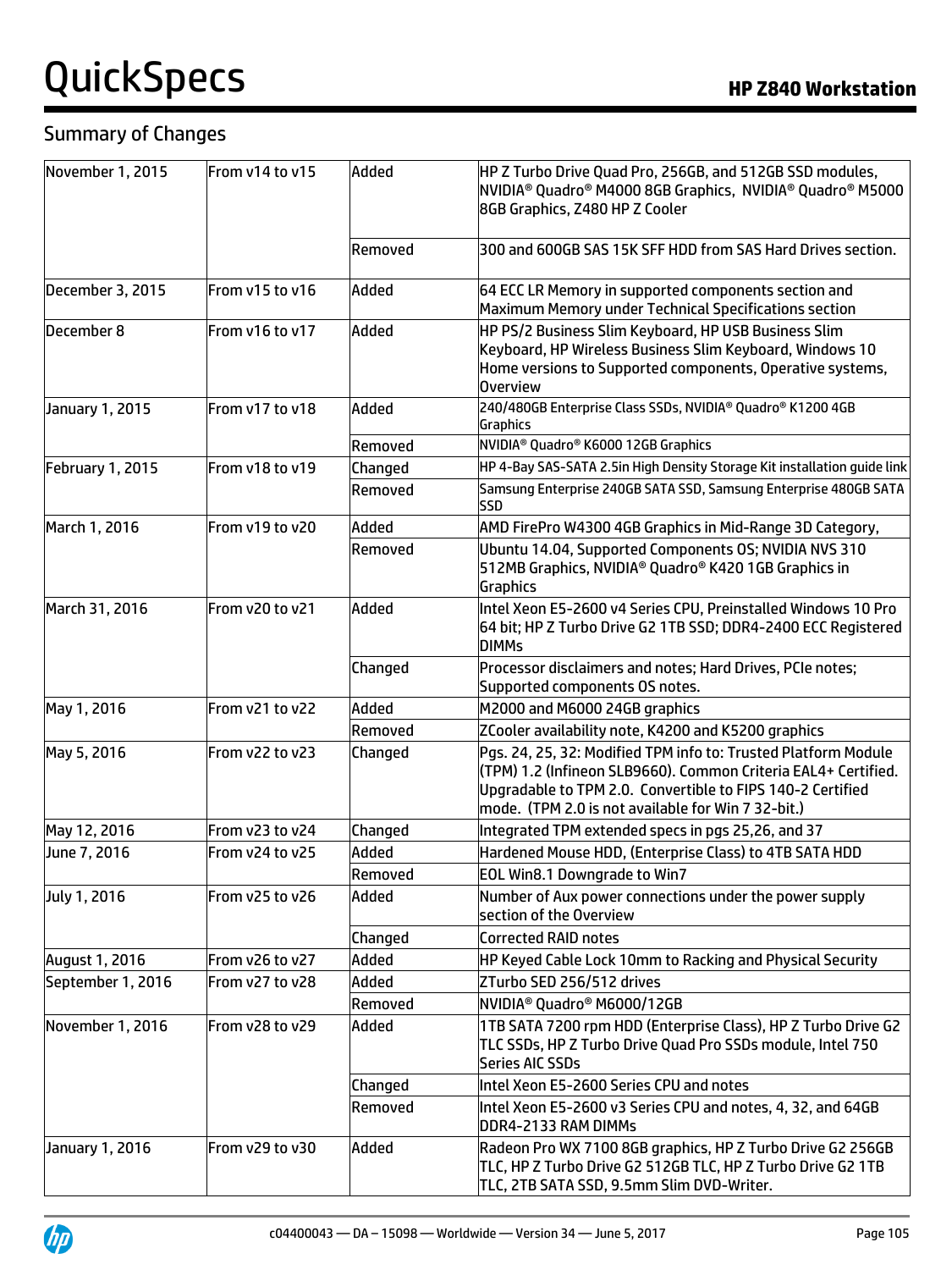#### Summary of Changes

|                  |                 | <b>Removed</b> | HP Z Turbo Drive 256GB, HP Z Turbo Drive 512GB, HP USB Optical<br>B-Button Mouse                                                                                                                                 |
|------------------|-----------------|----------------|------------------------------------------------------------------------------------------------------------------------------------------------------------------------------------------------------------------|
| February 1, 2016 | From v30 to v31 | Changed        | HP 9.5mm Slim SuperMulti DVD Writer, HP Slim DVD-Writer Drive<br><b>OS Support</b>                                                                                                                               |
| March 1, 2017    | From v31 to v32 | Added          | NVIDIA <sup>®</sup> Quadro® P5000 16GB Graphics and NVIDIA® Quadro®<br>P6000 24GB Graphics                                                                                                                       |
| May 1, 2017      | From y32 to y33 | Added          | The NVIDIA® Quadro® P2000 5GB Graphics to Mid-range 3D<br>Graphics                                                                                                                                               |
|                  |                 | Changed        | Changed The HP 9.5mm Slim SuperMulti DVD Writer for The HP<br>9.5mm Slim DVD Writer                                                                                                                              |
| June 5, 2017     | From v33 to v34 | Added          | The AMD Radeon Pro WX 4100 4 GB Graphics to Mid-range 3D<br>Graphics, added NVIDIA Quadro P600 to Entry 3D Graphics<br>section, added NVIDIA Quadro Sync II, added NVIDIA Quadro<br>P4000 to High-end 3D section |
|                  |                 | Changed        | HP 9.5mm Slim DVD Writer Option Kit Part Number under Optical<br>and Removable Storage section                                                                                                                   |
|                  |                 | Removed        | DVD-RAM as a supported format under the DVD writer section                                                                                                                                                       |